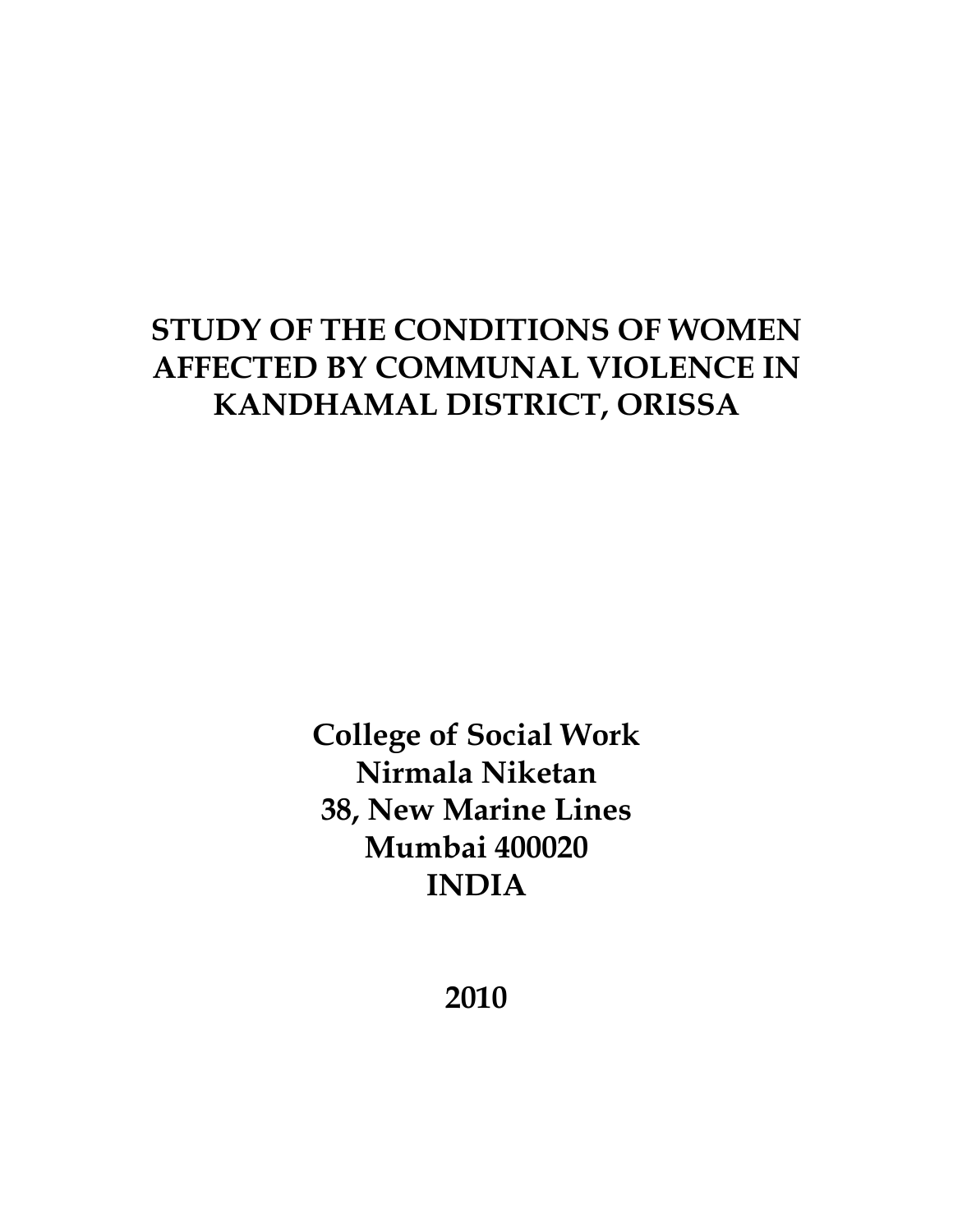# **Project Team**

## **Nirmala Niketan, College of Social Work, Mumbai**

Dr Jalindar Adsule, Dr Geeta Balakrishnan, Ms Anitha Chettiar

Balaji Jadhav, Charu Manish, Esther Dsouza, Joycelyn Andrades, Namrata Edwards, Rakesh Prajapati, Ramesh Tupsainder, Saroj Shewale, Subhash Ibitwar, Vinay, K.C,

Sunila Bhise, Rachna Adsule, Amit Khandagale

## **Data processing**

Vrinda Kulkarni, Kiran Kadam

## **Report Preparation**

Sunita Pais, Dr Yamini Suvarna, Dr Geeta Balakrishnan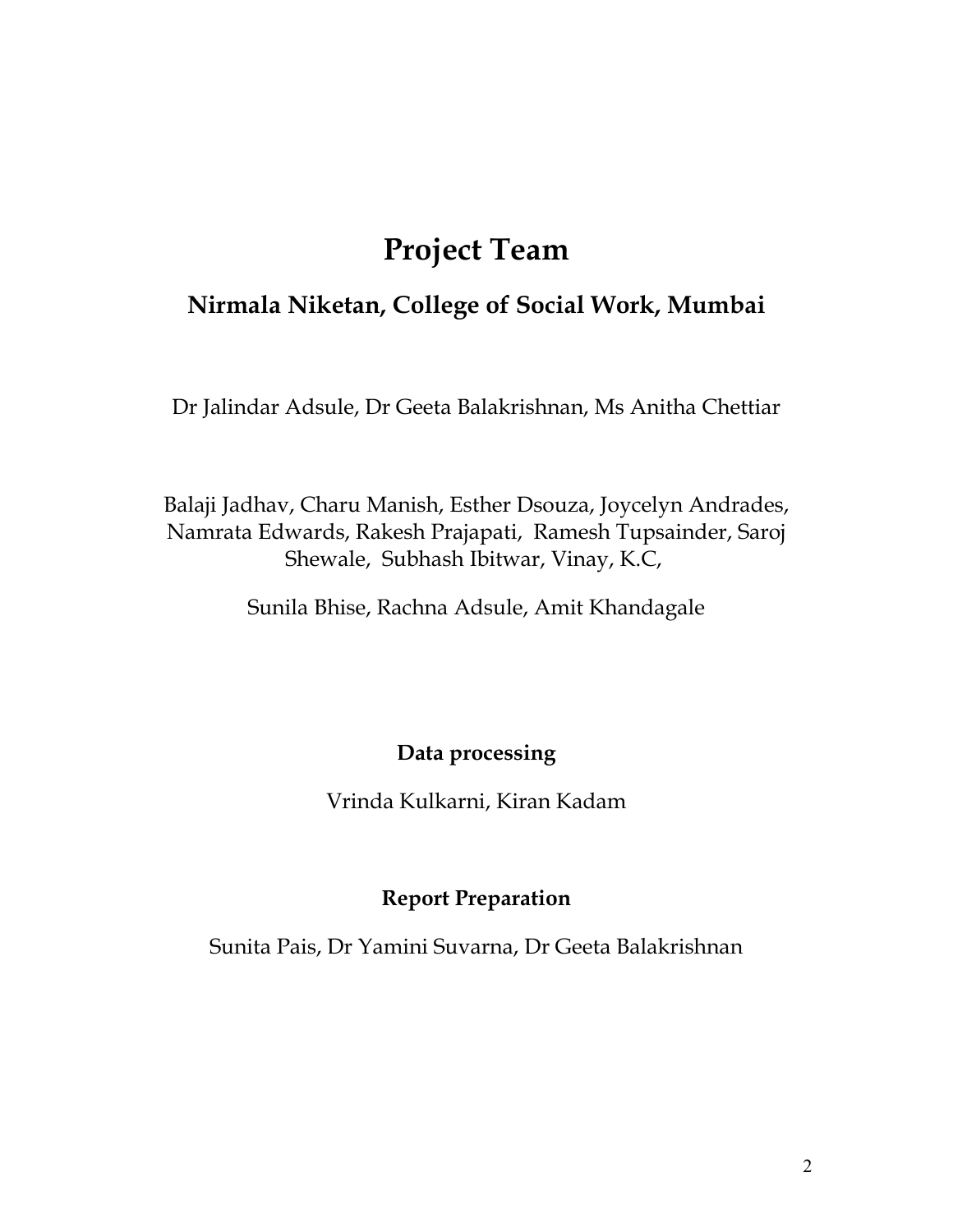#### **STUDY OF THE CONDITIONS OF WOMEN AFFECTED BY COMMUNAL VIOLENCE IN KANDHAMAL DISTRICT, ORISSA**

#### **Introduction**

There was an unprecedented spate of communal violence targeting the minority Christian community and their property and institutions in the Kandhamal district of the eastern state of Orissa that erupted twice within the span of nine months in December 2007 and August 2008. The second wave of anti-Christian violence launched by Hindu extremist groups in the name of retribution for the assassination of an icon of Hindu nationalism, Swami Laxmanananda Saraswati, and four of his disciples on August 23 lasted from August to December 2008. In Kandhamal district alone these attacks killed 93 people – including women, disabled persons and children, adivasis and dalits - mostly burnt alive or hacked to death. Three women were gang-raped and many injured. More than 6500 houses were burnt or plundered and some 350 churches and 45 educational facilities were destroyed, besides rendering more than 50,000 people homeless (Asianews, The Examiner, Vol 161, No.31, July 31,2010, Pg 25). About 25,000 people had to live in relief camps for months. During this period about 2,000 people belonging to minority communities were forced to convert from Christianity to Hinduism. More than 10,000 children had their education cut short because of displacements, fear and severe disruption. Barring a few townships, almost all villages in Kandhamal district were under the control of anti-social elements led by fundamentalist groups. Two years later many of the violence displaced people are still homeless or have not found a real home.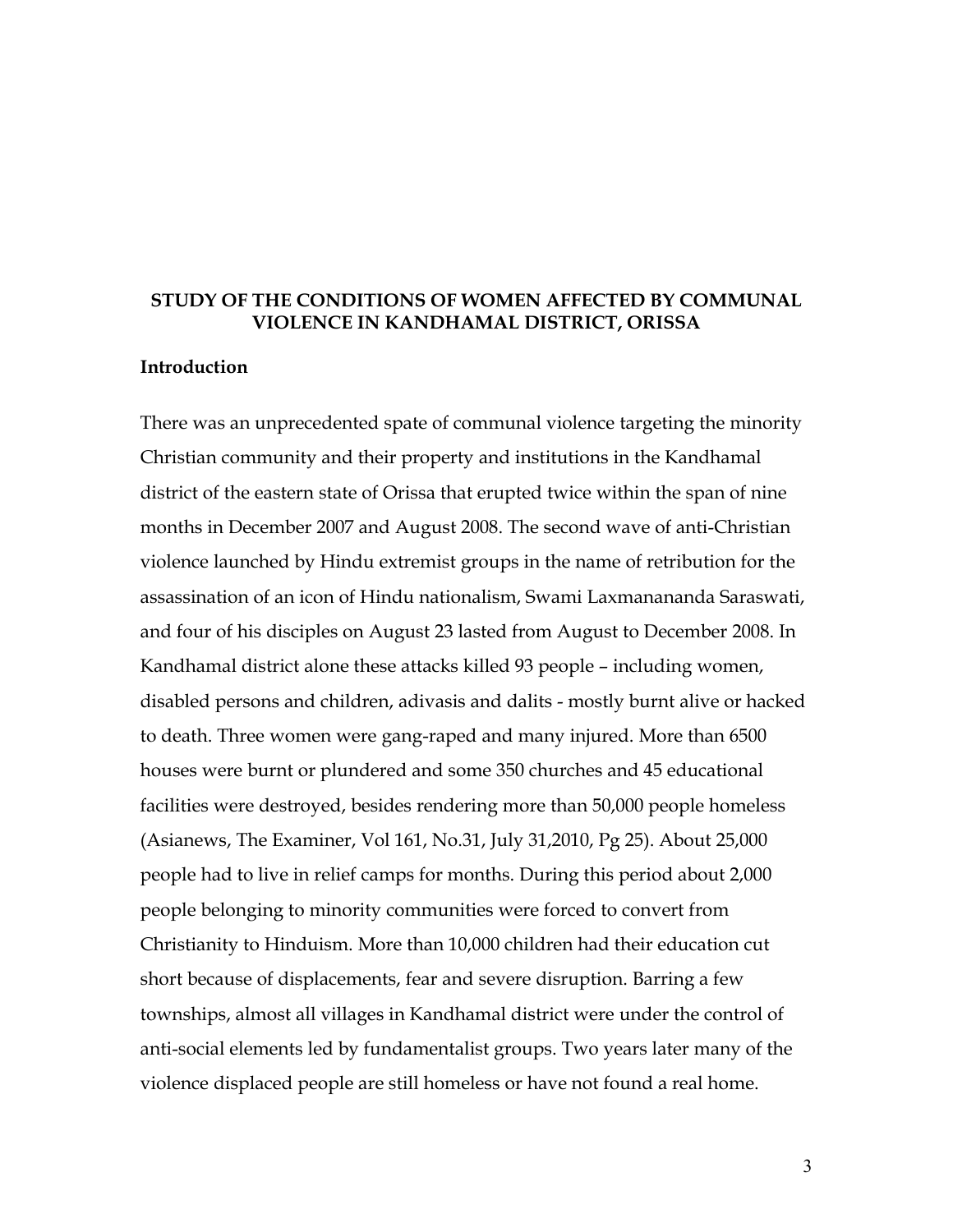#### **Why Kandhamal ?**

Kandhamal, one of the 30 districts of Orissa, is made up of 2,415 villages in one of the most backward areas of India. The development indices for Kandhamal are abysmal. According to the Orissa Human Development Report (OHDR), the HDI (Human Development Index) for Orissa shows Kandhamal in the 29<sup>th</sup> place for gender development, in the  $30<sup>th</sup>$  place for reproductive health and  $23<sup>rd</sup>$  in education. Other relevant statistics are as follows:

Per capita income a year for the district - Rs.4,743

Doctors available- 23

No. of Hospital Beds – 63 for a population of 1 lakh

Kandha tribal literacy rate – 27 percent

Panas literacy rate – 34.5 percent

Kandhamal Population – 6,48,201

[\(http://orissagov.nic.in/p2c/humandevelopment/summary/chap01.pdf.](http://orissagov.nic.in/p2c/humandevelopment/summary/chap01.pdf)) According to the 2001 Census, 52% of Kandhamal's population is made up of Scheduled Tribe (ST) (Kandha tribe) while 17% is the Scheduled Caste (Dalit) Panas. The Kandha tribals are predominantly pro-Hindu or Hindus. However, nearly 70% of Dalit Panas are Christians.(Wither Women's Rights? WILPF Report, May 2009). Eighty percent of the entire population of the area is below the poverty line.

In addition to the dismal development in the district, it's hilly, forested terrain means that it is poorly connected to other districts and makes it easy to blockade roads for those who wish to cut villages off from outside intervention. Thus, here a complex mix of economic and social deprivation, religious sectarianism linked to political interests has been allowed to ferment and grow. (Genocide in Kandhamal, Human Rights Law Network, December 2008).

#### **Women – Silent Victims of Violence**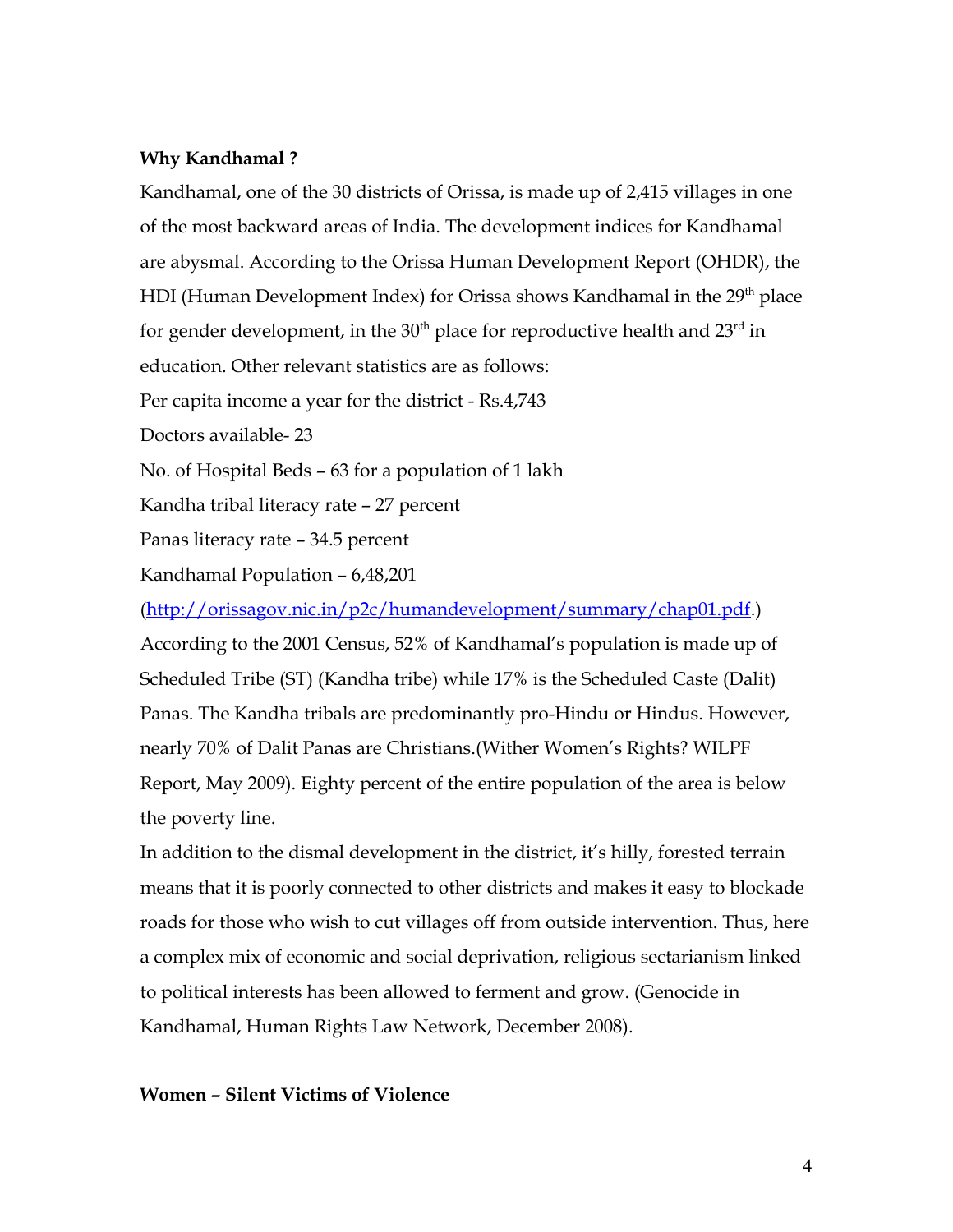Violence against women is one of the most systematic and prevalent human rights abuses in the world. The UN Declaration on the Elimination of Violence against Women defines

violence against women as: ''….any act of gender-based violence that results in, or is likely to result in physical, sexual or psychological harm or suffering to women, including threats of such acts, coercion or arbitrary deprivation of liberty, whether occurring in public or in private life''. The term gender based violence has been defined as ''acts or threats of acts intended to hurt or make women suffer physically, sexually or psychologically, and which affect women because they are women or affect women disproportionately''. (Krantz and Garcia-Moreno, Violence Against Women in

<http://www.ncbi.nlm.nih.gov/pmc/articles/PMC1732916/pdf/v059p00818.pdf> )

Such gender-based violence against women is a form of discrimination and deeply rooted in power imbalances and structural relationships of inequality between women and men. Violence against women is a global phenomenon, occurring in every continent, country and culture and women are subjected to violence in a wide range of settings, including the family, the community, State custody and armed conflict. It harms families, impoverishes communities and reinforces other forms of inequality and violence throughout societies.

[\(http://www.un.org/womenwatch/daw/egm/IndicatorsVAW/IndicatorsVA](http://www.un.org/womenwatch/daw/egm/IndicatorsVAW/IndicatorsVAW_EGM_report.pdf) W EGM report.pdf)

*Nature of violence against women***-** The Centre for Diseases Control in the US has defined four different types of violence (**<http://sakhikerala.org/downloads/>** Gender%20based%20Violence% 20report.doc)

*Physical violence -* This includes the intentional use of physical force with the potential for causing death, disability, injury or harm. Physical violence includes, but is not limited to scratching, pushing, shoving, throwing, grabbing, biting, choking, strangling, shaking, poking, hair pulling, slapping, punching, hitting,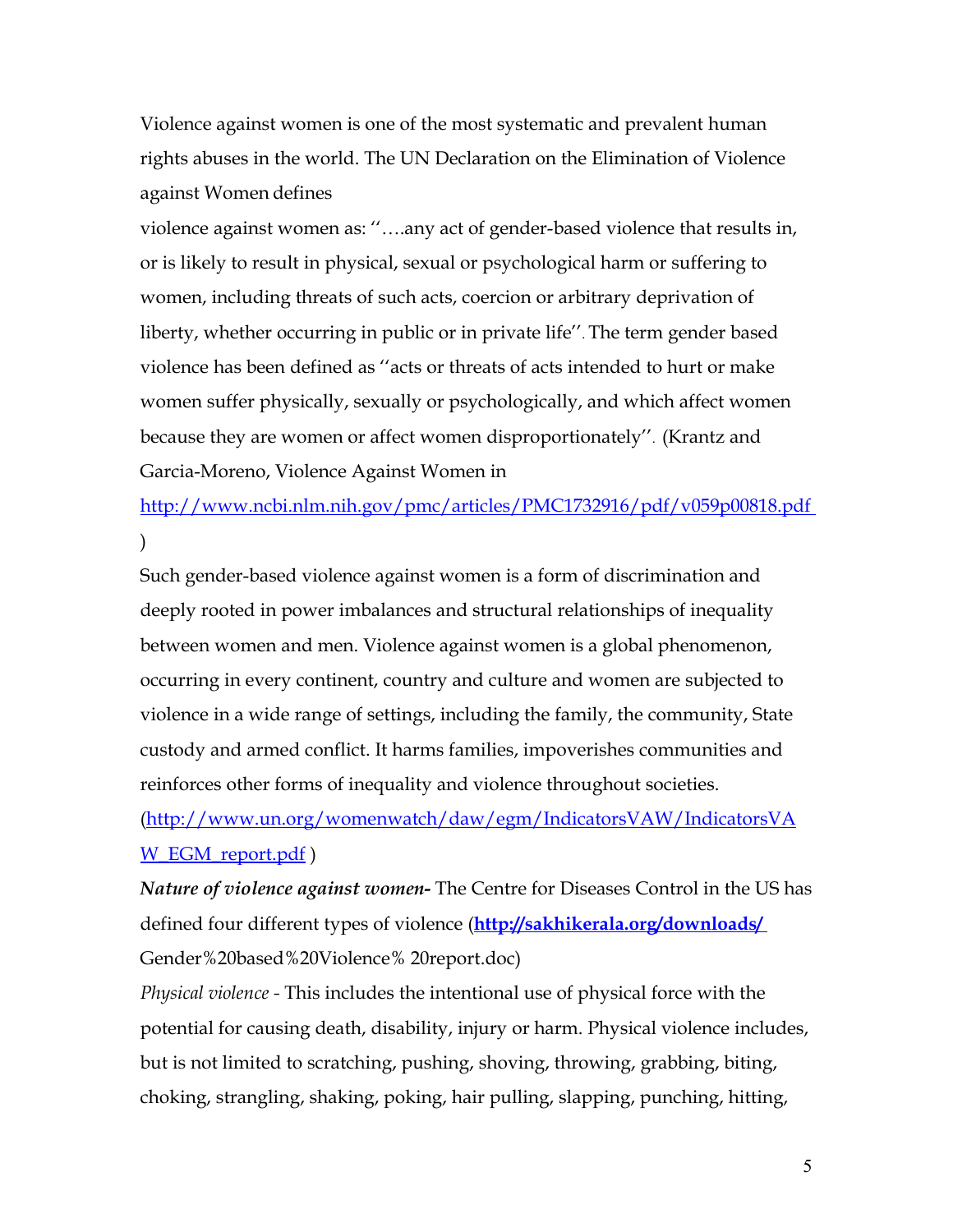burning, use of a weapon (a gun, knife, or any other object) to inflict wounds, mutilation, tying up or blindfolding a person, and the use of restraints or one's body, size or strength against another person. Coercing or forcing other people to perform any of the above actions has also been classified as physical violence. At times, women are seriously injured and in some cases die as a result of their injuries.

*Sexual violence* – This includes verbal obscenities, undressing a victim or forcing her to undress, forced sex through the use of physical force, threats, and intimidation, forced participation in degrading sexual acts, abusive sexual contact that includes unwanted sexual touching, striking a person's sexual organs, rape or the threat of rape, sodomy, forcing a victim to submit to sexual relations to survive or to provide basic needs for her family, forcing a victim to witness an act of sexual violence.

*Threat of physical or sexual violence* - The use of words, gestures or weapons to communicate the intent to cause death, disability, injury or physical harm. This also includes the use of words, gestures or weapons to communicate the intent to compel a person to engage a person in sex acts or abusive sexual contact when the person is either unwilling or unable to consent. For example, statements such as " I'll kill you", "I'll beat you up if you don't have sex with me"; brandishing a weapon; making hand gestures, etc

*Psychological or emotional abuse* - This includes trauma to the victim caused by acts, threats of acts, or coercive tactics, such as those given in the list below: Humiliating the victim; controlling what the victim can and cannot do; withholding information from the victim; getting annoyed if the victim disagrees; deliberately doing something to make the victim feel diminished (e.g., less smart, less attractive); deliberately doing something that makes the victim feel embarrassed; using the victim's money; taking advantage of the victim; disregarding what the victim wants; isolating the victim from friends and family;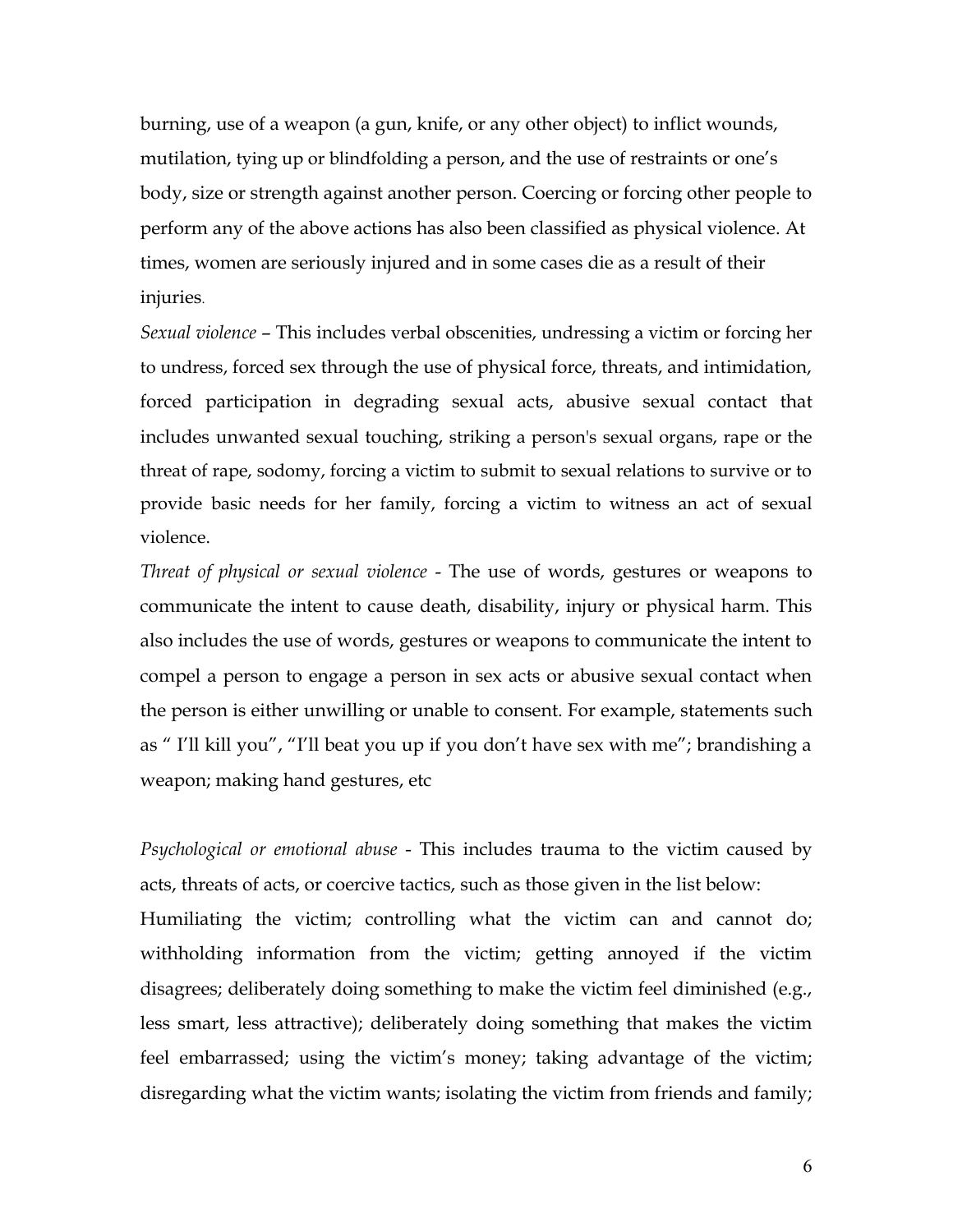prohibiting access to transportation or means of communication; getting the victim to engage in illegal sexual activity; forced deprivation of food or water, forced sleep deprivation, confinement or abduction, and forcing a victim to witness an act of violence.

(Adapted from [http://sakhikerala.org/downloads/G](http://sakhikerala.org/downloads/)ender%20based %20Violence% 20report.doc ; Violence Against Women, Republic of Rwanda, Ministry of Gender and Family Protection, June 2004 -

**<http://www.grandslacs.net/doc/4005.pdf>** )

In situations of conflict, it is understood the world over that women are more vulnerable than men. Armed conflict and uprootedness bring their own distinct forms of violence against women with them and like most violence that occurs in the course of armed conflict, violence against women is not accidental. It is a weapon of war, a tool used to achieve objectives such as ethnic cleansing, spreading political terror, breaking the resistance of a community, rewarding soldiers, intimidation, or to extract information.

(http://www.amnestyusa.org/violence-against-women/stop-violence-againstwomen-svaw/violence-against-women-in-armed-conflict/page.do?id=1108213).

Violence against women in armed conflict situations is largely based on traditional views of women as property, and often as sexual objects. Around the world, women have long been attributed the role of transmitters of culture and symbols of nation or community. Violence directed against women is often considered an attack against the values or "honor" of a society and therefore a particularly potent tool of war. (http://www.amnestyusa.org/violence-againstwomen/stop-violence-against-women-svaw/violence-against-women-in-armedconflict/page.do?id=1108213) .Also the status of a woman in traditional patriarchal societies means that violating her also insults and degrades the men with whom she is associated.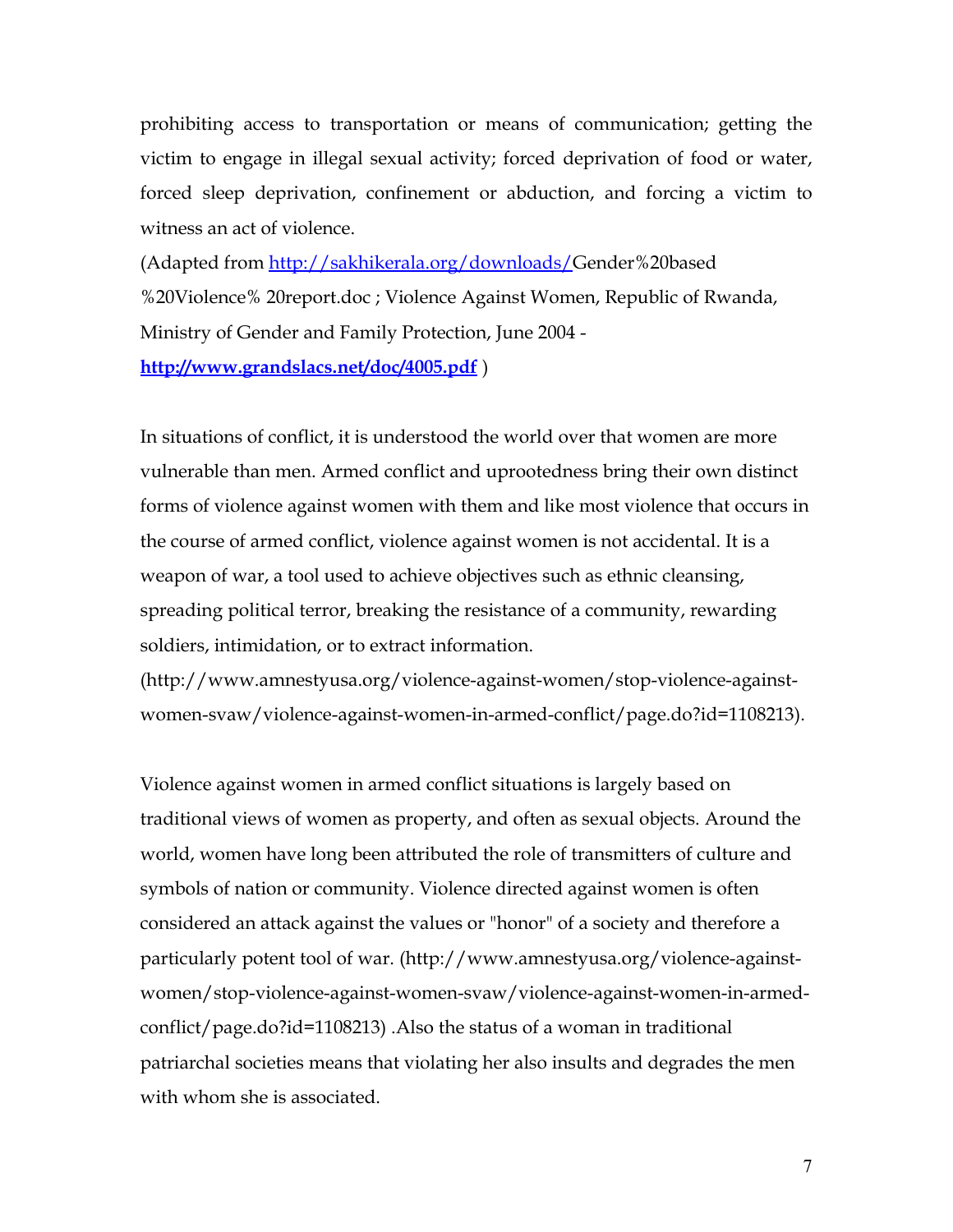The general breakdown in law and order which occurs during conflict and displacement leads to an increase in all forms of violence. Many forms of violence that women suffer during conflict /refugee situations are gender specific in both nature and result. They are subjected to crimes including rape, gang rape, abduction, trafficking and sexual slavery, forced marriage, forced pregnancy and forced maternity, sexual assault associated with violent physical assault, sexual mutilation and forced to offer sex for survival, or in exchange for food, shelter, or "protection". Once termed 'a fate worse than death' the future of a raped a woman is one of isolation and stigma even amongst her own community and sympathisers. (Genocide in Kandhamal, Human Rights Law Network, December 2008).

### *Displacement During Conflict*

Sexual violence the most widely recognized form of violence against women during conflict but there are many other ways in which women suffer particular forms of harm or are affected disproportionately when tension degenerates into armed conflict. Less attention is usually given to the fact that women suffer disproportionately and differently from the economic, social and cultural aspects of conflict and war. The impact on women's right to food, water, housing, employment and education can pose as much of a threat to women's lives as physical forms of violence. Many women face gender-based forms of abuses in situations of conflict whether as refugees or internally displaced people. One of the major causes of people being displaced within their own countries or becoming a refugee in a foreign country is conflict. Sometimes people are forced to flee not as an indirect result of conflict but as an intentional strategy of war. In most areas of the world agriculture or fishing are the main livelihoods of communities. Becoming a refugee often implies a complete break with livelihood cycles and a complete dependence on humanitarian and/or the state for basic survival.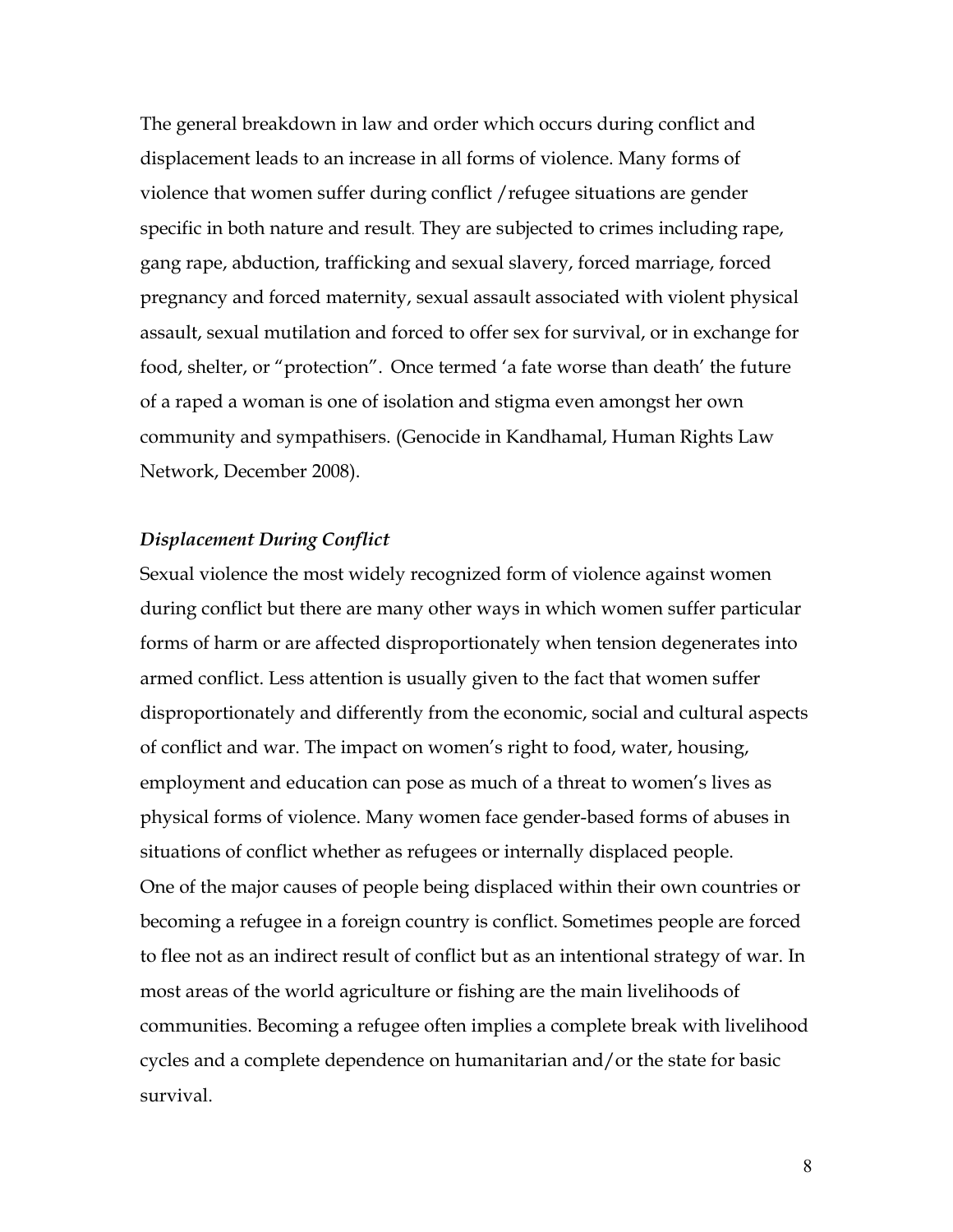Women in flight are often the main providers of food, shelter and care for children and other relatives. Many are coping with the absence of male relatives who have been killed in conflict, are involved in the conflict or have become separated from their families. The anguish of abandoning their homes for an uncertain and often hazardous journey is intense.

Fleeing women and girls who reach refugee camps often find that material assistance is minimum as also protection and safety inadequate. Poorly planned physical layout of the camps exposes women to violence , including sexual abuse, from fellow refugees and camp officials.

**(Lives blown apart. Crimes against women in times of conflict** [http://www.amnesty.org/en/library/asset/ACT77/075/2004/en/944d7605](http://www.amnesty.org/en/library/asset/ACT77/075/2004/en/944d7605-d57f-11dd-bb24-1fb85fe8fa05/act770752004en.pdf) [d57f-11dd-bb24-1fb85fe8fa05/act770752004en.pdf\)](http://www.amnesty.org/en/library/asset/ACT77/075/2004/en/944d7605-d57f-11dd-bb24-1fb85fe8fa05/act770752004en.pdf)

In the light of the above discussion, it is pertinent to note that the first news reports of the violence in Kandhamal in August 2008 were of brutal crimes against women - the rape of a nun and the burning alive of a young woman. However there were several other reports of sexual assault and molestation and it is highly likely that many other such cases have gone unreported due to the shame attached. A number of fact-finding missions on violence in Kandhamal and the conditions prevalent in the relief camps revealed that women victims did not have adequate sanitation facility. Many of the camps had a vast number of tents and in each tent, 10-15 families were asked to reside. Young as well as old women were staying without having an iota of privacy. None of these camps had separate bathrooms and toilets for women. In one camp one sari and a blouse were distributed in the beginning to each woman.

#### *Impact of Violence During Conflict on Women*

The consequences for victims of violence during conflict are grave and may affect women for the rest of their lives. During conflict and displacement, women's physical and social vulnerability increases.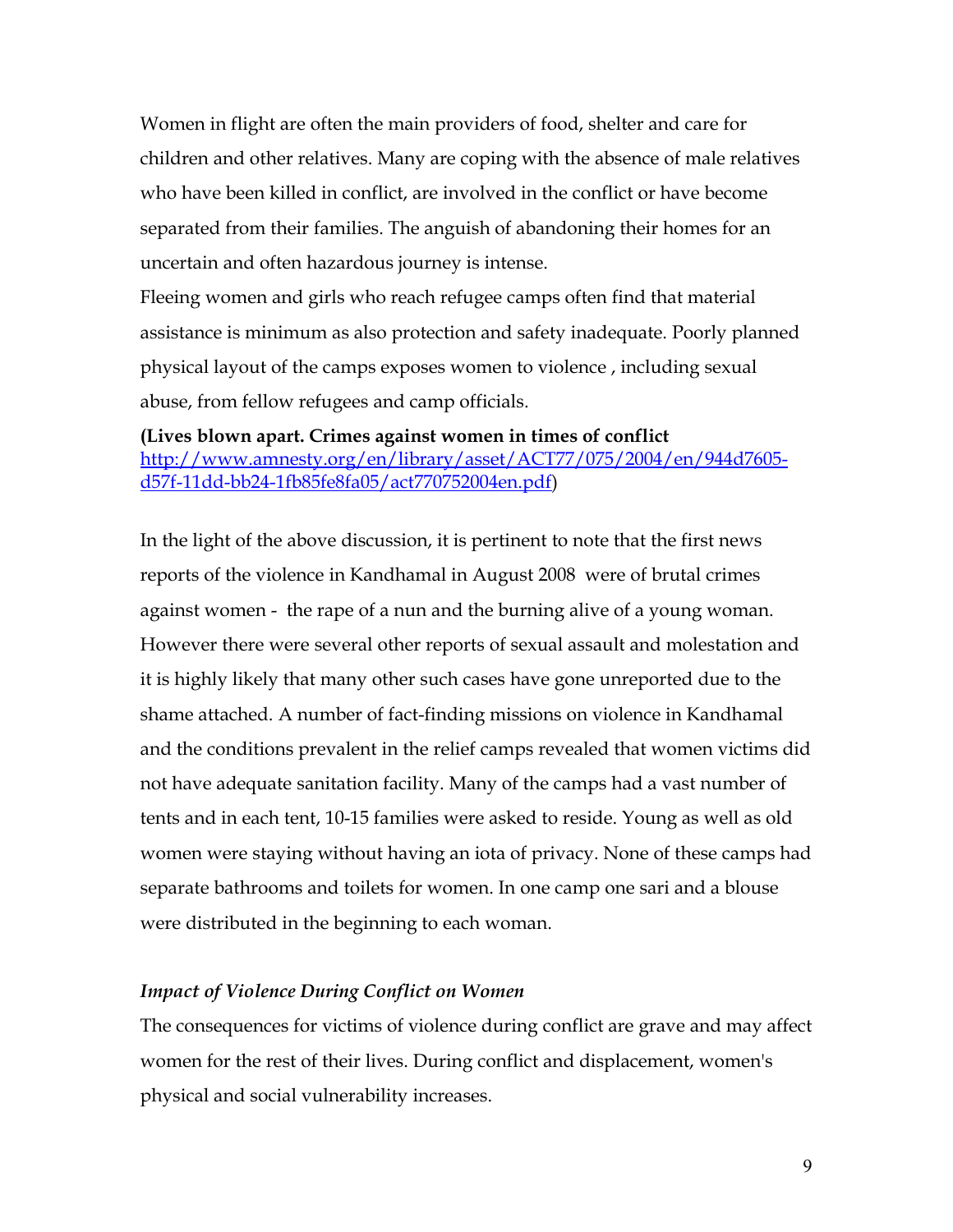- The health impact of violence during conflict can be disastrous Injuries, unwanted / forced pregnancies, sexual dysfunction and HIV/AIDS are among the physical consequences. Stress and malnutrition endanger the health of pregnant and lactating women and their children.
- The psychological effects include anxiety, post-traumatic stress, depression and suicide. Victims of sexual violence may face stigmatization and/or rejection by family members and communities.
- Women experience distinct economic and social problems as they find it extremely difficult to care and support themselves and their families financially. As men join the armed struggle, are killed or kidnapped, many women have to assume the role of breadwinner, something that they may not be used to or prepared for, and for which they often have little support. This leads to greater vulnerability to hunger, malnutrition, and exploitation.
- The breakdown of family and social networks can leave many households headed by women, who may be forced to offer sex in exchange for food, shelter or protection.
- Young, single, widowed or disabled women may be at particular risk of sexual violence.
- The disruption of basic services during conflict means inadequate access to essential services such as health care, including reproductive health services.

#### **Violence Against Women during Conflict and International Covenants**

India, as a member of United Nations, has ratified a number of conventions and signed many instruments. The Universal Declaration of Human Rights (UDHR) (1948), the Vienna Declaration (VD)(1993), the Convention on Elimination of all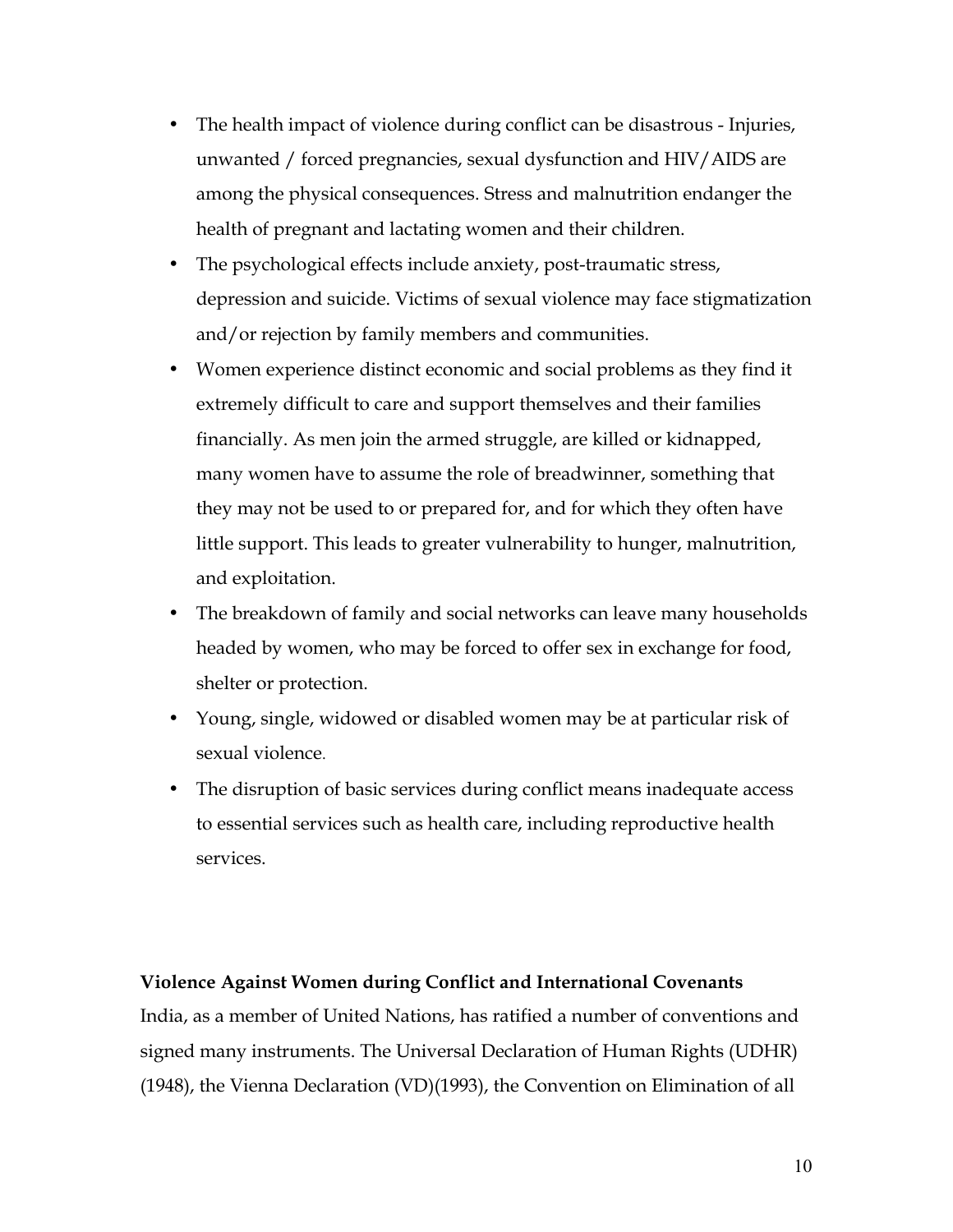forms of Discrimination Against Women, (CEDAW)(1976) with the Optional Protocol (2000), and the UN Security Council Resolutions, 1325 on Women, Peace and Security and UNSCR 1820 on Sexual and Gender Based Violence During Conflict. In addition, India has National Human Rights Commission constituted to protect human rights of the people of India as per the Constitution of India or as embodied in the International Covenants and enforceable by courts in India. The Vienna Declaration (VD) pertaining to human rights asserts equal status and human

rights of women in Part II, 3. It lays down in II.3.36, "The World Conference on Human

Rights urges the full and equal enjoyment by women of all human rights and that this be a priority for Governments and for the United Nations". In view of the vulnerability of women and specific crimes perpetuated against women it is stated in II.3.38, "Violations of the human rights of women in situations of armed conflict are violations of the fundamental principles of international human rights and humanitarian law. All violations of this kind, including in particular murder, systematic rape, sexual slavery and forced pregnancy; require a particularly effective response".

In the preamble to CEDAW, it is noted that despite various instruments extensive

discrimination against women continues to exist.

Article 8 of the UNSCR 1325 calls on actors involved when negotiating and implementing peace agreements, to adopt a gender perspective, including, inter alia (a) the special needs of women and girls during repatriation and resettlement and for rehabilitation, reintegration and post conflict reconstruction (b) measures that support local women's peace initiatives and indigenous processes for conflict resolution . . . (c) measures that ensure the protection of and respect for human rights of women and girls'.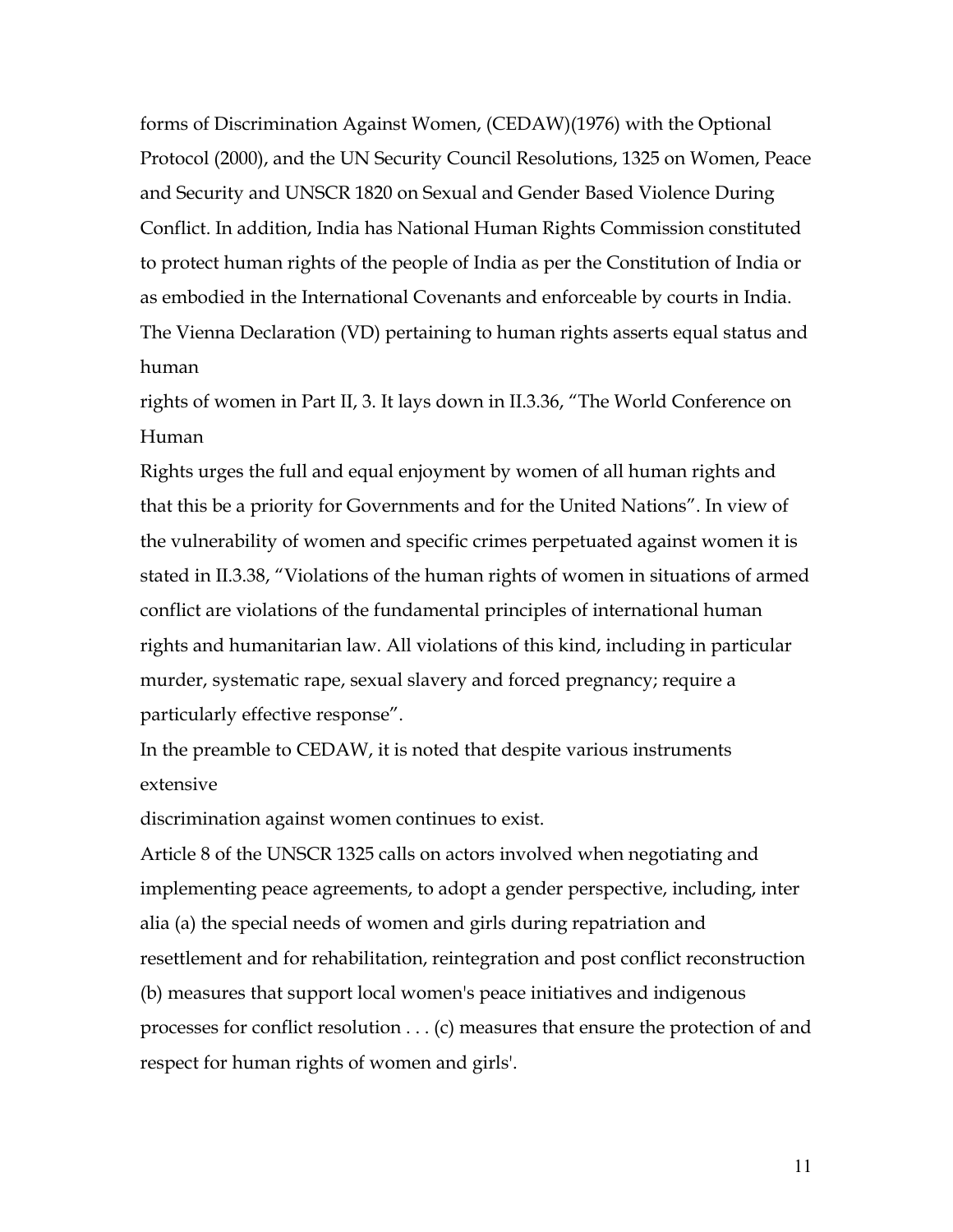Article 10 ' of the UNSCR 1325 calls on all parties to armed conflict to take special measures to protect women and girls from gender based violence, particularly rape and other forms of sexual abuse . . .'

In the preamble to the UNSCR 1820 it is noted that during conflicts "women and girls are

particularly targeted by the use of sexual violence, including as a tactic of war to humiliate, dominate, instill fear in, disperse and/or forcibly relocate civilian members of a community or ethnic group; and that sexual violence perpetrated in this manner in some instances may persist after the cessation of hostilities". As recently as June 2008, UNSCR 1820 reaffirms the political commitment of the Security Council to protect women and girls from sexual violence in conflict by demanding the 'immediate and complete cessation by all parties to armed conflict of all acts of sexual violence against civilians'.

#### **Current Situation**

According to reliable sources working in the district, today, nearly two years later, the situation has not significantly improved, although the administration time and again claims it is peaceful and has returned to normal. A visit to the affected villages, to some of the camps and interaction with any of the survivors will reveal a totally different reality, highlights of which are enumerated below.

- The survivors are under threat not to return to their villages unless they agree to change their religion and withdraw cases against their attackers. About 25000 people are still living outside their villages.
- Out of 3300 complaints filed by victims only 831 have been registered (as First Information Reports - FIRs) by the police. Many cases have not been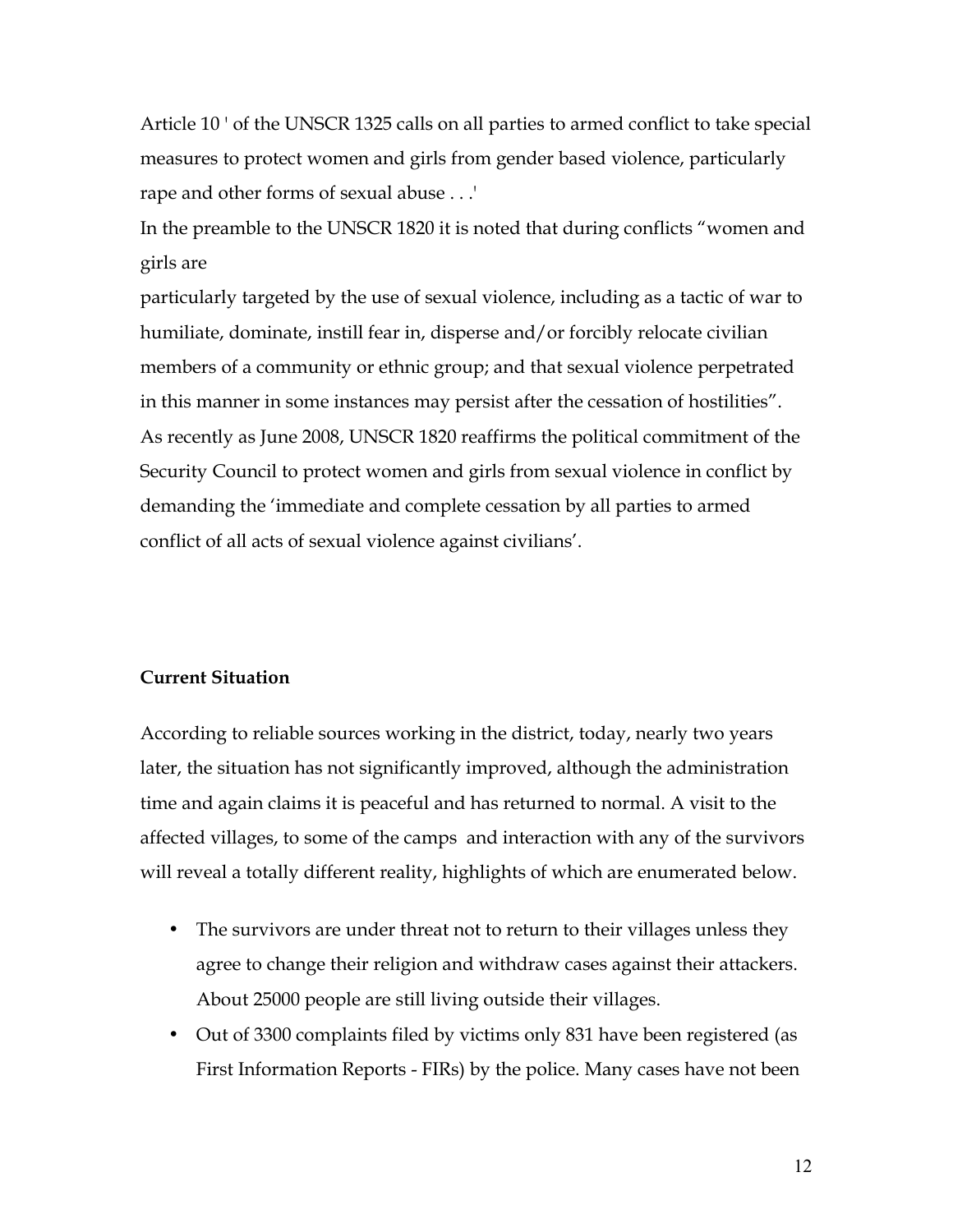investigated and the accused not prosecuted. In other cases, shoddy police investigations have already created a crisis in the dispensation of justice.

- The accused have coerced, threatened, and cajoled the victims and the witnesses. There have been attempts to bribe them, both outside and inside the Fast Track Courts. The real perpetrators, are moving around scot-free and threatening the witnesses time and again, whereas hardly any steps are taken to protect witnesses or ensure their safety. The victims have expressed their deep distrust in the current justice delivery system.
- There are major lacunae in the administration of relief to and rehabilitation of the victims of the mass arson: Improper identification and assessment of the houses as fully or partially damaged, damaged houses have been left out of the lists, lost or damaged household articles are not mentioned. Even the 837 families, who lost their houses during December 2007 violence, are yet to get any housing. The government has promised only Rs 50,000 as compensation for fully damaged houses; still the actual disbursement till now has only been Rs 10,000. Not a single of the destroyed NGO schools, hospitals, and offices has been compensated.
- There is no information from the government or the district administration about the whereabouts or livelihood conditions of those affected by the violence. The administration has made not visible efforts to support a revival of dignified livelihoods of the victims, to prevent largescale migration and pauperisation of victim families, or to bring back the dropout children to school.
- The long-standing problem of landlessness and land alienation of the dalits and adivasis has been completely ignored. There have been almost no efforts to provide land rights to landless survivors, who are facing difficulties to get a shelter after they lost their houses during violence

#### **Rationale of the Study**

13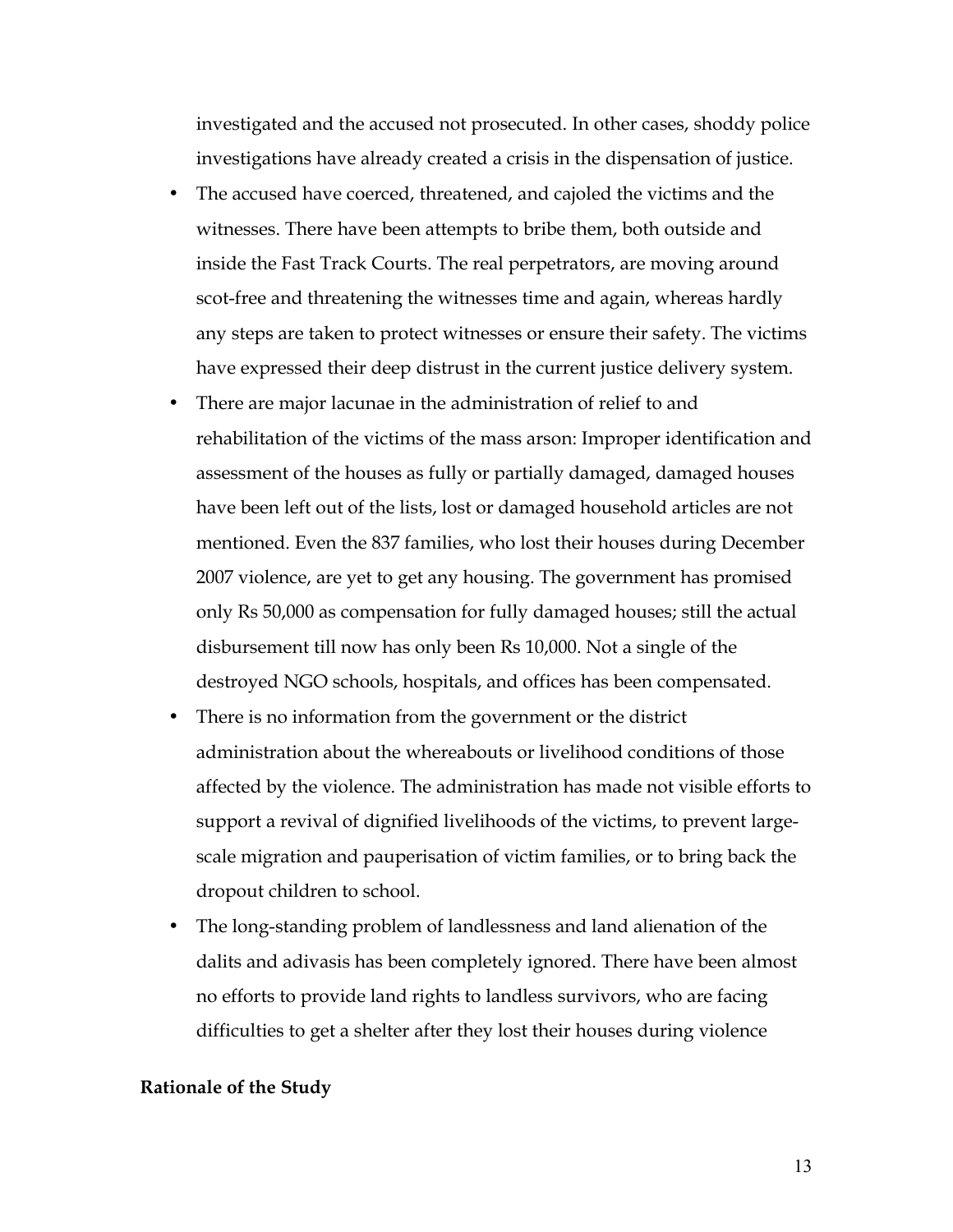The violence that was unleashed in August 2008 on the Christian community disrupted lives of many in Kandhamal, Orissa. Poor families were thrown on the brink of destitution after their houses and modest belongings were savagely ransacked and destroyed. Thousands of men, women and children had to run for their lives leaving their homes, patches of land, small fields on which crops were coming up, poultry, cattle and in some cases their dear ones, trying to reach the safety of the forest. Even there, some were pursued and killed. For the survivors, camps at 18 different places were set up wherein shelter was offered by the State that failed to protect them earlier. They were all huddled together in a small tent, 50 to 60 people in a 15' x 15' tent comprising men, women and children of nine to ten families. Dignified living in a secure home was suddenly lost. Concepts such as right to privacy and non-interference in family life were non - existent. The whole socio-economic fabric of those who were sheltered in camps was ruptured, even the rhythm of life was disturbed; panic reigned and fear dominated all emotions.

All human rights of those who were housed in the camps were stripped away. Bereft of human dignity and suddenly thrown out of their usual surroundings, men, women and children did not know how they were going to survive. Almost all of their rights were suddenly undermined: their right to live, earn livelihood, maintain their self-respect, and even access potable water. They hardly knew when their miseries would be alleviated and whether they would ever be able to get back to their homes and lead independent lives.

Women, the silent, but worst sufferers of violence, had been exposed to all forms of attacks, harassments and suffering during and after the violence. The condition of the affected women in Kandhamal after five months of the violence was studied by the Women's International League for Peace and Freedom (WILPF). To quote them *'It is well known that many women are too traumatized to*

14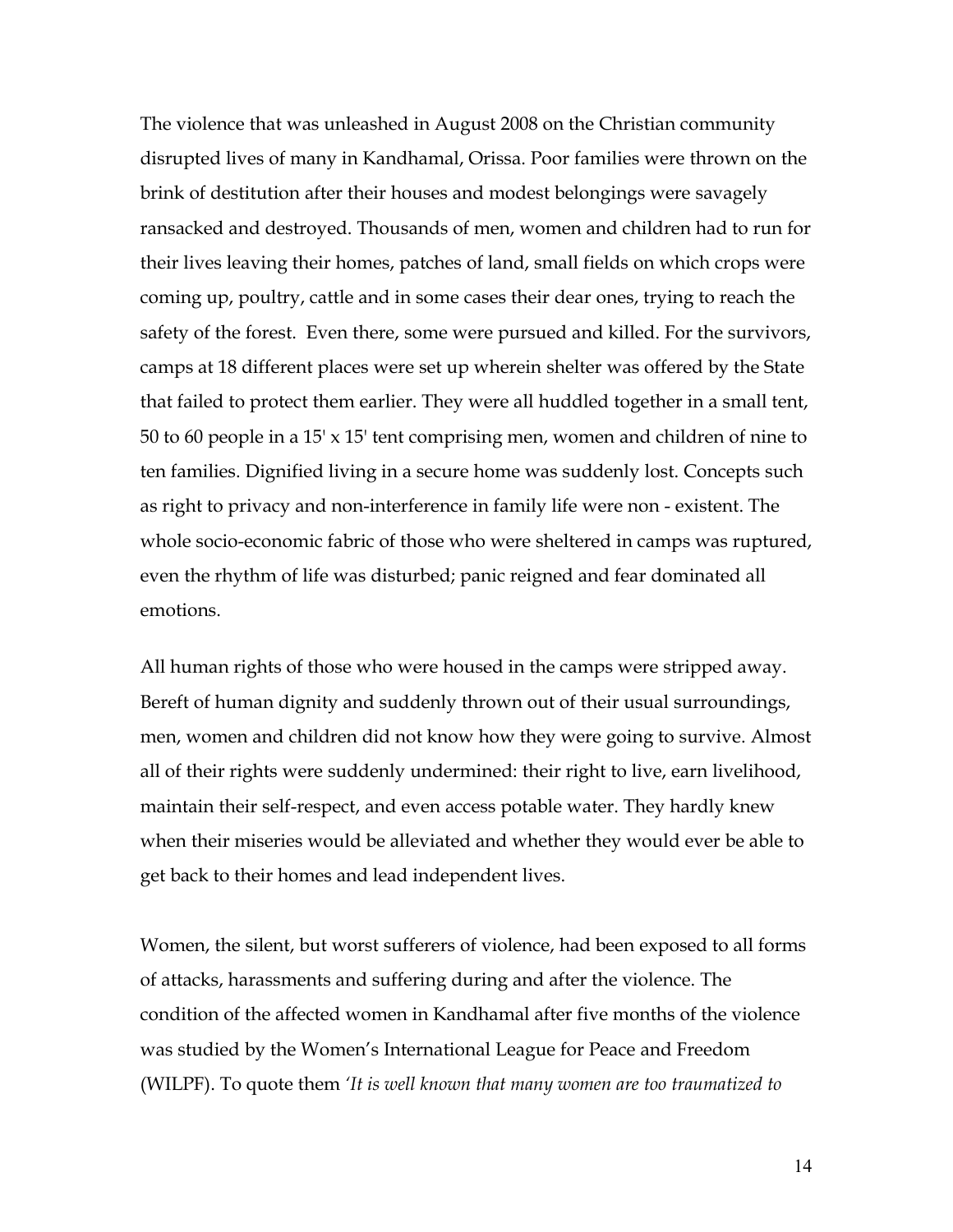*even mention let alone report a rape to the police. The shame and also stigmatizing from the society is a huge hindering, and the victims need to get help by trained people. We strongly recommend that resources are allocated to this important purpose,….. to support the development and strengthening of the capacities of national institutions, in particular of judicial and health systems, and of local civil society networks in order to provide sustainable assistance to victims of sexual violence in armed conflict and postconflict situations."*

In the above study, the WILPF also found many recommendations were made about improving the camps, for providing protection, compensation, etc while some petitioned the High Court of Orissa and Supreme Court of India with prayers to get succour for the hapless victims who were violently ousted from their homes. However, *'none of these prayers or recommendations specifically mentioned women or their rights. It is true that demands for protection and compensation etc. were meant for both men and women, yet specific mention of women's needs is nowhere noticed. This is what has been happening over years, women specific demands are subsumed within general demands'* (Wither Women's Rights? WILPF Report, May 2009).

In the light of the above, this research is an attempt to understand the background for and consequences of the violence with specific focus on women because in any conflict women are the worst sufferers. It examines ways in which women are affected by communal violence. The focus areas of the study are the nature of attacks on the women, their experiences with the perpetrators of the violence, life in the forests and relief camps, health, sanitation and education, issues of safety and security, displacement, migration and trafficking, compensation and justice issues, response of the law enforcement agencies and the government and the role of civil society.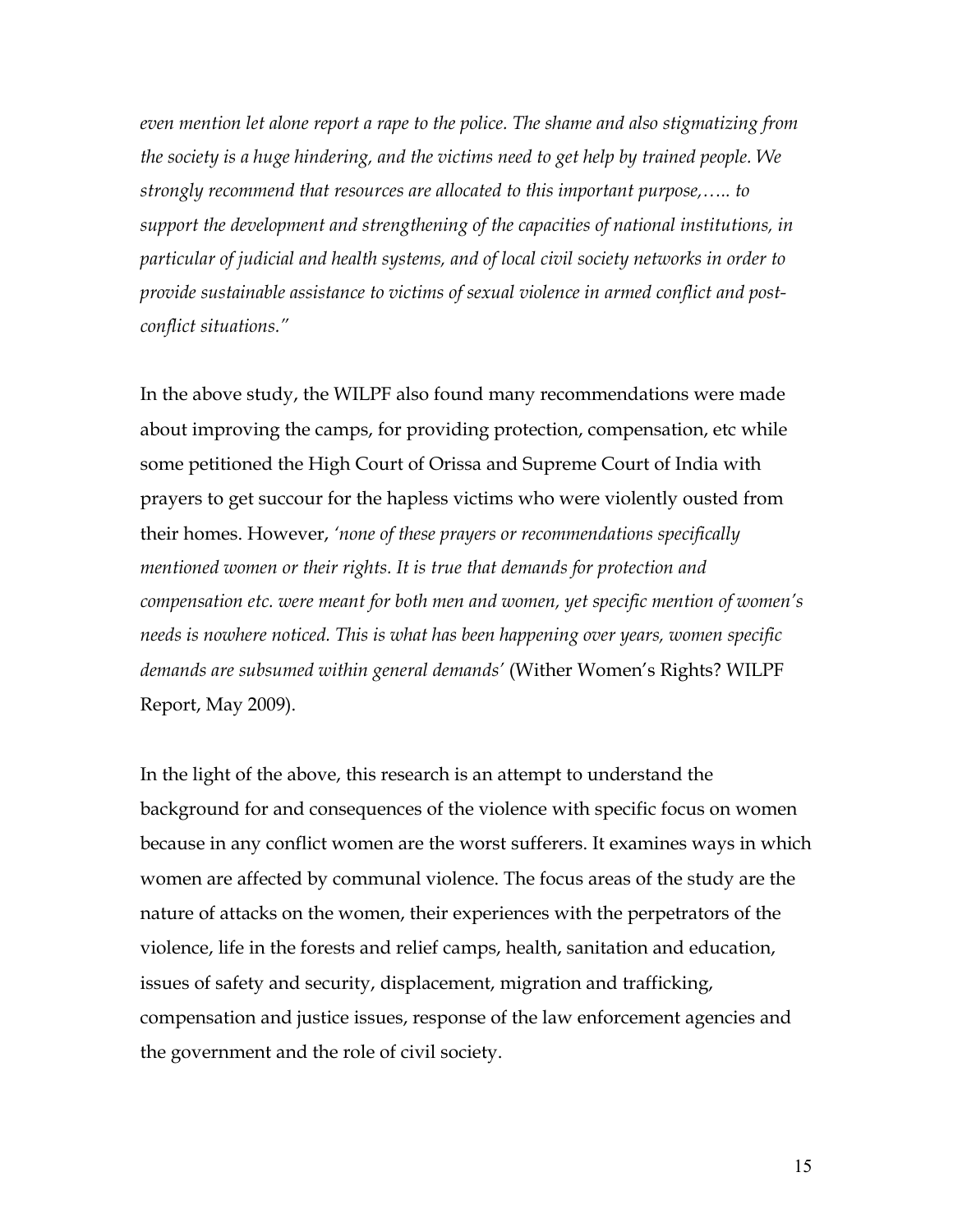## **Main Objectives of the Study:**

- 1. To understand the problems confronted by the women as a result of violence – forms of violence faced, perceived causes of violence, extent of violence, and impact of violence.
- 2. To analyse the response of the government and civil society to the problems of affected women

## **Outcome Goals of the Study**

- 1. To draw the attention of the government to the problems faced by women victims of the conflict
- 2. To undertake advocacy for the rights of women affected due to violence
- 3. To enable women victims of violence to get justice
- 4. To place the findings before the proposed National People's Tribunal
- 5. To use the findings for any other legal purposes

## **Methodology**

This study made use of a mixed methodology drawing from both qualitative and quantitative methods. Interviews with the respondents, Key informant interviews and case studies provided the quantitative and qualitative data.

## *Sample*

The sample size was 355 women respondents in the age group of 16yrs to 80yrs from across 68 villages in seven Talukas (Blocks) in Orissa's Kandhamal district. Purposive sampling was used to identify women who had been affected by the conflict.

Key informants ( n=8) consisted of the following:

• 4 police personnel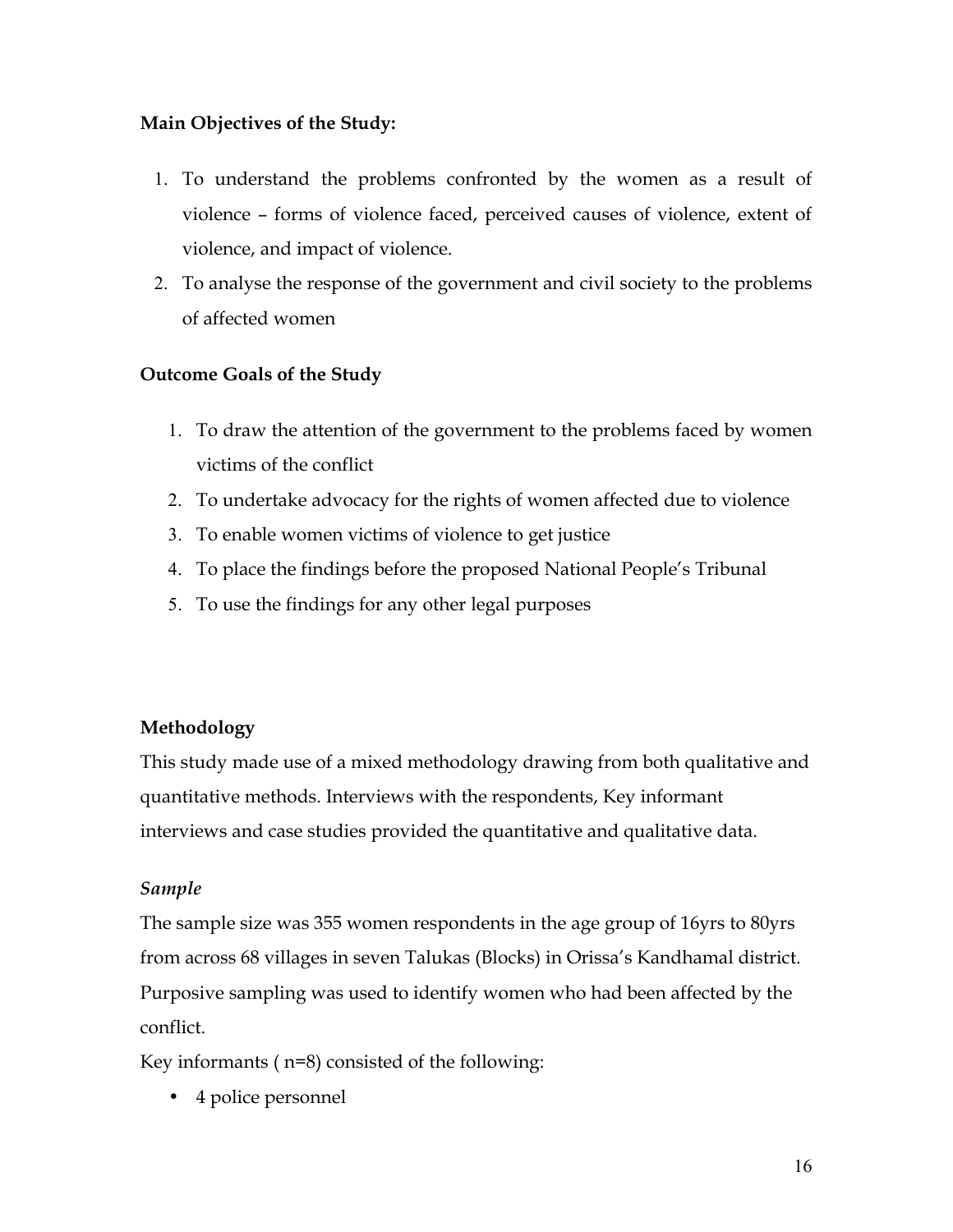- 1 Tehsildar
- 1 BDO
- 2 Teachers

#### *Tools of data Collection*

The research tool was an interview schedule which included both closed ended questions with a few open ended questions with the view to obtain qualitative and quantitative data. With the majority of the population speaking Oriya or Kui dialect, the interviews with the women were conducted by the data collectors with the help of local translators.

In-depth interviews were conducted with the key informants using a semi structured interview schedule. These interviews were done to understand their attitude and perceptions regarding violence against women during the conflict and to understand the roles and responses of the government.

From among those who reported having experienced violence during the conflict a total of 80 detailed case studies were done utilizing the data from the interviews along with an in depth interview guide that facilitated collecting more detailed information.

#### *Process of Data Collection*

The data was collected by 16 trained data collectors including Faculty Members, Research Unit team members and students of College of Social Work, Nirmala Niketan as well as NGO personnel during May  $4<sup>th</sup>$  2010 to May  $13<sup>th</sup>$ , 2010. Being professionally trained social workers, all these 16 members were already sensitive to women's issues. However, they were trained once again before the process of data collection to peruse the schedules in detail and use relevant social work techniques in the interviewing process. This training was also extended to the volunteers who helped in identifying the affected women in the villages and also in translating the responses.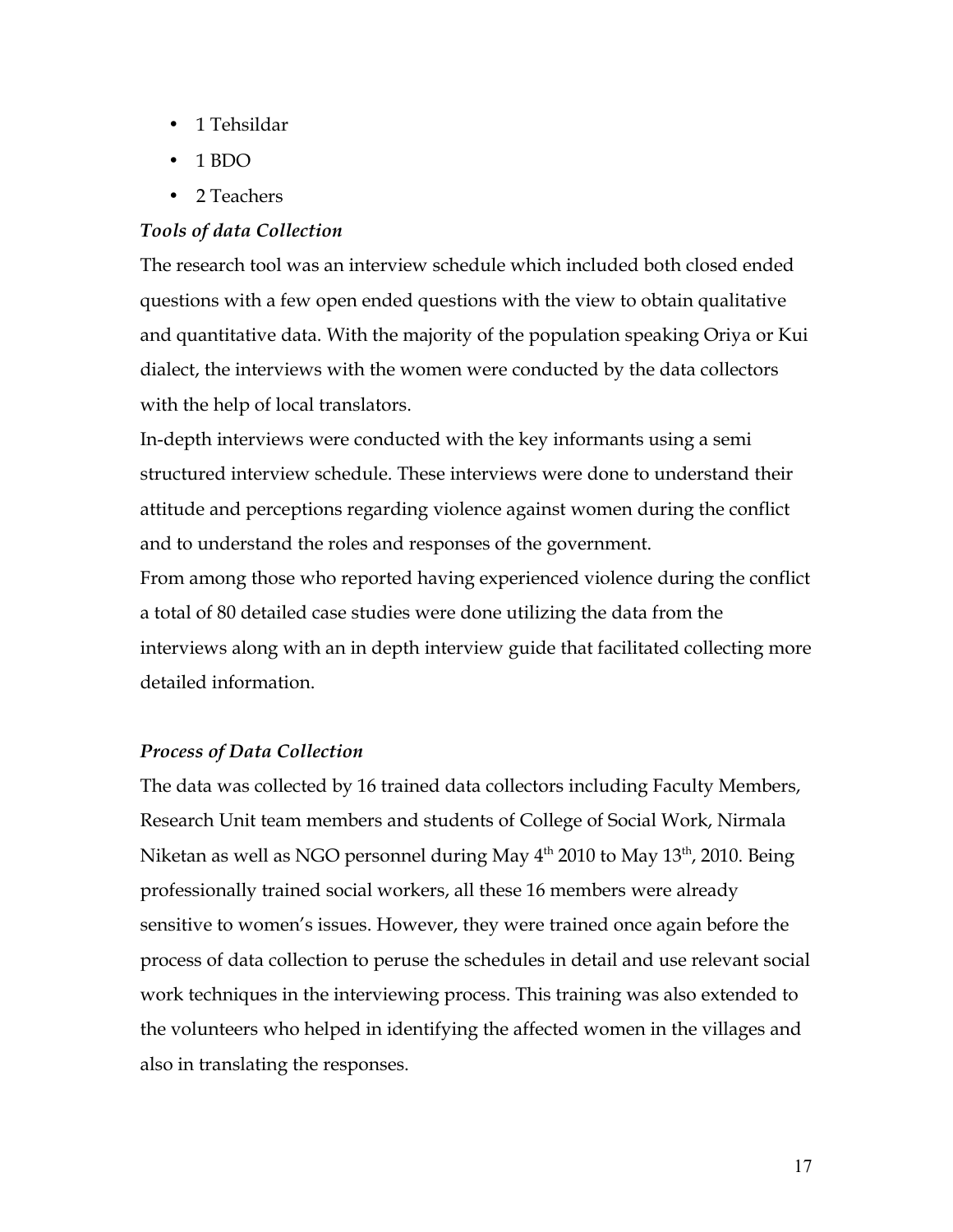### *Analysis of Data*

As the data gathered was predominantly quantitative in nature it was analysed using the Statistical Package for Social Sciences ( SPSS). The qualitative data gathered from the open ended questions of the interviews, the KII and the case studies was analysed using the various principles of qualitative research. Triangulation of both the qualitative and quantitative data was done to complete the final analysis report.

### **Results and Discussion**

The data that was collected involved 355 women across 68 villages in seven Talukas (Blocks) in Orissa's Kandhamal district. For the sake of clarity, data has been analysed and summarized in six sections under the following headings:

I. Socio Demographic Profile

II. Basic Amenities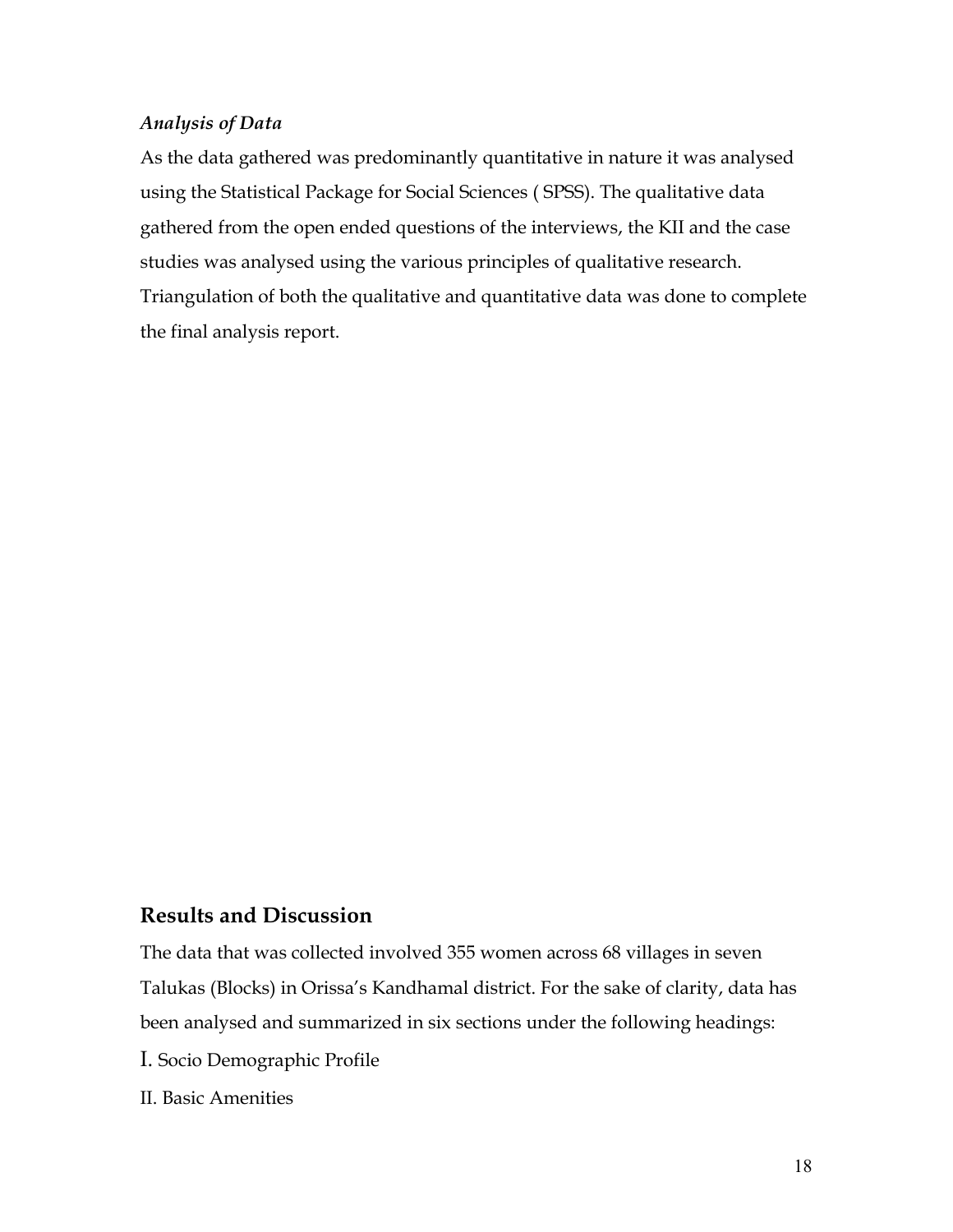III. Understanding Anxieties among Women IV. Impact of the Violence on Women V. Justice Rehabilitation and Compensation VI. Experiences and Problems faced by Women

## **I. Socio Demographic Profile**

This section details the demographic, social and economic profile of the women. Presented below is information on the number of women covered in each taluka, details of the women religious affiliation, marital status, age group, number of children, educational status, employment status and the nature of employment and their levels of income. Gender wise breakup of household heads has also been included.

*Taluka-wise Breakup of Women Respondents-* Since purposive, random sampling was employed for the study the number of women varied greatly across the seven talukas depending on the availability of the women. It is evident from the table below that nearly one fourth of the women were from K. Nuagaum ( 24.50%) and Raikia (23.94%) talukas. Less than ten percent of the women were from Phiringya, Balliguda and Daringibadi talukas.

## **Table No. 1**

### **Taluka-wise breakup of Women Respondents**

| Name of the | No. of Women | Percentage |
|-------------|--------------|------------|
| Taluka      |              |            |
| K.Nuagaum   | 87           | 24.50      |
| Raikia      | 85           | 23.94      |
| G.Udaigiri  |              | 16 90      |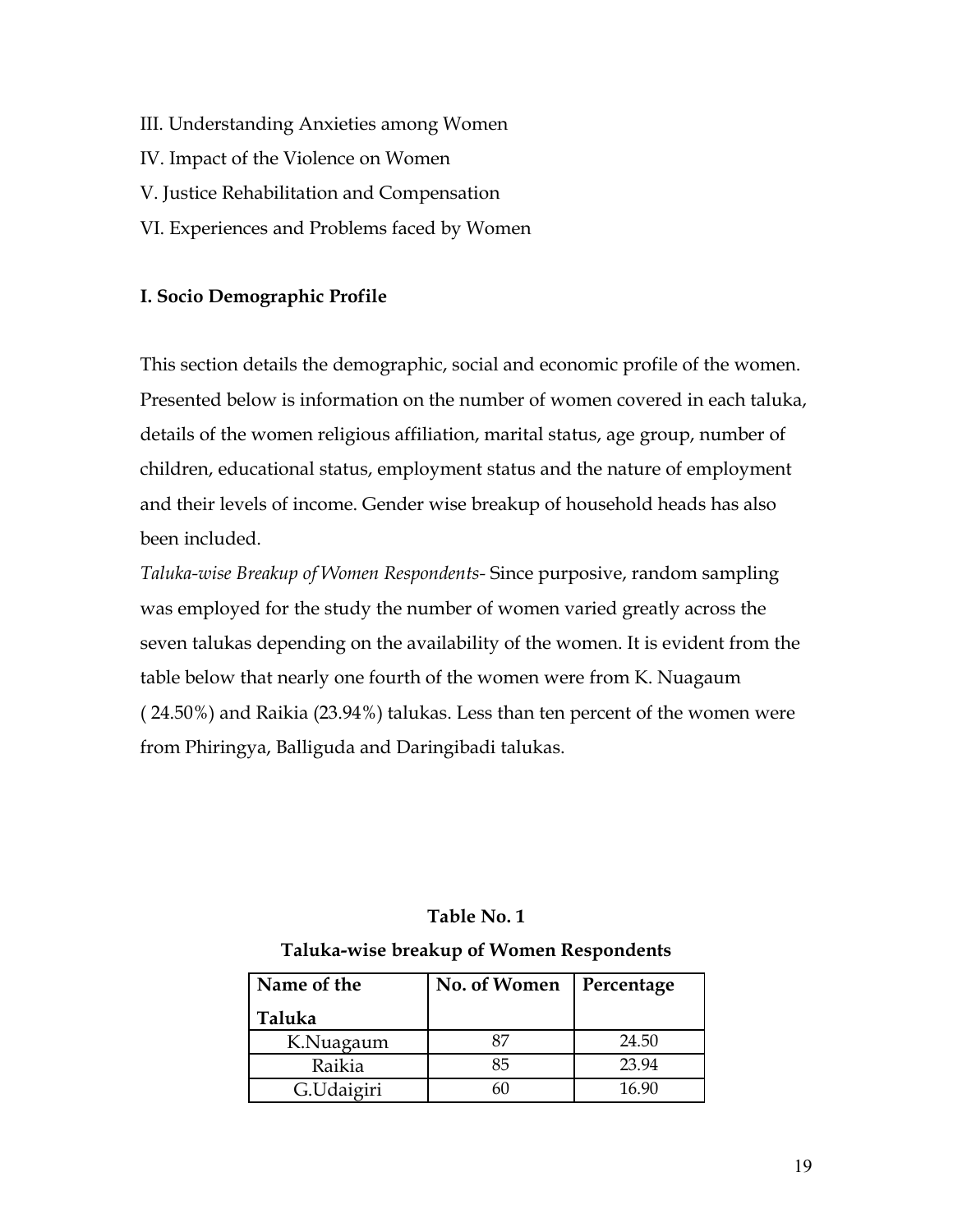| Tikabali     | 48  | 13.52  |
|--------------|-----|--------|
| Phiringya    | 32  | 09.01  |
| Balliguda    | 28  | 07.88  |
| Daringibadi  | 15  | 04.22  |
| <b>Total</b> | 355 | 100.00 |

*Profile of the Women:* This sub section gives an overview of the women age, marital status and religious profile. The age of the women ranged from 16 to 80 years with most of the women aged between 25 and 35 years ( n=107, 30.1%) followed by those in the age group of 35 to 45 years (n=82, 23.1%). The majority of the women were married (n=339, 95.5%) of which 45 were widowed and three were separated. The rest were unmarried. All the women were Christians ( n=345) except five Hindus and five who did not respond. Please refer to Table Nos. 2, 3 and 4 for details on age, marital status and religious profile in Annexure 1.

*Number of Children per Family:* Compilation of the data revealed that a majority of the women had two children ( n=95) or three children ( n=96) in their family. Just twenty one women had large families comprising five to six children while thirty One woman had no children in their family.

*Educational Status-*It can be discerned from the table below that more than half of the women are illiterate (56.1%). While thirteen percent of the women have completed SSC, forty ( 11.3%) have studied upto the upper primary level. There are just four graduates among them.

# **Table No. 5**

## **Education of the Women**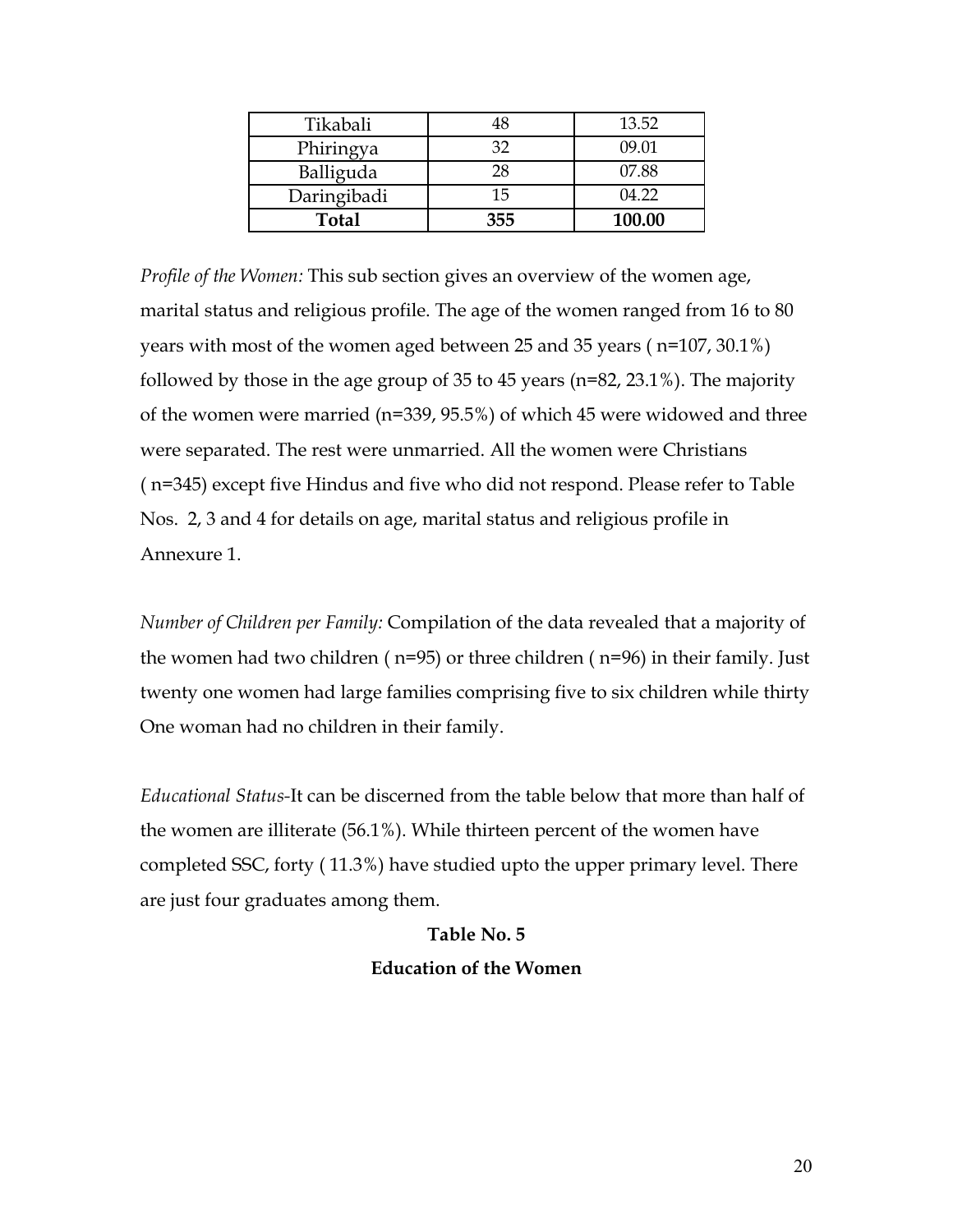| Education                                | Frequency | Percentage |
|------------------------------------------|-----------|------------|
| IIliterate                               | 199       | 56.1       |
| Primary Education (Std 1st to 4th)       | 29        | 8.2        |
| Upper Primary Education (Std 5th to 7th) | 40        | 11.3       |
| Secondary Education (Std 8th to 10th)    | 23        | 6.5        |
| <b>SSC</b>                               | 46        | 13.0       |
| <b>HSC</b>                               | 13        | 3.7        |
| Graduate                                 | 4         | 1.1        |
| No response                              | 1         | .3         |
| <b>Total</b>                             | 355       | 100.0      |

*Employment-* Data revealed that half of the women ( n=183, 51.5%) are homemakers. One third of the women are labourers (33.5%) while some are engaged in farming (n=11) or are leaf plate makers ( n=13). A few of the women are social workers ( $n=8$ ), teachers ( $n=4$ ) or in service ( $n=3$ ) and four are studying. Interestingly one woman is a Pastor. Please refer to Table No. 6 for details on Occupation in Annexure 1

*Women's Income*- The data on the monthly income of the women showed that fifty three of them earned between Rs 501 to Rs.1000 per month while forty three earned a monthly wage of upto Rs.500. Less than ten percent earned between Rs.1001 and Rs.3000 a month and just One woman each earned incomes of Rs. 5000, Rs.7000 and Rs.14000 respectively. Please refer to Table No. 7 for details on Women's Income in Annexure 1

*Head of the family –* Based on the data given by the women*,* sixty one (17.2%) of their households are headed by a woman as compared to more than four fifths of the households where the head of the family is a man ( n=294, 82.8%). A further analysis of the data revealed that in 51 of the women-headed households, the women respondents themselves were the heads of their families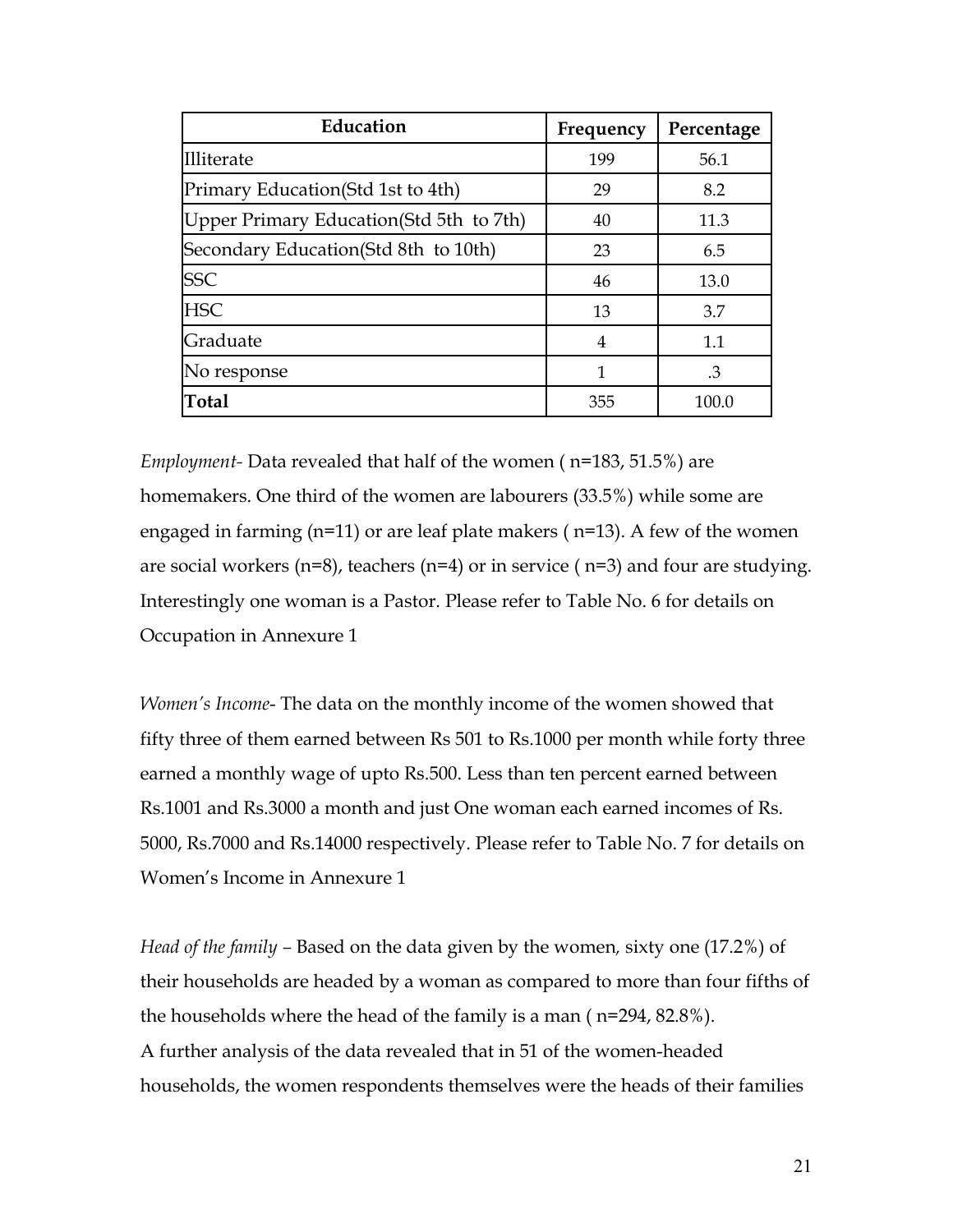out of which 39 women were widows and two were separated. One third of these women were between 55 to 65 years of age and more than one fourth were in the 35 to 45 year age group. When analyzing data on how many years it had been since the women had taken up headship of their households, it was found that the largest number of nine women became heads of their families two years ago thereby indicating that this could have been because they had lost their male household head to the violence that took place in August 2008.

#### **II Basic Amenities**

With the conditions in Kandhamal district with regard to the provision of basic services like health and education being very poor even before the conflict began, the researchers felt the need to understand the extent of difficulty that the women were facing with regard to access to basic amenities that are considered essential for daily living. These difficulties, it is assumed, would only exacerbate problems the women were experiencing as a result of the violence. It was assumed that The researchers also felt it was necessary to find out how many women owned a ration card and a voter's ID card, vital documents that every Indian citizen ought to have which establishes identity and facilitates the citizen's assertion of her rights and access to various resources available. Thus in this section, data has been analysed and summarized with respect to the women's access to basic amenities like shelter, water, sanitation, electricity, health, education, their place of worship and the problems they faced therein as also their ownership of a ration card and voter's ID card.

#### *Ration card*

Majority of 228 women (64.2%) had yellow cards indicating that they were below poverty line ( BPL) families. Nearly 19 percent of the women (67) stated that they did not possess a ration card while six women (1.7%) reported that their cards had been destroyed in the violence. White (Above Poverty Line - APL)and

22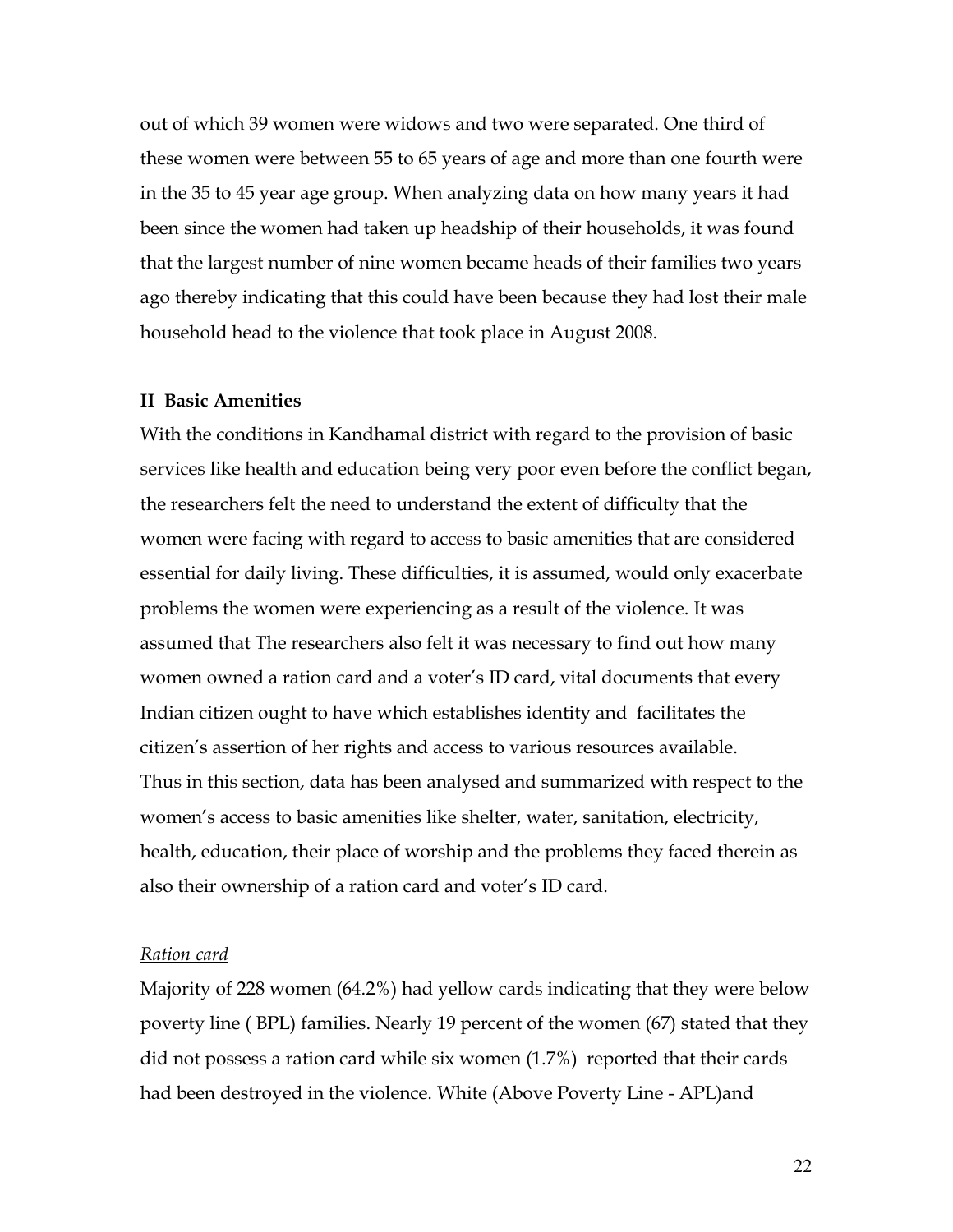orange (Antodaya) card holders accounted for 9.6 percent (34) and 4.5 percent (16) of the women respectively. It is pertinent to note that some of the women shared that the ration cards were in the name of their spouse and their names were not included in the same. Please refer to Table  $No. 8$  for details on Possession of Ration card in Annexure 1

#### *Voters ID Card ( Election Cards)*

Nearly 90 percent (313) of the women stated that they had voter ID cards while rest (n=41) did not have one. Please refer to Table No. 9 for details on Possession of Voter's ID card in Annexure 1

#### *Problems Faced with Regard to Basic Amenities*

Women were asked to describe the problems they faced with respect to basic amenities. It was not surprising to note that many of the problems elaborated by the women with regard to the following amenities were in the context of the violence they had experienced. Since this was an open ended question, the responses were multiple and varied.

Housing – For a woman, traditionally, most of her life and activities center around her home. From caring for her family to the daily chores like cooking and cleaning, it reflects her identity and gives her security and protection. The trauma of losing a home is very painful for anyone and more so for a woman who would feel like a part of her very being has been destroyed and she is now exposed to the world bereft of security and her identity.

The problems faced by the women in the area of housing could be categorized into the type and extent of damage to the house, damage to household assets and damage in terms of monetary value.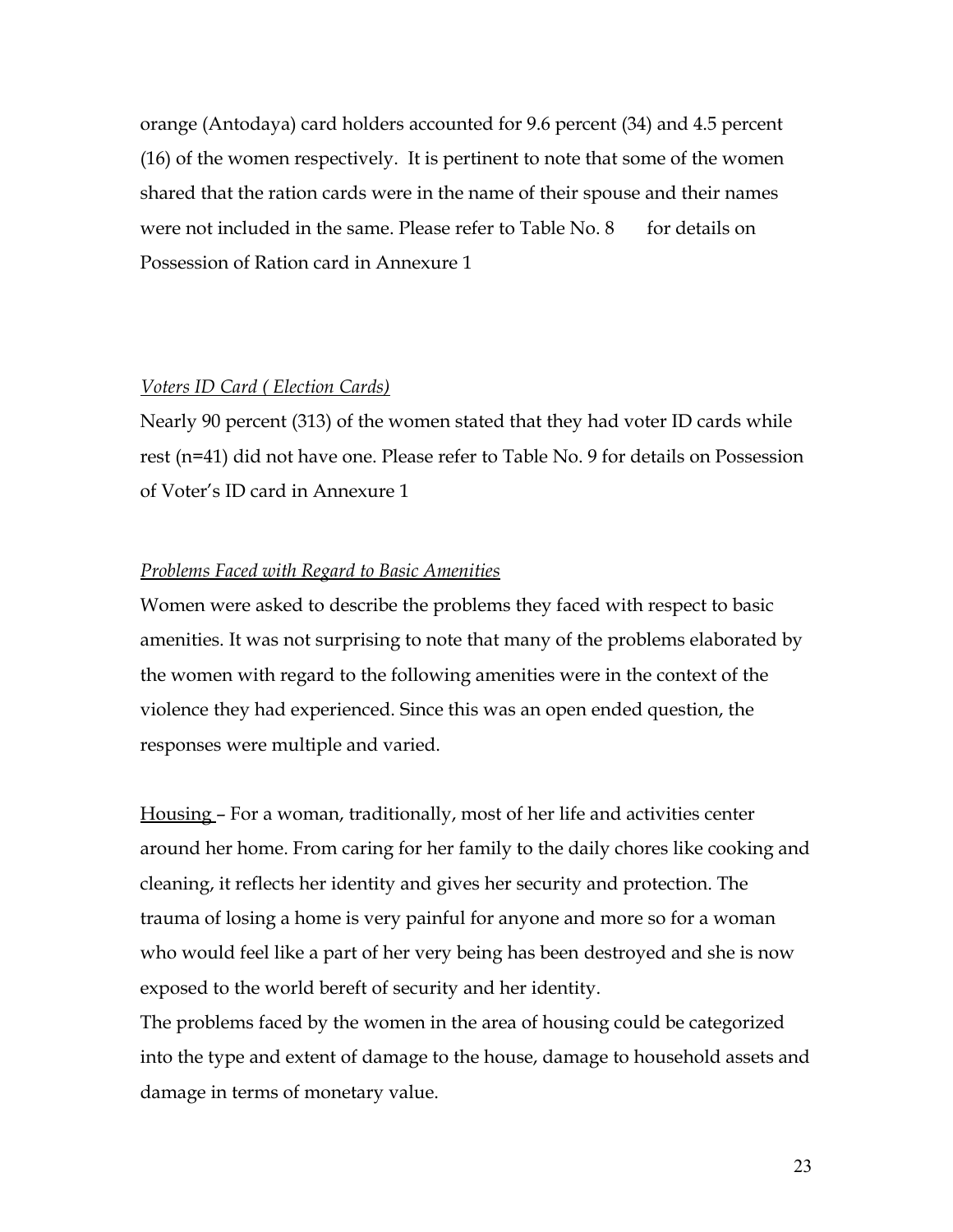Nearly one third of the women (98) said that their houses were entirely destroyed, 30 reported that there had been partial damage to their houses while 53 women specifically mentioned that their houses were completely burned down.

A few women (15) said that all their household assets had been burned while 41 mentioned that all or most of their assets had been stolen or looted. The assets most mentioned were cattle like cows and goats, clothes, electronics, two wheelers, jewellery, furniture and food grain.

Some women spoke of damage in monetary terms with 10 women mentioning losses between 1 lakh and 1.5 lakh. While four women pegged their damages between Rs.10,000 and Rs.55,000, One woman suffered damages worth 2,50,000/-. These were probably the women with higher incomes and /savings.

Water – In many societies, water is at the core of women's traditional responsibilities: collecting and storing water, caring for children, cooking, cleaning, and maintaining sanitation. These tasks often represent a whole day of work.

The data revealed that a little over one third of the women (121) faced problems with regard to water. These could further be categorized into problems with the source of water and the distance from it, problems with the water pumps and social factors.

Around a fourth of the women (33) stated that they did not have access to adequate water with a few specifically mentioning water for drinking and bathing. While some (21) said that this was because the well went dry in summer, a few mentioned that the water from the well or river that they used was unclean. Twenty women expressed difficulties as they had to walk between one and four kilometers to access water.

According to 12 women, having only a hand pump and at times a non- working one meant inadequate or no water.

24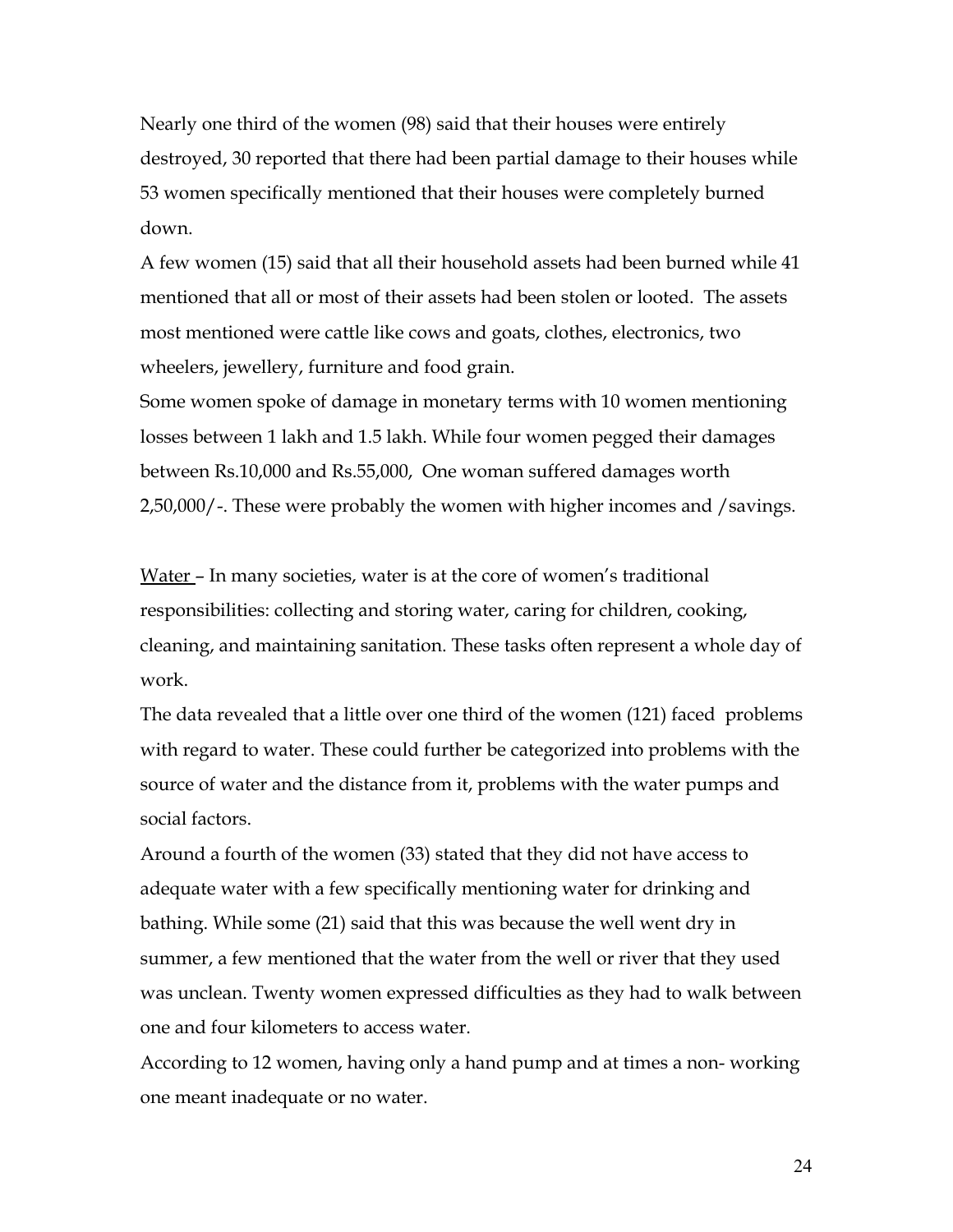For a woman whose life is so intrinsically woven around water, having to deal with inadequate water resources due to the above mentioned factors is difficult enough. More difficult, however, is dealing with discrimination in relation to access to water as this could cause her anxiety and mental trauma for being prevented from accessing otherwise convenient water resources. Social discrimination of one community by another was also the cause of water problems, as narrated by 19 women. More than half of them said that they were not allowed to use the common village well as they were Christians with villagers putting up a sign board near the well that stated 'Christians are not allowed'. Two women stated that the well had been 'poisoned' with petrol/diesel during the violence rendering it unusable to date. On the other hand, four Hindu women mentioned that they were not allowed to draw water from a well that belonged to a Christian.

Electricity – More than eighty percent of the women (n=298) mentioned that they faced problems related to electricity. All except 12 women had no electrical connection in their houses. Of the rest, ten women admitted that they had illegal connections, while the others either could not pay the bills or had electricity for just 3-4 hours of the day.

Toilet facility – An overwhelming majority of 326 women ( 91.83%) stated that this was an area where they experienced many difficulties ranging from a little over 60 percent (n=200) of them not having single toilet units in their homes to using open toilets (n=124) to no separate toilets for women or half damaged toilets.

Healthcare – Both the experience of conflict itself and the impact of conflict on access to health care determine the physical health and the psychological wellbeing of women and girls in very particular ways.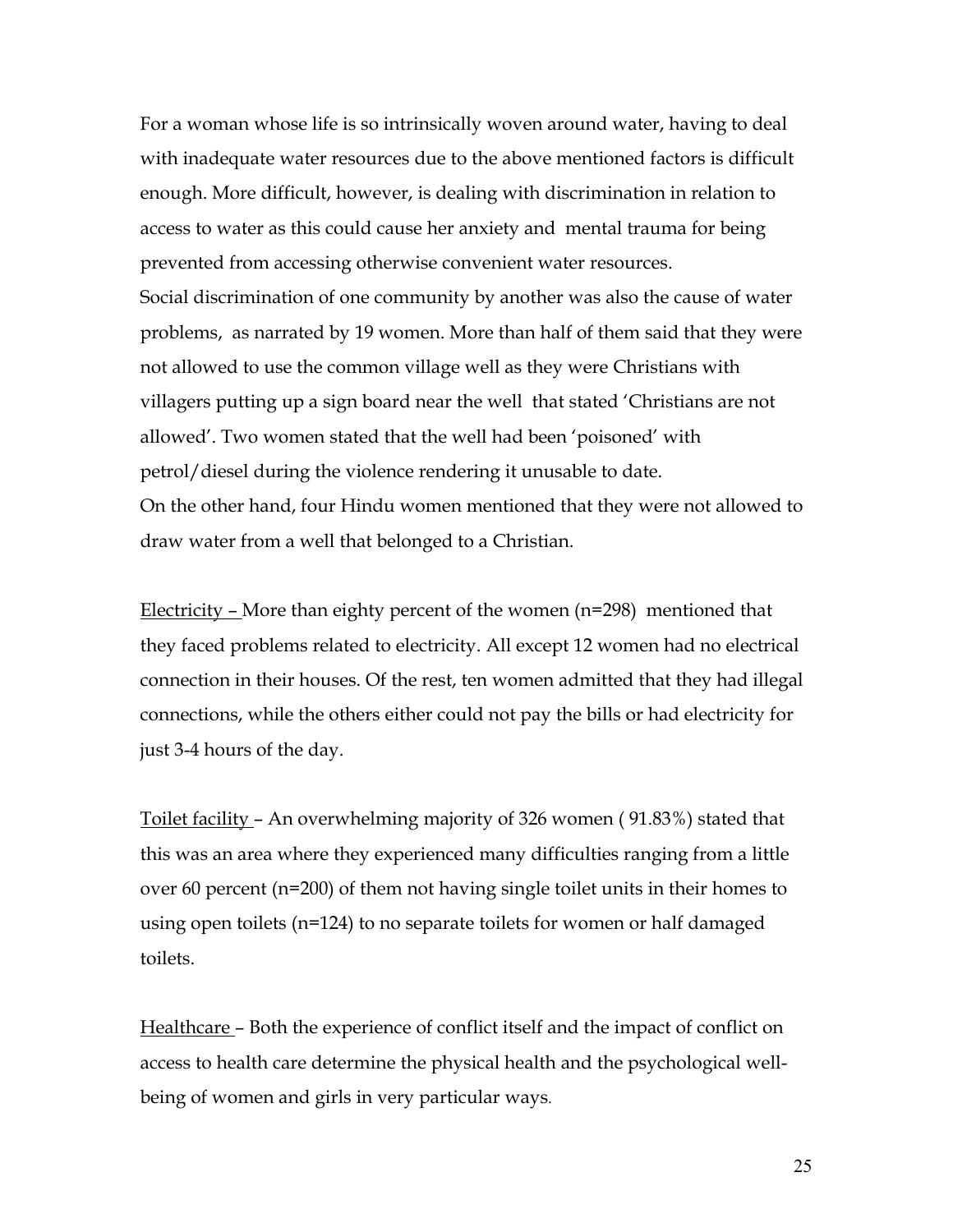When queried about their access to health care and the problems faced therein, the responses revealed that there was a difference in individual perception of availability of a healthcare facility. Hence while 27 women said that there was no health care facility at all in their village, 262 women stated that there was a PHC (Primary Health Centre) that they could avail of either in their village or by traveling to the nearest one either on foot or by private or public transport. Again there was a difference observed in what constituted distance when 106 women mentioned that the "PHC was far away". Distances of the PHC ranged from 2 km to 26 km with half of them saying that they had to travel 5 km to the nearest PHC. Forty women explained that the government hospital was far away with distances ranging from 5km to 20km while just six said that the hospital was nearby.

Some women said that the Anganwadi in the village served as a health centre where the ASHA administered polio drops and other immunization and basic medicines were available for the first line of treatment. However in the case of medical emergencies or for their deliveries when they really require medical facilities nearby, they had to travel far away. A few women informed that NGOs in the area ran health care centers whose services they availed of. Another set of problems enumerated by a few of the women in the area of health care was with regard to the availability of professionals and medicines at the PHC and/or government hospitals. These included the doctor not being available all the time, only a weekly visit by the doctor, only male doctors available, ANM being irregular, inadequate staff and no free medicines. However, ten women said that there were both male and female doctors available.

Thus often women face the double burden of having to travel long distances for medical treatment along with the ignominy of having to be examined by male doctors due to non availability of female doctors.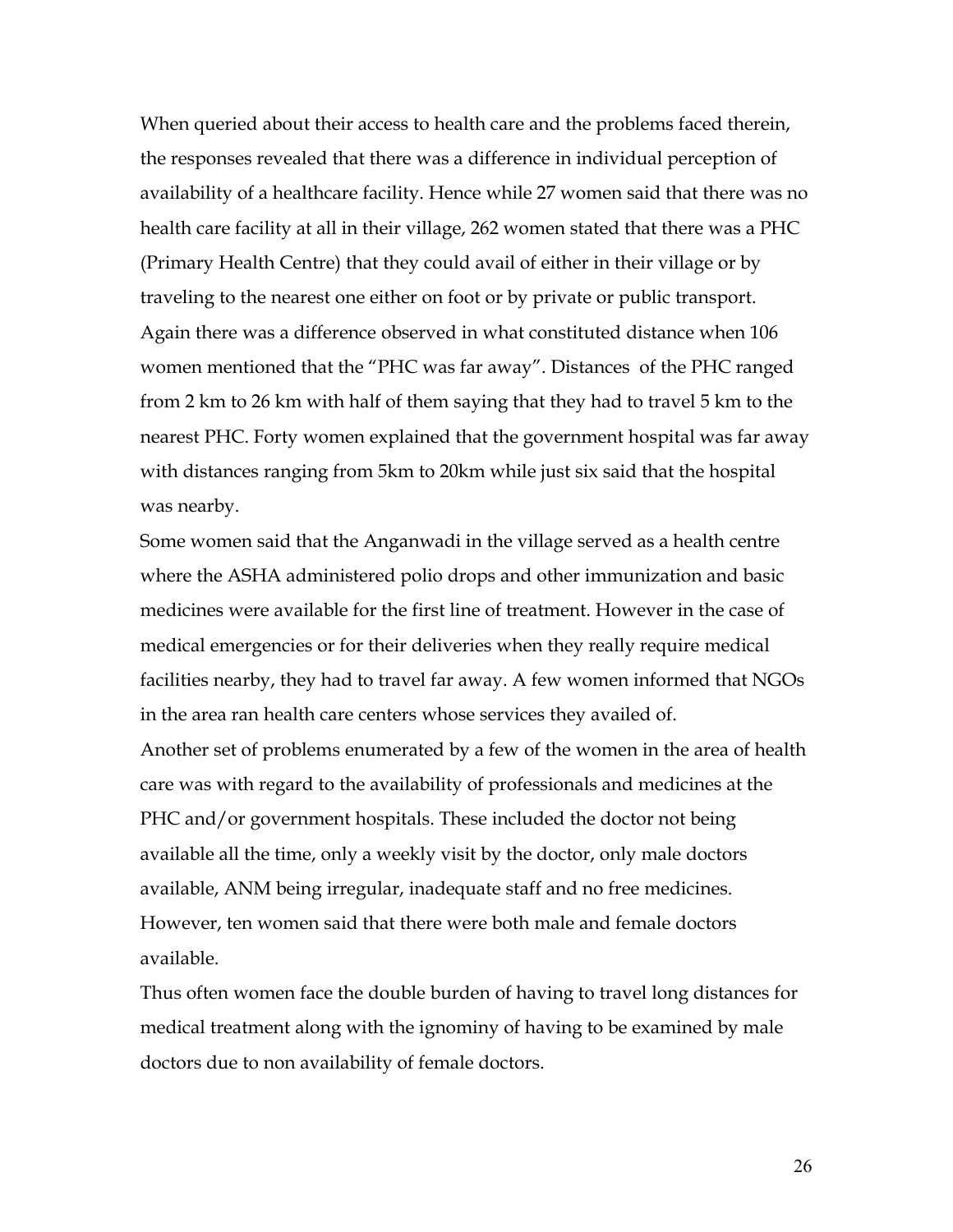<u>Education</u> – Almost all the women ( $n=342, 96.33\%$ ) answered in the affirmative when queried if their children had access to education. While most stated that there was education available in their village upto the primary level which varied from Std 5 to Std 7, just a few had a high school in their village as well. While some of the women ( n=96) said that secondary school and college education were available, some ( n=75) further elaborated that these institution were outside their village, often in the neighbouring town, and this meant that the children had to travel longer distances to pursue higher education. Ten women mentioned that there were boarding schools that offered secondary education while 50 women said that there were no college facilities available at all.

Women are deeply disturbed when their children face discrimination in any forum. However, just eight women disclosed that their children faced discrimination in schools and colleges because they were Christians. This ranged from being threatened by classmates not to attend school to the teachers being told not to allow Christian children into school to not being given admission to college easily and not being given a stipend because of their religion. Although a very small number of women mentioned this problem, there is a possibility that others were reluctant to broach the topic or are in a state of denial about such discrimination.

Place of Worship – When queried as to whether there was a place of worship in their village, over four-fifths, 314 women (88.5%) replied in the affirmative. However, a further analysis of the responses revealed that in many cases the women had to use makeshift sites as places of worship as their churches had been destroyed in the violence. While eighty two women merely mentioned that the church where they worshipped had been destroyed without saying where they were currently worshipping, others were more forthcoming about the latter. Gathering for prayer under a tree or any open spaces available like a *maidan* or

27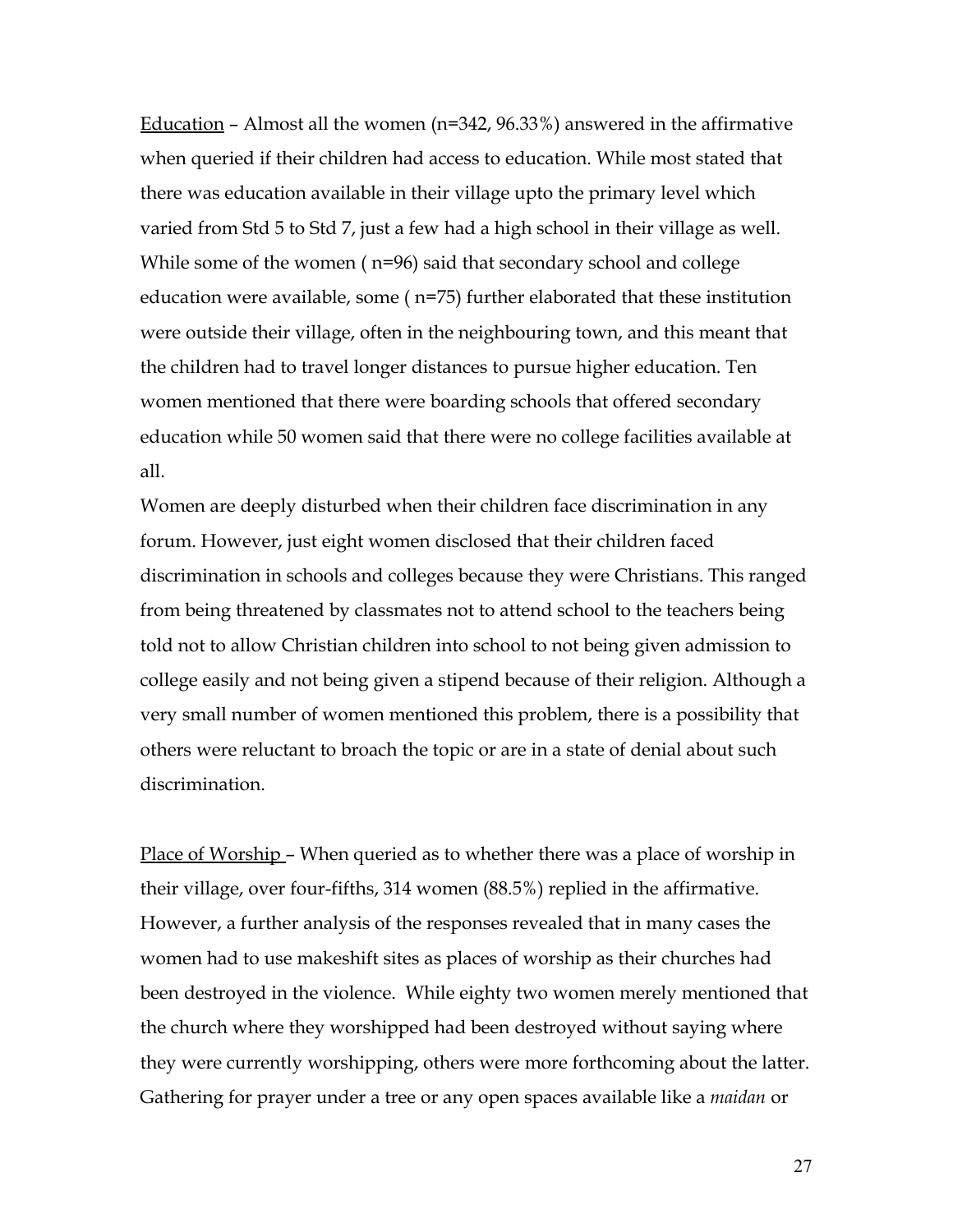the road ( n=43), praying outside the damaged church itself(n=24)*,* using other's undamaged churches (n=23), using one of the relief camp tents itself (n=21) and praying at home itself ( n=20) were some of the common responses. Other places enumerated were the community hall, the pastor's or other fellow villagers' homes, in the college premises or a temporary structure erected as a makeshift church.

Forty five women said that there was a church and temple available nearby for worship while nine stated that the same was far away.

It is evident from the findings that inaccessibility to their place of worship and/or inability to pray in the place of worship, was a direct attack on the Constitutionally protected fundamental right of an individual to choose or change one's religion as well as practice the religion of one's choice. Again, in this case, particularly where religion and faith came across as being a very important part of the women's lives, there is a high likelihood that they were adversely affected.

#### **III Understanding Anxieties among Women**

In this section an attempt has been made to understand the kinds of anxieties that the women continue to experience as a result of the violence they experienced in August 2008. In order to contextualize this understanding, data on the kinds of violence faced by and /or witnessed by the women themselves during and after the conflict has also been analysed and summarized.

## Types of violence faced by women and/or other female family members during and after the conflict

The data revealed that the women and or other female family members had faced violence in varying forms and degrees during and after the conflict. For the sake of clarity, the responses from the quantitative data were categorized in the table below based broadly on the typology of violence elaborated in the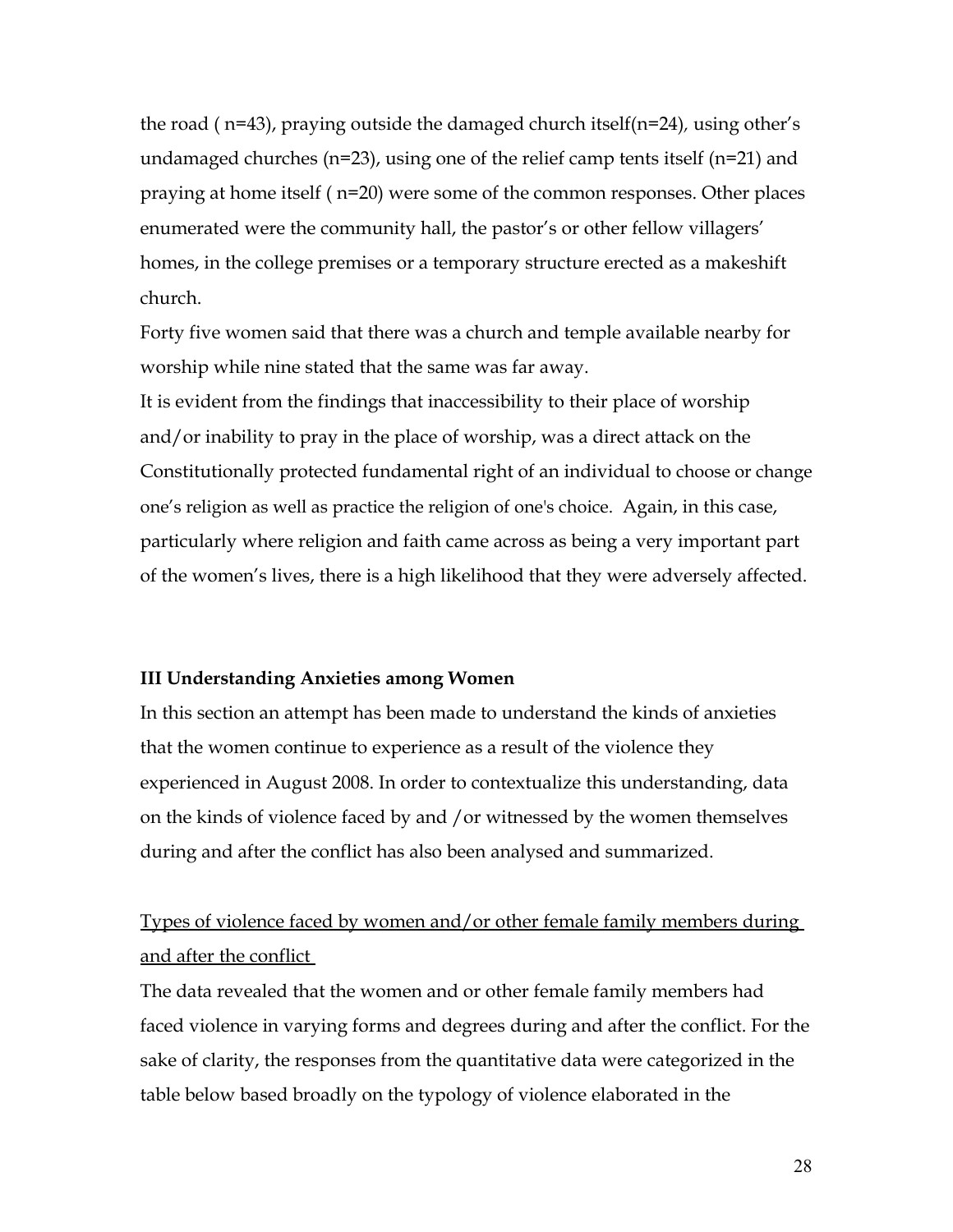introductory chapter. However, certain types of violence also emerged from the case studies and these have also been included in the analysis below.

## **Table No.10**

| <b>Type Of Violence</b>          | Frequency | Percentage |
|----------------------------------|-----------|------------|
| <b>Physical Violence</b>         | 10        | 2.81       |
| Beating                          | 06        |            |
| Daughter sustained burns         | 02        |            |
| Injury                           | 02        |            |
| <b>Murder</b>                    | 12        | 3.38       |
| <b>Threats of Violence</b>       | 120       | 33.80      |
| Verbal abuse                     | 33        |            |
| Threats of killing               | 42        |            |
| Threats of rape                  | 10        |            |
| Threats to convert into Hinduism | 35        |            |
| <b>Sexual Violence</b>           | 05        | 1.40       |
| Rape                             | 02        |            |
| Attempt to rape                  | 03        |            |
| <b>Vandalism of Property</b>     | 70        | 19.71      |
| Property loss                    | 10        |            |
| House damaged                    | 45        |            |
| House burned down                | 25        |            |

## **Types of Violence faced by the Women**

N=355, multiple response

*Physical violence –* Ten women elaborated that they had faced physical violence in some form ranging from beating to sustaining physical injuries to their daughters sustaining severe burn injuries when their houses or property was set on fire. A few women mentioned that incidence of paralysis and malaria reportedly increased during this traumatic time probably due to extreme stress and unhygienic living conditions in the forest and the camps.

*When the violence started we all went home because we thought that we would be safe there. But when the mob tried to enter the house, we hid in the bathroom. The mob ransacked the house and then set fire to it. When the mob the left, the rest of us got out but before the youngest (10 years old) could escape a blast took place (possibly a cylinder) and she got badly burnt. Since there was a curfew we took*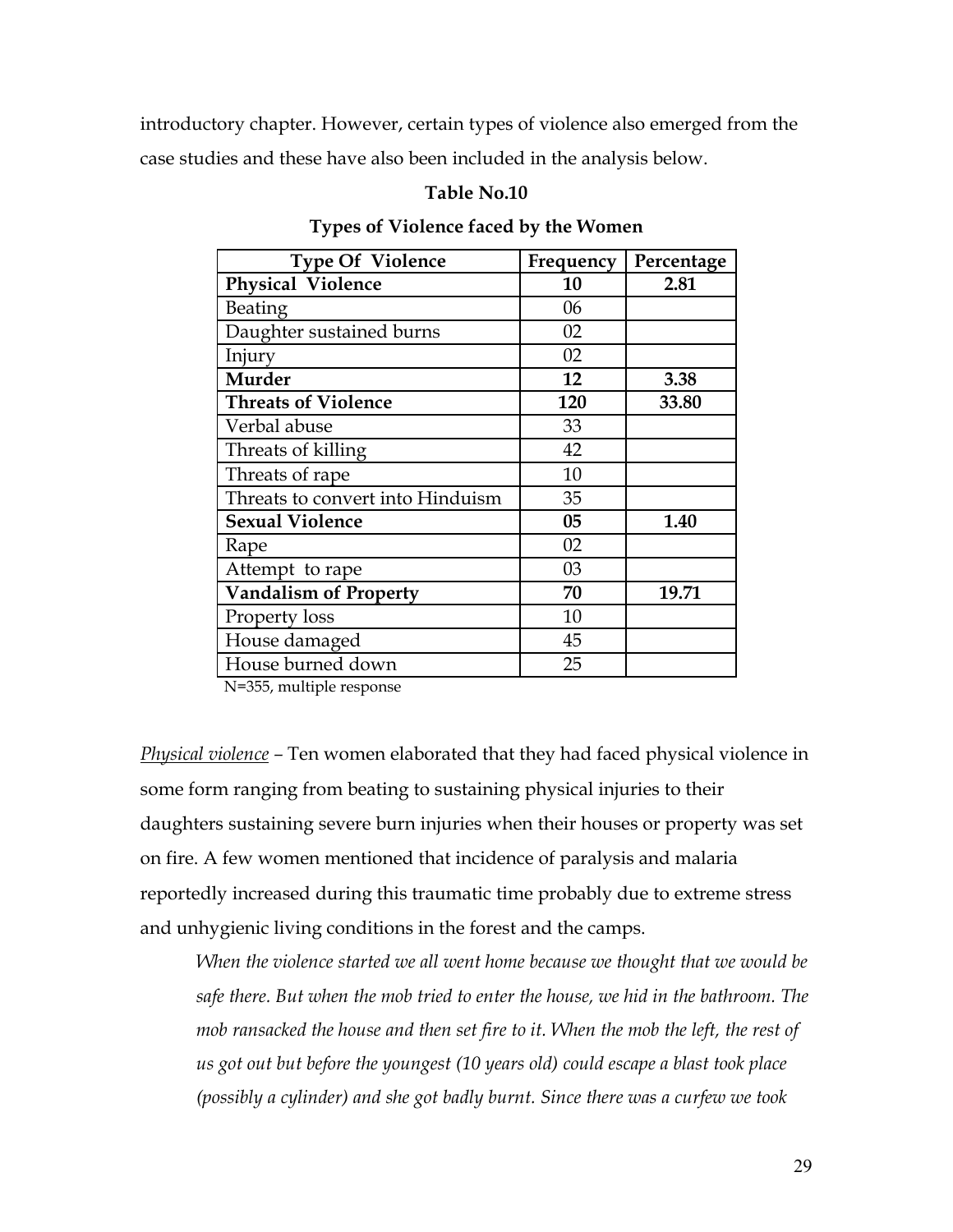*her to the jungle where we stayed for 2 days. We had to cover her mouth with cloth to keep her from crying and to muffle the sounds of pain. Finally, her burns made her smell very bad and so we took her to the PHC. Later with the help of an individual from a Christian organization we took her to Bangalore for treatment. She has now recovered fully physically and studies in class 7th* (Women from Panchayatsahi in Raikia Taluka).

*Threats of Violence* – This accounted for the most common kind of violence experienced by the women (33.80%). Verbal assaults along with verbal threats of rape, killing and conversion back to Hinduism during and after the conflict were narrated by the women. The following statements from the women are illustrative of this.

*My husband ran and climbed a tree. People came and threatened to cut down the tree telling him "we are cutting the tree, came down and convert into Hinduism". We refused- my husband was beaten. They pulled off my saree and threatened me (with rape).* (A woman from Ruabanja in Tikabali taluka)

*During the violence, the perpetrators came to our village and asked my brother to reconvert to Hinduism. Then they gave him an axe and told him to cause damage to the Church. Somehow, my brother managed to escape from them without doing anything to the Church. A similar thing happen with me, they asked me to destroy the church and abused me because I was working in the convent. I told them, "You kill me but I will not do what you desire." After that we all fled to the forest.* (A woman from Mondasuri in Raikia taluka)

*Sexual Violence* – Five women reported that they and / or their female family members had been subjected to sexual assaults with two stating that there had been a rape and attempts to commit rape mentioned by three women. One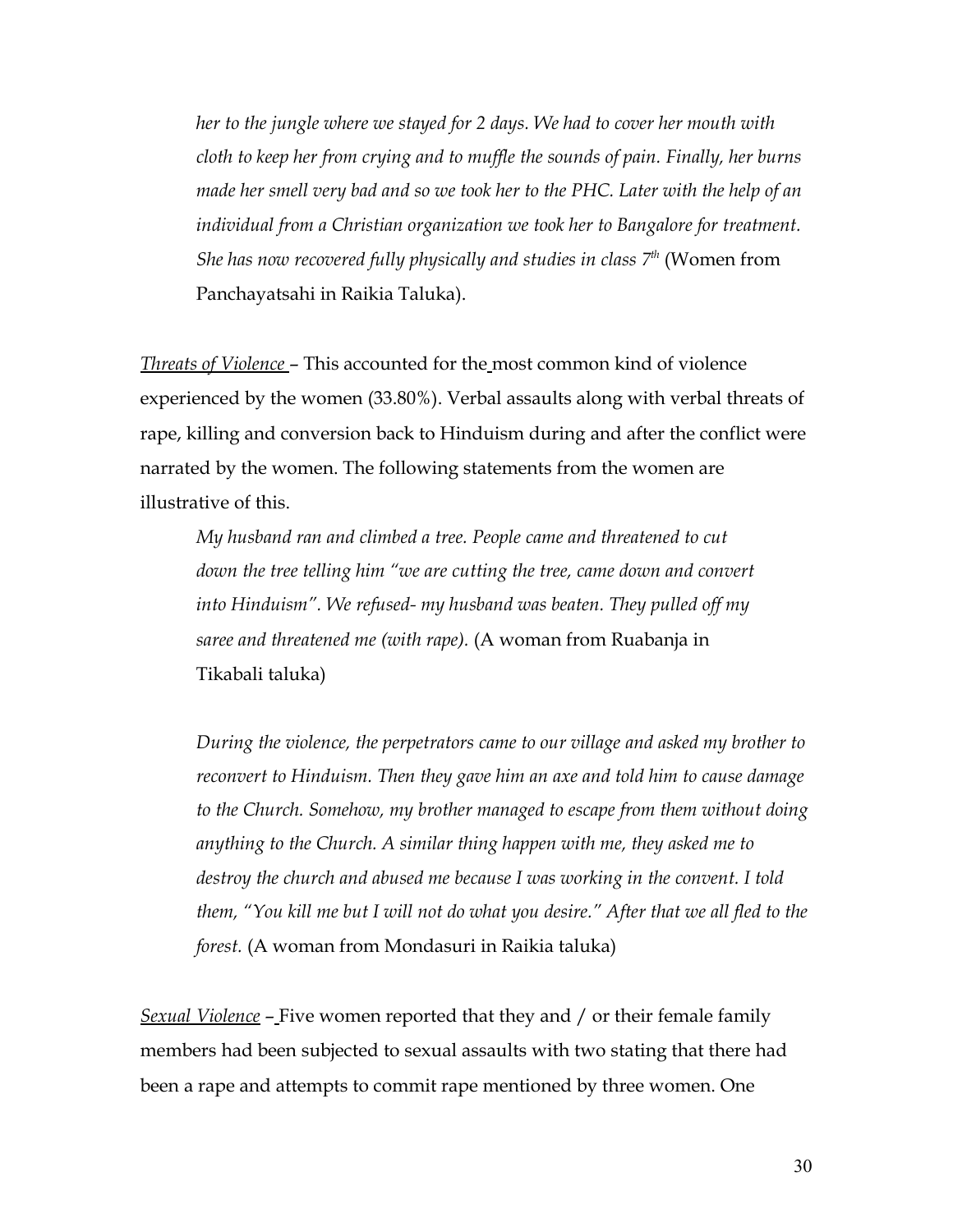woman from Mundanaju in Raikia taluka spoke about the brutalities in her village:

*One lady was attacked by weapons. One girl was raped and then they poured petrol on her and then burnt her alive. She is still in hospital.*

The following narrative by young girl from Bapalomonti-B in Tikabali taluka indicates the plight of many women.

*I was living with my uncle and his family. We were told to either go to camp or convert to Hinduism. My uncle refused and was not at home when the mob came. There were 25 people. They asked for my uncle. When they saw that he was not there, one of them bit my grandfather. They forced my grandparents to become Hindu. Then they saw me. They said 'we will take revenge for her uncle on her'. They lifted me and tied my mouth with a dupatta. One man had a sword and he told my grandparents that he would kill me if anyone shouted. They threw me under a tree, my lower back was fractured. Then they raped me. Four men… one after the other… for two hours… I became unconscious… they left me for dead… I knew them- I used to call them uncle- Babula, Manoj, Ranga… four others came later and carried me back to my uncle's house. My grandparents died due to all the trauma. I tried to commit suicide many times. I am so depressed. My parents and brother, sister all love me so much, they are very unhappy when they see me like this. But when I go to the village, people asked me about the incident. I cannot forget it- I think of the way they raped me all the time. I feel I should not live.* 

*Psychological violence related to conversion -* An analysis of the case studies revealed that a large number of the women were not recent converts to Christianity but have been Christians for many years and hence do not want to convert back to Hinduism. A widow from Sindrigan in Baliguda taluka explained:

*I am a determined Christian and will not change my religion at any cost. I have been a Christian for many years.*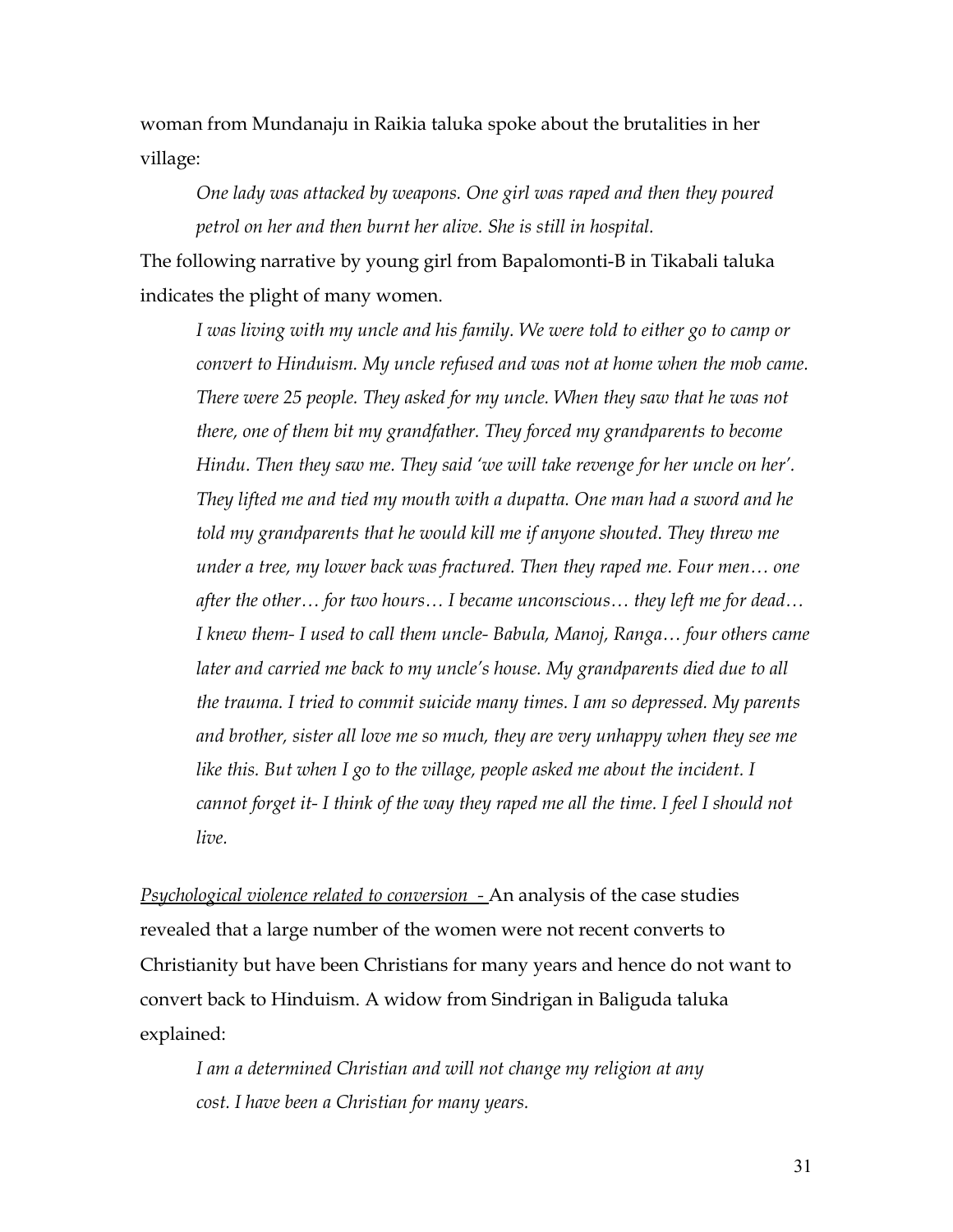*We are Christians for the last seven years. Untouchablity and no development in life are the reasons for our converting to Christianity. All those who became Christians in our area did so seven years back.* (A woman from Muningia in Tikabali taluka).

Many women reported being told to either convert to Hinduism or leave the village. One woman from Budamaha in Raikia stated:

*They told us that Christianity is not an Indian religion so we should reconvert to Hinduism.* 

Yet another women from Mallikapadi in Tikabali taluka added:

*Before the violence Hindus had a meeting with the Christians families (total 240 families present in the village) and told them to convert in to Hinduism. They refused and hence were attacked.*

The violence however forced a few to convert. A forty year old woman from Pattamana village in Baliguda taluka detailed how her husband was forced to convert to Hinduism:

*Eleven perpetrators caught my husband and forced him to convert into Hindu. They told him: "Swamiji has died, so you also have to die'. If you want to live then you have to convert into Hindu otherwise you will die. To save himself he said yes, I will convert into Hindu. Then they left him and somehow he came back to our family.*

Others explained that though they had converted due to fear, over time ( in the past two years) they have reverted to practicing Christianity. One woman from Petopanga (Korubali) in Raikia taluka stated: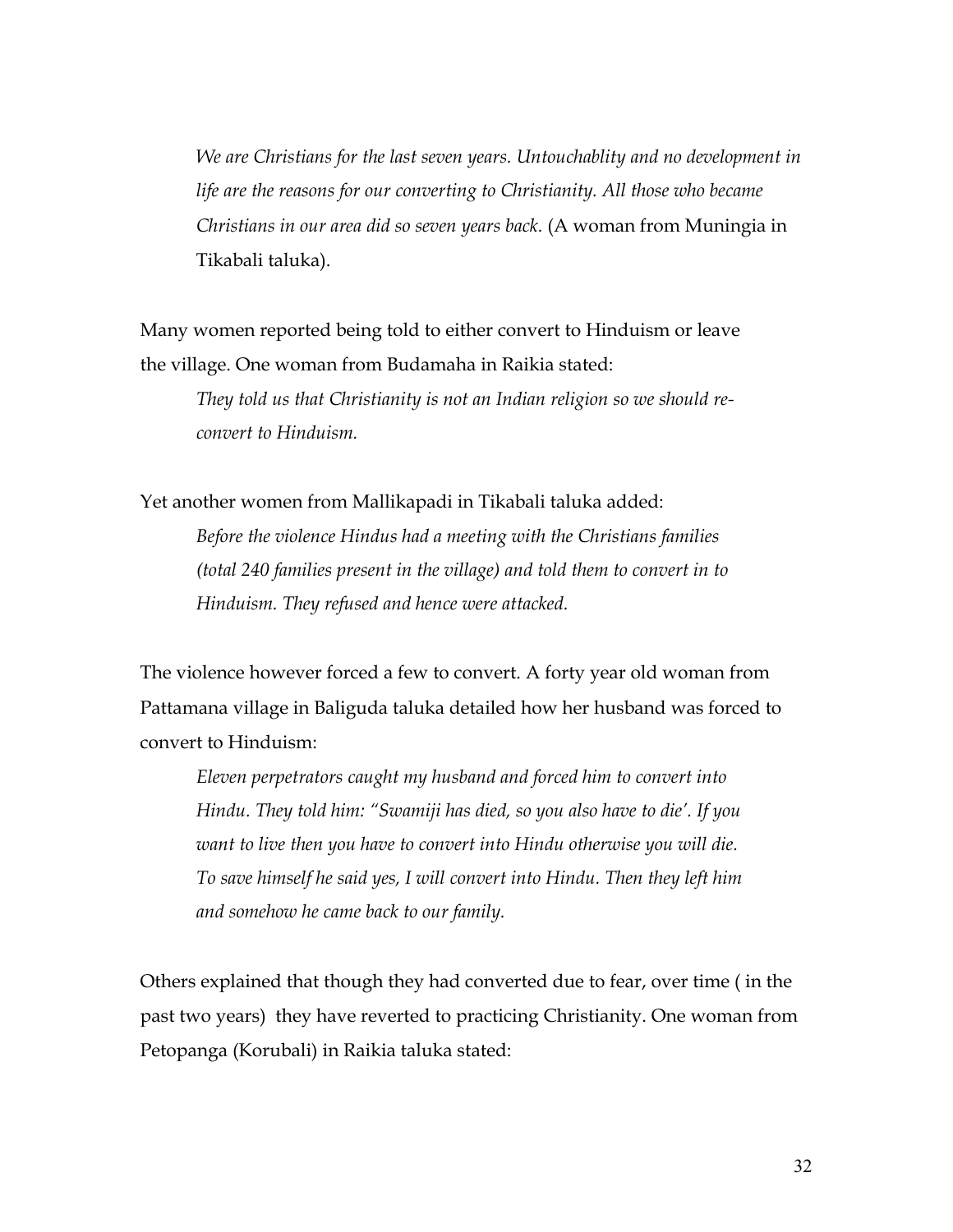*The rioters forced me to become Hindu by threatening me with death. So out of fear I converted into Hinduism. But after some time I started going to church and praying and have become Christian.* 

The conversion process itself was humiliating for many as the following statements show:

*The Christians in the village were told to eat cow dung and urine to purify them.* (A woman from Pirigoda in Knuagaon taluka)

*My husband's head was half tonsured. I and and other family members were made to drink water mixed with cow-dung and bow down in Hindu temple. (*A woman from Pirigoda in Knuagaon taluka)

*Murder*- Twelve women stated that female family members had been murdered during the conflict. A 29 year old from Masadikia in Raikia Taluka spoke about the loss of a dearly loved aunt.

*My aunt was who was 55 years old was raped and murdered by five young boys in the village of Gudrikia Chanchedi. This has affected me deeply.*

Another woman spoke about the death of her mother in law.

*At the time of the violence, my mother in law's age was over 70 years. She was not able to walk. So when the mob came, we had to leave her and run to the forest. The perpetrators found my aged mother in law and stuffed her mouth with 'chivda' in an attempt to choke her to death. They left her in that condition and went away. When we returned after three or four hours, we saw that she was in a lot of pain but was still alive. We helped remove the 'chivda' from her mouth and stayed with her for some time. But soon we got afraid and reluctantly left her alone and went back to the forest. I later learnt that all the injuries and trauma she faced caused her death. She died alone…* (A woman from Majumaha in G. Udaigiri taluka).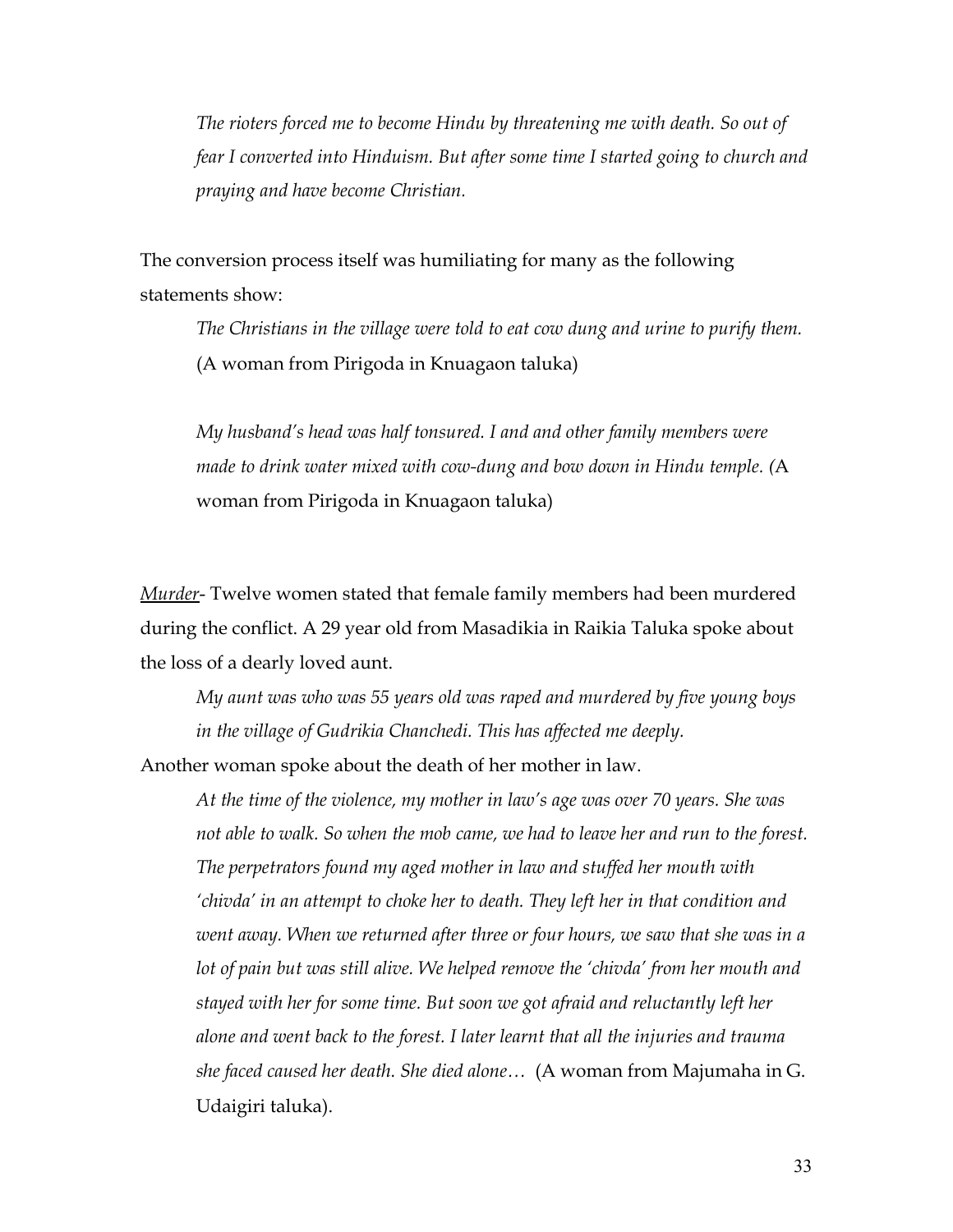Yet another woman spoke about the gruesome death of a woman in her village  *One woman from Sonjuguda village of Bandaguda G.P.(Tikabali) was cut into pieces when still alive. She died due to this.* 

*Murder of male members in the family during the violence*- Nine women spoke about how male members of their families were murdered during the violence. The following cases indicate the brutality and hatred that characterized to these murders.

*My eldest brother was returning to his village to collect his children. He was stopped by some people who asked him if he was a Christian. When he said yes, they killed him. When we got his body, we found 27 stab wounds on it, all made by different weapons. There were also burns on his body. We learnt that they stabbed him and then dragged his body around before trying to burn it.* (A woman from Petapanga in Raikia taluka).

*They murdered my brother in front of our aged mother. The police refused to take any action for five days and we had to keep his body at home all those days. My mother has not recovered from the pain of seeing her son killed in front of her eyes.* (Woman from Nandagiri in G.Udaigiri taluka)

*They shot my son when he was trying to run away to save his life. He was running away and still they shot him.* (A woman from Barakhamba in Baliguda taluka).

*They killed my husband- he was a pastor. They killed him in the jungle. I was so scared to go there; I was not sure what I would fine. Finally, we only found his spectacles, shirt and some belongings. But not his body. All this affected me and my daughter very badly. And in the relief camp, she got into a relationship and is*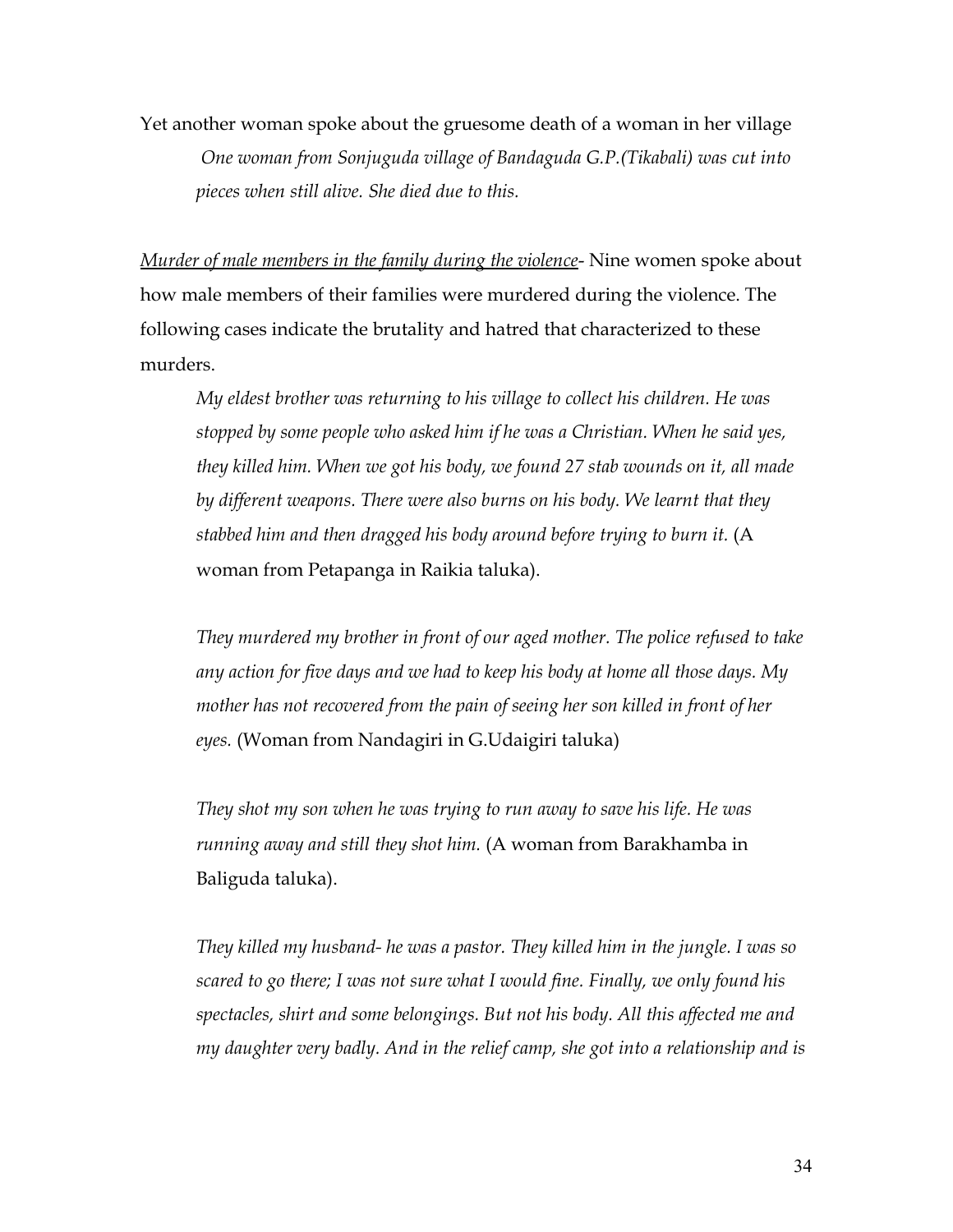*now a mother. But has not got married.* (A woman from Breka in Tikabali taluka).

*We all ran away to the forest on the 25th of August before the violence started. But by the 27th, the children were hungry and thirsty. So we came to the main road, hoping to get something for them. At that time the perpetrators were roaming around on the road and they saw us and caught all of us- my husband, two children and me. They took us to the nearby motho (temple). Then they tied up my husband's hand with rope. Then they twisted a cycle chain around his neck and dragged him, crawling to a field nearby. I ran behind them and so did my daughter. We hid in the forest and saw how they hit him with an axe and then tried to cut off his hands and legs. Then they stabbed him in the stomach with a knife. Then Manoj Pradhan took up the axe and cut my husband's neck. My daughter who is six now could not talk at all for many days after seeing all this. She was trembling and crying all the time because of the fear and shock.* (A woman from Tiangia (Budedipada) in G.Udaigiri taluka).

 *Death amongst family members due to the trauma faced-* Nine women revealed that members of their families died in the days and months following the violence due to the trauma that they had undergone.

*At the time of the riot everyone ran away in the forest. We also ran away in the forest and stayed for 3 day. There were seven of us, including my mother –in- law and father –in-law, both of who were more than sixty years old. It was raining heavily. We had only the clothes that we were wearing. My in-laws found it all very difficult. The stress, the running around to save our lives, the rain and not having sufficient food made them ill. After three days in the jungle, we reached the camp at Raikia. My mother –in –law was very ill. I wanted to get her admitted in a hospital. After being in the camp for one month, we were able to admit her in the hospital with the help of the BDO who provided free medicines*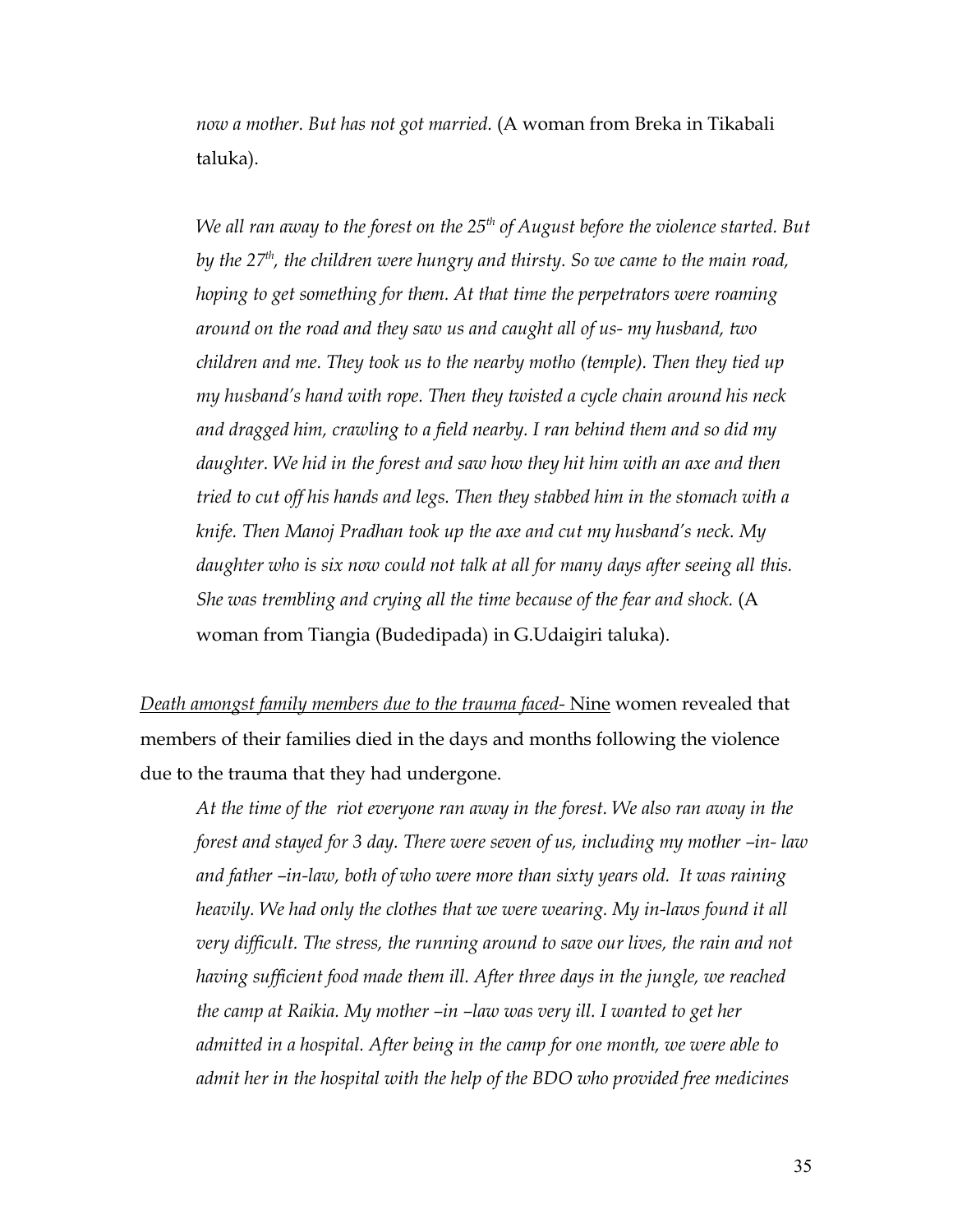*and vehicle. But she died three days later, in the hospital. My father –in –law became seriously ill after hearing about her death. We could not take him to a hospital because we had no money. He too died after one month. We lost both my in-laws because of the mental trauma and sickness due to the violence.* (A woman from Totamaha in Raikia taluka).

*The rest of the family ran to the jungle. But I remained at home because my old father-in-law was 72 years. When the attackers came, I locked the door from outside and hid in the turmeric field nearby and started praying for the safety of my father-in-law. I saw them break the lock and entre the house. They brought my father-in-law out of his room and laid him on the bed and kept the wooden door on him and light the fire using a wooden rod. But the fire spread very slowly; hence he did not get burnt. The attackers left him to burn to death. When they left, we (other family members and I) immediately removed the burning wooden rod and door. But we were unable to get any food or medical help for two days. Later with the help of Rapid Action Force vehicles, we took my father –in - law to a missionary medical hospital. This trauma affected him very badly and after 20 days in hospital he died.* (A woman from Kritangia (Chancheddi G.P.) in K.Nuagaon Taluka).

*We went and hid in the jungle. My older daughter who was eight months pregnant was bitten by snake and she died. I contracted brain malaria. My second daughter was traumatized and threatened. She had recently delivered a baby and* the stitches after delivery were torn when she ran into jungle with new born. (A woman from Kanjamendi in K.Nuagaon.)

*Vandalism of Property* - Seventy women narrated that their houses and property had been destroyed including some of their houses being set on fire. This was the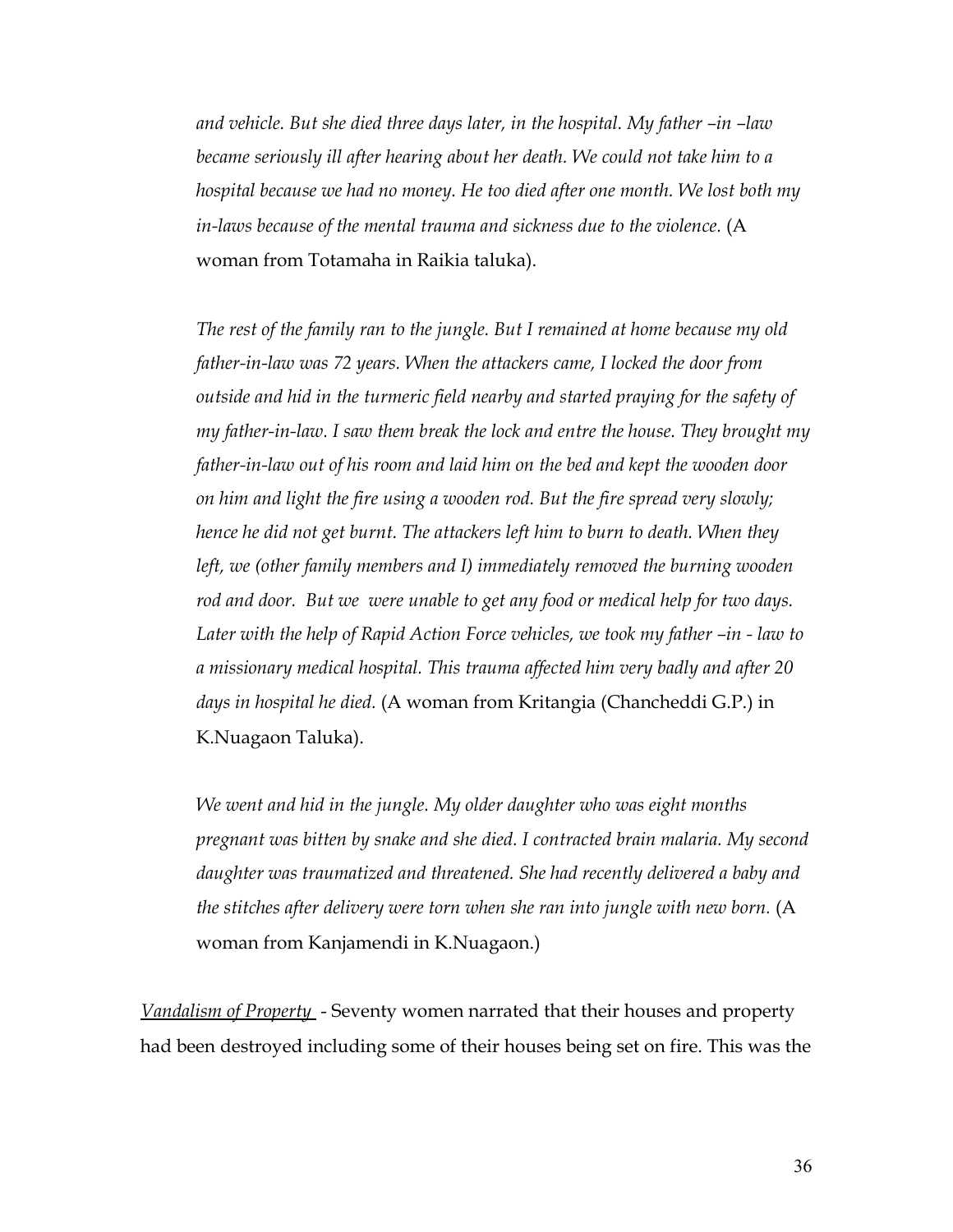second most common form of violence that was experienced during the conflict. The grimness of the situation is illustrated in the following cases:

*Before the riots started, we were in the house. The mob came and destroyed thirty five houses. They attacked our house first. There were more than 200 men in the mob. They were shouting slogans: 'Jai Shree Ram', 'Hindu Hindu Bhai Bhai'. First of all they pushed the door open. We had all run out and were behind the home, hiding in the bushes. The perpetrators collected all our precious things, made a pile of it, poured petrol on it and burn it. We watched all this, hidden in the bushes.* (A woman from Hattapada Suhi in Raikia taluka).

*The attackers killed our animals. They killed our lambs and spread their blood around our houses.* (A woman from Kaikala in G. Udaigiri taluka).

Psychological impact of the violence – Studies have shown that the psychological effects of violence against women include anxiety, post-traumatic stress disorders, depression and suicide. Fifteen women expressed that the conflict and its aftermath had caused intense mental trauma and stress, especially the fear of losing their lives.

 *(the perpetrators) have said that they will kill us if we return. They say that even if they are put in jail, they will make sure that we are killed. All the violence has* 

*made my child depressed- she is behaving abnormal. We gave her psychiatric treatment. Women feel more depressed, we do not feel like doing anything anymore because the threats are always with us.* (A woman from Hattapada Suhi in Raikia Taluka).

*When the mob came to broke into my house, I was alone. They told me to leave so that they could break it up. But I refused. They then poured kerosene on me and threatened to burn me alive if I did not leave. So I left. But I still feel as sad, depressed, upset and traumatized as I did two years back. I am sad that my home*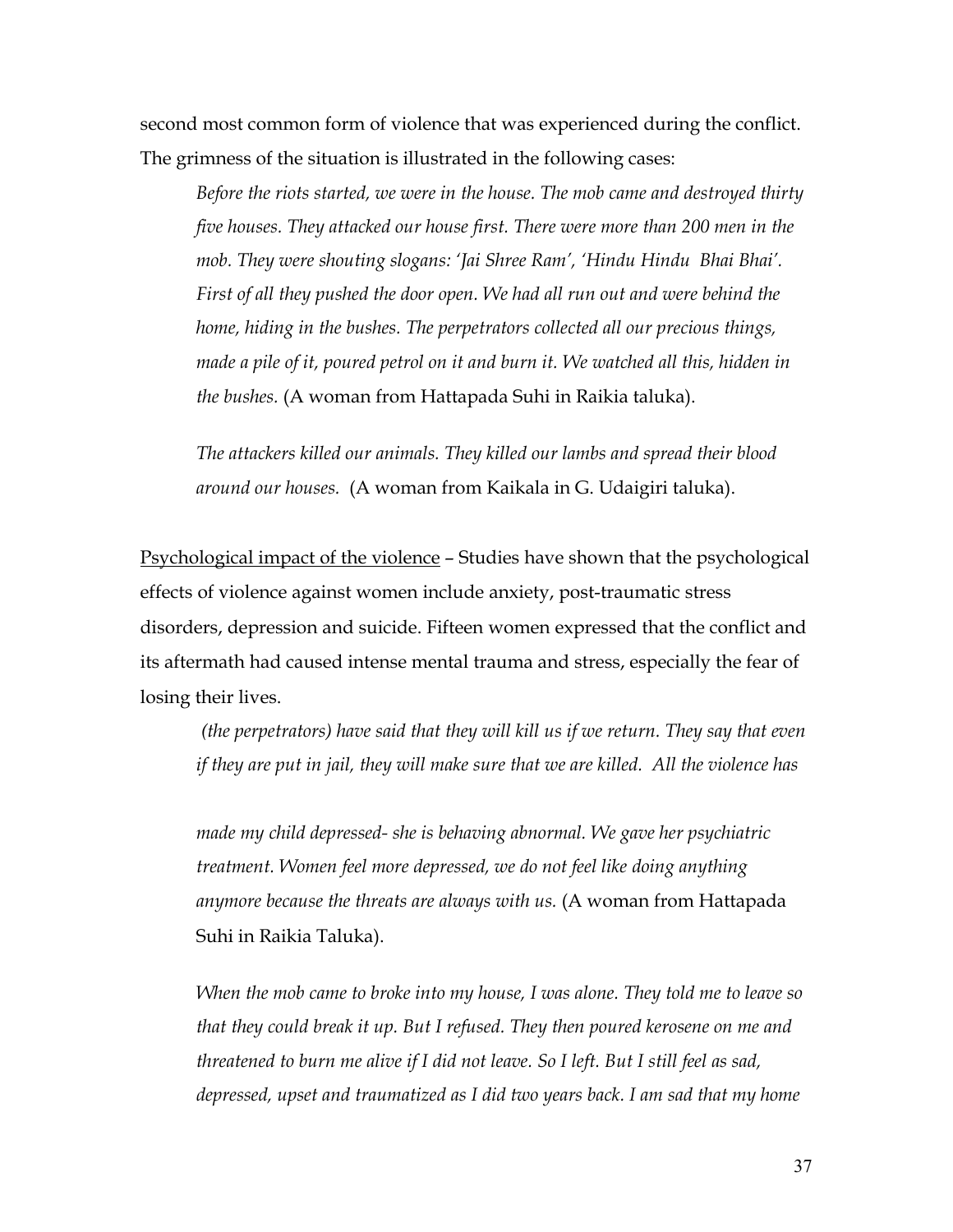is no more. I have lost everything that I had worked for. (An 80 year old widow from Bagadi in Knuagaon taluka).

*Men urinated in front of me as I tried to run. They made suggestive gestures of* raping me. They threatened and traumatized me. (Women from Gunjiwadi, Gutamaha in Knuagaon taluka).

# Types of violence faced by other women / girls in the area

The women were asked about the type of violence faced in general by other women and girls in the area during and after the conflict. The following table details the women's description of the various types of violence.

## **Table No. 11**

# **Types of violence faced by other women / girls in the area**

| Sr. No.   Types of violence faced |    | Frequency   Percentage |
|-----------------------------------|----|------------------------|
| Beating / maiming of              | 37 | 10.42                  |
| women                             |    |                        |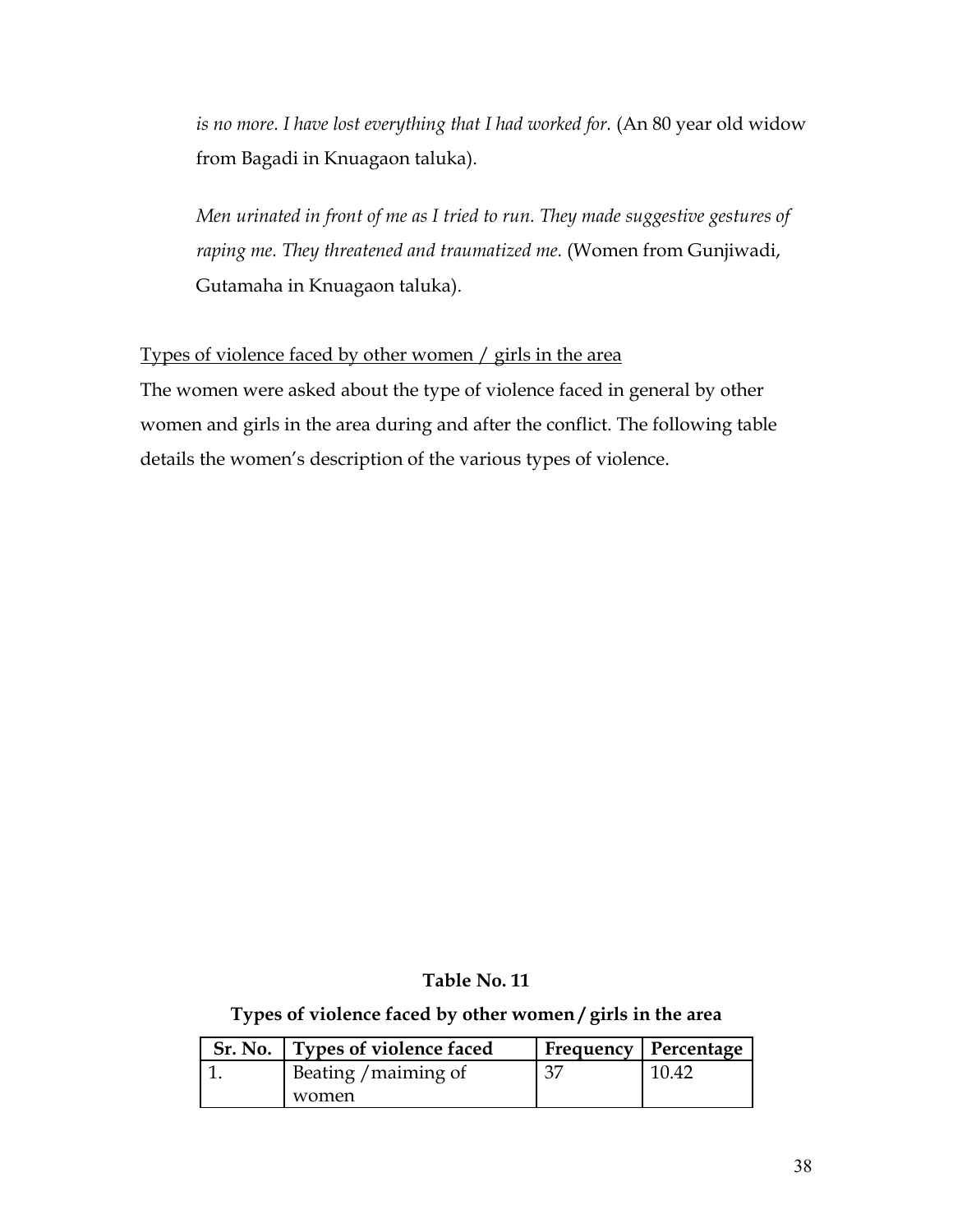| 2.  | Rape of women                | 12  | 3.38  |
|-----|------------------------------|-----|-------|
| 3.  | Rape of girls                | 16  | 4.50  |
| 4.  | Beating/molesting girls in   | 13  | 3.66  |
|     | schools                      |     |       |
| 5.  | Beating/molesting girls in   | 26  | 7.32  |
|     | community                    |     |       |
| 6.  | Verbal abuse of              | 180 | 50.70 |
|     | girls/women                  |     |       |
| 7.  | Killing of women             | 19  | 5.35  |
| 8.  | Threats                      | 234 | 65.91 |
| 9.  | Abduction/confinement        | 11  | 3.09  |
| 10. | Elopement - due to           | 33  | 9.29  |
|     | vulnerability                |     |       |
| 11. | Exploitation / Extortions    | 29  | 8.16  |
|     | (compensation money)         |     |       |
| 12. | Any other - Attempt to kill, | 03  | 0.84  |
|     | discrimination, thrown out   |     |       |
|     | of house.                    |     |       |

N=355, multiple response

Threats and verbal abuse were the most widespread forms of violence as reported by nearly two thirds (65.91%) and half (50.70%) of the women respectively.

Thirty seven women said that beating and/or maiming of women had taken place and half that number (n=19,) stated that women had been killed. Twenty six and 13 women, respectively stated that girls had been beaten and/or molested in the community and schools.

Girls falling prey to elopement due to their vulnerable situation was mentioned by 33 women while 29 women spoke of violence in the form of extortion of the compensation money that was received.

Sixteen women said that young girls in the area had been raped while 12 women reported that women had been raped.

The following is a case study that is illustrative of the effect of the violence of a pregnant woman from Raikola in G. Udaigiri taluka.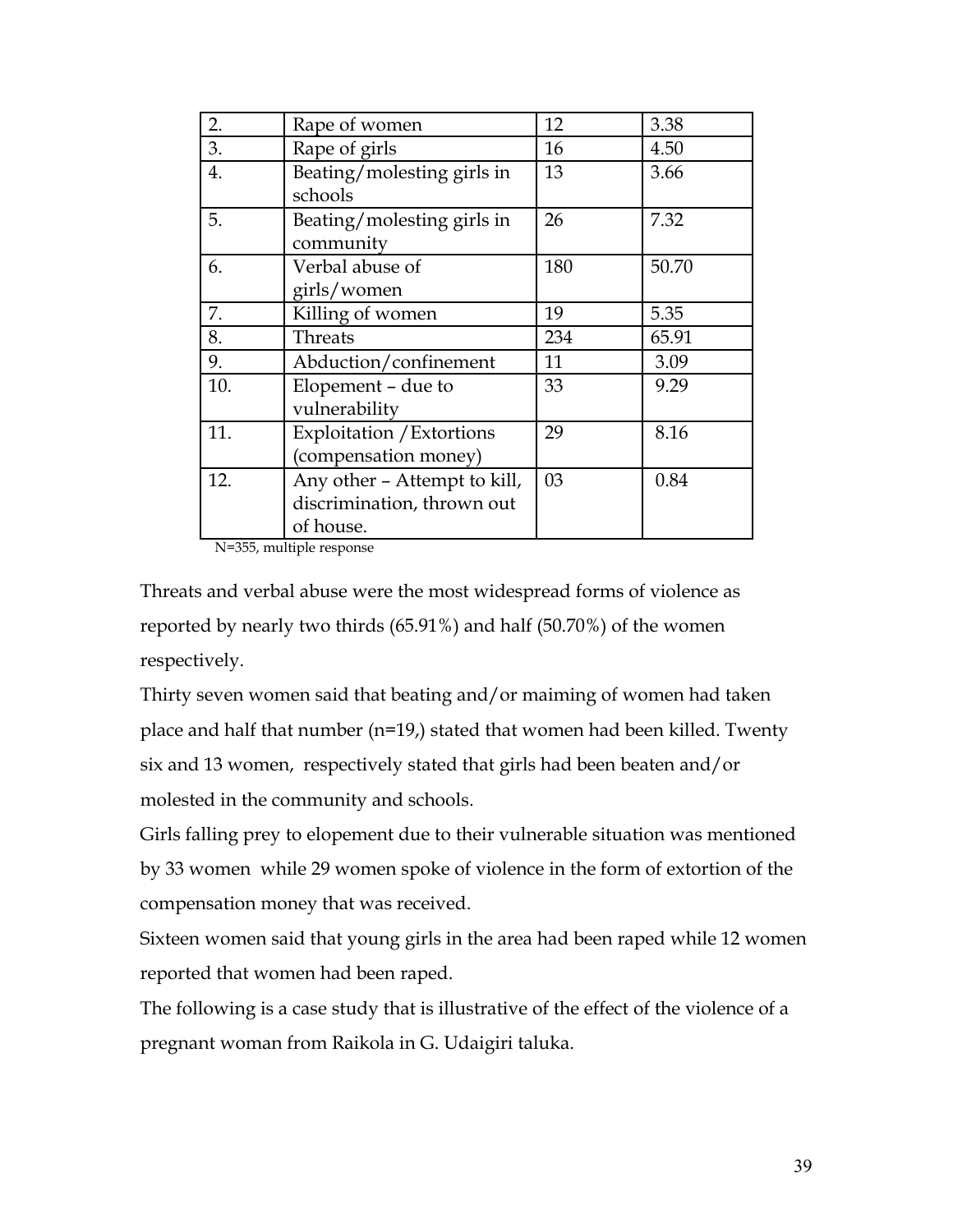*I was two months pregnant when the violence broke out. When the mob came to my village, I had two small children (a three year old daughter and a seven year* 

*old son) as well as two older women, one who was unable to walk and one who was unable to see properly living with me. I first ran with the children to the forest and then came back for the older women. I was alone- my husband was in Kerala. I hid in the bushes and watched the mob set my home on fire. When they left, I tried to put out the fire. But I was all alone and could not save my home. My husband returned and we stayed in Udaigiri camp for six months. Then in smaller camps for eight months. My baby was born in the camp. The Hindus did not allow us Christians to walk outside. There was no special food for pregnant woman like me; some nuns gave eggs bread, biscuits to everyone for 3 days.*

#### Recognition of the Perpetrators

When queried about whether they had recognized the perpetrators of the violence inflicted on them, a little more than half of the women (n=191, 53.8%) answered in the affirmative.

*We know all of them. They are all from our own village. They were calling us by our names. They wanted to kill us.* (A woman from Hattapada Suhi in Raikia taluka).

*All the attackers were from places near my village. I know many of them personally.* (A woman from Petapaadar in Tikabali taluka).

Further probing into the identity of the perpetrators revealed a wide range of persons. The data was summarized in the table below on the basis of whether the caste or religion was mentioned, whether they were from within or without the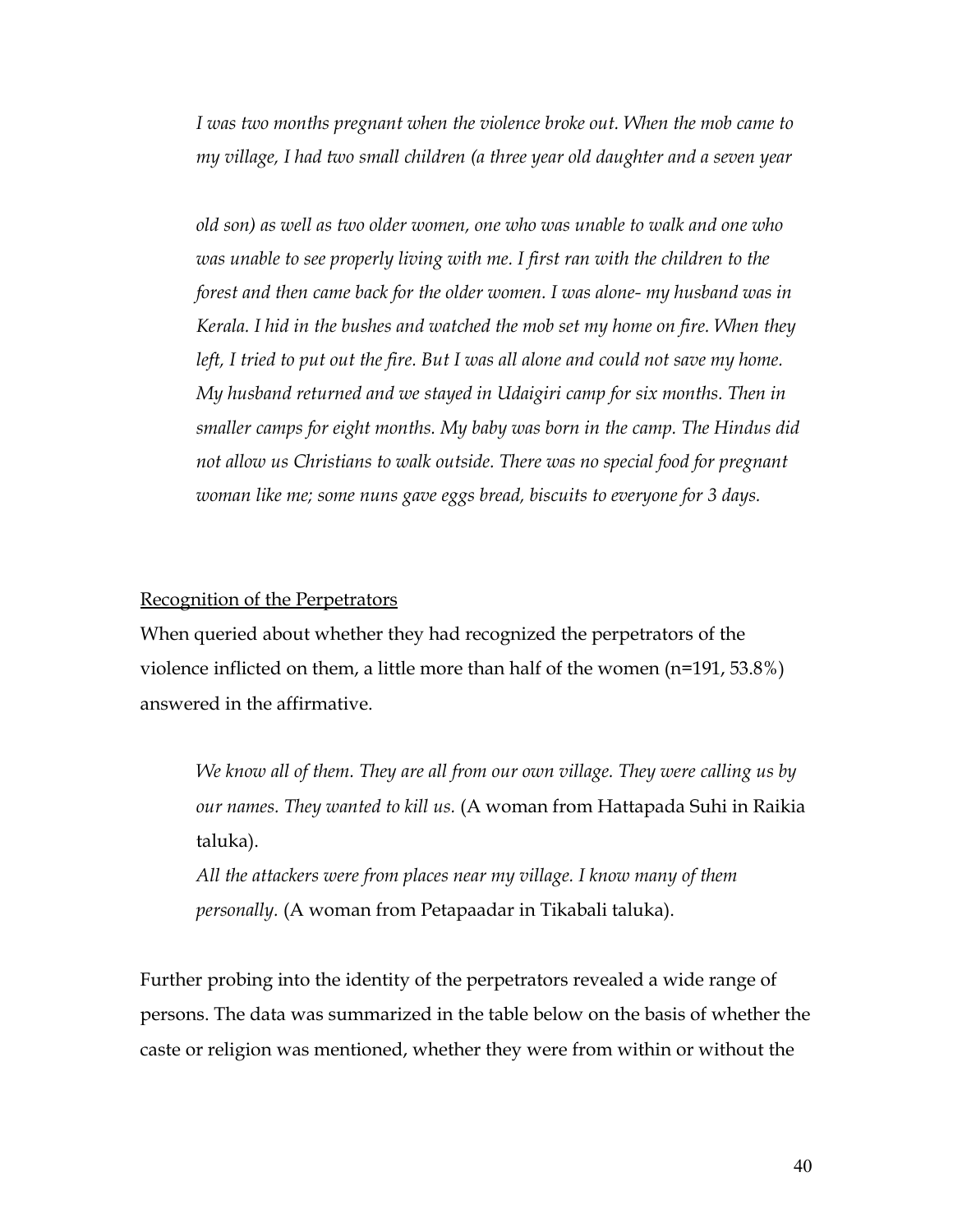village and whether they belonged to any political party/legitimate government body.

#### **Table No. 12**

| Perpetrators                    | Frequency      | Percentage |
|---------------------------------|----------------|------------|
| <b>Based on Caste/Religious</b> |                |            |
| affiliation                     |                |            |
| SC/ST                           | 8              | 4.18       |
| Hindus                          | 42             | 21.98      |
| Hindu ST                        | 15             | 7.85       |
| Different caste and religion    |                |            |
| people                          | 5              | 2.61       |
| Within or outside the           |                |            |
| village                         |                |            |
| People from outside village     | 50             | 26.17      |
| Hindus from outside village     | 5              | 2.61       |
| Villagers/local people          | 80             | 41.88      |
| <b>Political Affiliation</b>    |                |            |
| <b>Gram Panchayat members</b>   | 10             | 5.23       |
| <b>Bajrang Dal</b>              | $\overline{2}$ | 1.04       |
| <b>RSS</b>                      | 15             | 7.85       |
| BJP                             | $\overline{2}$ | 1.04       |
| <b>Total</b>                    | 234            |            |

#### **Perpetrators of the Violence**

N=191,multiple response

The data above shows that the most of the women identified the perpetrators on the basis of whether they belonged to their village or were outsiders. The largest group were people from the same village or local persons as mentioned by 41.88% of the women while a little over one-fourth (26.17%) stated that outsiders had attacked them with a few identifying them as Hindus. Some women specifically mentioned the caste group and/or the religion of the perpetrators with 21.98 percent saying they were Hindus and a few further differentiating them as Hindu scheduled tribes. A few women recognised these persons as members of the Gram Panchayat and others as belonging to political outfits like the RSS, Bajrang Dal and the BJP.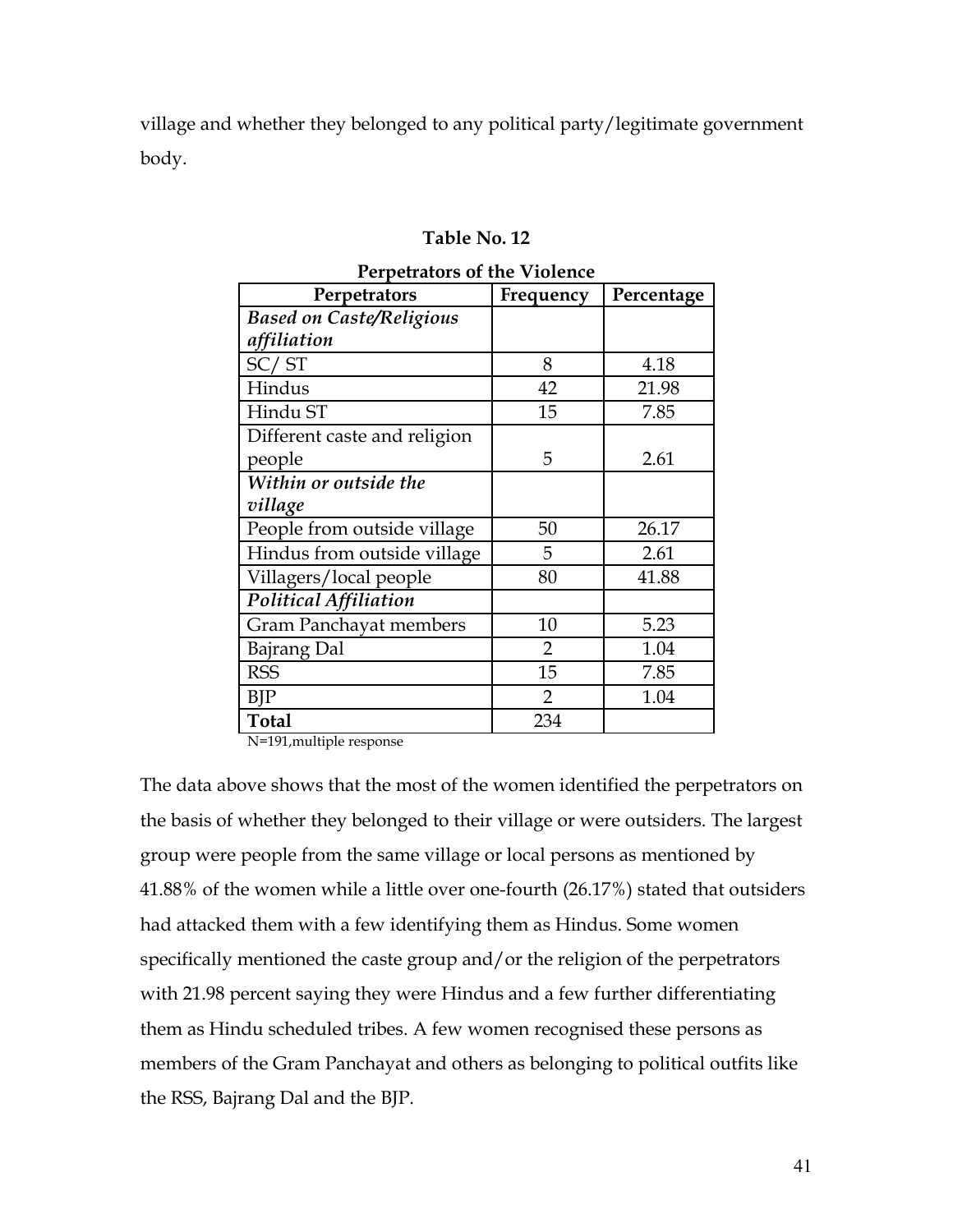# Extent of involvement of the source/ perpetrators in the various kinds of violence faced by the women

The women were asked whether they knew the source of the various kinds of violence described in the previous sub-section. Analysis of the data revealed that for between 60% and 85% of the cases of the various kinds of violence the women were unaware of the source while for the rest of the cases, they were able to describe the perpetrators as also the extent of involvement of these in the various forms of violence. The following is a summary of the findings.

*People from same village* – Seventy-four women said that their fellow villagers themselves had been the perpetrators of various forms of violence. Nine cases of beatings/ molestations of girls in the school and community, three of the abductions / confinements, one fourth each of the rapes of women  $(n=3)$  and girls ( $n=4$ ) and a little over one fifths ( $n=4$ ) of the killings of women were carried out by people of the same village. Other forms of violence indulged in by this group were beating /maiming of women, verbal abuse / threats, elopement, and extortion.

*Persons from the same community-* This group of perpetrators was mentioned by just seven women and according to them was responsible for seven cases of beatings/ molestation of girls in the community, verbal abuse, threats and elopement put together. *Other women* – Ironically two women mentioned that 'some women' had been responsible for one of the killings of women and one case of beating/ maiming of women.

*Scheduled Tribe (ST) Hindus-* Fifteen women specifically stated this as a separate group of those who had inflicted various forms of violence on women. These included two of the beatings/ molestations of girls in schools, one case of abduction/ confinement as well as six cases of threats, two of verbal abuse and one case each of beating /maiming, killing, elopement and extortion.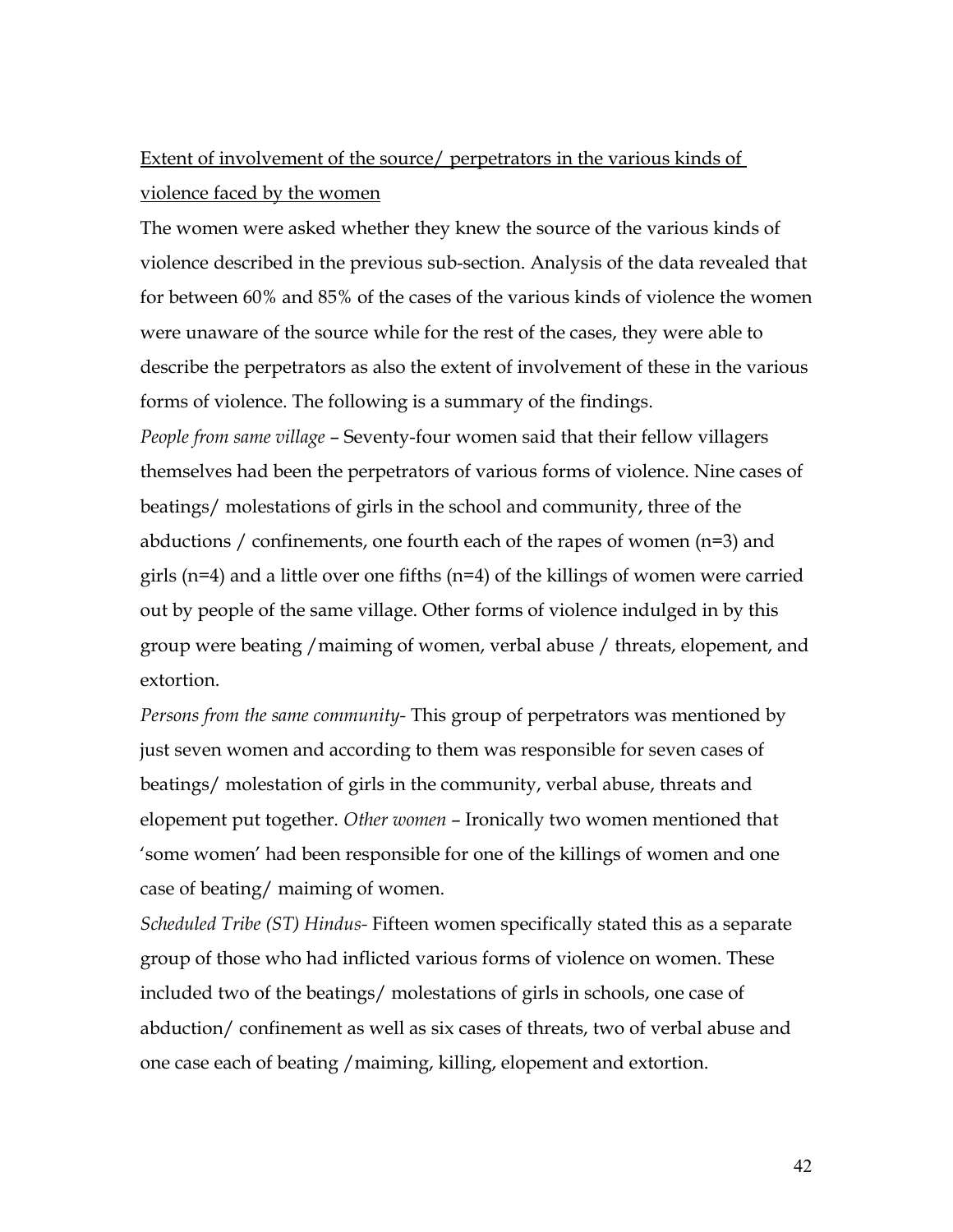*Hindus-*Ten cases each of verbal abuse and threats as well as two instances of elopement and one case each of beating/molesting girls in community were the forms of violence indulged in by this group, said 24 women.

*Men from other villages-* According to twelve women, men from other villages had been the perpetrators of five cases of verbal abuse and threats as well as one case each of beating/molesting girls in the community and extortion. *Government-*Three women mentioned that government personnel had indulged

in incidents of extortion / exploitation especially with regard to the compensation amount

#### Slogans used by the Perpetrators during the Violent Attacks

It was assumed by the researchers that the affiliations and intentions of the perpetrators could be ascertained from the slogans that they were shouting during the violent attacks. Hence the women were asked if they could recall the slogans that were used by the perpetrators during the violence. The most commonly used ones were 'Jai Bajrangbali' 'Jai Shri Ram', 'Bharat Mata ki jai/ Vande Mataram' and 'Christian Dharam nahi chalega/ kill Christians'. Other slogans heard were 'Bajrang dal ki jai', 'Jai maata di' and 'Swami Lokanand ki jai'. A few respondents said that they were unable to understand the slogans used as they were in the Oriya language.

A Gram Rakhi (Police Patil) from the K.Nuagam taluka was an eye witness to the attacks in the village where he lived and worked *When the violence broke out I was the only policeman in the village. Around 500 to 600 people came . shouting slogans like 'Jay Bajrangbali', 'Hindu Hindu bhai bhai'. They were holding weapons like the axe ,trishul, and sickle and they just started damaging houses. I had no control over them. I could not protect anyone. All the villagers fled to forest. They even damaged and burnt my house and I fled to forest along with my family.*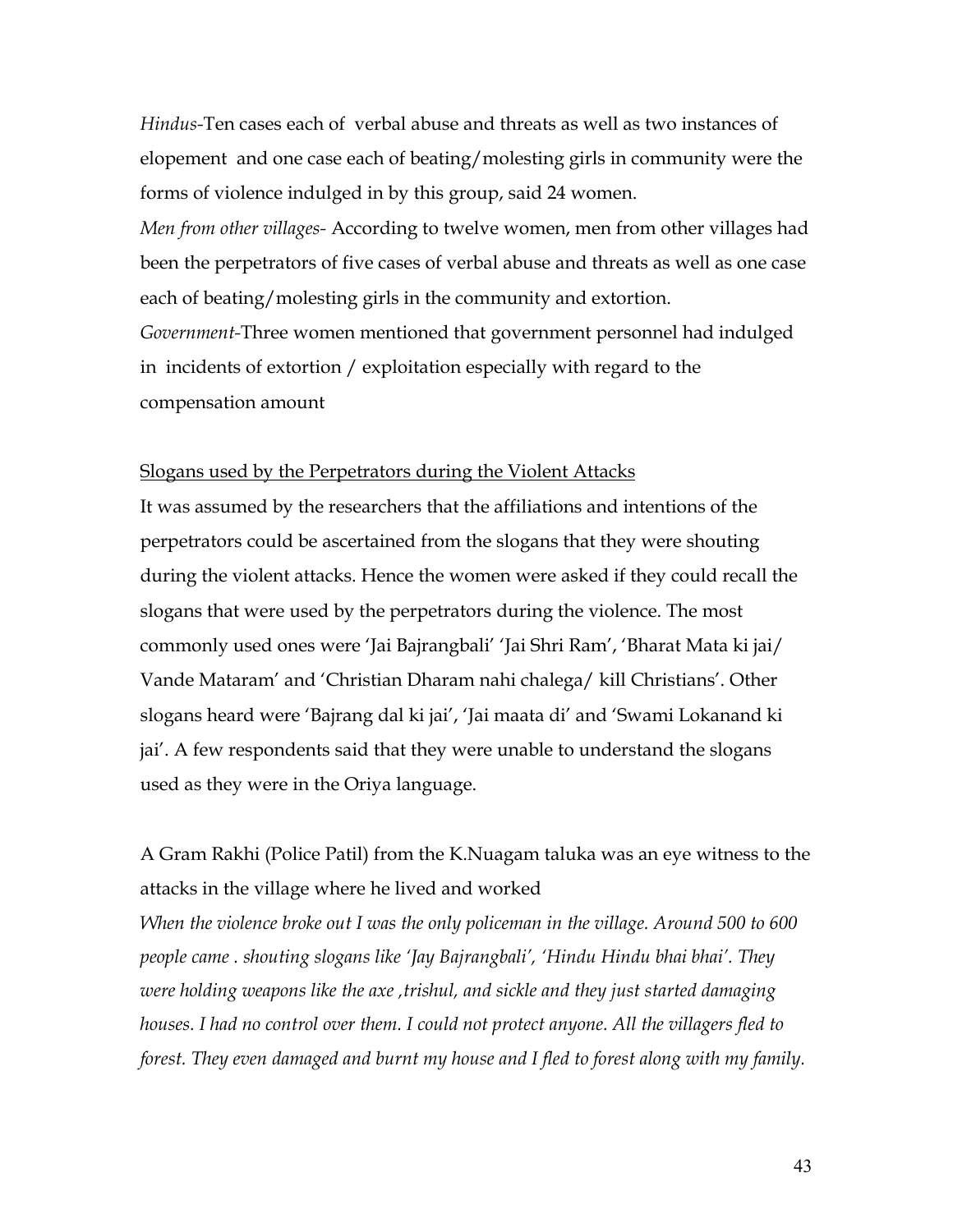Perceptions of Women on the Reasons for the Violence – Perceptions of the women about the reasons for the violence they had faced was felt essential to study as this would help understand how the women process their experiences of violence. It was important to understand the reasons why the women felt they had been targeted by the perpetrators of the violence. An overwhelming majority of 322 women (90.70%) were of the view that they were at the receiving end of the violence because they came from different clans/ tribes/ castes/ regions than that of the perpetrators. While more than three fifths of them (61.97%) felt that they were attacked because they did not have any protection, an almost identical number (61.13%) however, did not feel that they the perpetrators were punishing their husbands/husband's clans or tribes by victimizing them. Half of the women each perceived themselves as easy targets for the perpetrators (50.99%) and that they were victimized because they had refused to do what they were expected to do by perpetrators (49.86%). Another noteworthy perception that a few of the women had about the violence was that the Hindus wanted to avenge the Swamiji's murder by killing all the Christians. Please refer to Table No. 13 for details on Perceptions of Women on Violence in the Annexure1

*Their (the perpetrators) aim was to kill all the pastors and rape their women and girls.* (Women from Bakingia in Raikia Taluka).

#### Women's Responses when the Violence Occurred

When faced with a dangerous or life threatening event the normal human response is 'flight' or 'fight', where one either runs away to escape danger or decides to confront the situation head on. In the light of this, the women were asked what their immediate response was when the violence broke out. Given that the geographic locale of the region is conducive to protecting people hiding in the forests, it was not surprising that almost all the women (n=334, 94.08%) said that they fled to the forest in fear when the violence broke out while thirty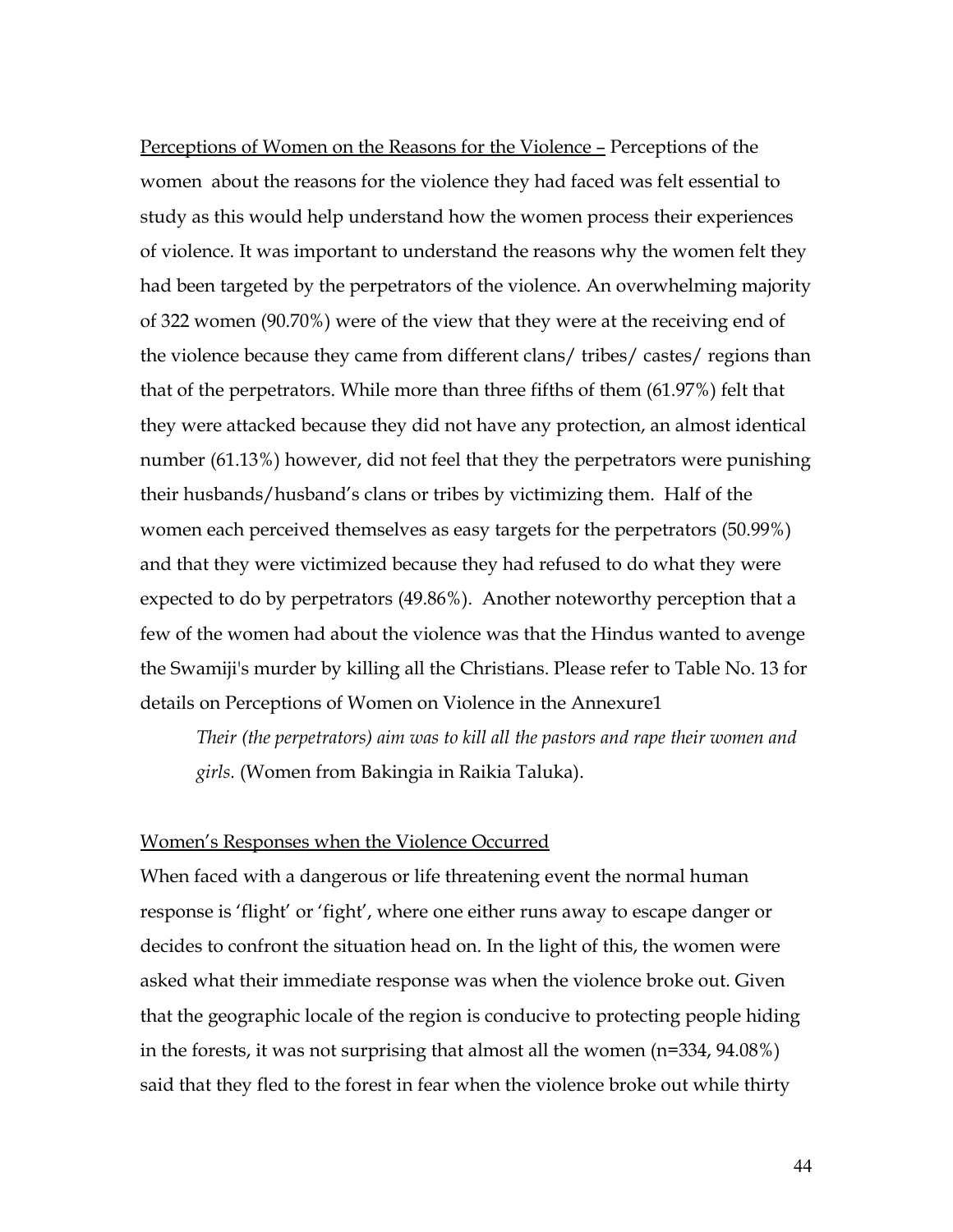percent stated that they lodged a complaint with the police. Other responses included seeking help from their neighbours, running away to the fields, dispensary and relatives houses. Five respondents said that they had stayed on in the village. Please refer to Table No. 14 for details on Women Responses when Violence Occurred in the Annexure 1.

#### Anxieties Amongst Women Due to Violence

Besides the physical impact of violence, women continue to experience the psychological effects long after the conflict has subsided. Almost two years later, the researchers attempted to understand the whether the women had developed any kinds of anxieties as a consequence of the violence they had faced and its aftermath. In this respect they were presented with a series of statements as seen in the table below. The findings revealed that 'feeling very sad' topped the list at 87.04% (n=304,). A large majority of between 81% and 86% of the women were dominated by fear for their own lives (n=292) and those of their children (n=296) and other family members (n=298), afraid that someone could harm them (n=300). Nearly four fifths of the women shared that they had stranger anxiety (79.72%), they were feeling tense most of the time (n=275, 77.46%) especially when the children were not with them (n=278, 78.31%) and fearful to let their children go out alone anymore (n=273, 76.90%). On the other hand, just 116 women (32.68%) said that sometimes feelings of not wanting to live anymore would overcome them while a sense of shame or embarrassment to speak to people now was expressed by a little more than one third of the women (n=132, 37.18%).

**Table No. 15 Anxieties Among Women Due to the Violence**

| $\overline{\phantom{0}}$<br>$\mathbf{D}$ | 11 L.D | . . | N <sub>0</sub> | N<br>. |
|------------------------------------------|--------|-----|----------------|--------|
|                                          |        |     |                |        |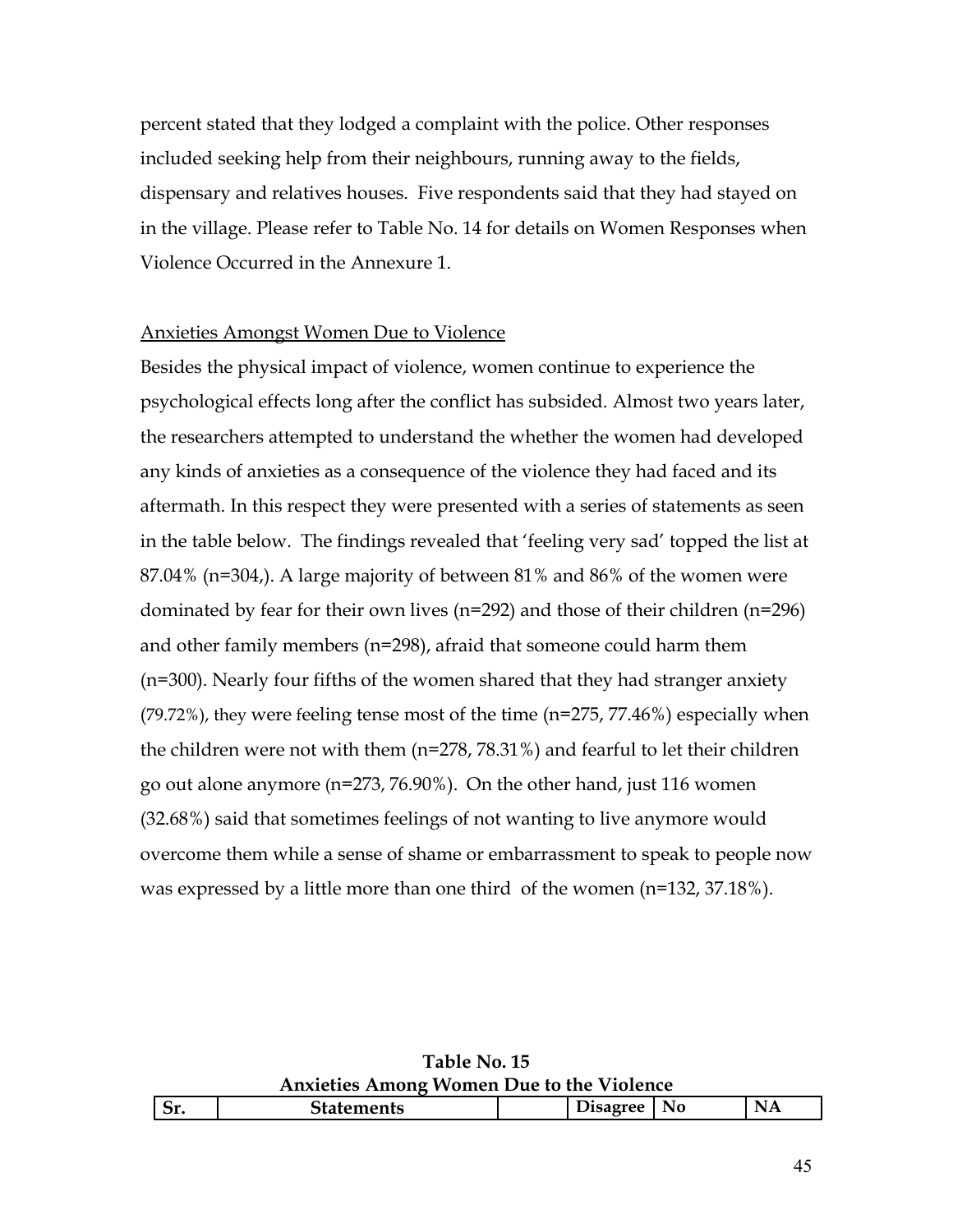| No. |                                     | Agree |       | Response       |                |
|-----|-------------------------------------|-------|-------|----------------|----------------|
| 1.  | I feel scared for my life           | 292   | 60    | 3              | $\Omega$       |
|     |                                     | 82.25 | 16.90 | 0.85           | 0.00           |
| 2.  | I feel scared for my children's     |       |       |                |                |
|     | lives.                              | 296   | 48    | $\overline{2}$ | 9              |
|     |                                     | 83.38 | 13.52 | 0.56           | 2.54           |
| 3.  | I feel that someone could harm      |       |       |                |                |
|     | me/my children                      | 300   | 46    | $\overline{2}$ | 7              |
|     |                                     | 85.23 | 13.07 | 0.57           | 1.99           |
| 4.  | When I see a stranger, I feel       | 283   | 68    | 3              | 1              |
|     | worried.                            | 79.72 | 19.15 | 0.85           | 0.28           |
| 5.  | I feel tense most of the time.      | 275   | 76    | 3              | 1              |
|     |                                     | 77.46 | 21.41 | 0.85           | 0.28           |
| 6.  | I am not able to focus on my daily  |       |       |                |                |
|     | work.                               | 214   | 134   | 5              | $\overline{2}$ |
|     |                                     | 60.28 | 37.75 | 1.41           | 0.56           |
| 7.  | I am scared to go out alone         |       |       |                |                |
|     | anymore.                            | 289   | 60    | 5              | $\mathbf{1}$   |
|     |                                     | 81.41 | 16.90 | 1.41           | 0.28           |
| 8.  | I am scared to let my children go   |       |       |                |                |
|     | out alone anymore.                  | 273   | 64    | $\overline{2}$ | 14             |
|     |                                     | 76.90 | 18.03 | 0.56           | 3.94           |
| 9.  | I feel scared when I have to travel |       |       |                |                |
|     | in a bus.                           | 232   | 117   | 3              | 3              |
|     |                                     | 65.35 | 32.96 | 0.85           | 0.85           |
| 10. | I feel very worried when any of     | 298   | 52    | 3              |                |
|     | my family members goes out.         | 83.94 | 14.65 | 0.85           | 0.56           |
|     |                                     |       |       |                |                |
| 11. | I get tense when my children are    |       |       |                |                |
|     | not with me.                        | 278   | 62    | 2              | 13             |
|     |                                     | 78.31 | 17.46 | 0.56           | 3.66           |
| 12. | I do not like to meet               |       |       |                |                |
|     | others/people known to me now.      | 190   | 159   | $\overline{4}$ | $\overline{2}$ |
|     |                                     | 53.52 | 44.79 | 1.13           | 0.56           |
| 13. | I feel ashamed /embarrassed to      |       |       |                |                |
|     | speak to people now.                | 132   | 216   | $\overline{4}$ | 3              |
|     |                                     | 37.18 | 60.85 | 1.13           | 0.85           |
| 14. | I feel very sad.                    | 309   | 42    | 3              |                |
|     |                                     | 87.04 | 11.83 | 0.85           | 0.28           |
| 15. | I feel a lot of anger at the people | 180   | 168   | 4              | 3              |
|     | who caused all this harm to us.     | 50.70 | 47.32 | 1.13           | 0.85           |
| 16. | I feel angry towards those who      |       |       |                |                |
|     | were supposed to protect me but     | 156   | 191   | 5              | 3              |
|     | did not.                            | 43.94 | 53.80 | 1.41           | 0.85           |
|     | Sometimes I feel I don't want to    |       |       |                |                |
|     | live any more.                      | 116   | 218   | 13             | 8              |
|     |                                     | 32.68 | 61.41 | 3.66           | 2.25           |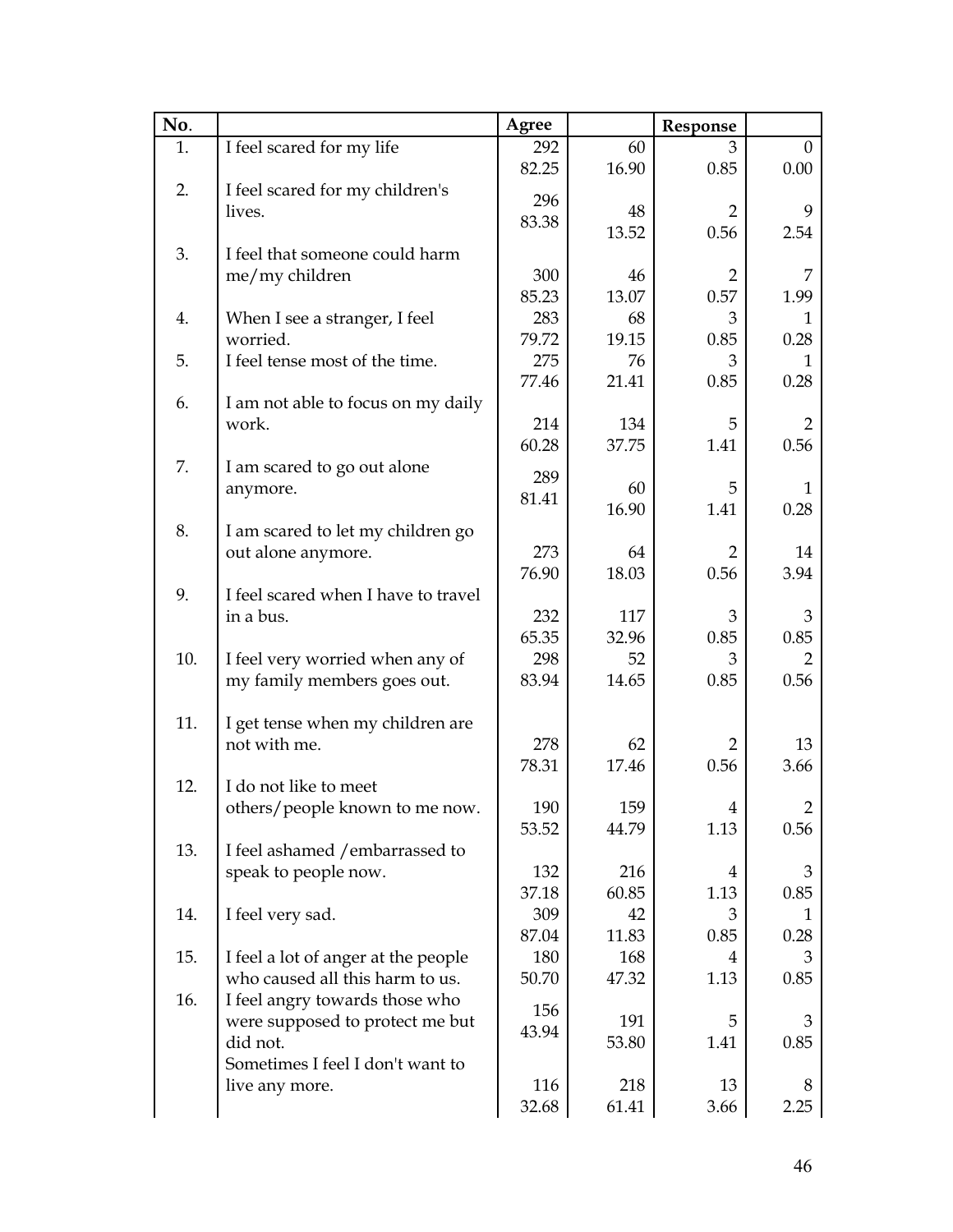#### **IV. Impact of the Violence on Women**

The onslaught of violence and war affects the security and human rights of men and women in society. In most instances, the basic social, economic, or political rights of men and women are violated, as schools close, healthcare services diminish, the economy weakens and jobs are lost. This section details the repercussions that the violence and its aftermath have had on the various facets of the lives of the women and their families.

Migration – During situations of conflict centered on local and ethnic rivalries, displacement of people and forced migration are not always accidental outcomes, but an intentional strategy of the aggressors. Most often entire families are forced to flee from their homes, communities and abandon their livelihoods. But sometimes the male family members migrate to other places to escape danger to their lives or in search of alternative employment as their traditional means of livelihood are destroyed.

Such situations also serve as catalysts to trafficking in human beings. Although women, children and men are victims of trafficking in human beings, it is however mostly women and children who are more vulnerable to this crime as it has most recently been linked to forced prostitution and sexual slavery. (M. Vlachová and L. Biason Violence against Women as a Challenge for Security Sector Governance, http://www.dcaf.ch/women/violence\_vlachova.pdf). The study attempted to examine various kinds of migration that had occurred in the women's families as a consequence of the violence.

*Forced Migration of family members*– When queried as to whether the violence had forced any of their family members to leave home, nearly one third (n=108, 30.42%) answered in the affirmative while more than two thirds (n=247, 69.57%) said this had not happened in their family.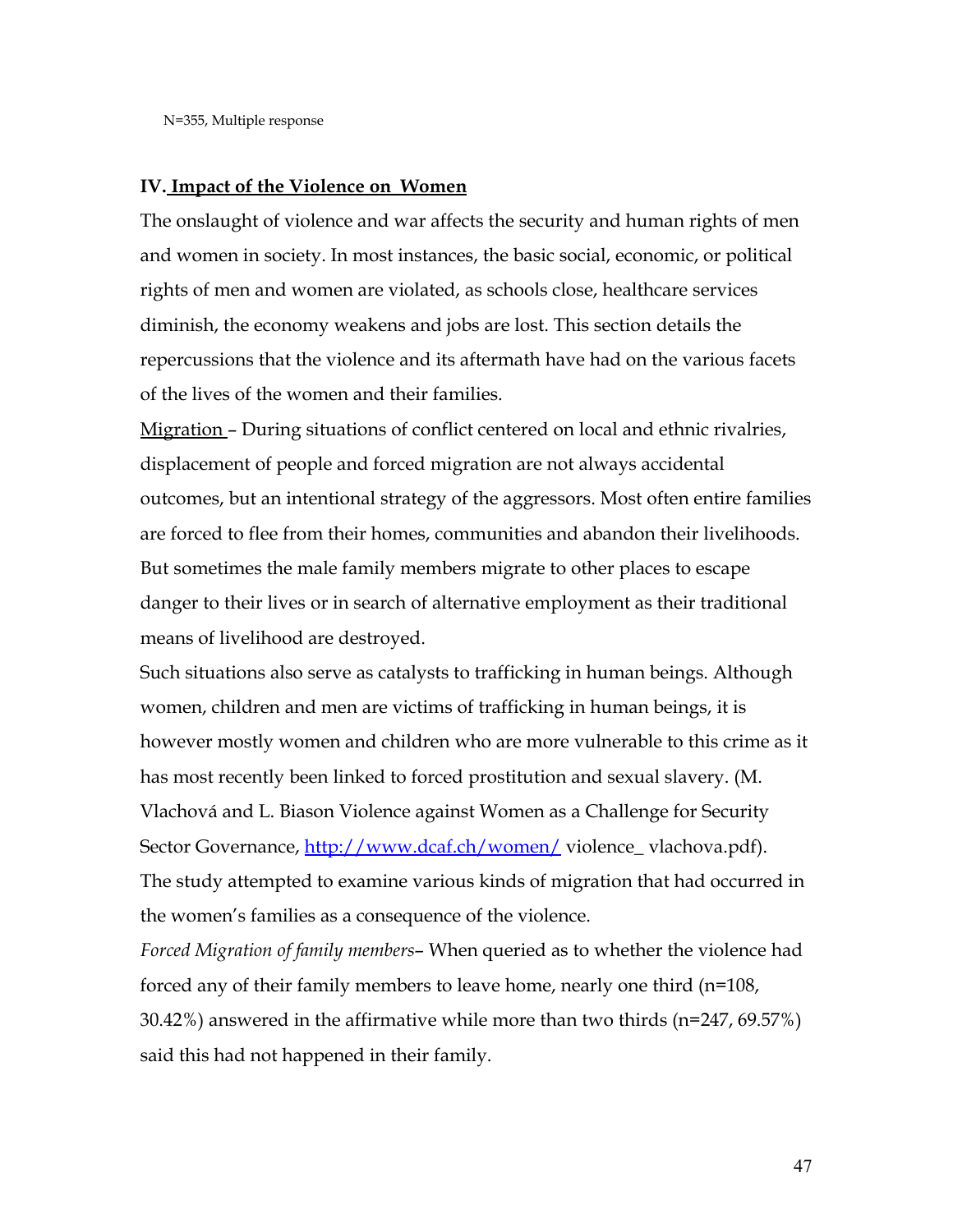Identifying those who had to leave home, six women said that they themselves and five others mentioned their husbands, while 39 women stated that their entire family had been forced to leave home. As compared to just eight women's daughters / sisters, 44 stated that their sons/ brothers had left home because of the violence. Other family members mentioned were those of the extended family like sister/brother -in-law, son/daughter- in-law.

Nineteen women said that their family members had left home during the violence in 2008 while fifteen mentioned that this happened after the violence right upto 2009.

Most of the 108 women were aware of the whereabouts of their family members who had migrated.. The most common destinations for migration were Bhubaneshwar and Kerala with 20 each mentioning them. Other places included within the state of Orissa itself and metros like Hyderabad, Bangalore, Kochi, Chennai and Mumbai. A few also mentioned boarding school, joining the military, relatives homes and places provided by the government. The case presented here shows why some women are unable to return home despite wanting to do so.

*I am now staying in a rented house in Bhuvaneshwar. I pay ` 800 per month. The house has a toilet but no electricity. I received ` 10,000 of the ` 50,000 that was sanctioned. The Government people tell me that I can get the rest of the money once I start to rebuild the house. But the people in the village tell me that if I build my home, they will break it again. I have visited my village three times but each time I was threatened. Our land is there. But we cannot cultivate it. How can we go back if we are in danger?* (A woman from Petapaadar in Tikabali taluka**)**

*Migration of people / families from their village -*When asked to enumerate the number of persons who had migrated from their villages during and after the violence, some women spoke in terms of the total number of persons and some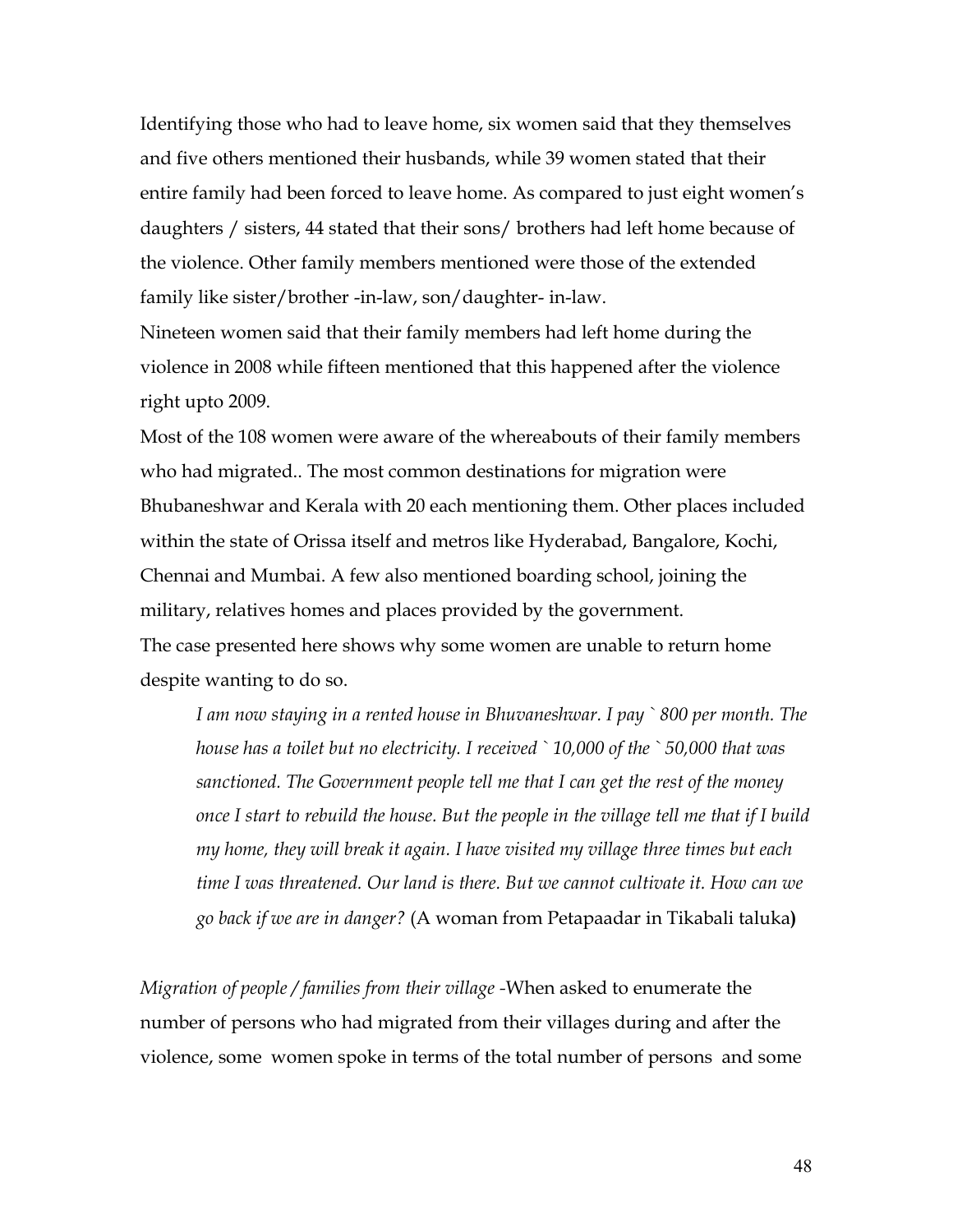in terms of the number of families both of which are represented in the table below

Less than half the women spoke about there being no individuals or families who had migrated from their villages. However, according to some, a maximum of 40 persons and a minimum of one person while some women highlighted that between one to 55 families had left their village. Please refer to Table No. 16 on Number of Persons who have Migrated from their Villages in Annexure 1.

#### *Migration of girls from the women's families*

As previous studies have shown that situations of conflict increase the vulnerability of women and girls to trafficking for prostitution, sexual slavery and forced labour, the research attempted to study if there had been any sign of trafficking activity in the region. On the other hand there was also the likelihood that families were aware of this reality especially for their young daughters and opted to send their daughters to other places of safety. Therefore, in order to understand the prevalence and nature of migration of girls from the area, the women were queried about the number of girls who had left home, where they had gone, who had taken responsibility for them, the family's awareness about their current whereabouts as well as identifying any signs of trafficking among these girls were issues that were covered. The following sub-section is a summary of the data collected on the above.

*Girls sent To Boarding school-* Forty seven women (13.2%) informed that girls from their family had been sent to boarding school. Of these, 35 women mentioned that one girl from their family and ten others that two girls from their family had gone. Pastors and bible teachers along with nuns and priests were the most common persons they had entrusted their girls to for admission to boarding school. Other individuals with whom the girls had gone were parents, relatives, siblings and friends. A few of the women mentioned the locations of the

49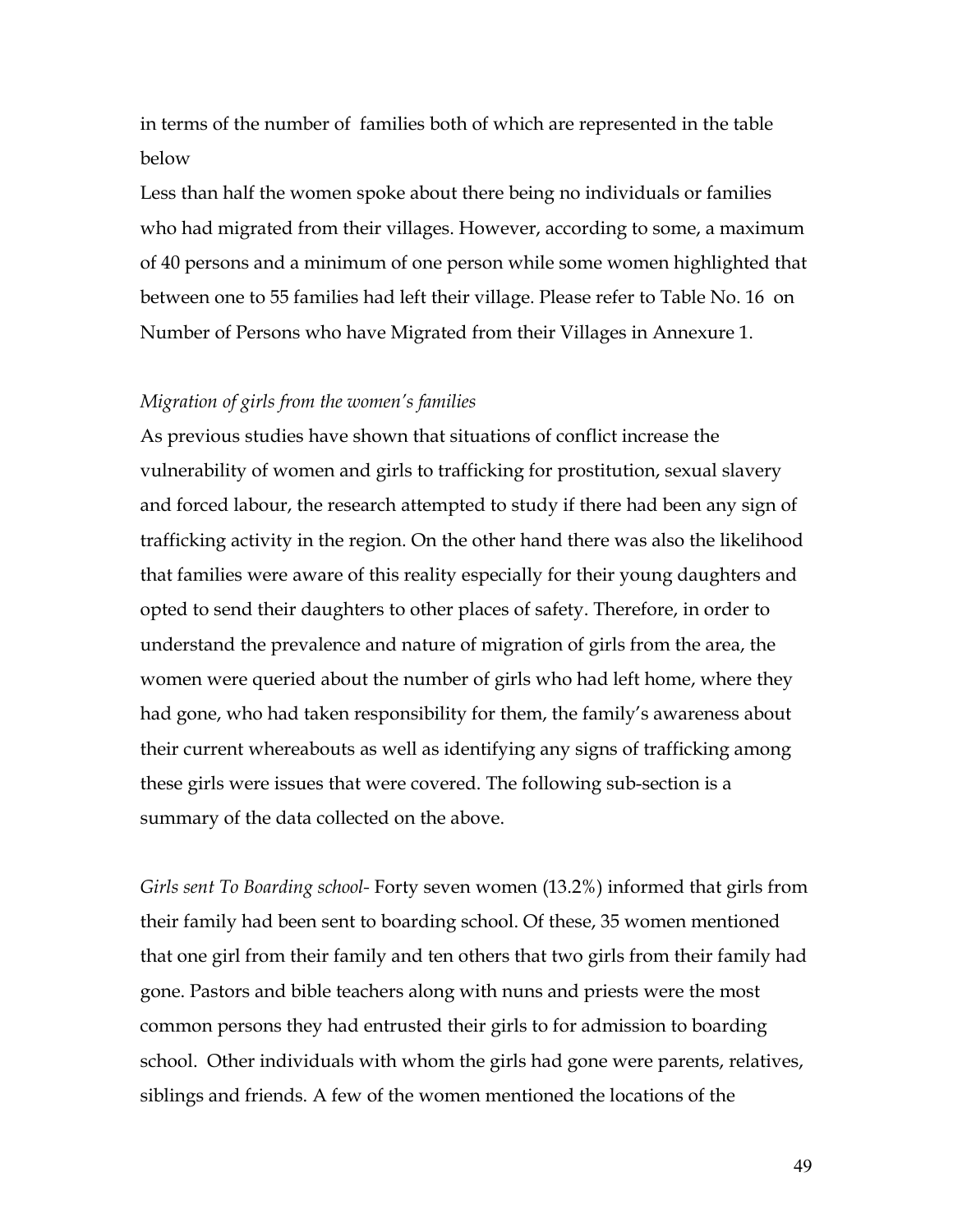boarding school which ranged from Jharsiguda, Raikia and G.Udaigiri in Orissa to Rajasthan, Andhra Pradesh, Chennai and Cuttack. A teacher from Rotingia corroborated this information when she said that eleven girls from her school had been sent away to boarding school and are in weekly contact with their families.

*Girls sent away to work-* Just fifteen women said that they had sent their girls away to work. One fifth of these had each sent them with nuns and other villagers. Others persons mentioned included the pastor, friends, neighbours, the priest and relatives.

*Communication with the girls away from home-*In order to know if they knew the whereabouts of their girls, the women were asked if they contacted them regularly. Thirty- nine women said that they had the addresses of their girls while eight did not have the same. When queried as to when they had last communicated with their daughters/ sisters who were away, ten women said that they communicated every week and six were in touch on a daily basis or very frequently. Other responses ranged from a fortnight to three months since their last communication. On the other hand two women said they did not have any direct contact with their girls and one had not heard from the girl since she left home. Thus most families seemed to be in touch with their girls who were away from home or they were at least aware of their whereabouts.

*Persuasion by individuals to send girls to cities to escape poverty and have a better life-*Just 23 women stated that they had been approached by persons telling them to send their daughters/sisters to cities to escape poverty and have a better life. Ten of these women mentioned that the pastors had made this suggestion, some said that nuns had spoken about giving the girls training in tailoring while some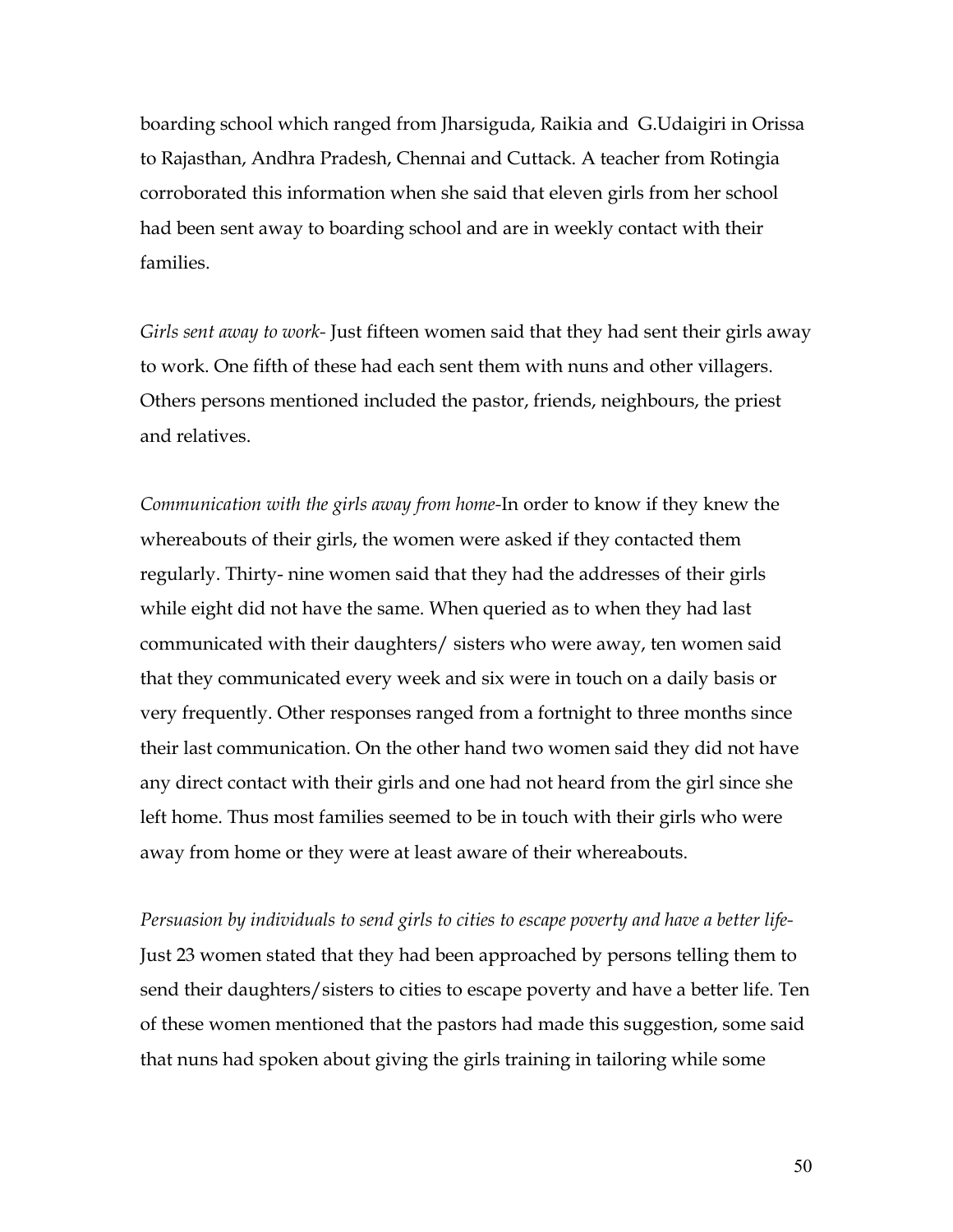mentioned that NGO representatives had spoken to them. A few said that neighbours and strangers had approached them but they did not send their girls.

*Persuasion of young widows/single women/unmarried women to go to cities for work –* Just fifteen women reported instances of young widows/single women/unmarried women being persuaded to go to the cities for work and this was mostly by pastors and representatives of some organization. Besides these, relatives as well as strangers were also mentioned.

Thus, it is evident that as in the case of other disasters/calamities, there were groups and individuals, who, taking advantage of their social and economic vulnerability, attempted to lure women/girls away form their families. However, the small numbers of those who actually sent their girls away to work as well as some women mentioning that they did not send their girls with neighbours or strangers who had approached them indicates that probably their knowledge of such practices prevented them from giving in to such individuals.

#### Difficulties faced by Single Women/Unmarried Women

Documentary evidence suggests that some groups of women and girls are particularly vulnerable in conflict and displacement situations. These include young, single, widowed or disabled women may be at particular risk of sexual violence, more vulnerable to trafficking and with the breakdown of traditional community and social support systems they are most often left to fend for themselves.

Around forty percent of the women (n=143) acknowledged and elaborated on various difficulties that single /unmarried women particularly faced during and after the conflict. While there were 64 women in the sample who were either widows, unmarried or separated and probably spoke for themselves, the rest would have spoken from their experience and observation.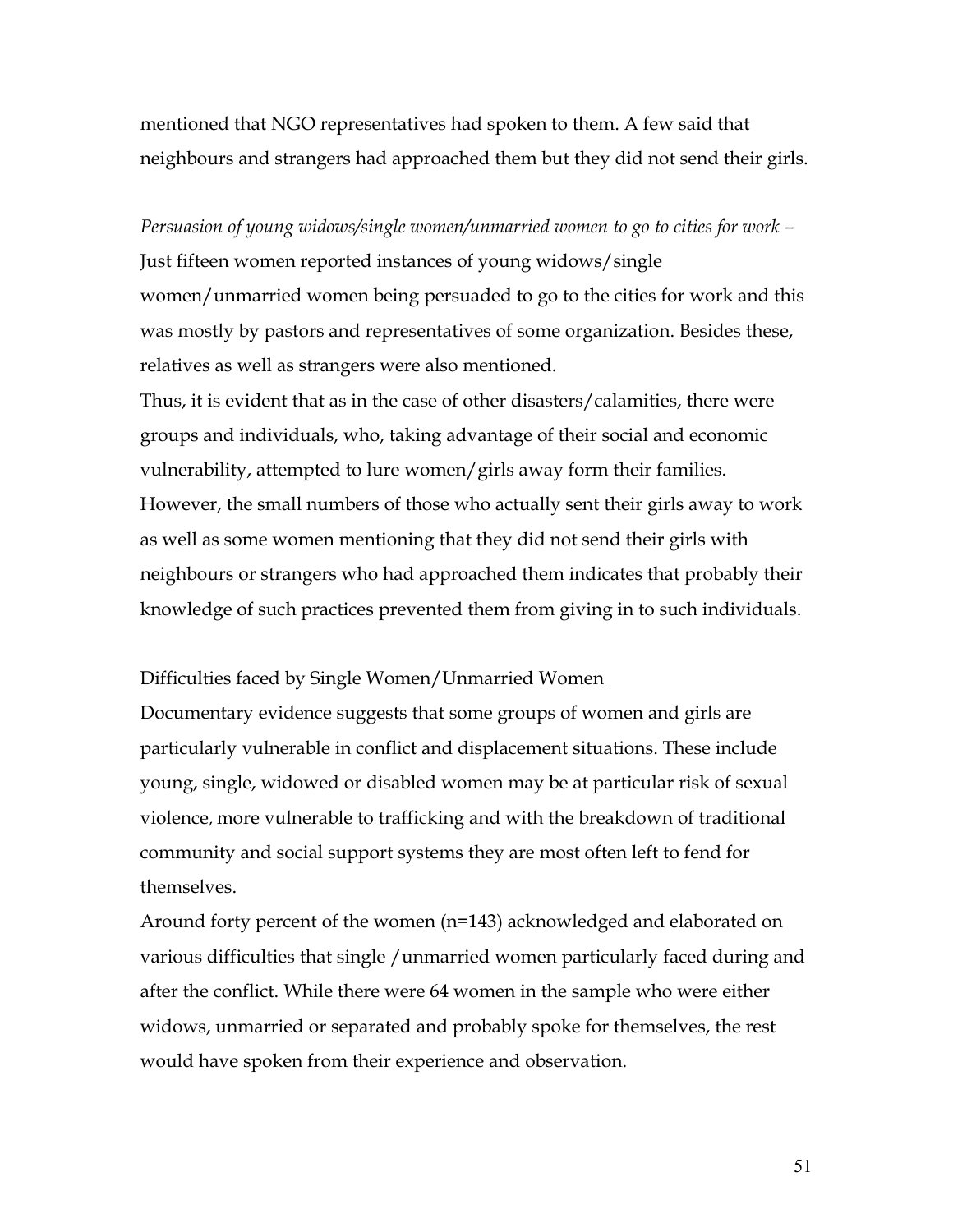*Economic difficulties-* According to 51 women, financial problems, lack of employment opportunities and loss of job with Hindu employer were the most widespread difficulties faced by this group of women.

*Single women, widow or divorced women are in very bad condition. They are working as a slave in other houses.* (A woman from Petapaadar in Tikabali taluka**).**

*Lack of facilities-* Lack of basic amenities, water problems and not being given a BPL ration card were mentioned by 29 women.

*Feeling Alone-* Twenty eight women said that many of these women felt all alone and were worried about how they would survive without any support. *Emotional/Psychological trauma* –Receiving threats from the perpetrators, experiencing fear and insecurity as well as depression were some of the problems faced by this group of women as mentioned by 27 women. *Becoming dependant –* A few women explained that becoming dependant on their children or extended family was a difficulty this group faced. Thus, in addition to the problems they faced because of their gender, this group of women had to deal with loneliness, becoming dependant on others and facing threats from the perpetrators

#### Impact on the lives of the Women and their Families

This subsection summarizes the multiple consequences that the violence and its aftermath have had on the lives of the women and their families. *Economic impact-* Seventy seven women (21.69%) explained how they and their families had been affected economically. This entailed loss of employment including NREGA work and a few losing their businesses of dealing in turmeric, aluminum vessels and leaf plates. This in turn meant that there was a shortage of money to buy food and survival was becoming difficult. As One woman from Perigoda in K.Nuangaon taluka stated: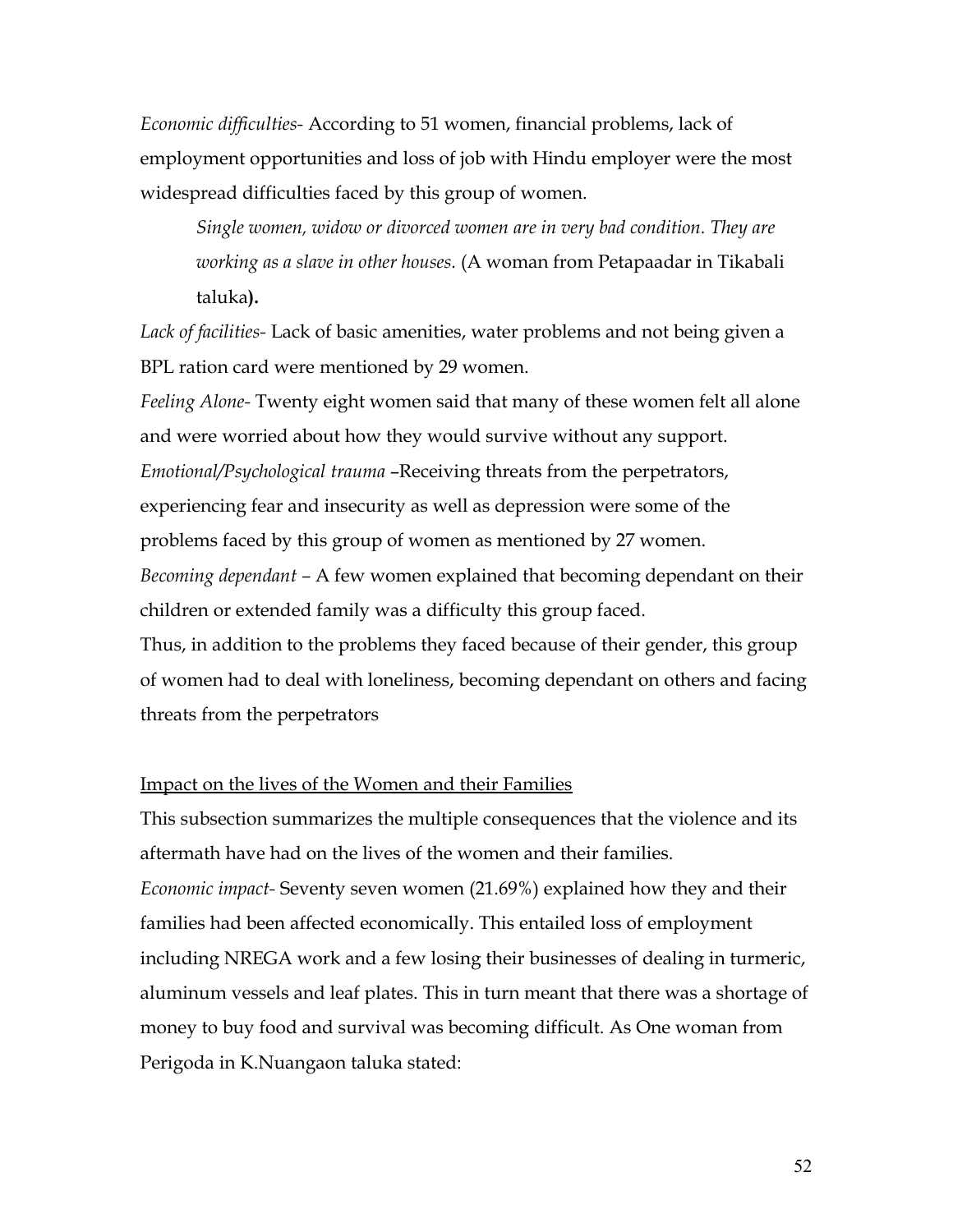*My problem now is bringing up my children. I am single mother. Earlier I used to work for Hindus but now they did not employ us. And even if a Hindus family wants me to work for them, how can I work there?What if something happens? I feel too scared to go work in Hindu houses now. My grandfather's land is in Dharampura but I cannot use it and it is being used by others.*

*My father was denied permission to work in office by Sarpanch and Hindu coworkers. We were asked to leave village although my father is government servant. They burnt all his certificates were burnt.* (Women from Beheragaon in Tikabali).

Almost twenty four percent of the women (n=85) also mentioned that losing their assets had upset them tremendously with five women saying that this had led to depression.

*Psychological impact-* Nearly one fourth of all the women (n=87, 24.50%) stated that they and their families had been impacted psychologically in one way or another because of the violence. More than half of them (n=50, 57.47%) said that they still felt afraid with some going further to say that they were scared to step out of their homes because of fear of the Hindus and a few saying they were still being gripped by terror.

Depression because relatives had been killed in the conflict, feelings of insecurity, anxiety about the future, stress, feelings of loneliness especially among those widowed during the conflict and loss of confidence were the other striking psychological after-effects elaborated by the women.

*I still cry in fear when I hear from other Hindu villagers that there are secret meetings of Hindu villagers. They say that the next time they will kill the people. They won't go about breaking or destroying the homes of Christians but they will*

53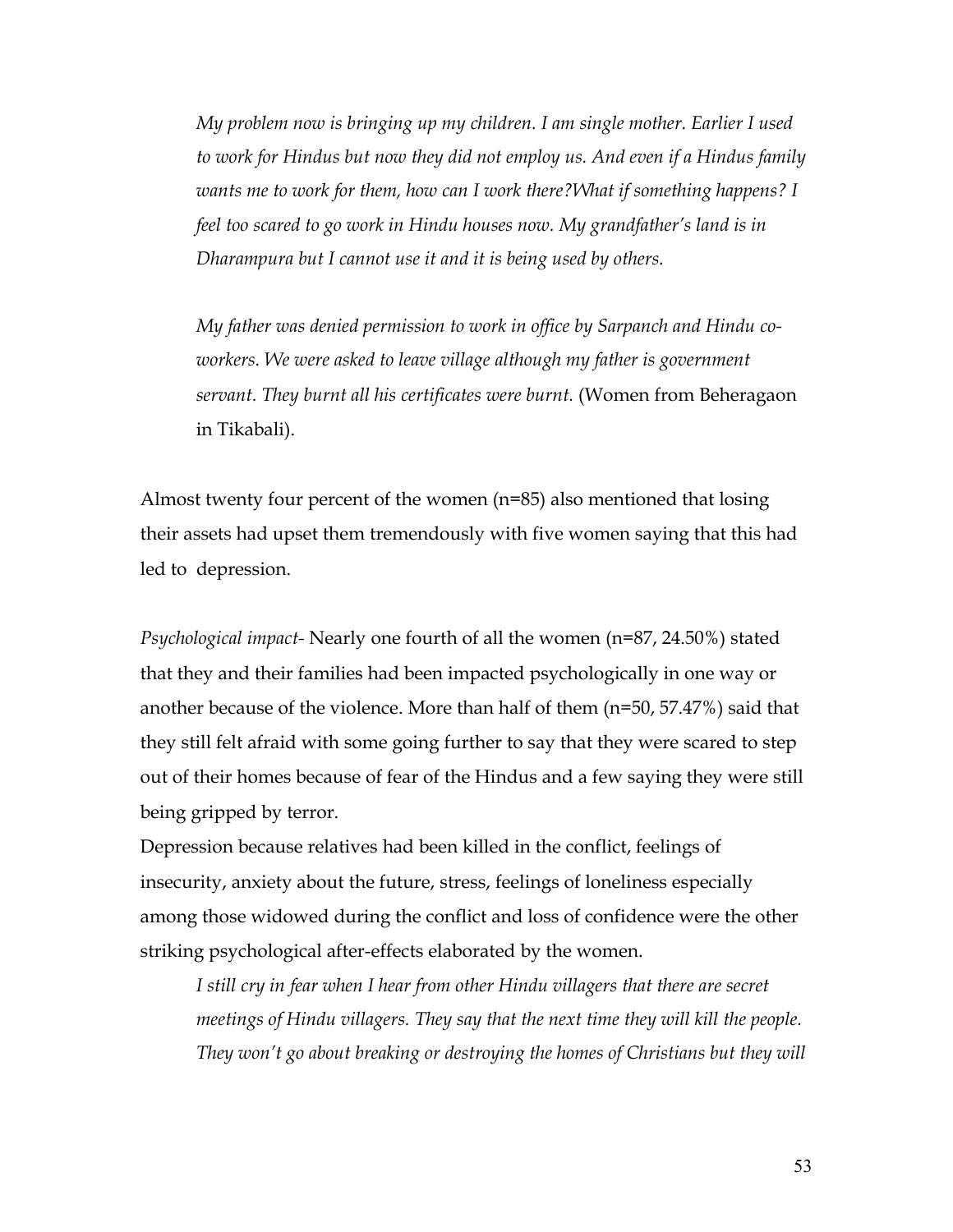*kill the men and then go after the women or use women as a bait to kill their husbands.* (A woman from Masadikia in Raikia taluka).

*I am still afraid. The people in my village say that in the next five years (there will be more violence till) only Hindus or Christians are left.* (A resident of Borakia in Baliguda taluka)

*We (I and the villagers) live in constant fear. We are not able to think of the future and are living one day at a time. The men are afraid to leave women alone in the village and go out to cities to work.* (A woman from Maudikutti (Pattama) in K. Nuagaon taluka)

*Basic Amenities-* Forty women expressed that there was a shortage of food, clothing and shelter which was adversely affecting them and their families.

*When I came back, I did not have any money. I went to a shop and ordered all that I needed. When the shopkeeper turned away, I took as much provision as I could and ran away. Without paying because I did not have any money.* (A woman from Raikola in G. Udaigiri taluka).

*We did not have clothes or soap. In the camp, there was only one well which we had to share with so many other women. We used whatever clothes we found lying around since all ours were burnt. We had no money.* (A woman from Borikia in Baliguda taluka)

*Impact on Relationships-* Conflict, especially ethnic or communal, destroys traditional community bonds and relationships replacing these with hostility, suspicion and a lack of trust between community members belonging to the conflicting groups. This was confirmed by around one fifth of the women who said that because of the violence there was a lack of sharing among villagers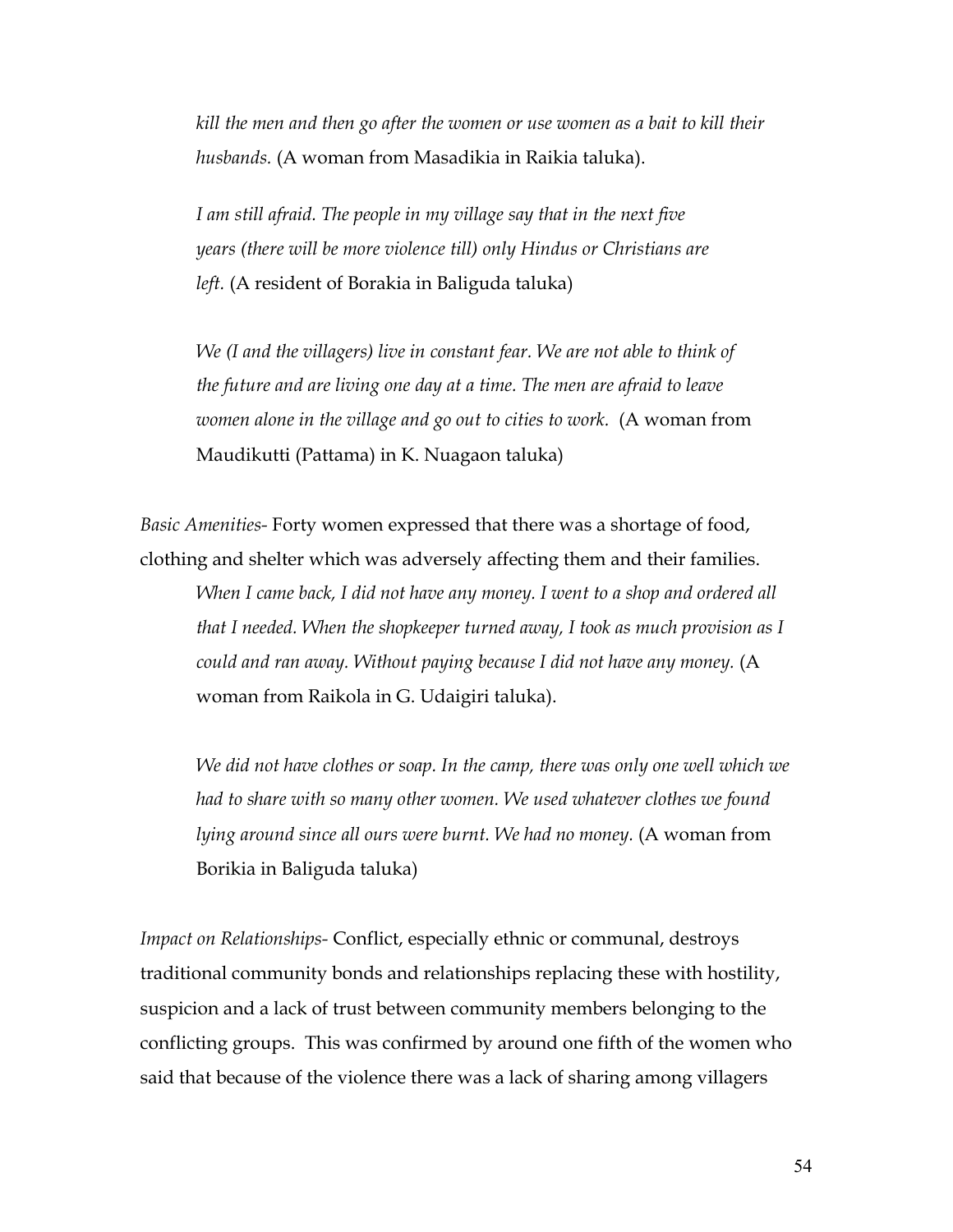which had spoilt relationships among them and that erstwhile friends had become enemies. A few also mentioned that relationships within the family had been disturbed.

A few women (n=11) however said that they had not felt any adverse effects of the conflict as they had received support from their fellow villagers

*Other Effects-* Some of the other effects enumerated by the women were as follows:

- The entire family had to move house
- Children's education affected
- Son wrongfully arrested
- Important documents lost

# Impact on Livelihood

Conflict and displacement often means a distancing from or a complete break from one's source of livelihood, thereby leading to insecurity and poverty. This is especially true of societies where most people depend upon agriculture, fishing and forest produce for their livelihood as in Kandhamal. The study examined more closely the impact the violence had on the livelihood of the women and their families.

*Agro based livelihoods –* Seventy women (19.71%) elaborated on how the violence had led to a loss of their sources of livelihood. More than one third (n=26) said that they were unable to carry on cultivation of crops like rice and paddy on their lands, they had lost their water pumps and 10 women had even lost their land. Fifteen women each stated that they had lost their livestock/ cattle and how fear had prevented them from going to the forest for their leaf plate work and collecting firewood. A couple of women mentioned that they had lost their dry fish business.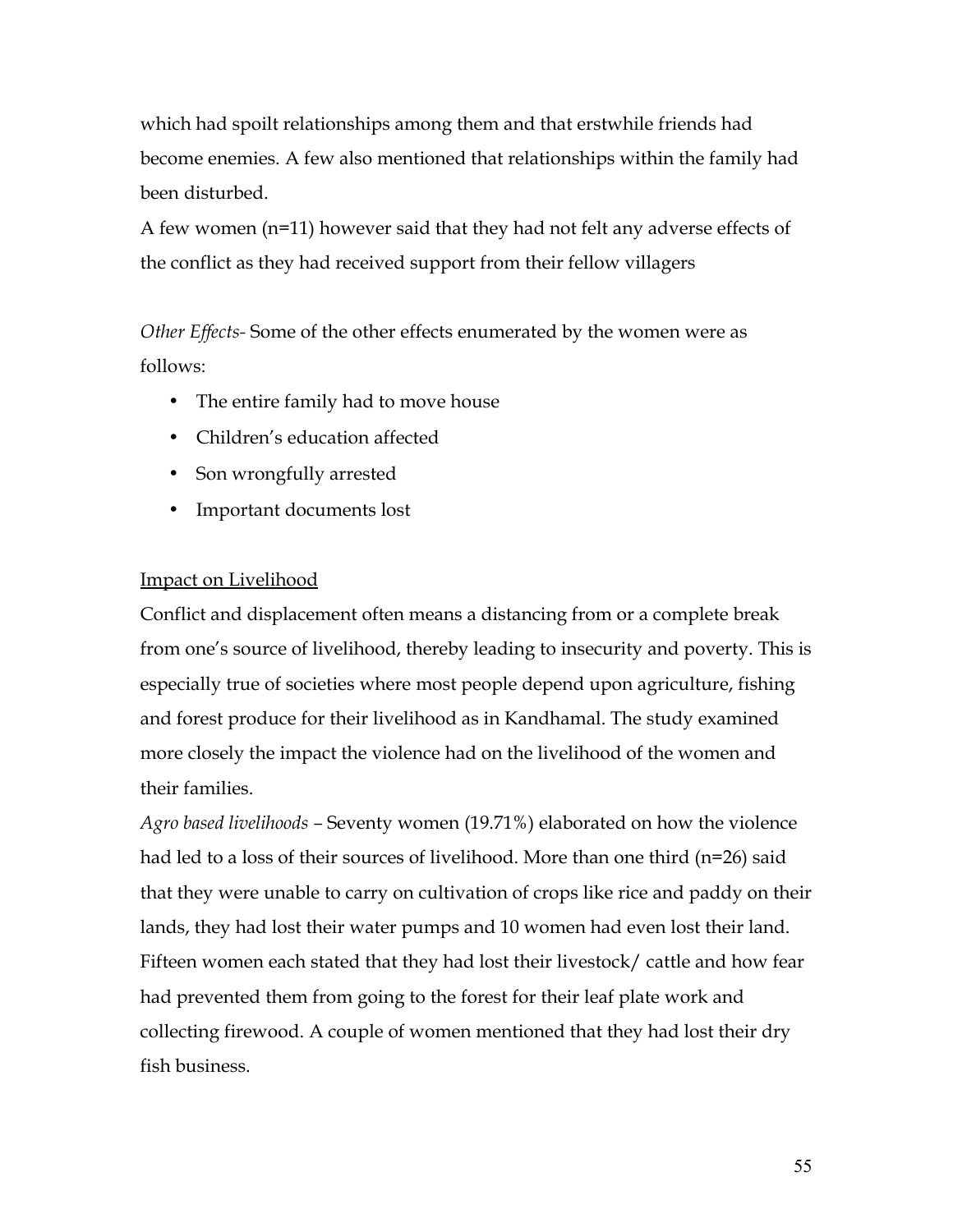*The men in our families are not allowed to cultivate the land. The Hindus are in a majority (SC's & ST's -Hindu) in our area and they threaten us.* (An OBC Dalit Christian from Dadingia (Puninago) in Raikia Taluka)

*My husband was farming before riots. We have land records. But the villagers are not allowing us to come back to the village. So we cannot cultivate our land.* (Women from Petapaadar in Tikabali taluka**).** 

*Loss of jobs / job insecurity-* Over one third of the respondents (n=126, 35.49%) cited loss of jobs or job insecurity as being the economic fallout of the violence. Thirty five of them (27.77%) stated that Hindu employers were not employing them (Christians) any more, many of them as wage labourers. Some had irregular jobs now as their shops had been burnt down, they had lost their running businesses like tailoring, as also permanent jobs like the post of a teacher. Fifteen women said that while they could only do NREGA work, it was only applicable for men. With a reduced income some women said that they were finding it difficult to survive (n=20).

Depression because of loss of employment opportunities, a feeling of insecurity as no proper jobs were forthcoming and feeling afraid to move out for employment were some of the most widespread psychological effects mentioned by more than one fourth (n=36, 28.57%) of the women as a result of the adverse impact of the violence on their livelihoods.

*I lost my business of selling dry fish etc. and my husband is no longer appointed as the ration seller at the GP because the Hindus refused to buy things from him.* (A resident of Sindrigan in Baliguda Taluka)

*My father-in-law is member of Zilla Parishad, earlier he was Sarpanch. We had a shop which was burnt during the riots. So now it is difficult to make ends meet.* (A resident of Rotingia in G.Udaigiri taluka)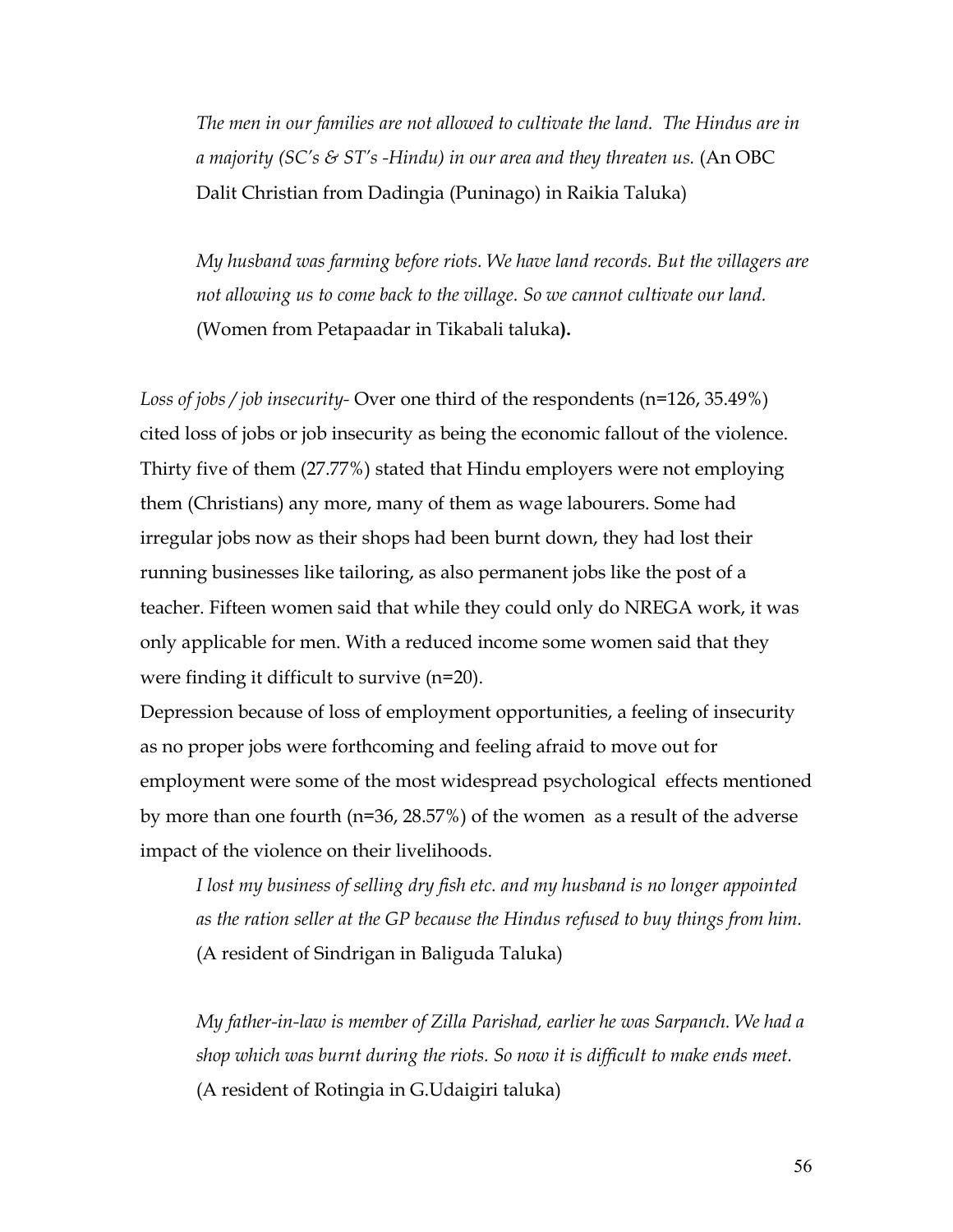#### Women's Perception of the Current Situation regarding the Conflict

The women were asked about what they thought was the current situation regarding the conflict. While on the one hand nearly 56 percent (n=198) of the women said that the hostilities had ceased and most people had returned to their homes, nearly one third (n=115, 32.39%) also mentioned that people had returned to temporary homes and not their own homes in their villages. However, almost 44 percent of the women (n=155) maintained that the situation was still tense and so most people did not feel safe enough to return to their homes. Around one third of the women (n=111, 31.27%) corroborated this when they said that the camps were safe but not their villages.

*Even today the villagers who had left the village have still not returned because they are all so afraid. (A resident of Rotingia G. Udaigiri talkua)*

*We are staying in rented house paying Rs.600/- per month in Bhuvenshwar. We are not able to go back to our village because of the threats. I am unable to even think of building a new house due to the threats that we still receive. When the survey was being done, I went to the village to enter my name. But the villagers would not allow me to do so. And my daughter (who was raped during the violence) is also scared. So how can we go back?* (A woman originally from Magadangia in Nuagaon Taluka).

*I don't want to return to my village, because I am still a target. The villagers will kill her. So I want to go somewhere else to earn a livelihood for the sake of my two children.* (Pastor's widow from Tiangia (Budedipada) in G. Udaigiri Taluka)

Other responses on the current situation included the development of divisions between Hindus and Christians because of the conflict, distrust and tension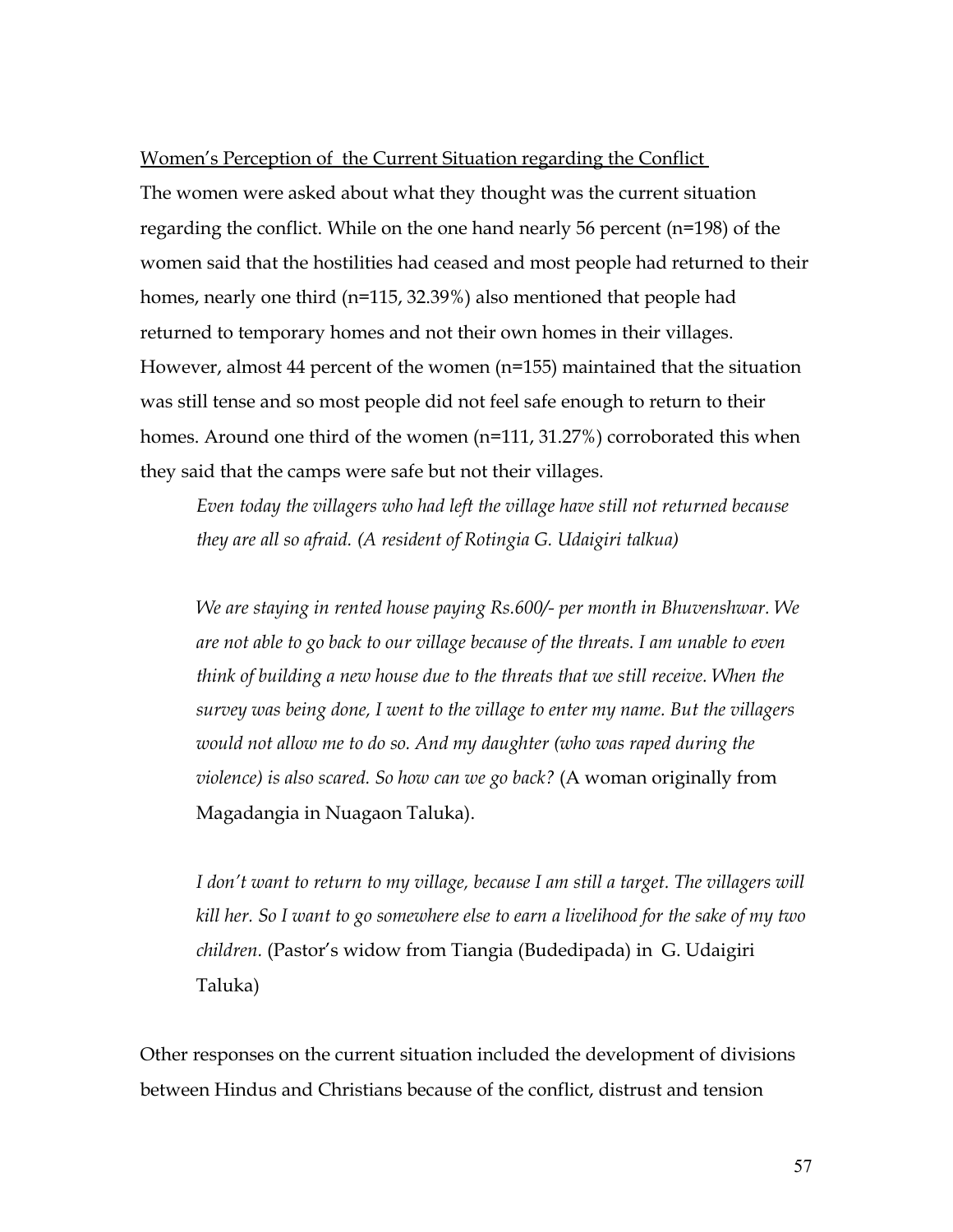among villagers and deep-seated fears of trouble erupting again at any time at the behest of the RSS, Hindu leaders released from prison or triggers like the Swamiji's death anniversary.

Please refer to Table No. 17 for details on women's Perception of the Current situation regarding the conflict in Annexure.1.

#### **V. Justice, Rehabilitation and Compensation**

The impact of violence during conflict and the death and destruction it entails affects women in immensely. Being a victim of violence, death or disappearance of a loved one and loss of one's home, livelihood and property is devastating and causes grave emotional, social and economic suffering. Similarly, gender- based violence during conflict and displacement are often ignored and rarely prosecuted. Survivors of criminal acts of violence against women during conflict have many difficulties in seeking justice. As a result the perpetrators generally commit their crimes with impunity. This section explores the steps the women have taken to deal with the situation they are in, to seek justice for the crimes perpetrated against them and their families and also the details of the compensation they received from government and private agencies for the losses they suffered.

#### Persons with whom Women Shared Feelings / Problems

When human beings are going through a crisis one of the way of coping is to share feelings with social support networks. In situations of conflict and post conflict, with the breakdown of traditional support systems, traumatized women may have no practical or emotional support. In order to assess if the women had any opportunities to share their feelings and problems, they were queried about whether they had done so with anyone. Less than half (42.45%, n=151) replied in the affirmative while 58.47 percent (n=194) said that they had not done so. The former further elaborated on the persons they had spoken to which is summarized below.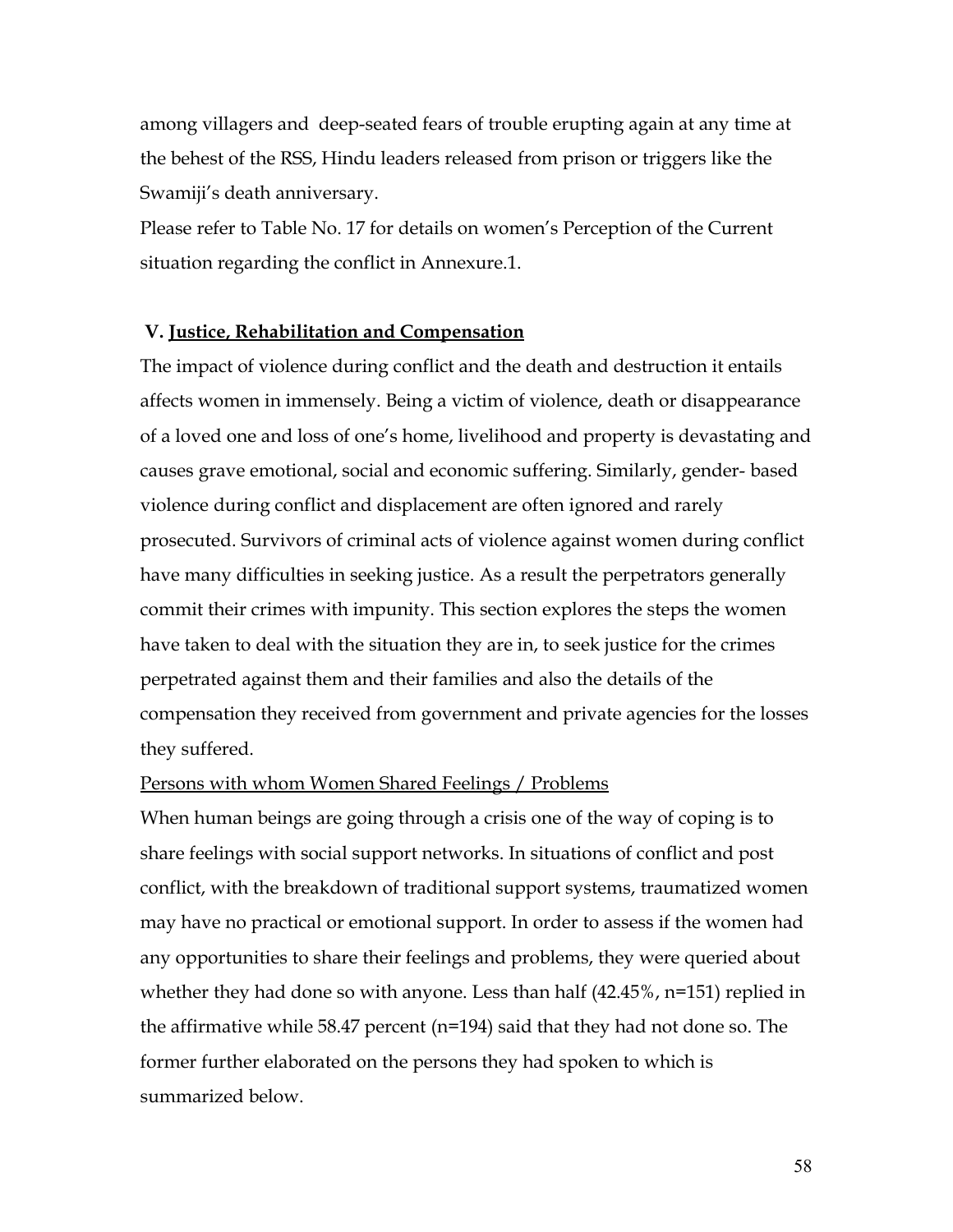*Friends, Neighbours:* Around one fifth ( n=32) of the women said that they had shared their feelings and problems among themselves, their friends or their neighbours.

*Spiritual Leader:* Pastors and priests were the trusted persons that one fifth (n=31) of the women had laid bare their feelings and problems to.

*Government Officials:* Thirty two women stated that they had spoken to various persons in the official capacity. The BDO was the most preferred official that the women shared with followed by the Collector, *Tehsildar, Sarpanch* and the CBO officer.

*NGOs :* Some women said that sharing their feelings and problems was done with representatives of NGOs some of whom were at the relief camps and a few others who were charity based.

*Family:* Immediate family members like husband, parents as well as the extended family were the preferred persons that some women mentioned they bared their hearts to.

*Police:* Thirteen women said that they had spoken to the police.

#### Assistance to Women to Cope with / Fight / Get Justice

When it comes to getting justice for women there are many difficulties encountered - women will not bring complaints or testify because they are afraid of being stigmatized or fear further attacks; medical evidence is difficult or expensive to obtain; the authorities responsible for bringing prosecutions are indifferent, loss of or inadequate documents or proof of identity to claim compensation or inheritance or even access to essential services.. These problems are exacerbated in situations of conflict and post conflict when danger, confusion and lack of social order are common.

The study examined whether the women had received any assistance to cope with / fight / get justice both during and after the conflict. A comparison of the findings revealed that NGOs were at the forefront, helping women victims of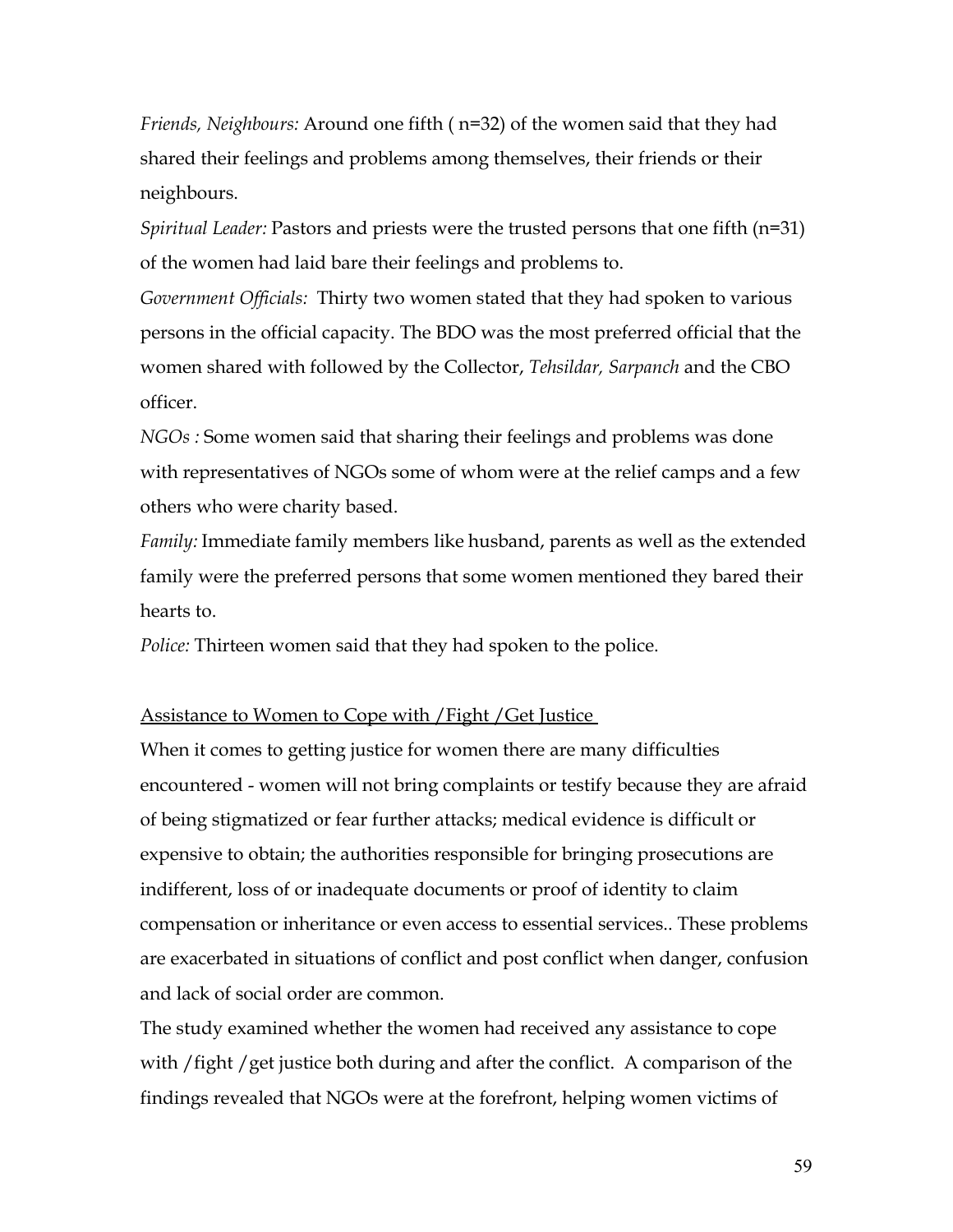violence both during and after the conflict. They were followed closely by religious leaders like pastors, priests and nuns and law enforcement agents such as the police, courts of law and CRPF. A few women mentioned that they received help from men and other women in the village, their relatives / in-laws and Panchayat members. Please refer to Table No. 18 for details on Assisting women to cope with/ fight/get justice during and post the conflict in Annexure 1.

#### Experiences when Police were Approached for Help

Sometimes problems in natural criminal justice systems arise from indifference and discrimination against women. The common perception is that police, investigators and prosecutors frequently fail to take action on crimes committed against women. In this light specific information was sought from the women regarding their experiences, both positive and negative, when the police were approached for help. Nearly fifty–five percent (n=195) of the women said that they or others they knew had approached the police for help.

*Persons who lodged Police complaints:* The men folk including husbands, sons and brothers topped the list of those who had lodged police complaints, with more than one fourth (28.20%) of the women mentioning this. One fifth of the women informed that they themselves had been the complainants while an identical number stated that the villagers had done so. Around fifteen percent of the women said the entire violence affected family had lodged a police complaint. *Experiences:* The varied experiences that the women shared are summarized below.

*When lodging complaints:* More than forty percent of the women (n=80) stated that an FIR had been lodged but to date no action has been taken while ten women said that their cases had been registered but no FIR had been filed. According to twenty women when they sought police assistance, the police refused to lodge an FIR and on the contrary a few of them complained that the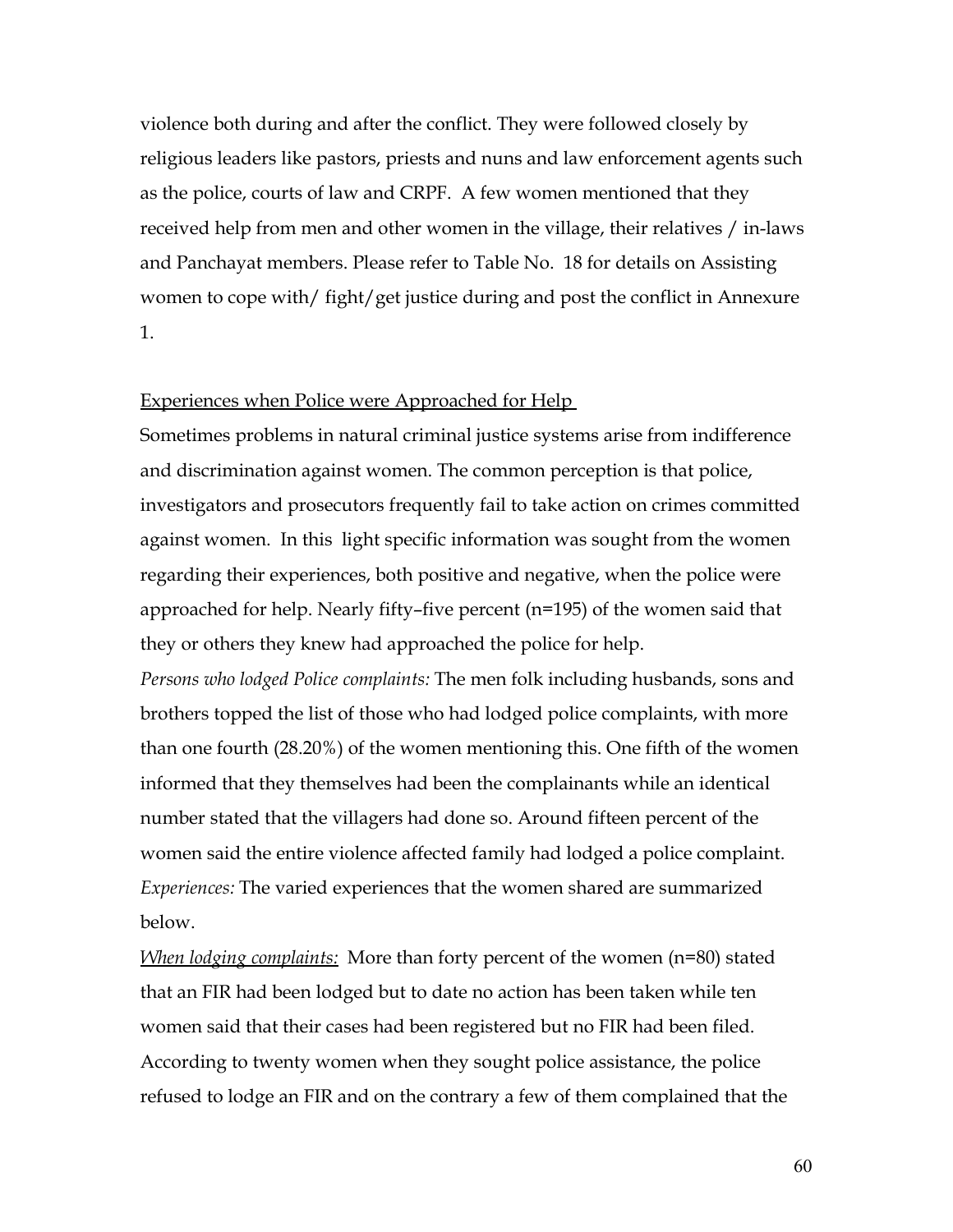police had verbally abused the complainants and in three cases the complainants themselves had been arrested.

One fifth of the women  $(n=40)$  mentioned that they did not face any problems when they went to lodge a complaint or file an FIR.

*Action taken by Police:* While fifteen women said that the police provided them security and sent them to a relief camp, ten women informed that the police followed up their complaint by conducting an enquiry. The police had arrested some of the culprits stated five of the women.

*We have made complaint against them, but the government is very slow in taking action against them. None of the perpetrators have been arrested. We do not have a faith in Government that we will get justice. It can happen with us again any time.* (Women from Mundanaju in Raikia taluka).

*They are farming in our land. We have made complaint that people have encroached our land at Baliguda. Case is going on but no action from court and police.* (A woman from Barakhama in Baliguda taluka).

*People change their statements in the court because of threats, "If you give our names then you will be burnt alive." Because of this the rioters were left off scot free.* (A resident of Rotingia in G. Udaigiri taluka)

#### **Compensation**

In any situation of conflict it is incumbent on the government of that country to be the primary agency for restoration of law and order, peace and making reparations to the victims of violence in the form of restitution, rehabilitation and financial compensation. Often humanitarian and aid agencies and NGos also step in and perform this role. This subsection looks at the issue of compensation in terms of how many women and their families were paid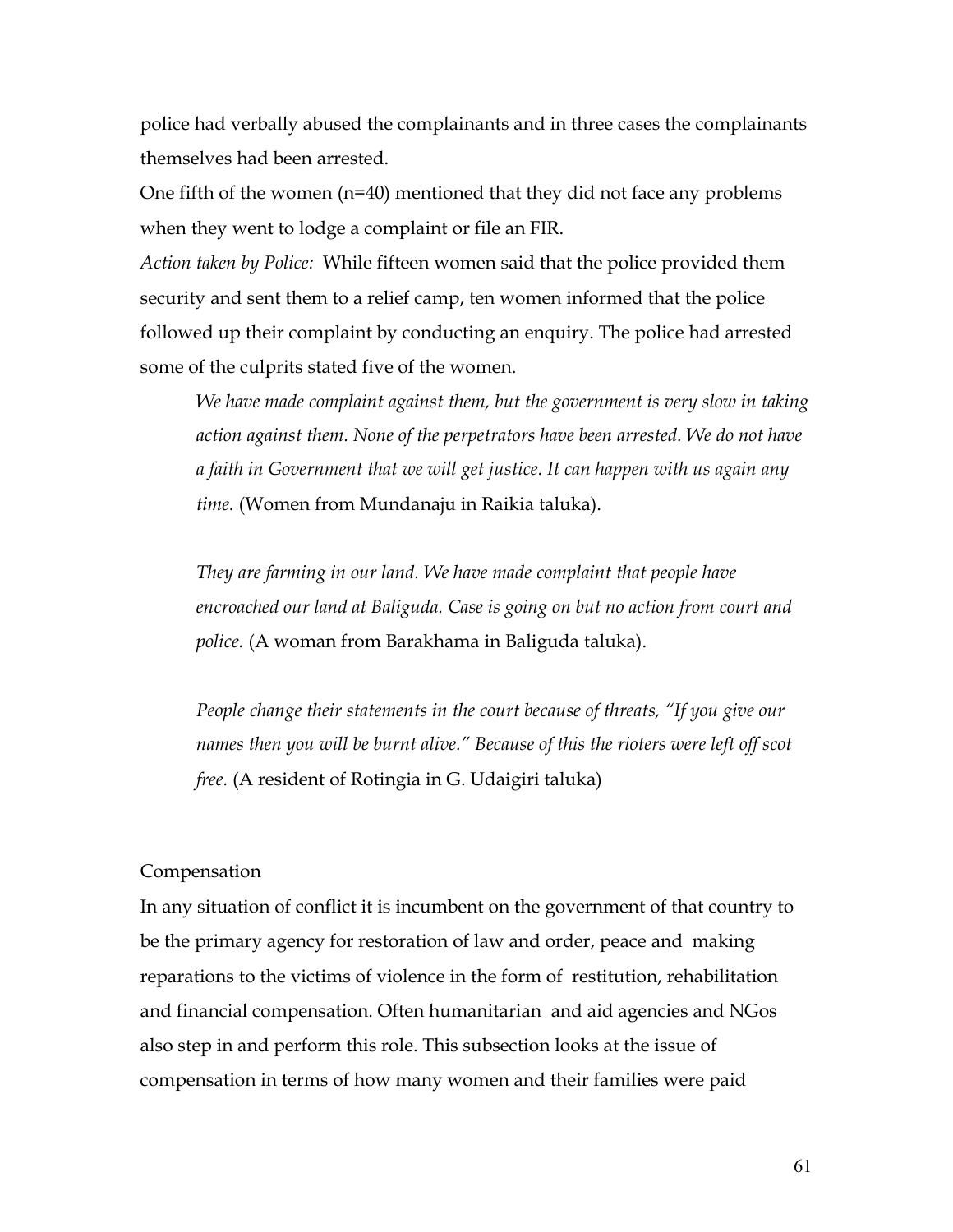compensation, the kinds of compensation and the agencies that paid this compensation and this is summarized in the table below. It can be seen that 84.22 percent ( n=299) of the women received compensation and the type of compensation varied from monetary to that in kind like food, clothes and house building material. Both the Central and State governments as well as non – government organizations comprised the agencies that paid the women this compensation. A Tehsildar and a BDO interviewed, provided information about the compensation package offered by the Central and State governments which was as follows:

# **Table No. 19**

| Governmen    | <b>Partially Damaged</b> | <b>Fully Damaged</b> | Death  |
|--------------|--------------------------|----------------------|--------|
|              | <b>Houses</b>            | <b>Houses</b>        |        |
| <b>State</b> | Rs.20,000                | Rs.50,000            | Amount |
|              |                          |                      | 1n     |
|              |                          |                      | Lakhs  |
| Central      | Rs.10,000                | Rs.20,000            | Nil    |

#### **Compensation Package of the Central/ State Governments**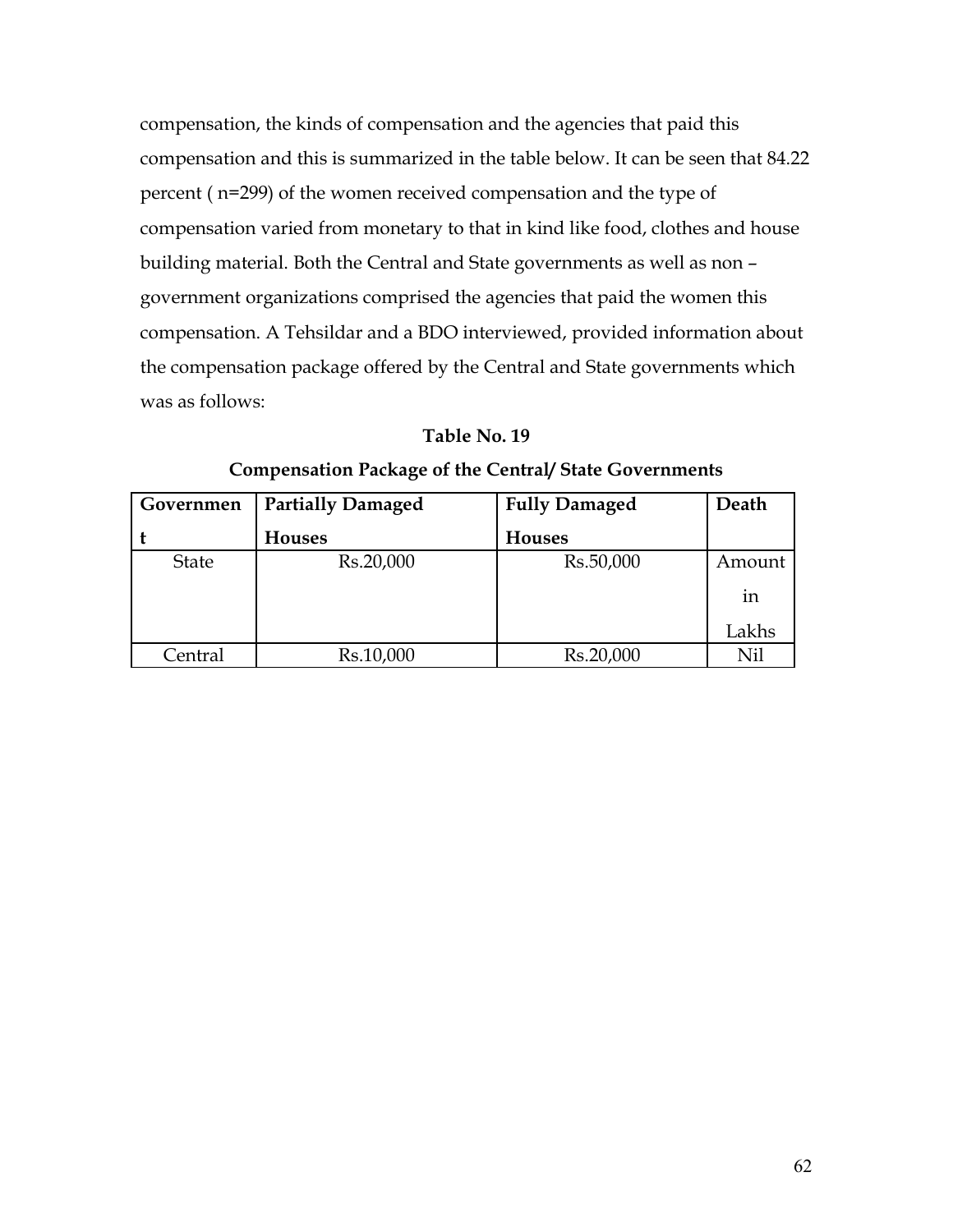#### **Table No. 20**

| Sr.<br>No. | Agency                   | <b>Type of Compensation</b> |                  |              |                    |                |          |                                       |                         |
|------------|--------------------------|-----------------------------|------------------|--------------|--------------------|----------------|----------|---------------------------------------|-------------------------|
|            |                          | $\hat{.}10000$              | $\hat{ }$ .20000 | `.50000      | Amount<br>in Lakhs | Food<br>items  | Clothes  | <b>Materials</b><br>to build<br>house | Total                   |
| 1.         | Government<br>(Central)  | 78                          | 34               | $\theta$     | $\mathbf{0}$       | $\theta$       | $\theta$ | $\boldsymbol{0}$                      | 112<br>37.45%           |
| 2.         | Government<br>(State)    | $\overline{0}$              | 100              | 38           | 3                  | $\theta$       | $\theta$ | $\theta$                              | 141<br>47.15%           |
| 3.         | NGO (Jan<br>Vikas)       | $\mathbf{1}$                | 3                | $\theta$     | $\theta$           | 35             | 8        | 10                                    | 57<br>19.06%            |
| 4.         | NGO (Mana<br>project)    | $\overline{0}$              | $\boldsymbol{0}$ | $\mathbf{0}$ | $\overline{0}$     | $\overline{2}$ | $\theta$ | $\boldsymbol{0}$                      | $\overline{2}$<br>0.66% |
| 5.         | NGO (Life<br>Foundation) | $\mathbf{1}$                | $\theta$         | $\theta$     | $\theta$           | $\overline{2}$ | $\theta$ | $\overline{2}$                        | 5<br>1.96%              |
| 6.         | Catholic<br>charity/     |                             |                  |              |                    |                |          |                                       | 15                      |
|            | missionaries             | 3                           | 3                | $\theta$     | $\Omega$           | 6              | $\Omega$ | 3                                     | 5.88%                   |

#### **Type of Compensation paid by Agency**

Please note that n=299, multiple response

Based on the information in Table No. 19 and the crosstabulation in Table No. 20 it is clear that both the Central and State Government paid monetary compensation primarily for house damage. The largest agency has been the State government which has compensated almost half the women (n=141, 47.15%). Hundred women were compensated for partially damaged houses, thirty eight for fully damaged houses and three women mentioning that they received two lakh, three lakh and 5 lakh rupees respectively for the death of a son in their family. The Central Government also covered more than one third of the women (n=112, 37.45%) compensating them for partial and fully damaged houses. NGOs also took the initiative to provide compensation to some of the women. This was mainly in kind but also monetarily in a few cases. Jan Vikas assisted nearly one fifth of the women (n=57, 19.06%) with mainly food items (n=35), clothes and house building material ( n=18). Mana Foundation and Life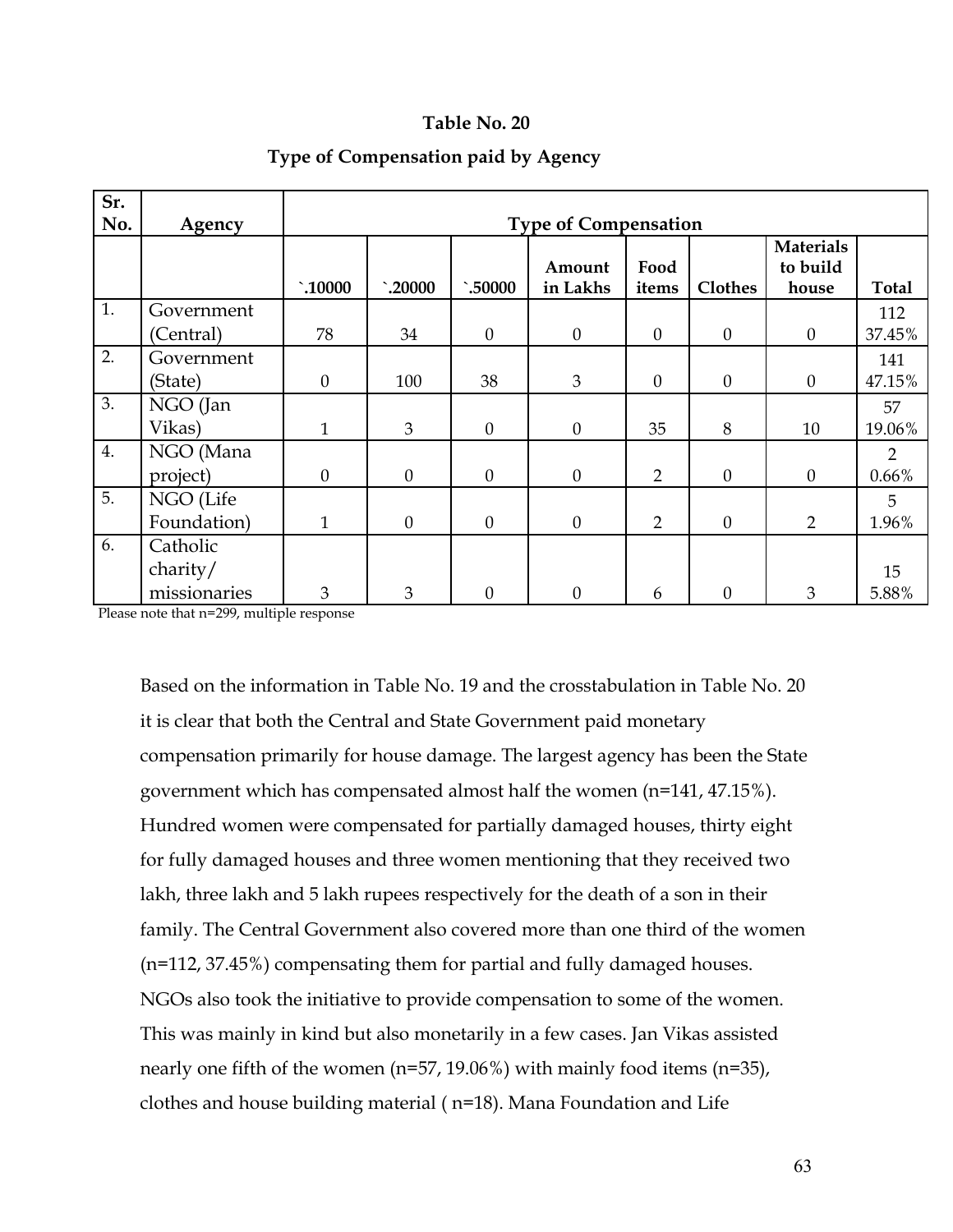Foundation provided compensation mainly in kind and Catholic charities and other missionaries compensated six women monetarily and the rest in kind.

# *Assistance provided by the Government*

The women were asked to elaborate on the assistance provided to them by the government apart from the monetary compensation they had received. Just 51 women (14.37%) mentioned various forms of government help that they had been given which are listed below:

- Food and Water
- Clothing
- Household articles like utensils, lamps
- Medical help

# **VI. Problems Faced and Experiences of Women**

The nature of contemporary conflicts centered on local and ethnic rivalries has led to

specific vulnerabilities of women who are forced to flee from their homes, communities and abandon their livelihoods. Often as a deliberate strategy for ethnic cleansing, the dominant group perpetuates violent gender-based sexual assault, murder and terror in order to attain the objective of mass displacement. Studies have shown that women make up the majority of internally displaced persons and refugees (*M. Vlachová and L.Biason,* Violence Against Women as a Challenge for Security Sector Governance). Refugees and displaced people on the move face journeys involving physical hardship and lack of shelter, food and other basic necessities. Among these, women are often the main providers of food, shelter and care for children and other dependent relatives. Apart from coping with the absence of male relatives who have been killed in conflict or have become separated from their families, the anguish of abandoning their homes, their communities and livelihoods or of watching the destruction of their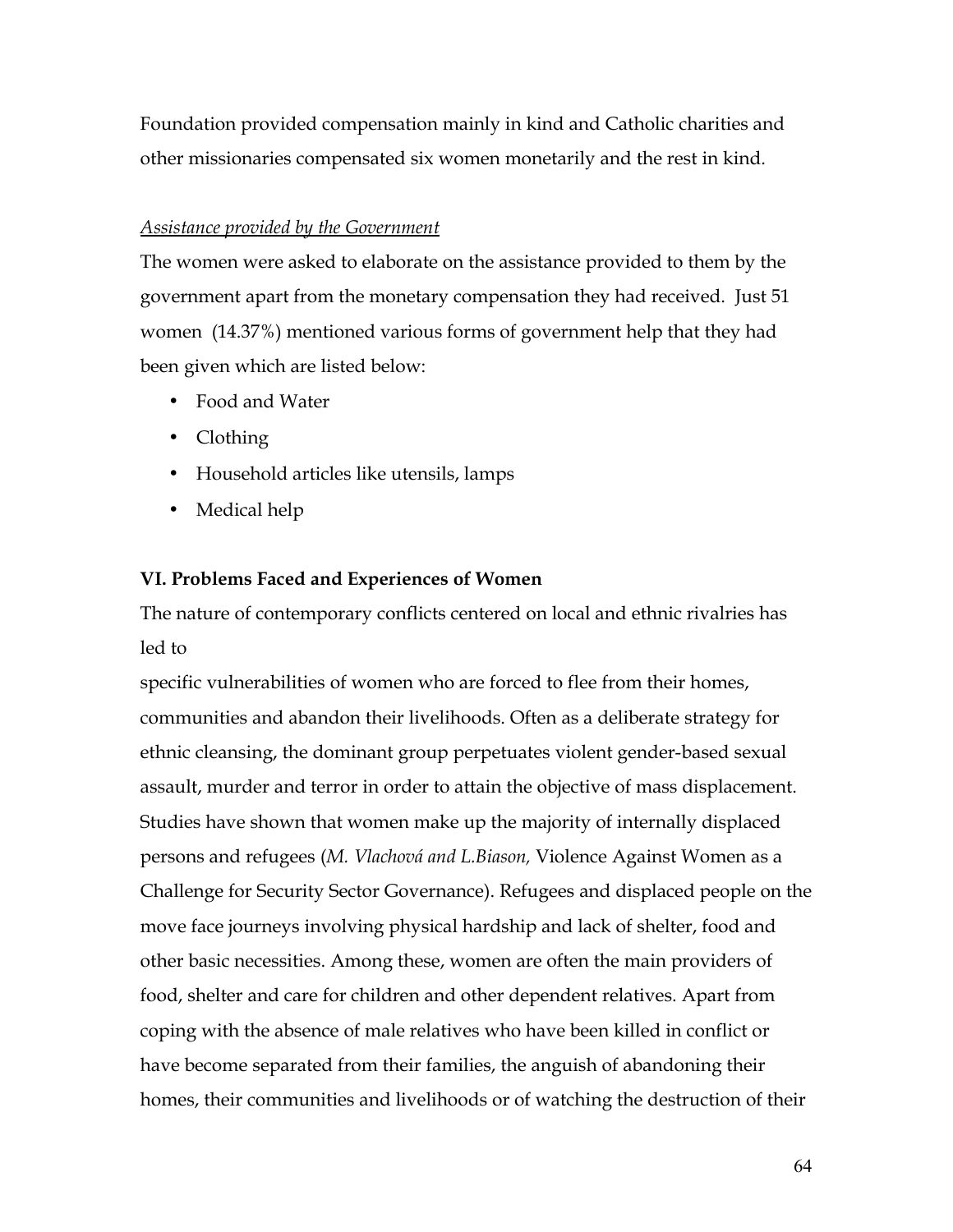homes and property, for an often hazardous journey and an uncertain future is intense. The trauma of those who become separated from their children or families in the chaos and confusion of conflict and flight can last a lifetime. Though camps are built for protection and safety, women and girls' security is most often inadequately provided for. The need to ensure adequate lighting, readily accessible cooking fuel and safe housing is frequently ignored, exposing women to abuse and exploitation from fellow refugees as well as the very officials who are entrusted with their care. Supplies in the camp sometimes fail to address the specific needs of women particularly access to contraception and reproductive healthcare as well as sanitary protection for menstruating women. Many displaced or refugee women do not have access to women doctors or health professionals.

In the light of the above discussion, highlighting the problems that women have to face as victims and refugees in situations of conflict as well as the findings of the study thus far that reveal that almost all the women fled to the forest in fear when the violence broke out and then made their way to relief camps where they were housed during and after the violence; it was imperative for the researchers to study in some detail the problems faced by the women and their experiences of life in the forest and in the relief camps.

#### Life in the Forest

When the violence broke out most of the Christians fled, out of fear, to the relative safety of the forest. This was true for all except thirty women (n= 325, 91.54%). Of these, 205 women mentioned the amount of time they had spent in the forest which is presented in the following table.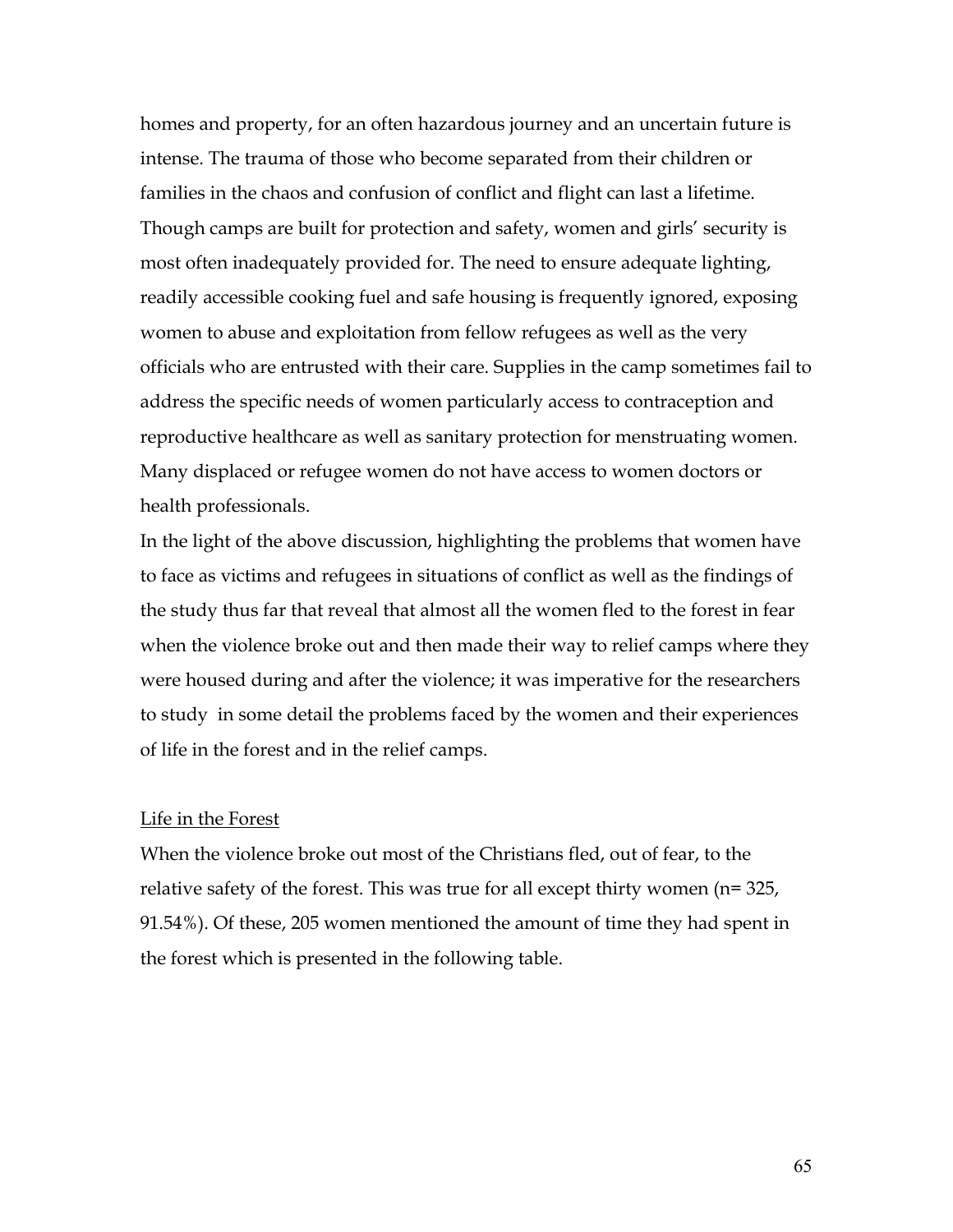# **Table No. 21**

## **Time spent in the Forest**

| Time spent in the Forest   Frequency |     | Percentage |
|--------------------------------------|-----|------------|
| One to five days                     | 158 | 77.03      |
| Six to Ten days                      | 37  | 18.04      |
| Less than one month                  |     | 2.15       |
| More than one month                  |     |            |
| $N = 205$                            |     |            |

The data in the table above reveals that more than two thirds of the women had spent between one and five days in the forest and the number went up to more than ninety five percent if those who stayed on for six to ten days are added. Three spent a couple of months in the forest.

Enumerated below are the various hardships the women faced on their arduous journey into the forest and the traumatizing stay there while in hiding.

- Total lack of food, water, shelter and clothes to wear.
- Braving the vagaries of nature like continuous rain and the threat of wild animals.
- Living in constant fear and experiencing sleep disturbances
- Lack of sanitation facilities
- Various health problems
- Pregnant women and old people especially experienced difficulties like moving quickly in the difficult terrain.
- Experienced distress because of separation from the family

The following case is illustrative of some of the problems faced by the women when they were in the forest.

*When the violence started, all the women ran towards the forest. I could not run as I was pregnant. Also I had two children with me. My children did not get any food in the forest so I gave them leaves of tree to eat. There was another pregnant woman with me. At the time of running she was suffering from lot of pain. And she delivered*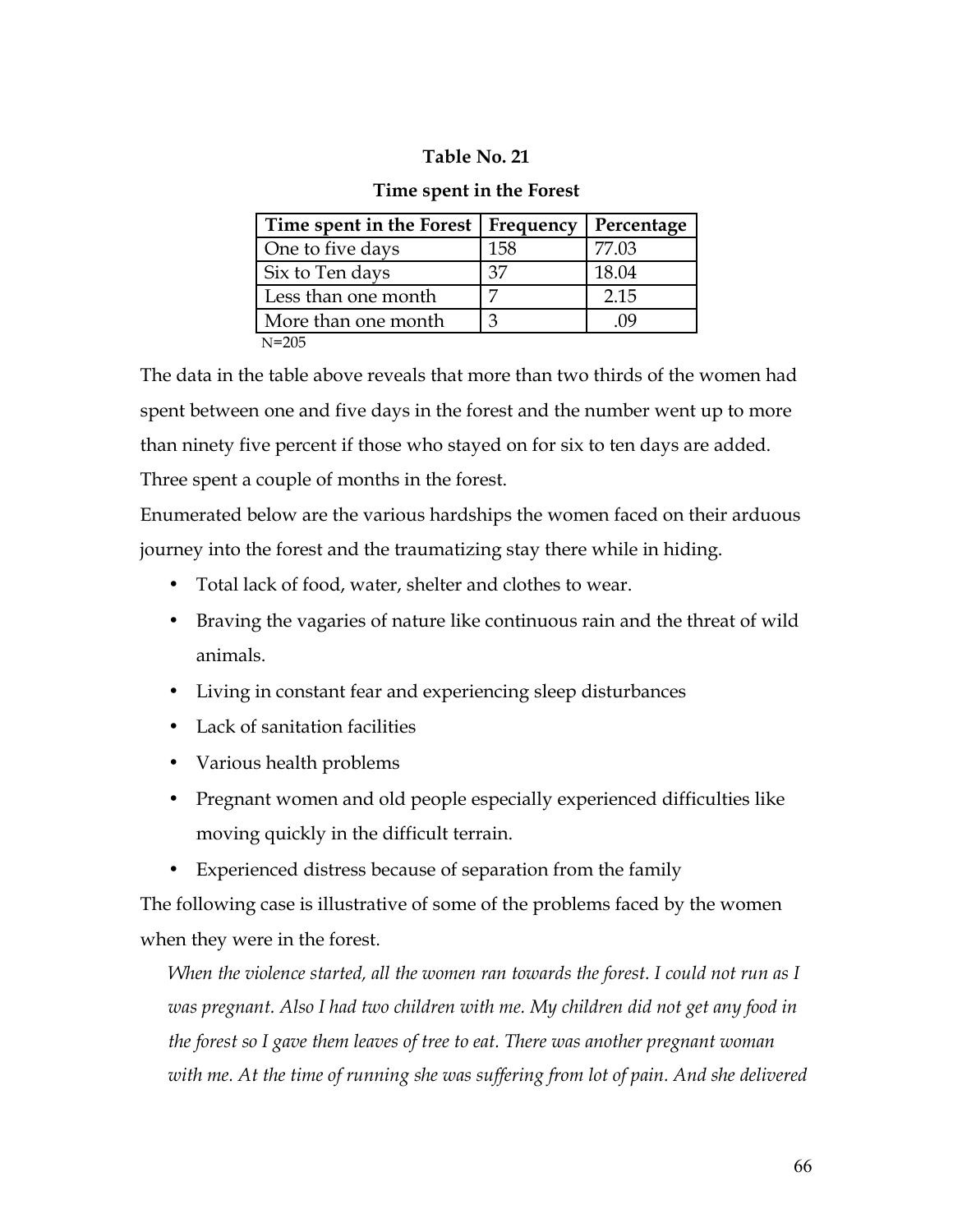*a child in the forest but that new born baby could not be saved. (A woman from Barakhamba in Baliguda taluka).*

# Life in the Relief Camps

Many of the Christians were housed in State run relief camps in the aftermath of the violence. Again this was true for nearly eighty five percent of the women (n=301). The table below summarizes the responses of eighty five women who mentioned the amount of time they spent in the relief camps.

# **Table No. 22**

| Time spent in the Relief | Frequency | Percentage |
|--------------------------|-----------|------------|
| Camps                    |           |            |
| Less than ten days       | 08        | 9.41       |
| Less than one month      | 04        | 4.70       |
| One to six months        | 36        | 42.35      |
| Seven to eleven months   | 19        | 22.35      |
| 12 to 18 months          | 18        | 21.17      |

# **Time spent in the Relief Camps**

n=85

As is evident from the table above a majority of the women lived in relief camps for periods ranging from one to 18 months.

The experiences of the women regarding their life in the relief camps have been described below in limited detail as the responses are similar to those given when they were queried about the problems that they and other women faced and which are discussed in the next subsection.

*Basic needs not met –* More than two fifths of the women (45.18%) stated that their basic needs of food shelter and clothing were not met at the camp. Seventy five of them said that there was no food and water or that the food was insufficient or was not of good quality. Fifty seven women mentioned that because of overcrowding at the camps there was insufficient or no place to sleep, difficulties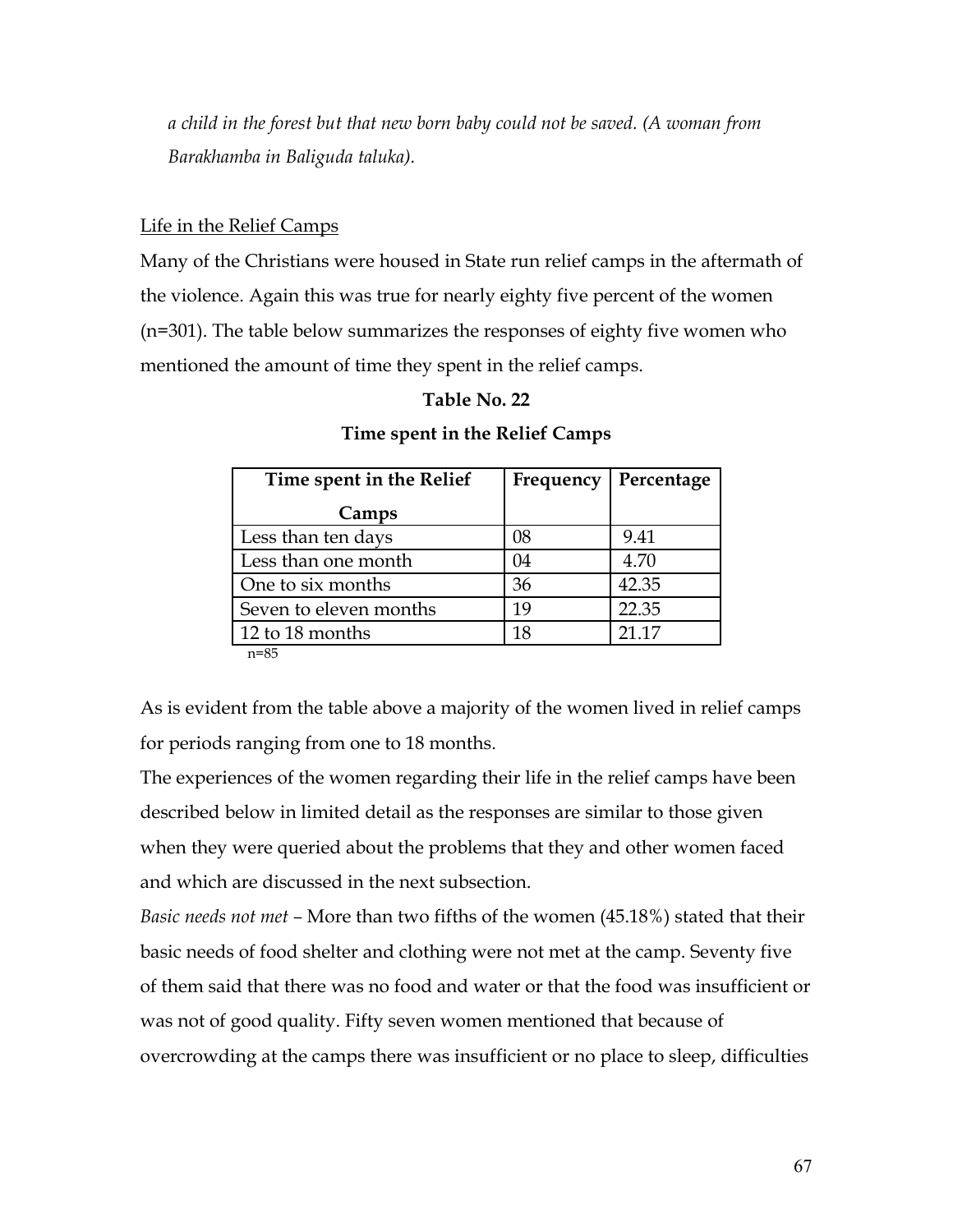in staying and also no privacy for women. A few women also said that they did not have sufficient clothes.

*In the camp there was no place for girls to change. No place to sleep, with 10-15 families in one tent. Husband and wives used to have issues because bodies used to literally touch each other. There was a problem of clothing, some people brought old clothes but they were not in the good conditions. And there were no undergarments, most of the clothes and kits were for woman and younger children. The girls were not used to wearing sarees and they only got sarees from the Government. Many CRPF personnel in the camp would give false promises of marriage, get them pregnant, forced abortions etc. and left later. (*A woman from Kaikala in G. Udaigiri taluka).

*I was pregnant when the violence begun. I was told that I would have to convert or I would be killed. So I came to the relief camp. Here I slept on the floor with my new born baby, it was raining and there was water on the floor.* (A woman from Raikala in G Udaigiri)

*Unhygienic Surroundings* – Lack of or inadequate sanitation facilities, unclean surroundings, continuous rain and mosquito menace were the kind of conditions in some of the camps as described by thirty seven women.

*When we were in the camp, during menstruation, we women could not clean ourselves because there was no water. There was no private place for changing the clothes. There were also no toilet facilities for women. Women had to take bath together.* (A woman from Gunjiwadi in Knuagaon Taluka)

*We women felt humiliated as relief camp had no roof in the bathroom and men used to leer at us.* (A woman from Beheragaon in Tikabali taluka)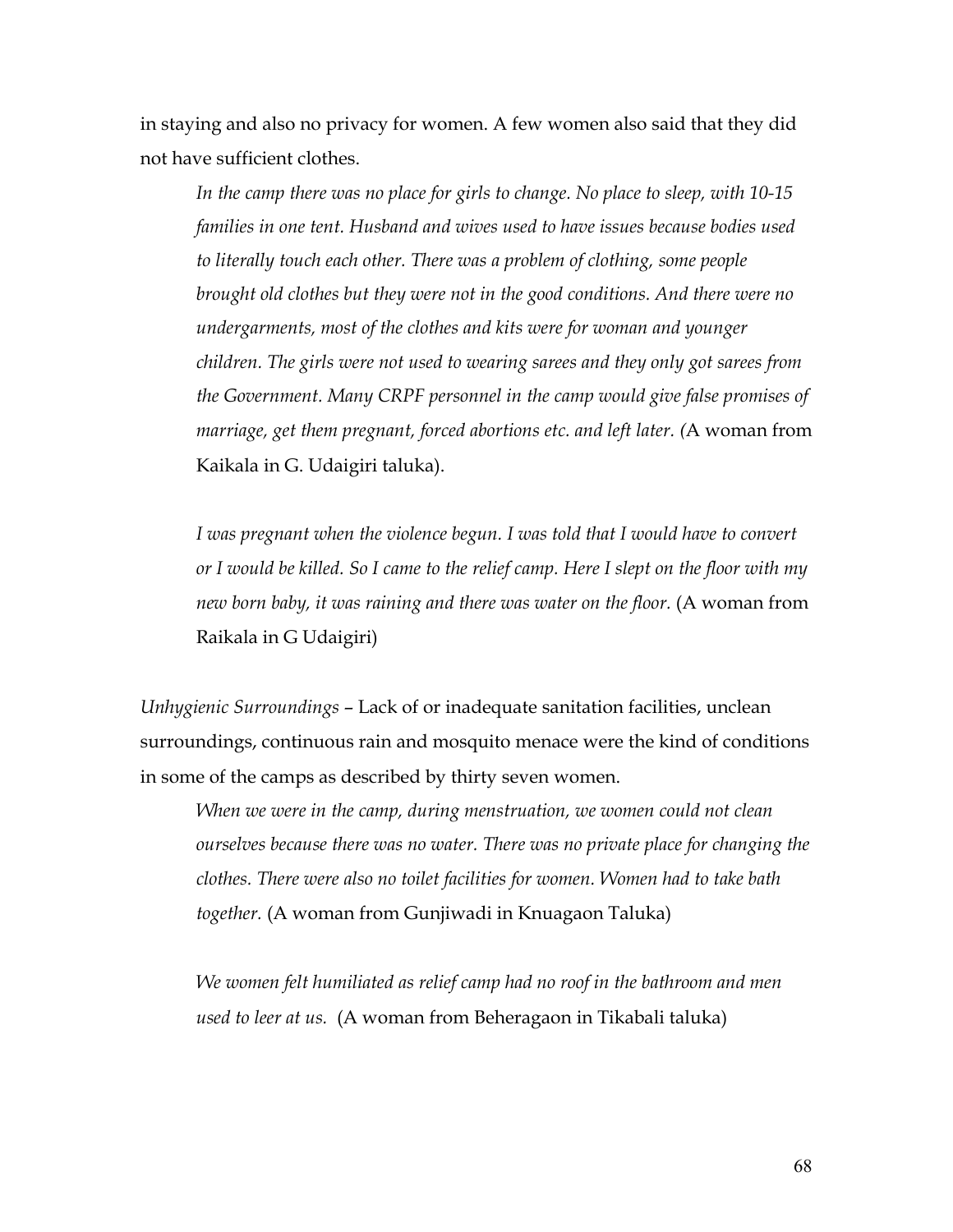*Medical Issues –* According to nineteen women there were no medicines, no female doctor available and no counseling services in the camp. A few women also mentioned that some women had gynecological problems and skin diseases.

*There was one case when one of the pregnant mothers gave a birth to a child in the relief camp. But there was no proper medical facilities available and there was also non-availability of proper food. So the child died after few days.* (A woman from Konjamendi in Nuagaon taluka**).**

*At the time of violence there were no camps. After spending some time in the forests, I went to a relief camp. I stayed there for one month. It was winter but I had to sleep on the ground, even though I was pregnant as the camp did not have enough blankets. Later, I was examined by the doctor and admitted in the medical camp and there I delivered a boy. There was no facility of a lady doctor. No nutritious food. Despite all this, we are alive.* (A woman from Barakhamba in Baliguda taluka).

*Attacks by Majority Community –* Fifteen women described how initially Hindus entered the camps and attacked and threatened those who had taken refuge in the camps. They mentioned that in Raikia, the women were threatened while they were bathing. Inadequate security and having to seek permission every time they wanted to leave the tent were some of the other problems they faced.

*Life as the camp was tough because there were 5000 people staying with inadequate facilities. We were also scared about a possible bomb and other attacks at the relief camp because we had heard rumors of the same.* (A woman from Piserania in Dadingia Taluka**).** 

*In the relief camp ....inadequate food, water, unhygienic place, mosquitoes…. few fundamentalists put poison in the drinking water and spoiled the food. The*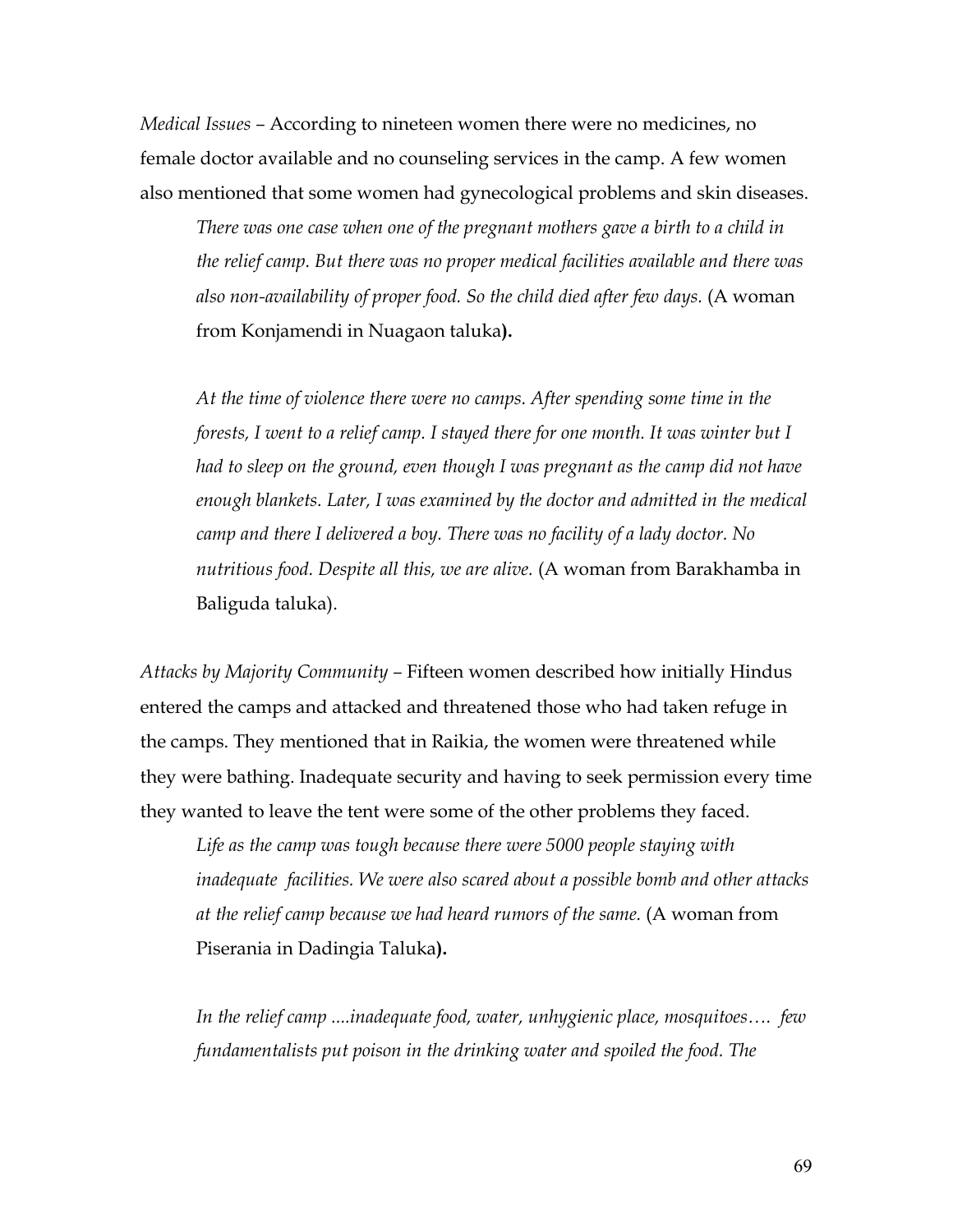*condition of the latrines was not good.* ( Gram Rakhi turned victim of violence from K.Nuagam Taluka)

*Happy with Camp Arrangements-* Contrary to the above, one fifth of the women (n=63) stated that they did not face any problems in the camps. There was adequate food, clothing, shelter and medicines available. They said they felt safer, more secure and peaceful in the camp as compared to their villages. A few women also mentioned that assistance for hospitalization was given to pregnant women and those who were sick

#### Problems Faced by the Women

When the women were queried about the kinds of problems they were facing, from the nature of their responses it can be presumed that the pain and trauma they had experienced in the past two years because of the violence was still very much part of their present and therefore, they spoke about the problems they had faced while in the forest and in the relief camps along with those they were currently going through. Hence some of the responses are likely to be similar to those in the previous subsections but they have been intentionally retained and elaborated in greater detail in this subsection to emphasize the suffering the women had to and continue to endure because of the disadvantage and discrimination they face because of their gender.

Almost half of the women (47.88%) discussed the various problems they and other women in their area were facing, which have been summarized below. *Lack of Basic Amenities -*More than half of the women (n=87, 51.17%) shared that they faced problems like shortage of water or no water facility at all, shortage of food and adequate clothing as well as lack of proper shelter causing them many difficulties including the very personal issue of maintaining hygiene during their menses due to lack of water. A few women also mentioned how only one packet of sanitary pads was given per family though often there was more than one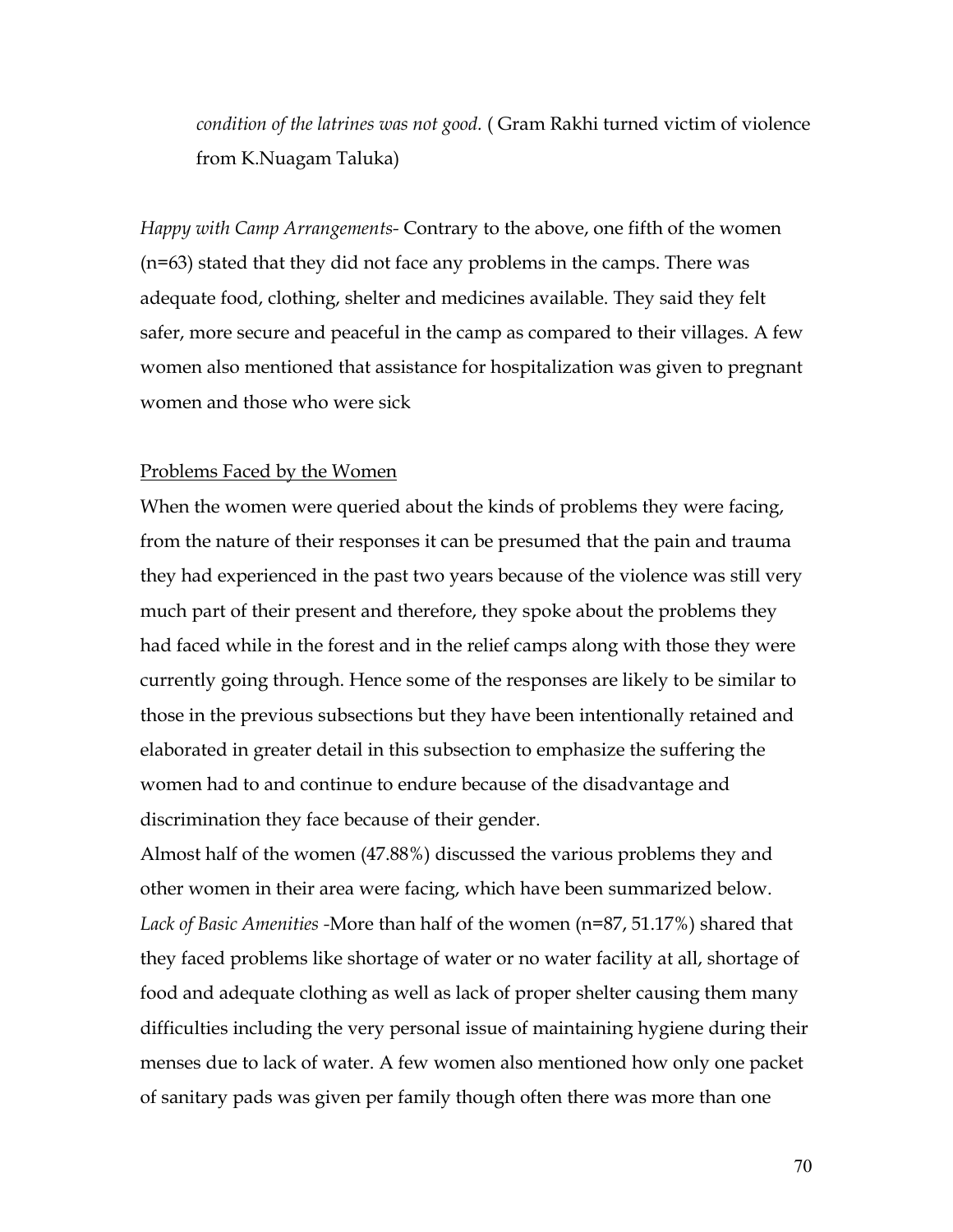woman in the family having her menses at the same time. This was contrary to a BDO's information when he said '*sanitary pads were distributed to each girl as per her requirement.'*

*Lack of privacy –* Thirty eight women stated that the women encountered many problems because of privacy issues. This included a common living space for both men and women which made them feel very uncomfortable. The women could not enjoy any privacy while bathing with some places having just two bathrooms without roofs for 5000 people and no toilet facilities as well. *Health problems –* According to nearly one third of the women (30.58%), women were suffering from many health related problems. These included tumor/growth/ pain in the abdomen, bone diseases, reproductive health issues, urinary tract infections and illnesses like TB, malaria and jaundice with a few women having died from the latter three. To add to this was the fact that five women said that there was no female doctor available and fifteen others informed that there were no proper medicines.

*Problems specific to pregnant women and new mothers-* The problems faced by this category of women were manifold as mentioned by one fourth of the women. These ranged from no protection for these women nor any assistance for them during their delivery to lack of clean drinking water and no special facilities for pregnant women who were suffering from malaria. While five women said that there had been cases of miscarriage, premature deliveries and one abortion case, two pregnant women had died in the camp – one because of a snake bite. A few women informed how due to lack of basic sanitation facilities during delivery, the newborn caught an infection and how difficult it was for new mothers to live in the camp with a new born infant and without proper medical care available for the baby.

*Psychological problems-* Depression, fear to go out and work, anxiety, no one close to speak to or share their problems with were the psychological problems that one fifth of the women said the women were suffering from. Two women shared

71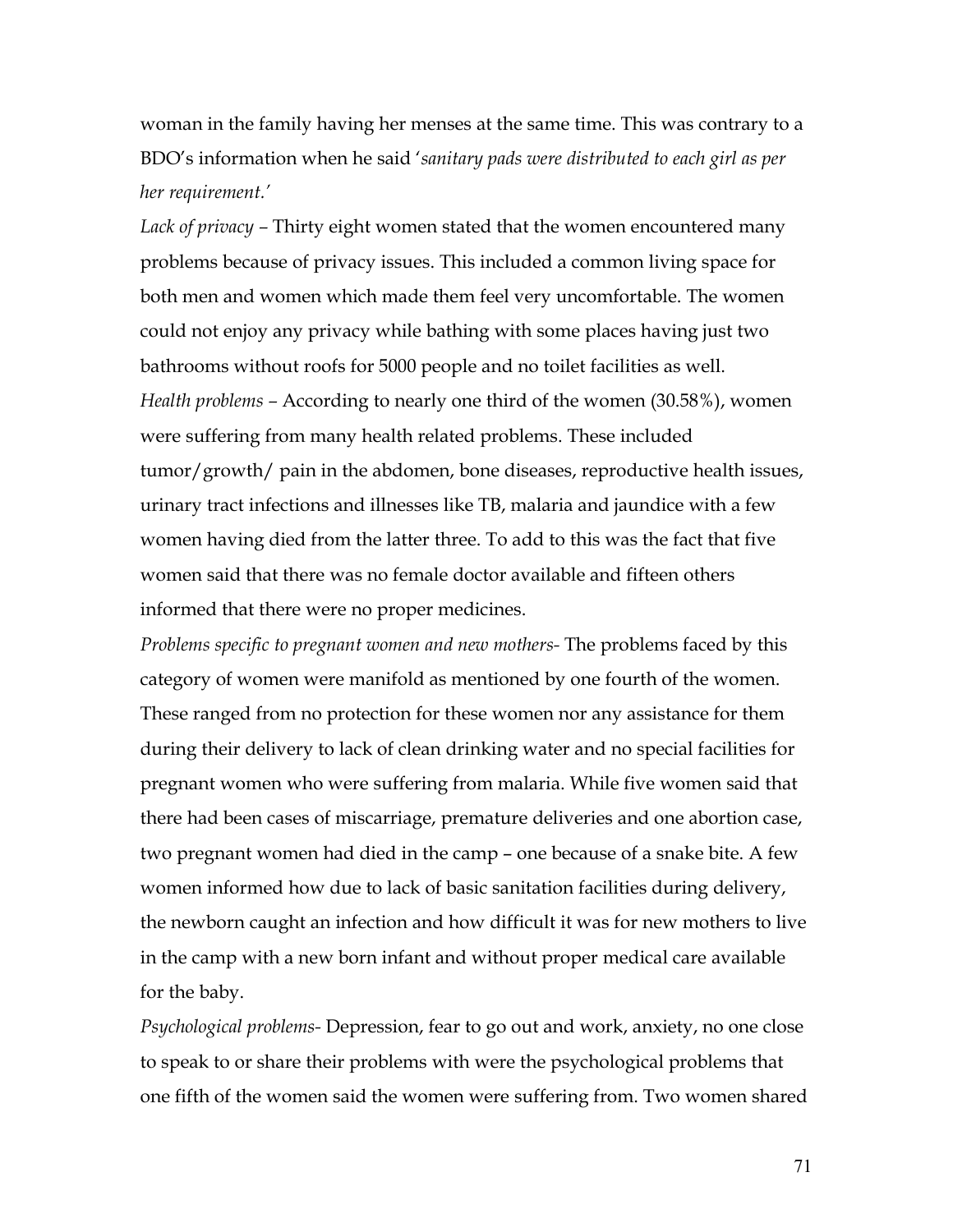how two old women had died due to shock, one of them on seeing her house burning.

*Financial Problems-* Twenty eight women spoke of women facing financial difficulties due to problems with their means of livelihood, lack of any financial assistance or support and in some cases widows not receiving compensation. *Physical and sexual abuse* – Many women and young girls suffered physical and sexual abuse, stated another twenty eight women. There was a lack of security for the women, they were beaten up, threatened and verbally abused by the men, they were harassed while filling water, younger girls were sexually exploited by policemen while they were bathing and nuns were harassed. Two instances of rape of girls were mentioned. In one case the girl, currently in hospital, attempted suicide by burning herself and the other girl had become pregnant after being raped and the police were trying to take advantage of her. *Other Problems –* Some of the other problems that the women faced were overcrowded camps, entire family forced to convert to Hinduism, domestic violence, unable to complete education in standard 12, domestic violence and untouchability.

Despite all this, many added that their faith is God keeps them positive. Moreover, all the women had accepted the violence meted out to them as a part of life. They only wished to live in peace and wanted to put the memory of the incidents behind them.

*It is also written in the Bible that Christians will have to suffer one day for Jesus and this violence is exactly that. It is God's wish and if he wishes for us to suffer we will, when it is time happier days will come.* (A woman from Budamaha in Raikia Taluka)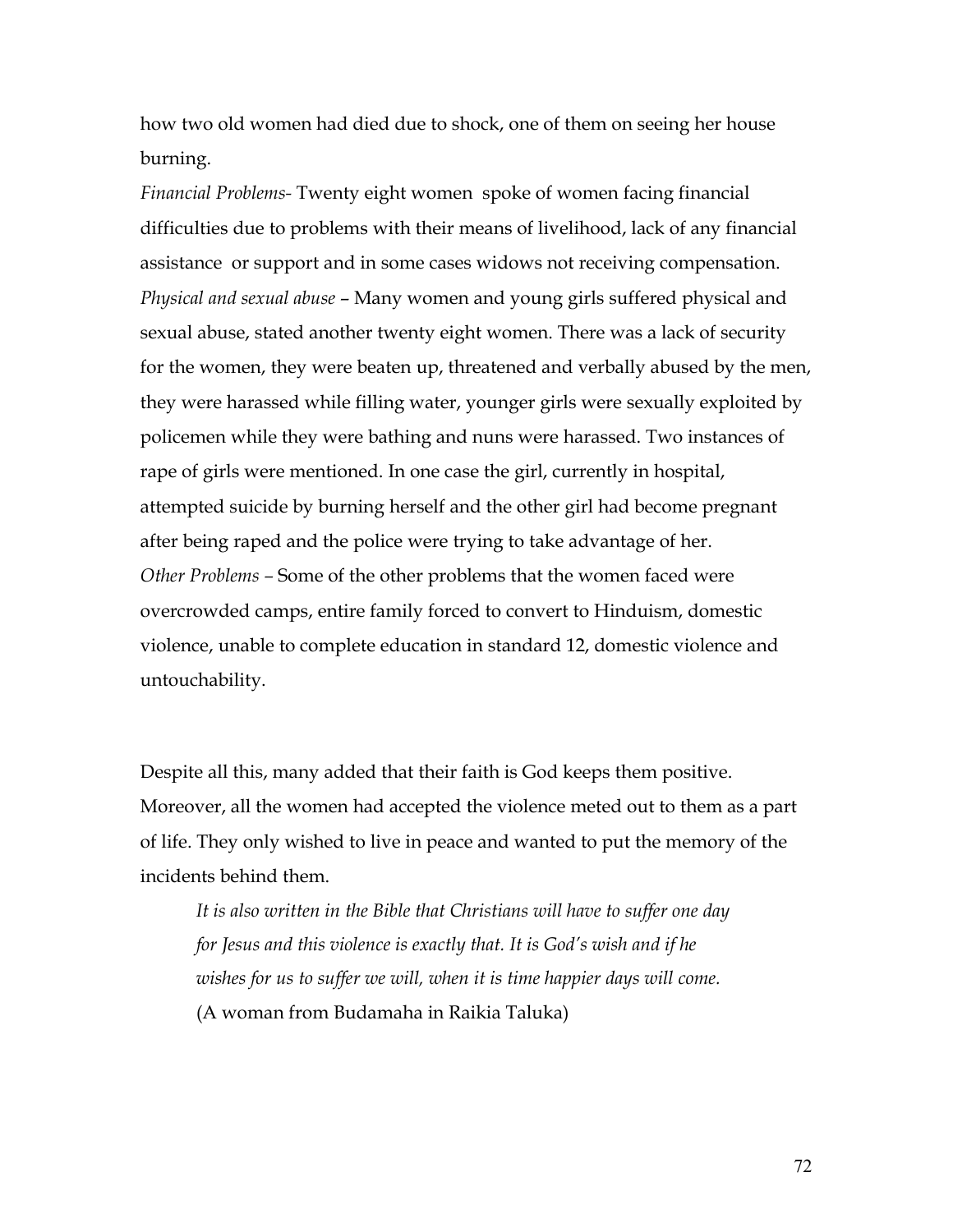*We women only think about the future of our children. We want peace* in life and support so that we can live like before (with dignity). (A Hindu women from Petapaadar in Tikabali Taluka)

*We desire peace. Even among the Hindus there should be spirit of friendship. We have forgiven them; we only seek peace.* (A woman from Rotingia in G.Udaigiri taluka)

**Major Findings**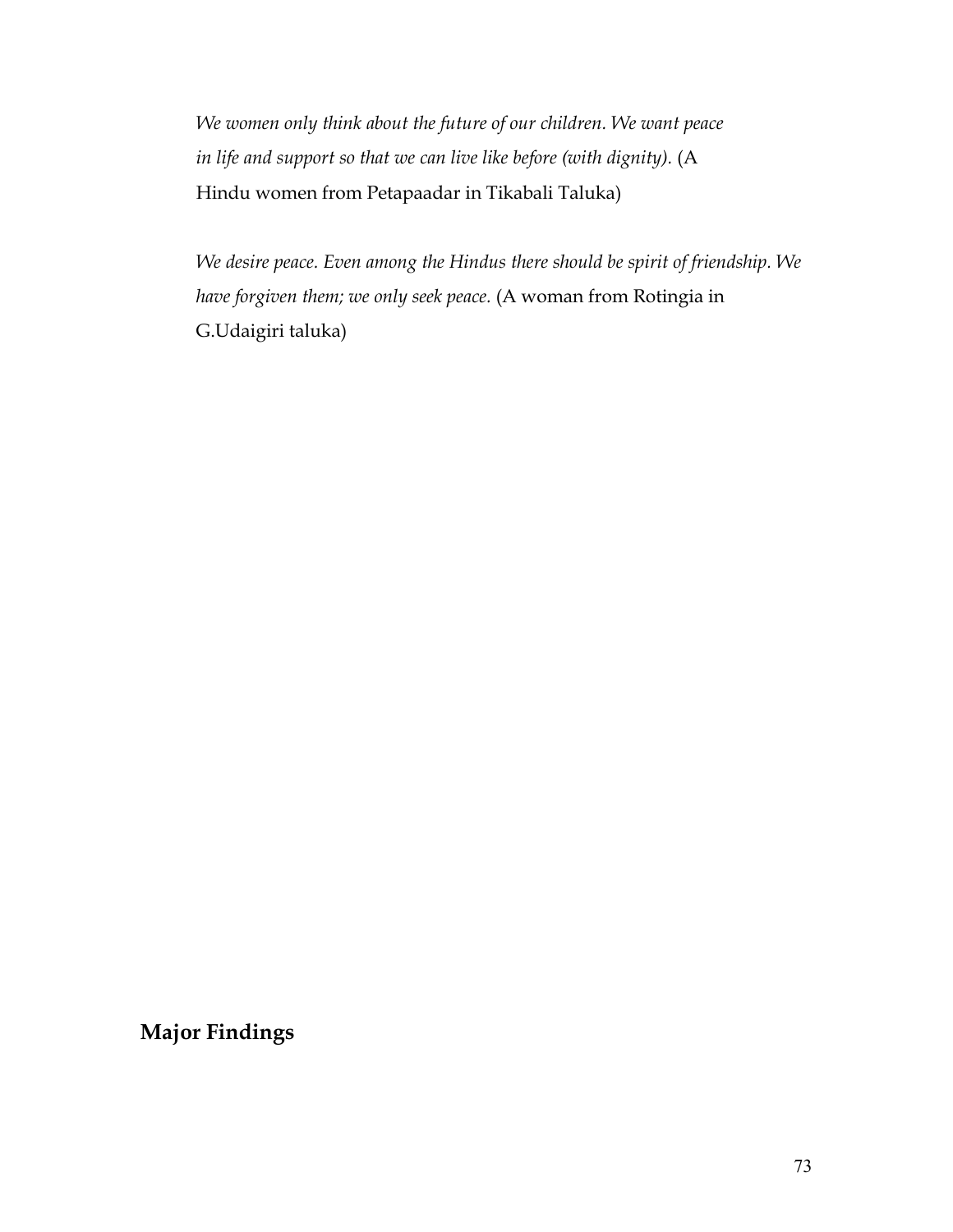Based on the indepth analysis of the data and the discussions in the previous section, the following are the major findings that have emerged and summarized below.

### **I. Socio Demographic Profile**

- More than half of the women interviewed were in the age group of 25 to 45 years. A majority were married including separated and widowed women with more than half of them having two to three children. This shows that most women were in their most productive years shouldering the responsibilities of marriage and children.
- More than half the women were illiterate and were homemakers while more than one third were engaged in agricultural labour and most of the women earned between Rs500 to Rs 1000 per month. This indicates that most women had probably never stepped out of their home for employment, did not have any specialised skills nor an education that could stand them in good stead in the event of a crisis as well as contributed to their relatively low earning capacity. This probably explains why many women were unable to find employment after the violence that would have enabled them to contribute economically to their families.
- Of the 61 women headed households, 51 were headed by the women respondents. It was found that the largest number of nine women became heads of their families two years ago thereby indicating that this could have been because they had lost their male household head to the violence that took place in August 2008.

### **II. Basic Amenities**

• A majority of the women had had voter ID cards and yellow ration cards, the latter indicating that they belonged to BPL families. Some of the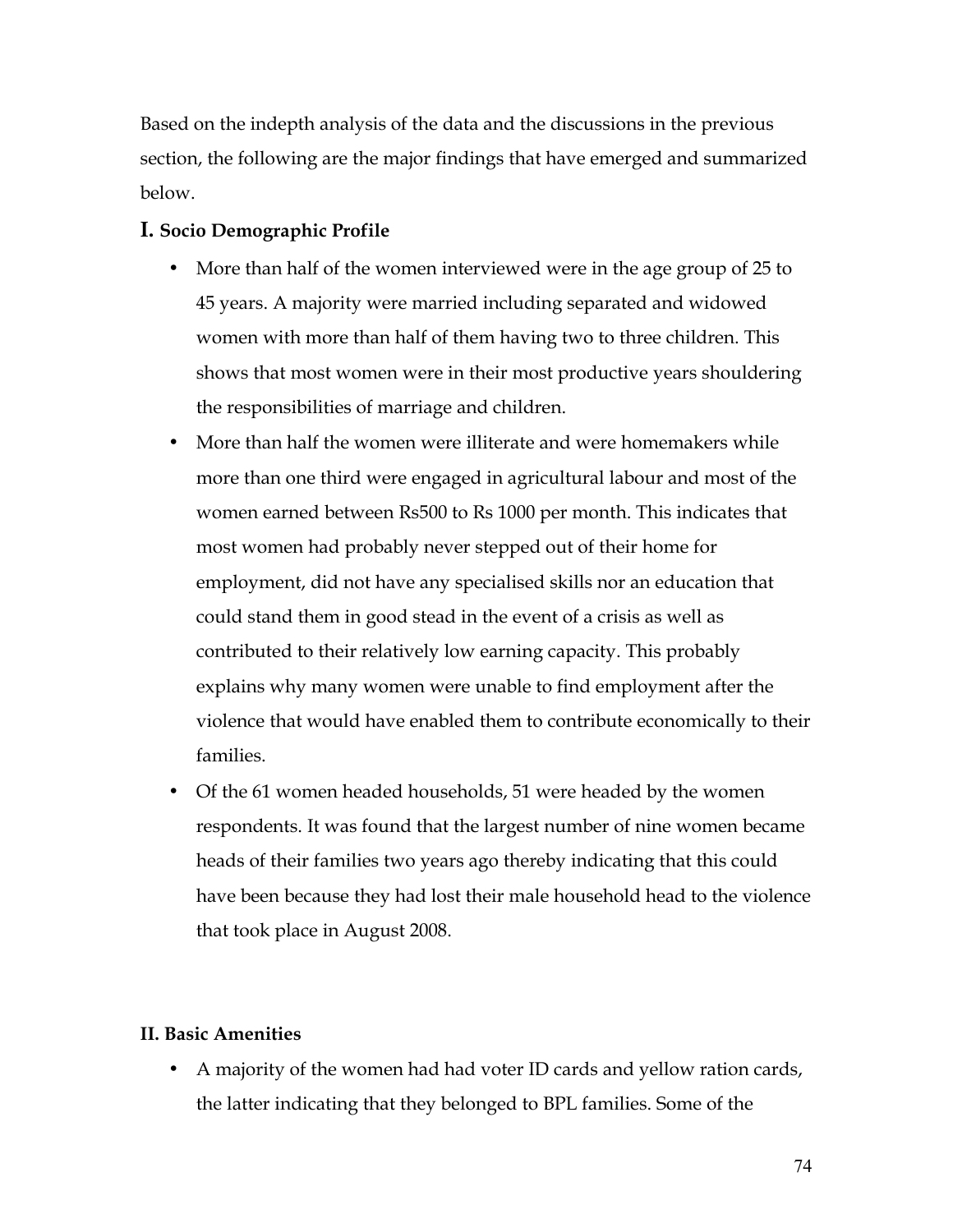women shared that the ration cards were in the name of their spouse and their names were not included in the same which was probably indicative of the low status the women had in the family that it was not considered important to add their names. This could also have proved to be a hinderance to them in accessing compensation and other basic services after the violence.

- The women's sharings about their access to basic amenities only confirmed the abysmal development standards in Kandhamal district which were further depleted by the violence.
- With regard to shelter, many women said that their houses had been partially or fully destroyed and all their assets being burned, looted or stolen. Some of the women shared that they had gone into a depression because they had lost their homes.
- In addition to problems faced by the women with regard to the source of water and the distance from it, more difficult and painful, was dealing with discrimination in relation to access to the water source. In a few villages, Christians were not allowed to use the common village well with villagers putting up a sign board 'Christians are not allowed'. There were also instances of the well being 'poisoned' with petrol/diesel during the violence.
- A majority did not have access to safe toilets which probably made them more vulnerable to abuse and exploitation and a majority live without electricity.
- PHC's were not always available in the village which meant that women especially during emergencies and pregnancy had to travel to the nearest health facility enduring varying degrees of hardship depending on the terrain that had to be traversed. Adding to the women's woes were the largely non existent female doctors.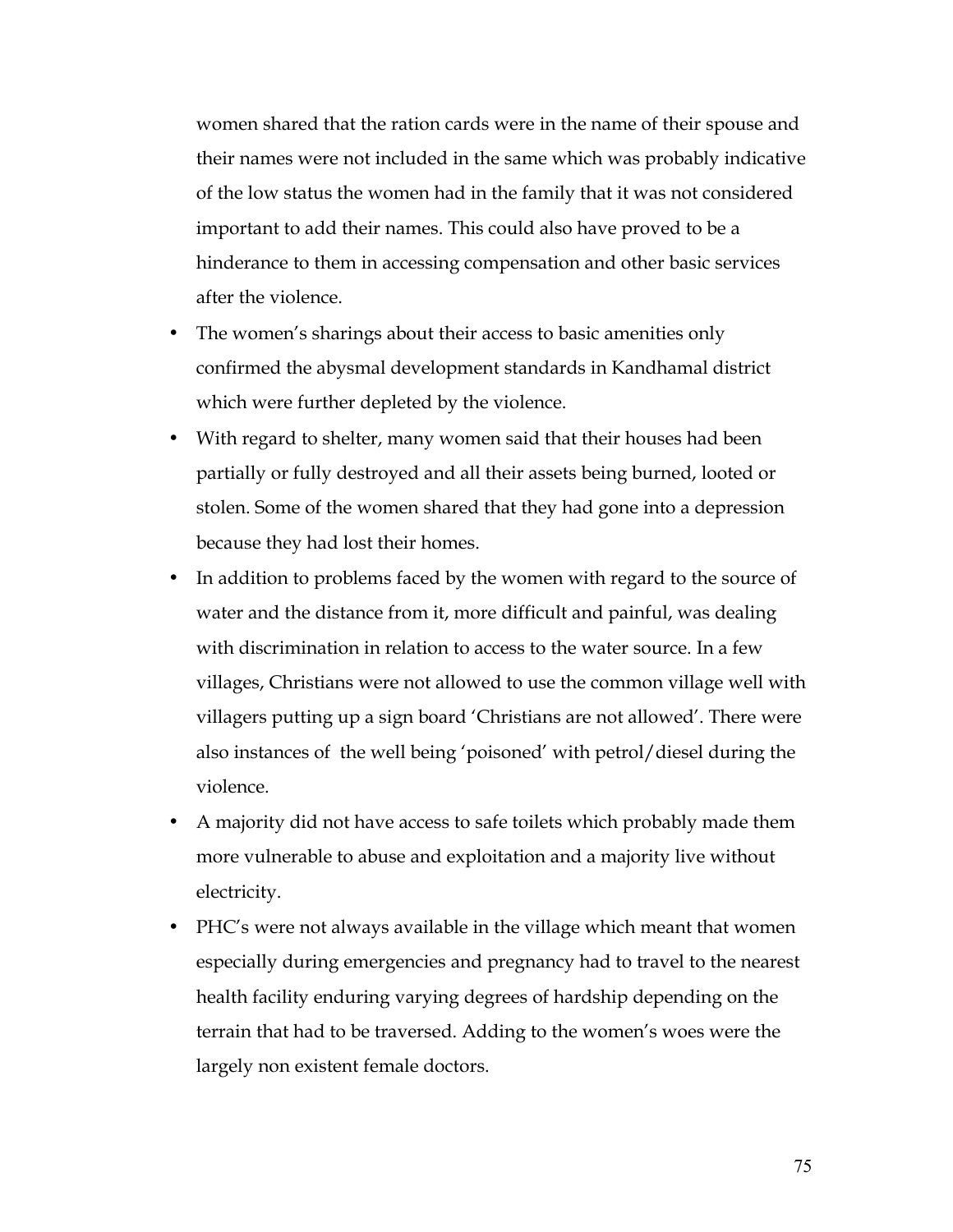- Education seemed to be the one facility that almost all women said their children had access to. However what was disturbing was the discrimination that their children had begun facing ever since the violence had broken out. This ranged from being threatened by classmates not to attend school to the teachers being told not to allow Christian children into school to not being given admission to college easily and not being given a stipend because of their religion. A very small number of women mentioned this problem indicating a possibility that others were reluctant to broach the topic or are in a state of denial about such discrimination.
- Many women said that as their churches had been destroyed in the violence, they had to use makeshift sites to worship like under a tree or a *maidan* or the road, praying outside the damaged church itself, using other's undamaged churches, one of the relief camp tents itself and praying at home itself. It is evident from the findings that this was a direct attack on the Constitutionally protected fundamental right of an individual to choose or change one's religion as well as practice the religion of one's choice. Again, in this case, particularly where religion and faith came across as being a very important part of the women's lives, there is a high likelihood that they were adversely affected.

#### **III Understanding Anxieties among Women**

- The data on violence experienced by women in Kandhamal during and after the conflict covered the whole gamut of violence reflected in the typology of violence against women and confirmed previously documented evidence that conflict situations and displacement bring their own distinct forms of violence against women which is used as a weapon of war to break the resistance of a community among other things.
- The women and/ or other female family members suffered threats of violence most commonly, beatings and burn injuries. Twelve women and

76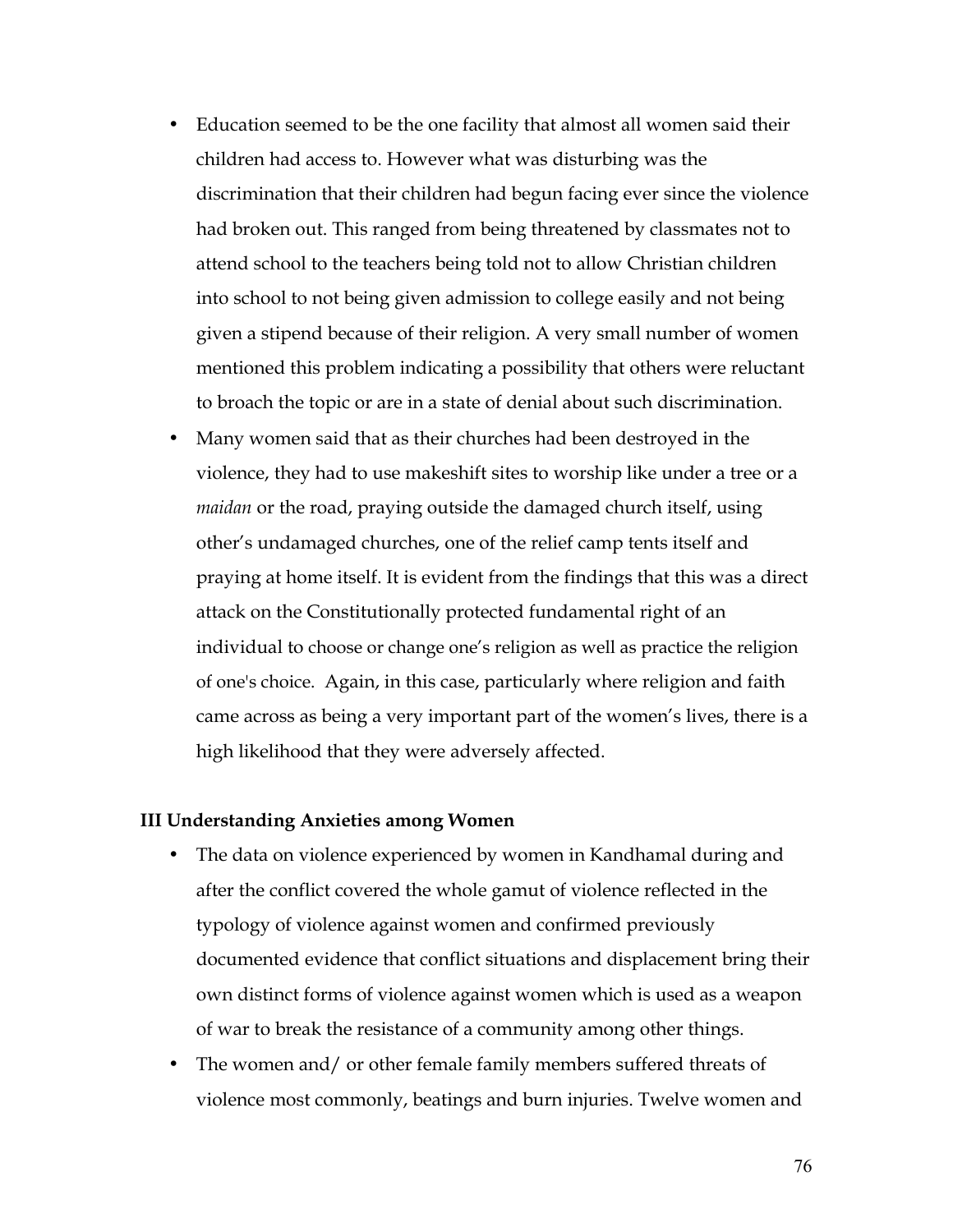nine male family members were murdered while there were two rapes and three instances of attempt to rape. Many women reported being told to either convert to Hinduism or leave the village and a few were forced to convert to Hinduism and had done so out of fear. A few women revealed that members of their families died in the days and months following the violence due to the trauma that they had undergone. The type of violence faced in general by other women and girls in the area during and after the conflict once again included threats and verbal abuse, beating and/or maiming, killing of women, molestation in schools, rape, elopement, abduction and confinement.

- The most distressing part of the conflict probably was that most of the perpetrators were from the same village itself including members of the Gram Panchayat. They were mostly Hindus or Hindu Scheduled tribals while a few women recognized that they belonged to political outfits like the RSS, Bajrang Dal and the BJP. This probably led to a sense of betrayal felt by the victims and lead to a breakdown of relationships and suspicion among villagers.
- The slogans shouted by the perpetrators like 'Jai Bajrangbali' 'Jai Shri Ram', 'Bharat Mata ki jai/ Vande Mataram' and 'Christian Dharam nahi chalega/ kill Christians' confirmed that they were probably Hindu fundamentalists intent on attacking the Christians. It could also probably be concluded from the remarks of a few women that they were unable to understand the slogans used as they were in the Oriya language that some of the attackers were outsiders.
- A majority of the women perceived that they were at the receiving end of the violence because they came from different clans/ tribes/ castes/ regions than that of the perpetrators while more than half felt they had been targeted because they had no protection and hence were easy targets for the perpetrators.

77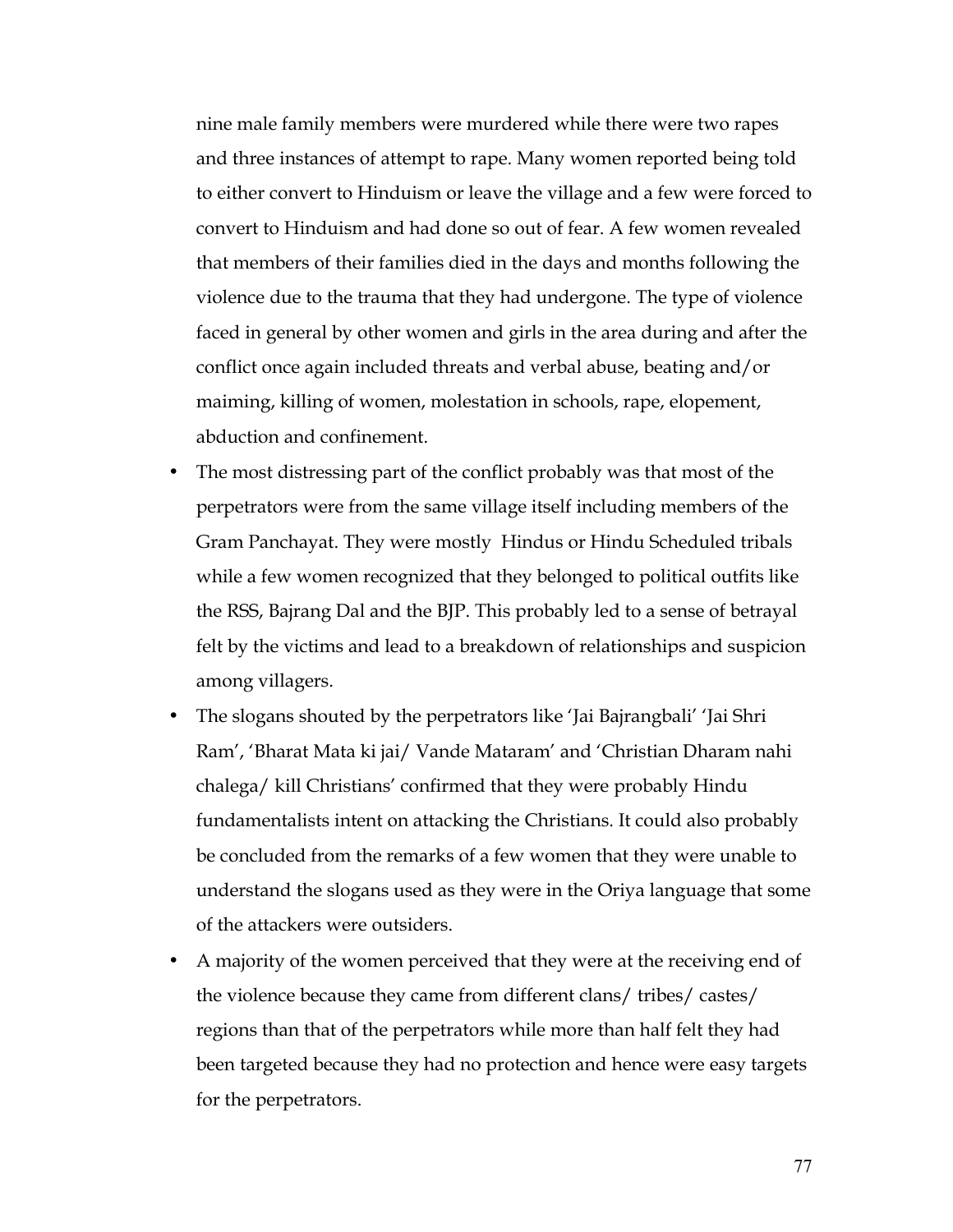• Anxiety levels were high, almost two years after the conflict. Feeling sad, a dominating fear for their lives and that of their children, stranger anxiety and feeling tense all the time were some of the overriding psychological after effects of the violence in women. To a lesser degree but significant was being overcome sometimes by feelings of not wanting to live anymore and a sense of shame or embarrassment to speak to people now.

#### **IV. Impact of the Violence on Women**

- The violence and its aftermath had several repercussions on the various facets of the lives of the women and their families.
- Various kinds of migration had occurred in the women's families as a consequence of the violence. While in some cases entire families were forced to flee, many stated that the male members of the family had migrated to other Indian towns and Cities. This seems evidently to find employment as the conflict had alienated them from their traditional occupations. According to some women, a maximum of 40 persons and a minimum of one person while some women highlighted that between one to 55 families had left their village.
- Contrary to fears that trafficking of girls and women was one of the adverse outcomes of this conflict, there did not seem to be any signs of this evil. Some women said that the girls in the family had been sent away to boarding schools for their own safety while a very negligible number had sent their girls to work with people whom they regarded as trustworthy. Most families seemed to be in touch with their girls who were away from home or at least aware of their whereabouts. A few women mentioned that some individuals did try to persuade them to send their girls or young widows/single women/unmarried women to go to cities for work. Thus, it is evident that as in the case of other disasters/calamities, there were groups and individuals, who, taking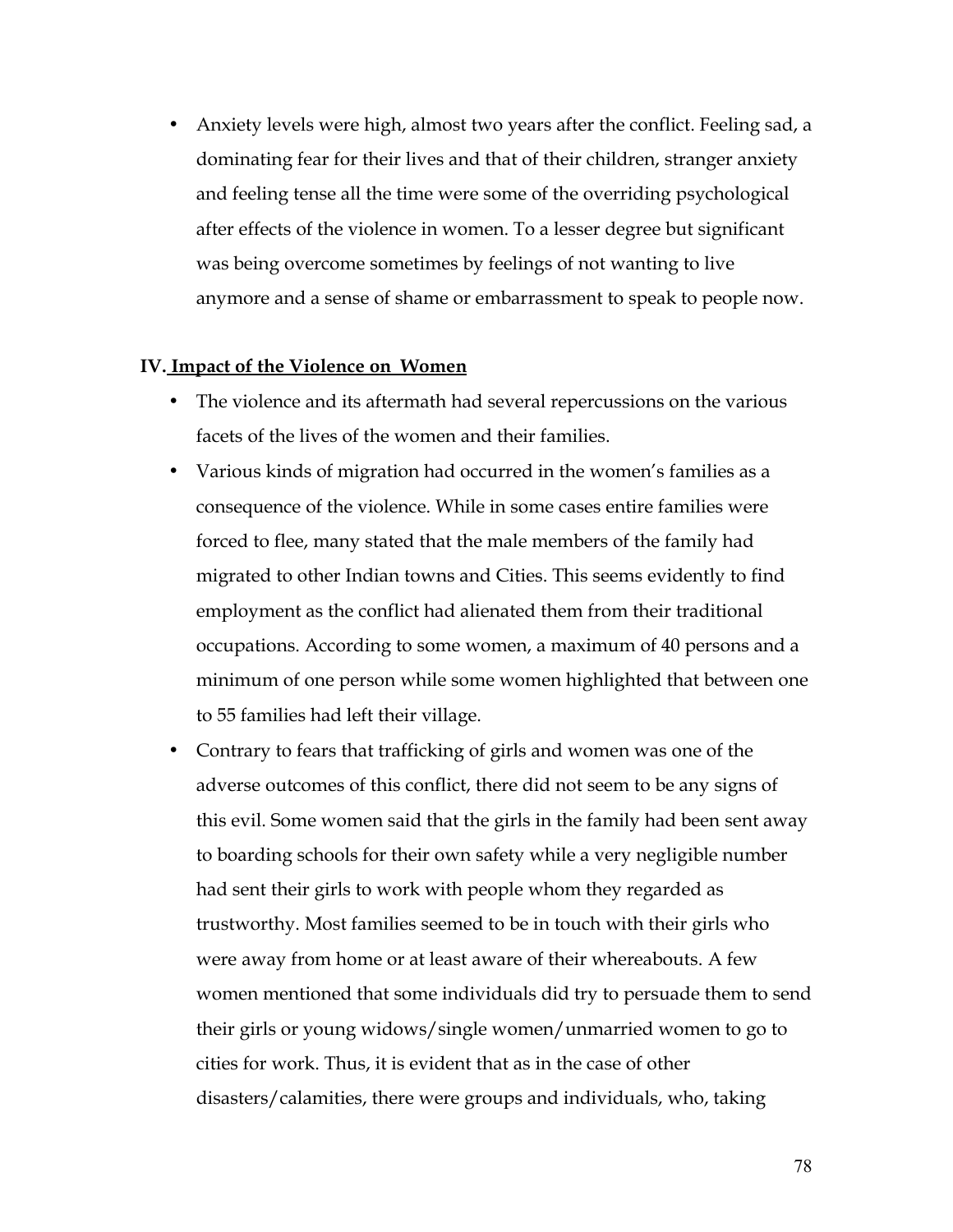advantage of their social and economic vulnerability, attempted to lure women/girls away from their families. However, the small numbers of those who actually sent their girls away to work as well as some women mentioning that they did not send their girls with neighbours or strangers who had approached them indicates that probably their knowledge of such practices prevented them from giving in to such individuals.

- Being a particularly vulnerable group during situations of conflict, single / unmarried women, in addition to the problems they faced because of their gender, had to deal with loneliness, becoming dependant on others and facing threats from the perpetrators
- The economic impact included loss of employment including NREGA work, loss of sources of livelihood like farming, cultivating rice and paddy, loss of their livestock/ cattle and loss of family businesses like dealing in turmeric, dry fish and leaf plate making as fear had prevented them from going to the forest for their leaf plate work and collecting firewood. This in turn meant that there was a shortage of money to buy food and survival had becoming difficult. Depression, a feeling of insecurity as no proper jobs were forthcoming and feeling afraid to move out for employment were some of the most widespread psychological effects as a result of the adverse impact of the violence on women's livelihoods.
- Feeling afraid to step out of their homes because of fear of the Hindus, being gripped by terror, depression, feelings of insecurity, anxiety about the future, stress, feelings of loneliness especially among those widowed during the conflict and loss of confidence were striking psychological after-effects elaborated by the women confirming that the psychological scars of war remain long after the physical pain has diminished rang true for the women in Kandhamal

79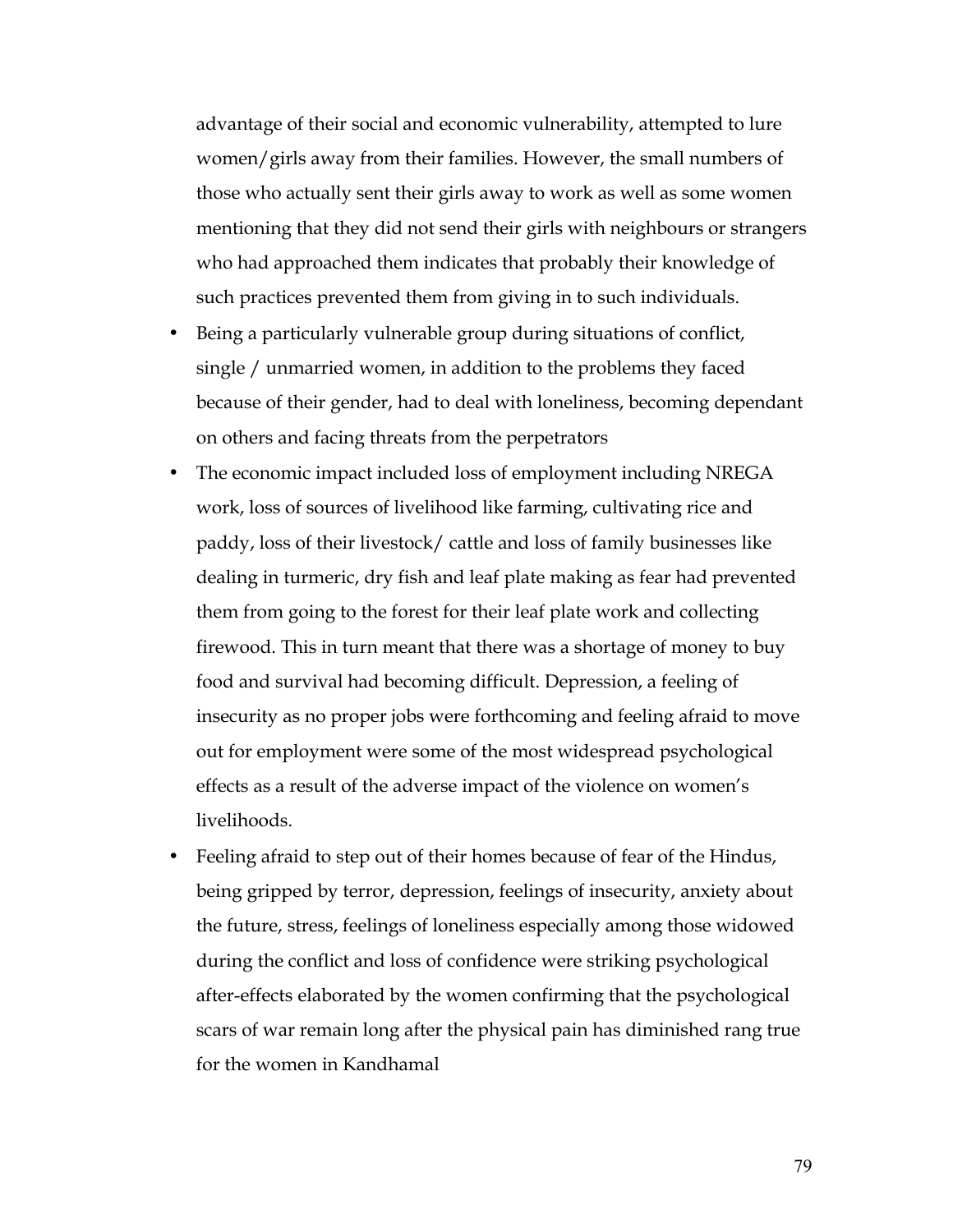• Two years later it is a matter of grave concern that that almost half of the women say that the situation is still tense, violence can break out at anytime again, they were receiving threats from the villagers and so most people did not feel safe enough to return to their homes and villages and preferred to live in the safety of the camps. Nearly one third also said that people had returned to temporary homes and not their own homes in their villages probably because of the threats they received or that they did not get adequate compensation to rebuild their homes.

#### **V. Justice, Rehabilitation and Compensation**

- More than half of the women had not had a chance to share their feelings and problems with anyone since the conflict. It can only be imagined, the kind of psychological trauma and stress these women must be going through and the toll it must be taking on their physical health. This also shows the low priority accorded to mental health issues among victims of conflict. Those women who did get a chance to share, though, did so with friends, neighbours, spiritual leaders, government officials, NGO staff, relatives and the police.
- When it came to whether women had received any assistance to cope with /fight /get justice both during and after the conflict the findings revealed that NGOs were at the forefront, helping women victims of violence followed closely by religious leaders like pastors, priests and nuns and law enforcement agents such as the police, courts of law and CRPF.
- With regard to their experiences with the police, more than half the women said that police complaints had been lodged mainly by the men folk, but in some cases the women themselves had been the complainants thereby indicating that though it is still a patriarchal society, some women did have the courage to lodge a complaint themselves.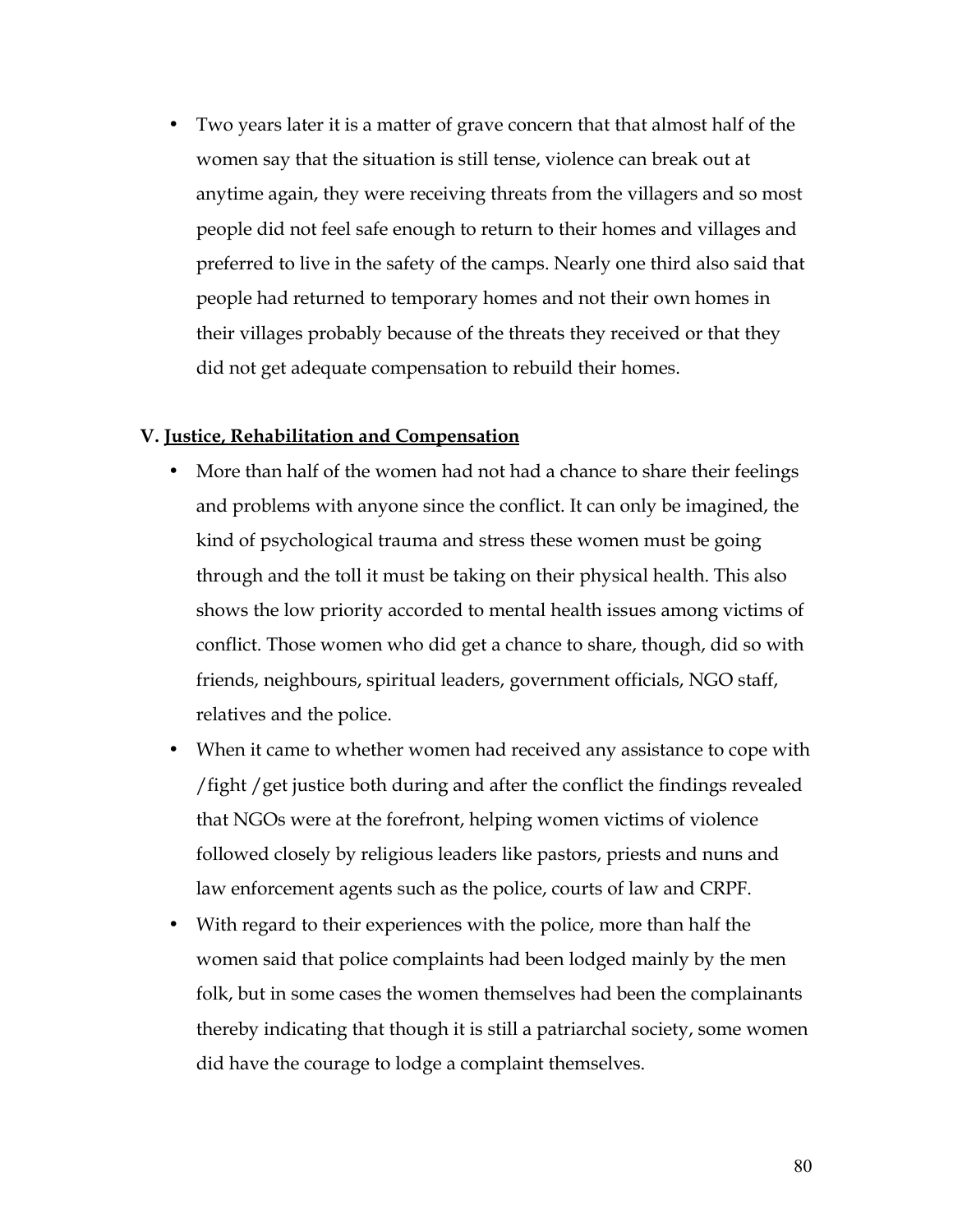- Many reported that an FIR had been lodged but to date no action has been taken while ten women said that their cases had been registered but no FIR had been filed. It is important to note that twenty women said that when they sought police assistance, the police refused to lodge an FIR and on the contrary that the police had verbally abused the complainants and in three cases the complainants themselves had been arrested.
- The Central and State Government paid monetary compensation primarily for house damage as per the compensation package announced. Almost half the women were beneficiaries of the latter and one third were of the former.
- NGOs like Jan Vikas assisted 57 women with mainly food items, clothes and house building material while others like Mana Foundation and Life Foundation provided compensation mainly in kind.

#### **VI. Problems Faced and Experiences of Women**

- Problems faced by the women during and after the conflict were manifold confirming the findings of previous studies on the way women are treated during conflict. These problems included the difficulties faced in the relief camps
- Inspite of a total lack of basic amenities in the forests, heavy rain, threats of wild animals and treacherous terrain that was difficult for the elderly and pregnant women to navigate, the geographic locale of the region is conducive to protecting people hiding in the forests and hence almost all the women fled to the forest with their families in fear when the violence broke out. More than two thirds of the women spent between one and five days in the forest and the number went up to more than ninety five percent if those who stayed on for six to ten days are added.
- Nearly 85 percent of the women lived in State Run relief camps for periods ranging from one to 18 months.

81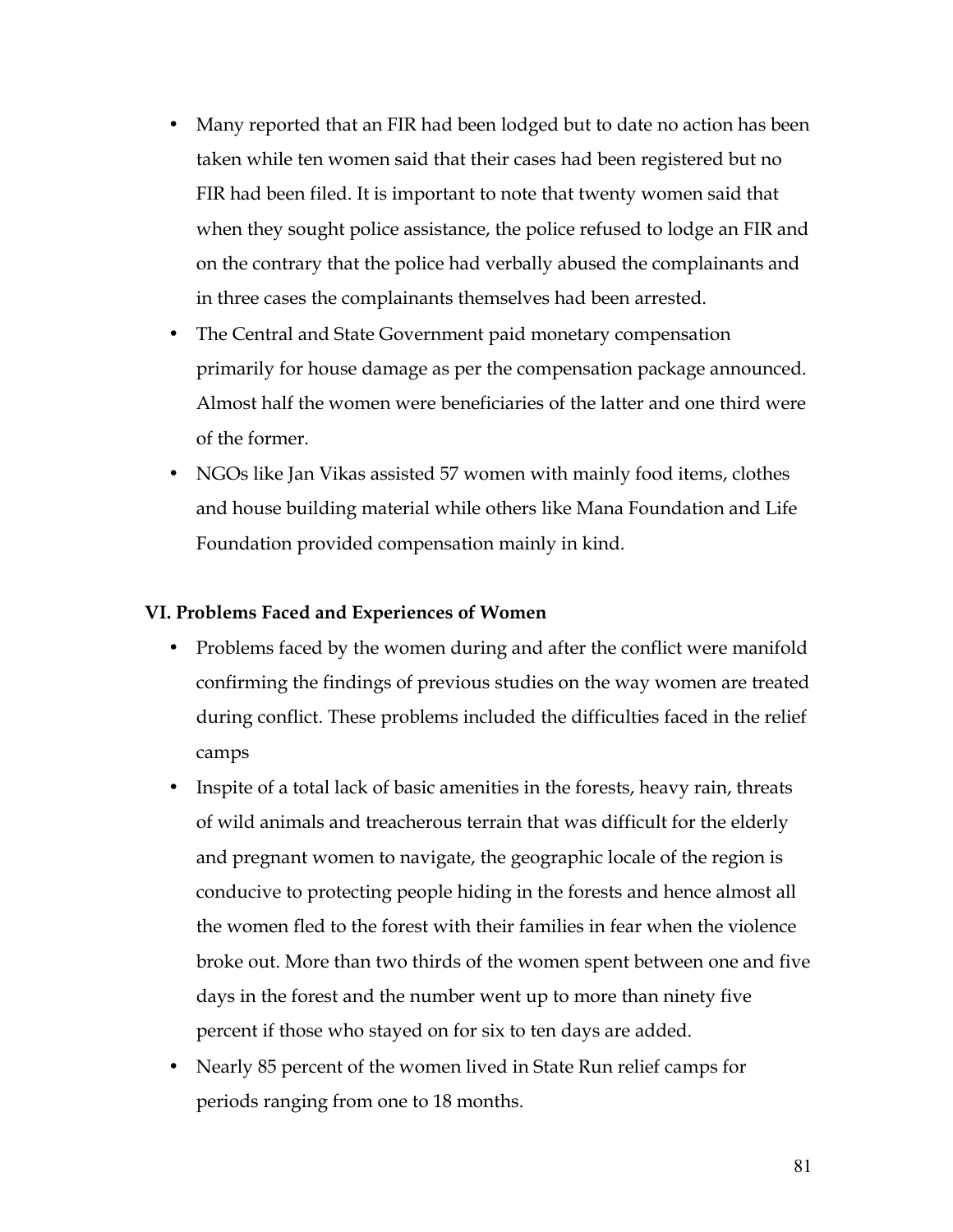- There were problems like shortage of or no water facility at all, shortage of food, inadequate clothing and lack of proper shelter. Inadequate sanitary supplies caused women difficulties during their menses..
- A common living space for both men and women in the relief camps, some places having just two bathrooms without roofs for 5000 people and no toilet facilities as well meant a total lack of privacy for women, insufficient or no place to sleep, difficulties in staying and also no privacy for women. This explains the reason why women were being harassed and abused by other refugees, Hindus and even police personnel in the camps while bathing.
- Women suffered from many health related problems including abdominal tumors/ pain, bone diseases, reproductive health issues, urinary tract infections and illnesses like TB, malaria and jaundice. To compound matters, often there was no female doctor available.
- Pregnant women and new mothers were a particularly vulnerable group where the problems faced ranged from no protection for these women, no assistance for them during their delivery to lack of clean drinking water and no special facilities for pregnant women who were suffering from malaria. There had been cases of miscarriage, premature deliveries, forced abortion and two cases where pregnant women had died in the camp – one because of a snake bite while in the forest. Due to lack of basic sanitation facilities during delivery, newborns had caught infections and in a few cases the child had died for want of treatment.
- Women were facing financial difficulties due to problems with their means of livelihood, lack of any financial assistance or support and in some cases widows not receiving compensation.
- Psychological problems like depression, fear to go out and work, anxiety, no one close to speak to or share their problems with were the psychological problems that women were suffering from.

82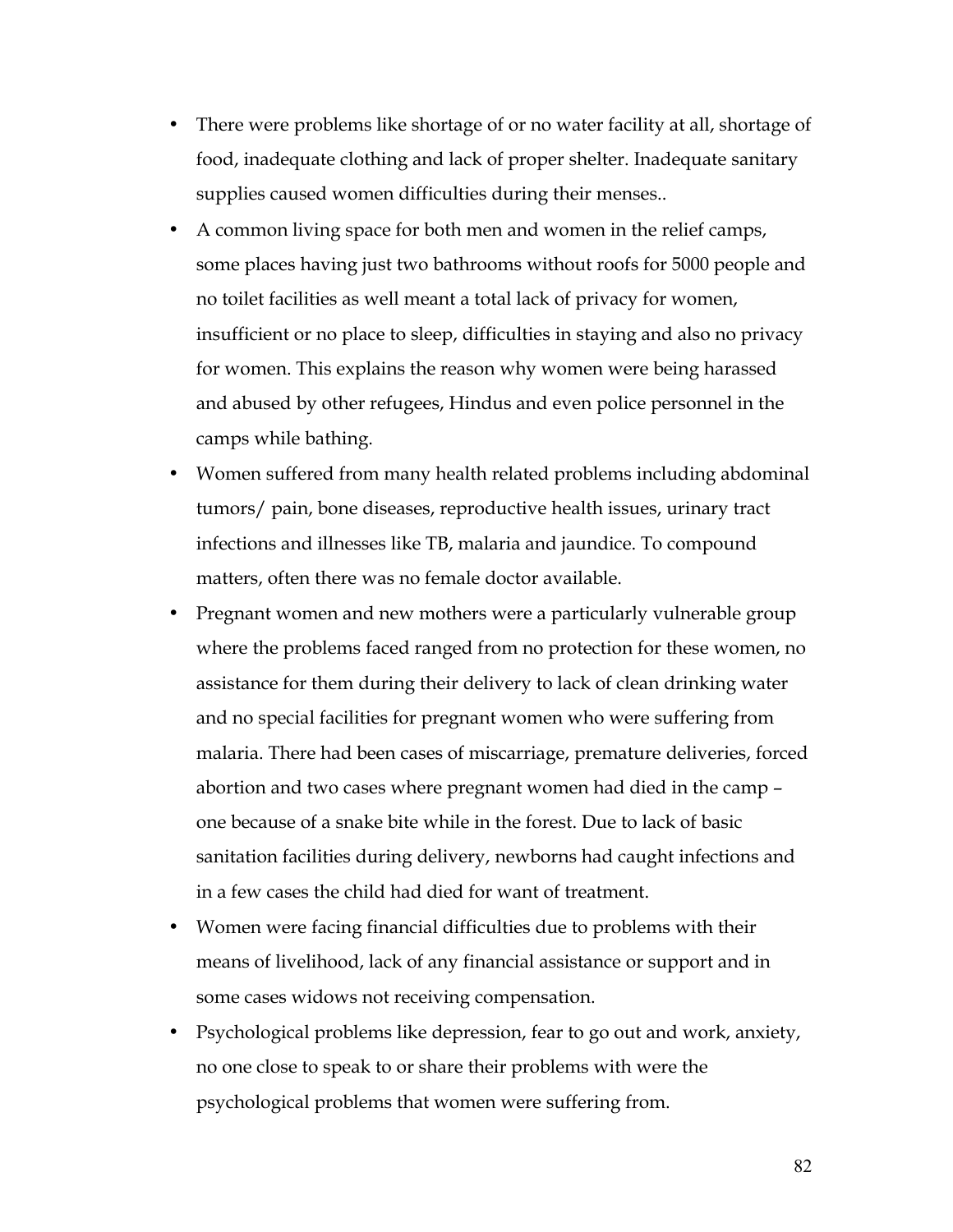- Physical and sexual abuse of many women and young girls. A lack of security meant that they were beaten up, threatened and verbally abused by the men, they were harassed while filling water, younger girls were sexually exploited by policemen while they were bathing and nuns were harassed. Two instances of rape of girls were mentioned. In one case the girl, currently in hospital, attempted suicide by burning herself and the other girl had become pregnant after being raped and the police were trying to take advantage of her.
- Other problems at the camp included lack of or inadequate sanitation facilities, unclean surroundings, continuous rain and mosquito menace. Some women reported that initially Hindus entered the camps, attacked and threatened the refugees and at Raikia, women were threatened while they were bathing highlighting inadequate security measures at the camp.
- All this points to the fact that, overall, the facilities in the camps were very dismal and the infrastructure very poor making thereby showing that various International guidelines and protocols laid down for treatment of women refugees seemed furthest from the Government's mind.
- A significant finding that emerged from the case studies and the sharings of almost all the data collectors is that inspite of all that the women have been through, all the women had accepted the violence meted out to them as a part of life with many adding that their faith is God keeps them positive. They only wished to live in peace and wanted to put the memory of the incidents behind them. This attitude of acceptance of suffering could probably be attributed the people's strong belief in the teachings of Christianity where Jesus Christ tells his followers that they will have to suffer for His sake.

### **Conclusion**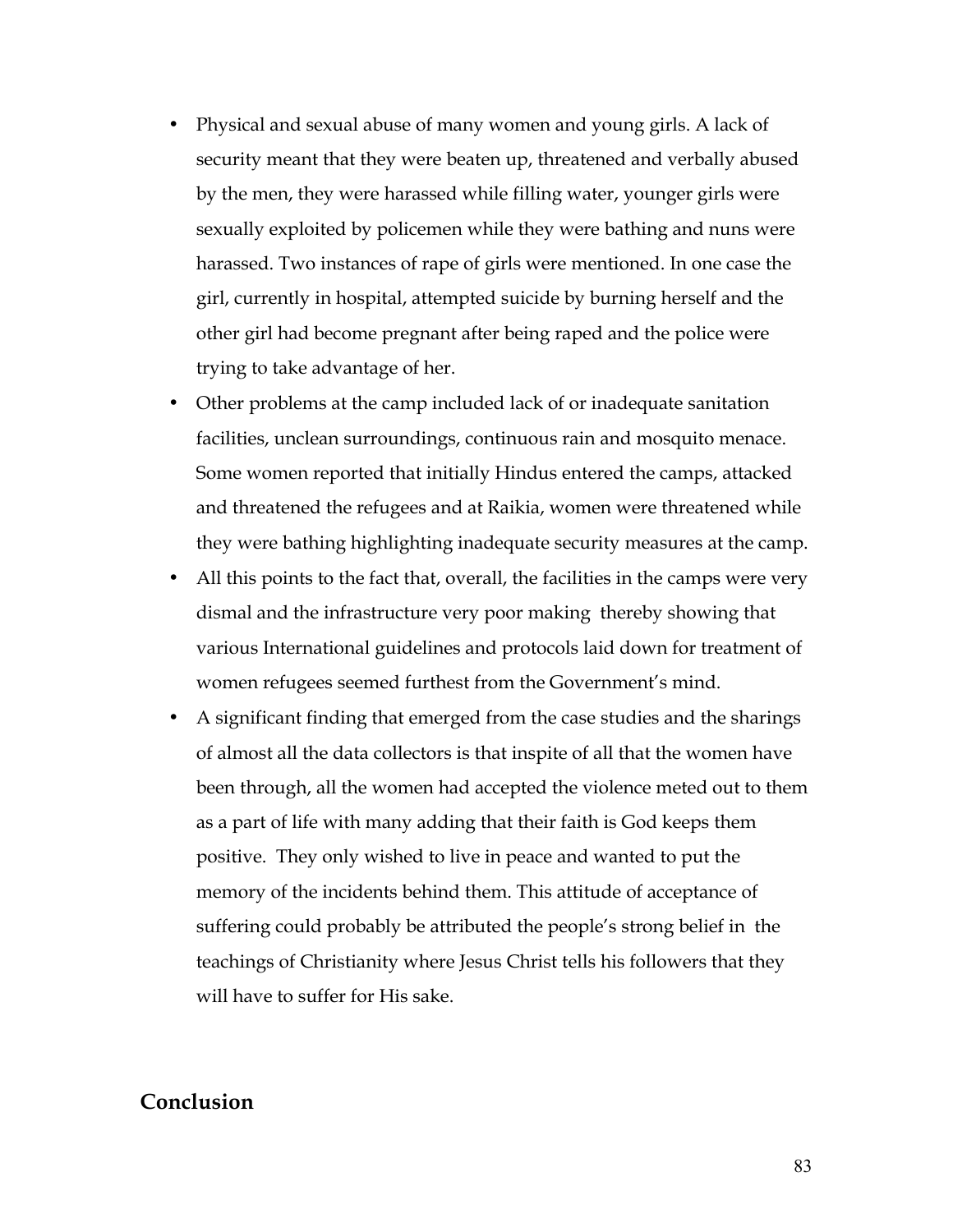It was a poignant moment when the data collectors shared that most of the women they met as respondents, expressed that for the first time since the conflict started, someone had chosen to focus on women and the problems they had faced during and after the violence. Merely the fact that someone took the time to speak with them brought a sense of relief, a realization that their stories mattered and so did they as human beings.

As has been seen throughout this study, women are the silent sufferers in situations of conflict and displacement. Whether it is the prosecution of crimes committed during the conflict situation or recommendations made for protection and compensation of victims, there is no specific mention of women's needs women specific demands are subsumed within general demands.

It is ironical that on the one hand there have been impressive developments at the international level with various declarations, treaties and statutes denouncing all forms of gender based violence against women and declaring that 'Women's Rights are Human rights' while on the other hand this has had little effect on the occurrence of gender based violence which seems to have become synonymous with all contemporary conflict situations cutting across continent, country and community and where impunity is still the norm.

Therefore, it is high time that all governments, organizations and individuals made a comprehensive effort to ensure that women victims of violence during and after conflict receive full reparation. This means rehabilitation, including health care; the opportunity to tell their story in a dignified environment; compensation; restitution of lost homes, livelihood and property; guarantees that the crimes committed against them are not repeated; and forms of satisfaction such as restoration of their dignity and reputation and a public acknowledgement of the harm they have suffered.

In short, women's fundamental right to freedom from all forms of violence both in peacetime and during conflict has to be protected, respected and fulfilled by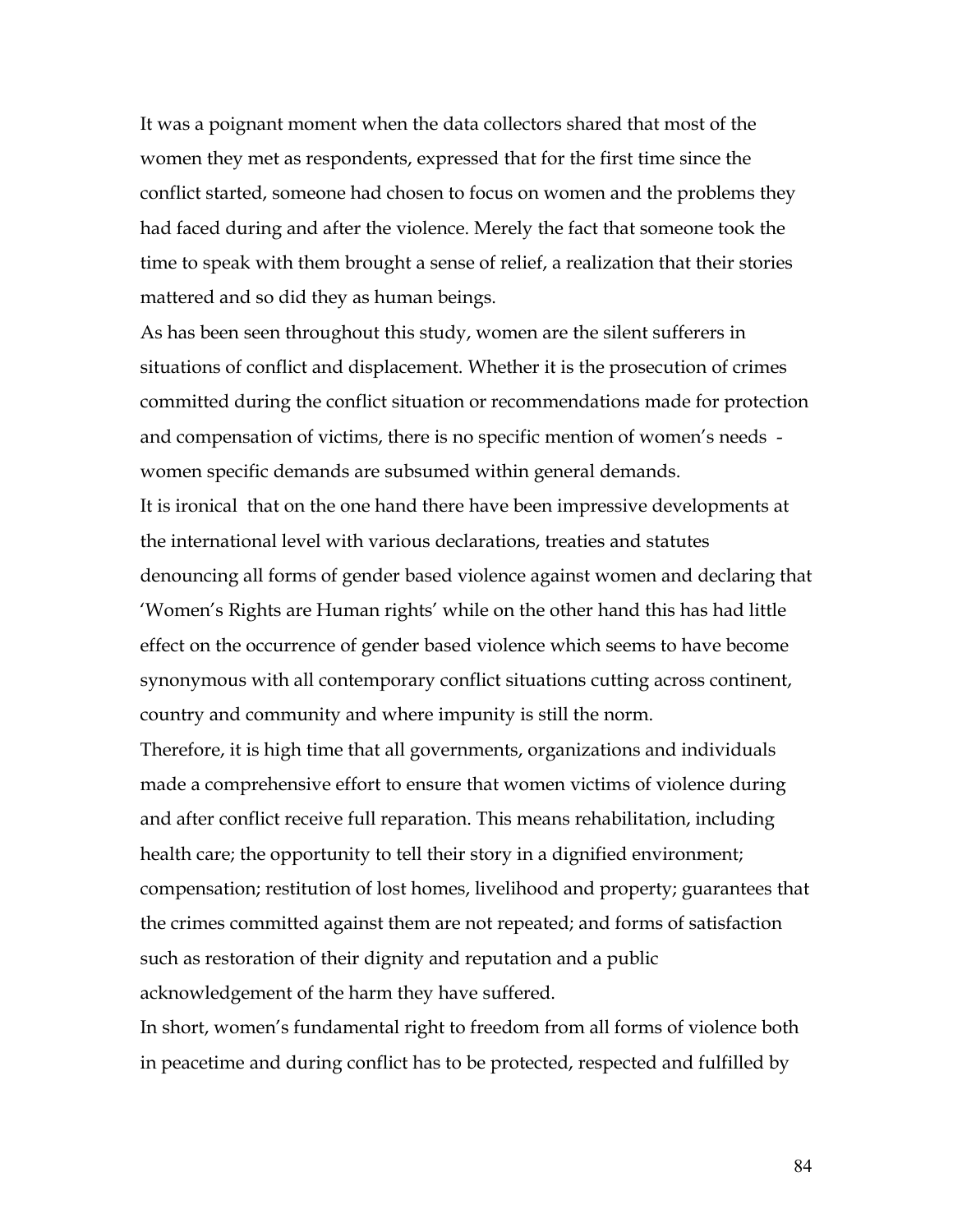the international community, governments, those in positions of influence, organizations and every member of civil society.

# **ANNEXURE-1**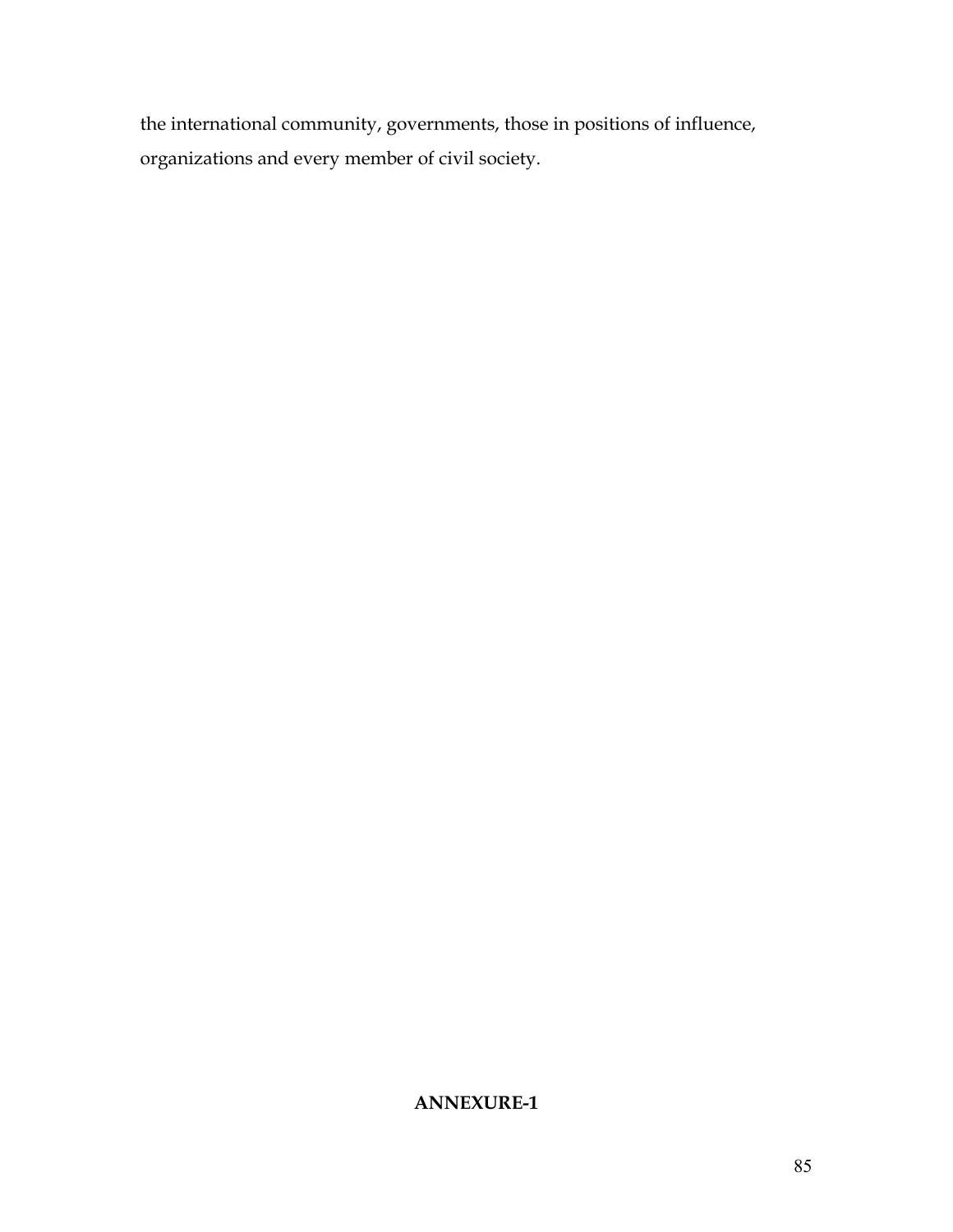# **Table No. 2**

# **Age of the Women**

| Sr.<br>No. | Age          | Frequency  Percent |       |
|------------|--------------|--------------------|-------|
| 1.         | Below 25     | 52                 | 14.65 |
| 2.         | 25 to 35     | 107                | 30.14 |
| 3.         | 35 to 45     | 82                 | 23.10 |
| 4.         | 45 to 55     | 53                 | 14.93 |
| 5.         | 55 to 65     | 46                 | 12.96 |
| 6.         | Above 65     | 15                 | 4.23  |
|            | <b>Total</b> | 355                | 100.0 |

# **Table No. 3**

## **Marital status of the Women**

| Marital status   Frequency |     | Percent |
|----------------------------|-----|---------|
| Married                    | 291 | 81.97   |
| <b>Unmarried</b>           | 16  | 4.51    |
| Widow                      | 45  | 12.68   |
| Separated                  | 03  | 0.85    |
| Total                      | 355 | 100.0   |

# **Table No. 4 Religious Profile of the Women**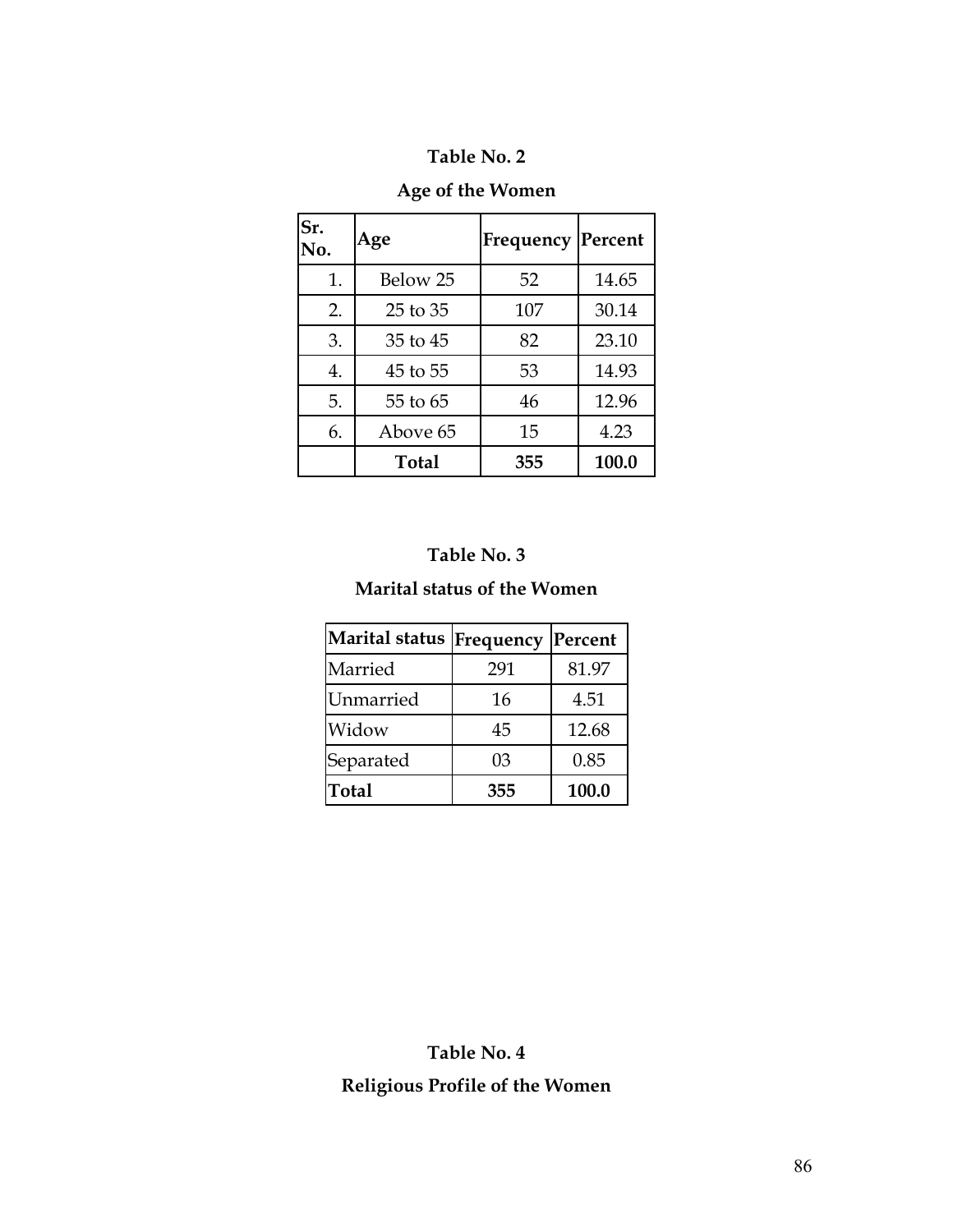| Sr.<br>No. | <b>Religion</b> | <b>Frequency Percent</b> |       |
|------------|-----------------|--------------------------|-------|
| 1.         | Hindu           | 05                       | 1.41  |
| 2.         | Christian       | 345                      | 97.18 |
| 3.         | No<br>Response  | 05                       | 1.41  |
|            | Total           | 355                      | 100.0 |

## **Table No.6**

# **Occupation of the Women**

| Occupation                                    | Frequency      | Percentage        |
|-----------------------------------------------|----------------|-------------------|
| Homemakers                                    | 183            | 51.5              |
| Studying                                      | 4              | 1.1               |
| Farming                                       | 11             | 3.1               |
| Labourer                                      | 119            | 33.5              |
| Leaf plate maker                              | 13             | 3.7               |
| Social Worker                                 | 8              | 2.3               |
| Service                                       | 3              | $\boldsymbol{.8}$ |
| Sweeper                                       | $\mathbf{1}$   | .3                |
| Pastor                                        | $\mathbf{1}$   | .3                |
| <b>Business</b>                               | $\overline{2}$ | .6                |
| Teacher                                       | $\overline{4}$ | 1.1               |
| <b>Auxiliary Nurse &amp; Midwife</b><br>(ANM) | $\overline{2}$ | .6                |
| Domestic work                                 | $\mathbf{1}$   | .3                |
| No response                                   | 3              | .8                |
| Total                                         | 355            | 100.0             |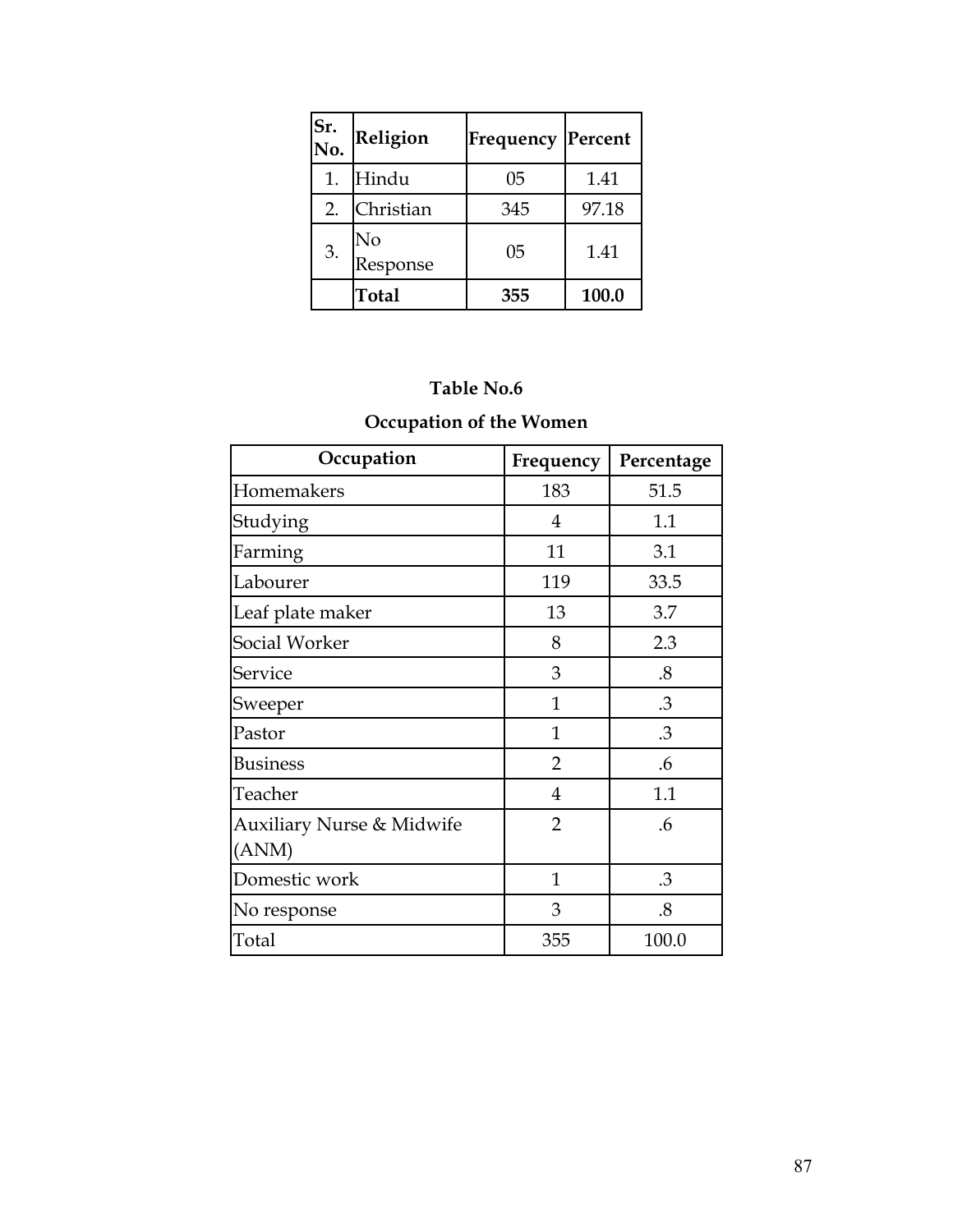| <b>Table No. 7</b> |
|--------------------|
|--------------------|

| ллинен э писание  |               |         |  |  |
|-------------------|---------------|---------|--|--|
| Income            | Frequenc<br>у | Percent |  |  |
| Upto500           | 43            | 12.1    |  |  |
| 501 to 1000       | 53            | 14.9    |  |  |
| 1001 to 2000      | 24            | 6.8     |  |  |
| 2001 to 3000      | 14            | 3.9     |  |  |
| Above3000         | 10            | 2.8     |  |  |
| 5000              | 1             | 0.3     |  |  |
| 7000              | 1             | 0.3     |  |  |
| 14000             | 1             | 0.3     |  |  |
| No Response       | 18            | 5.1     |  |  |
| Not<br>applicable | 191           | 53.5    |  |  |
| Total             | 355           | 100.0   |  |  |

### **Women's Income**

# **Table No.8**

# **Possession of Ration Card**

|                              | Frequenc |         |
|------------------------------|----------|---------|
| <b>Type of Ration Card</b>   |          | Percent |
| White(APL)                   | 34       | 9.6     |
| Yellow(BPL)                  | 228      | 64.2    |
| Orange(Antodaya)             | 16       | 4.5     |
| Do not have a Ration<br>Card | 67       | 18.9    |
| Destroyed during<br>violence | 6        | 1.7     |
| No Response                  | 4        | 1.2     |
| Total                        | 355      | 100     |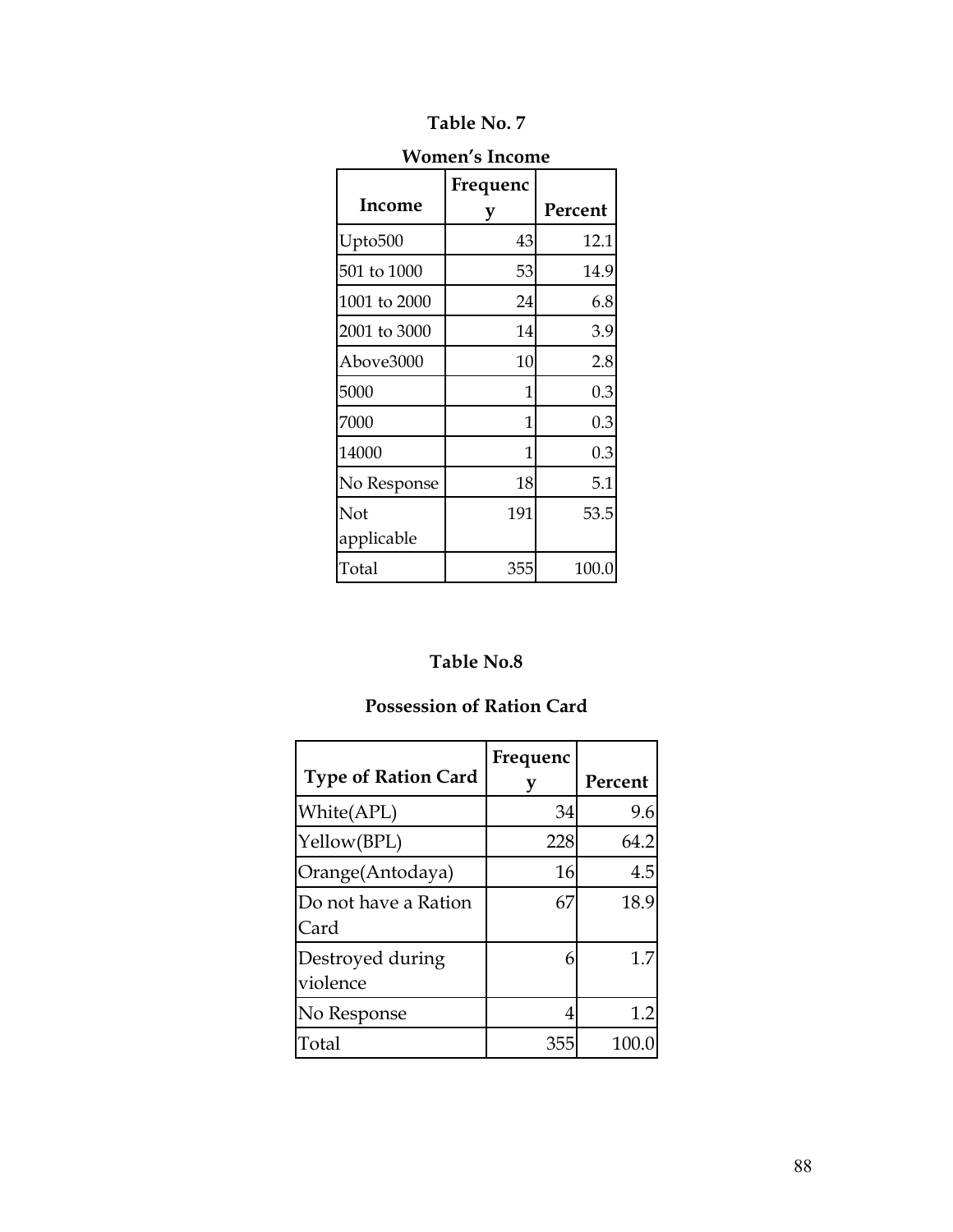| Table No. 9<br>Possession of Voters ID Card |          |         |  |
|---------------------------------------------|----------|---------|--|
| <b>Voters ID Card</b>                       | Frequenc | Percent |  |
| Yes                                         | 313      | 88.2    |  |
| No                                          | 41       | 11.5    |  |
| No Response                                 |          | .31     |  |
| Total                                       | 355      | 100.0   |  |

# **Table No. 13**

# **Perceptions of Women on Violence**

| Perceptions of women on violence    |        |                 | N <sub>o</sub> | <b>Not</b>     |
|-------------------------------------|--------|-----------------|----------------|----------------|
|                                     | Agree  | <b>Disagree</b> | Response       | Applicable     |
| They (women) came from different    | 322    | 19              | 10             | 4              |
| clans/tribes/castes/regions         | 90.70% | 5.35%           | 2.82%          | 1.13%          |
| The perpetrators were punishing     |        |                 |                |                |
| their husbands/husbands             | 115    | 217             | 15             | 8              |
| clans/tribes                        | 32.39% | 61.13%          | 4.23%          | 2.25%          |
| They had refused to do what they    | 177    | 159             | 16             | 3              |
| were expected to do by perpetrators | 49.86% | 44.79%          | 4.51%          | 0.85%          |
| They were seen as an easy target by | 181    | 154             | 16             | $\overline{4}$ |
| perpetrators                        | 50.99% | 43.38%          | 4.51%          | 1.13%          |
| They were exposed/not protected     | 220    | 117             | 13             | 5              |
| by anybody                          | 61.97% | 32.96%          | 3.66%          | 1.41%          |
| Any other perceptions               |        |                 |                |                |
| Hindus wanted to avenge the         |        |                 |                |                |
| Swamiji's murder by killing all the |        |                 |                |                |
| Christians                          | 17     |                 |                |                |
| Faced violence from own villagers   |        |                 |                |                |
| and others                          | 11     |                 |                |                |
| Christians should convert into      |        |                 |                |                |
| Hinduism                            | 6      |                 |                |                |
| Fearful that violence will reoccur  | 5      |                 |                |                |
| Christians should not live in the   |        |                 |                |                |
| village                             | 5      |                 |                |                |
|                                     | 44     | 87              | 9              | 215            |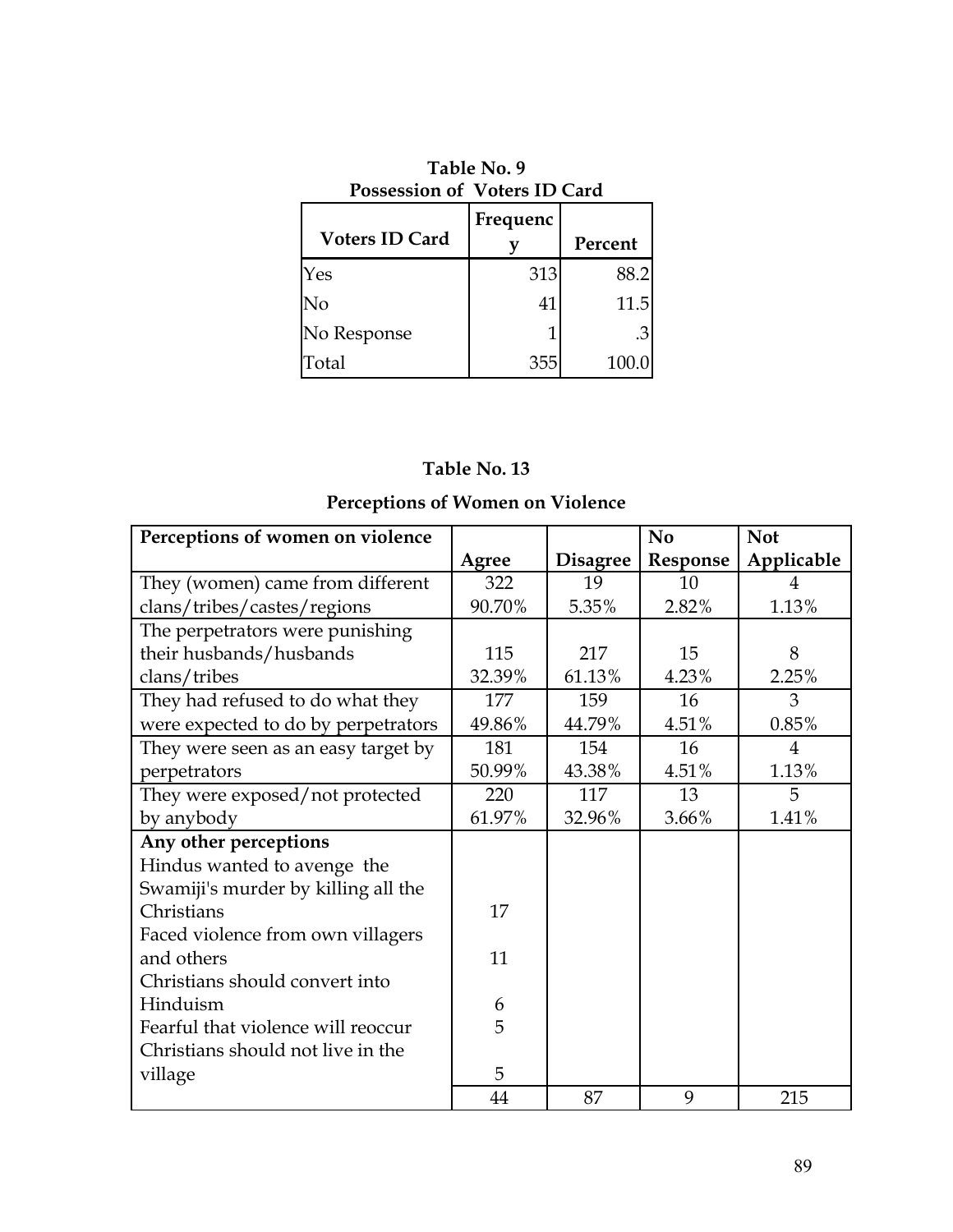| -                                                                                                                                                                                     |  |
|---------------------------------------------------------------------------------------------------------------------------------------------------------------------------------------|--|
| $\Omega \equiv 4.07$<br>200 <sup>1</sup><br>$^{\circ}$ 0/<br>.56%<br>$\overline{\phantom{a}}$<br>$\mathbf{v}$<br>⊸∡u∾<br>h<br>74<br>. .<br>70<br>/O<br>$\sqrt{6}$<br>$\sqrt{0}$<br>-⊷ |  |

N=355, Multiple response

## **Table No. 14**

# **Women's Responses when Violence Occurred**

| Responses when violence        |           |            |
|--------------------------------|-----------|------------|
| occurred                       | Frequency | Percentage |
| Fled away to the forest        | 334       | 94.08      |
| Lodged a complaint with the    | 109       |            |
| police                         |           | 30.70      |
| Sought help from the neighbour | 21        | 5.92       |
| Any other responses            |           |            |
| Ran away to the Dispensary     |           |            |
| Ran away to the Field          | 1         |            |
| Ran to Relatives house         | 1         |            |
| Stayed in the village          | 5         |            |
|                                |           | フフラ        |

N=355, Multiple response

### **Table No. 16**

## **Number of Persons who have Migrated from their Villages**

| No. of persons who        |           | Percentage |
|---------------------------|-----------|------------|
|                           |           |            |
| migrated                  | Frequency |            |
| No. of individual persons |           |            |
| None                      | 145       | 40.84      |
| One to three persons      | 36        | 10.14      |
| Four to ten persons       | 18        | 5.07       |
| Ten to Twenty persons     | 13        | 3.66       |
| 20 to 40 persons          | 6         | 1.69       |
| <b>No.</b> of Families    |           |            |
| One to five families      | 58        | 16.33      |
| Six to ten families       | 19        | 5.35       |
| 15 to 30 families         | 8         | 2.25       |
| 55 families               | っ         | 0.56       |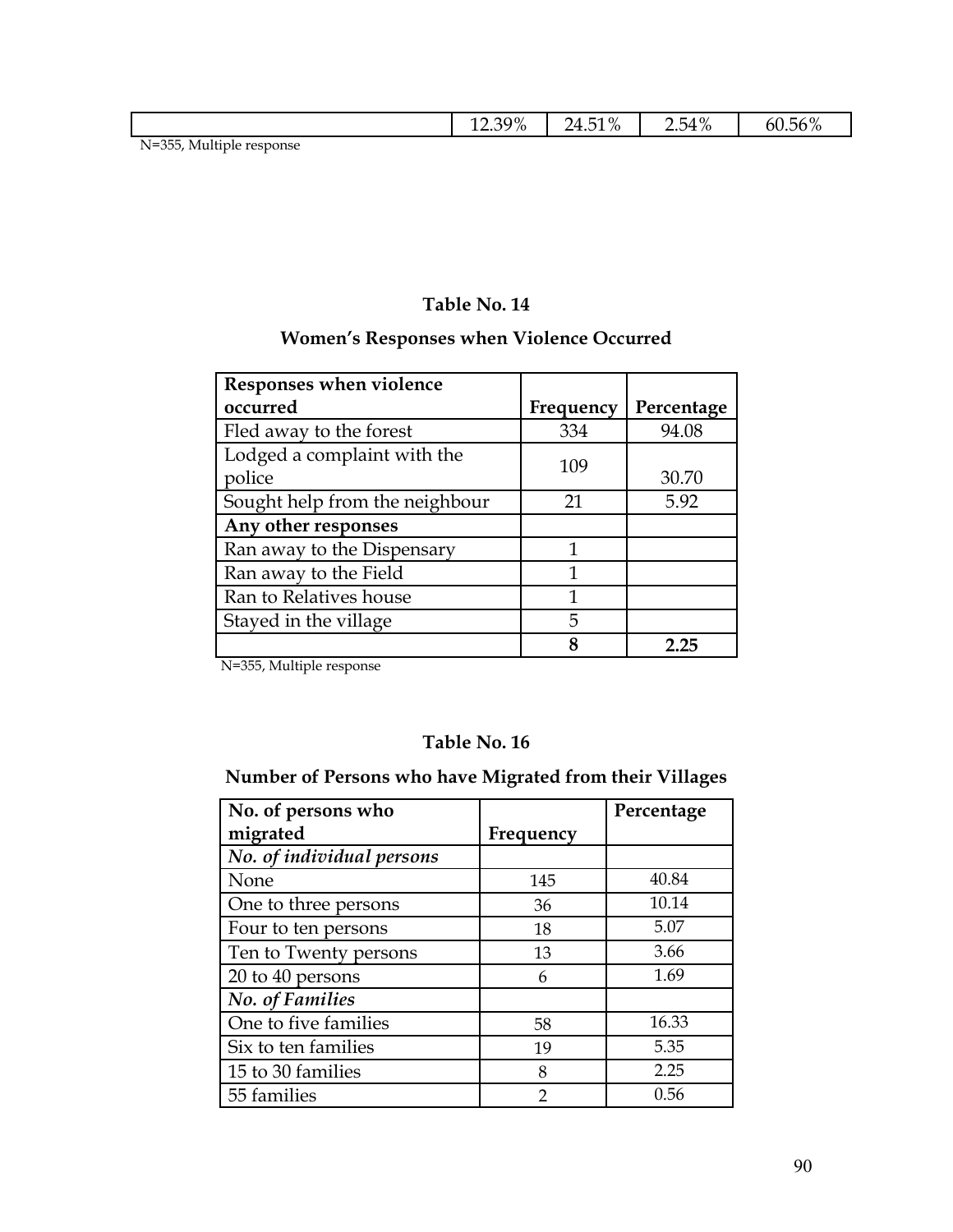| lo response | 50           | 4.U8 |
|-------------|--------------|------|
| otal        | n E E<br>くわト | 0C   |

### **Table No. 17**

# **Women's Perception of Current situation regarding the conflict**

| Current situation regarding the conflict                                                                          | Frequency | Percentage |
|-------------------------------------------------------------------------------------------------------------------|-----------|------------|
| Hostilities/fighting has stopped and most people                                                                  |           |            |
| returned to their homes                                                                                           | 198       | 55.77      |
| They have returned to their villages to temporary                                                                 |           |            |
| homes but not to their own homes.                                                                                 | 115       | 32.39      |
| Situation is still tense and most people have not felt safe                                                       |           |            |
| enough to return.                                                                                                 | 155       | 43.66      |
| Some areas are safe and others are not.                                                                           | 102       | 28.73      |
| The camps are safe but the villages is not                                                                        | 111       | 31.27      |
| Any other<br>Hindu-Christian rift - Divisions between Hindus and                                                  |           |            |
| Christians, Hindus jealous of Christians receiving aid,                                                           |           |            |
| main Hindu leaders have been released from prison.<br>Fear - that a riot can start again, that the RSS may create | 5         |            |
| problems in the future, that anything may happen on                                                               |           |            |
| the Swamiji's death anniversary, afraid to worship                                                                |           |            |
| freely<br>Strained relationships among villagers-threats from                                                     | 10        |            |
| villagers, no talking to and lost faith in each other, no                                                         |           |            |
| guarantee of peace in the village.                                                                                | 13        |            |
|                                                                                                                   | 28        | 7.88       |

N=355, multiple respons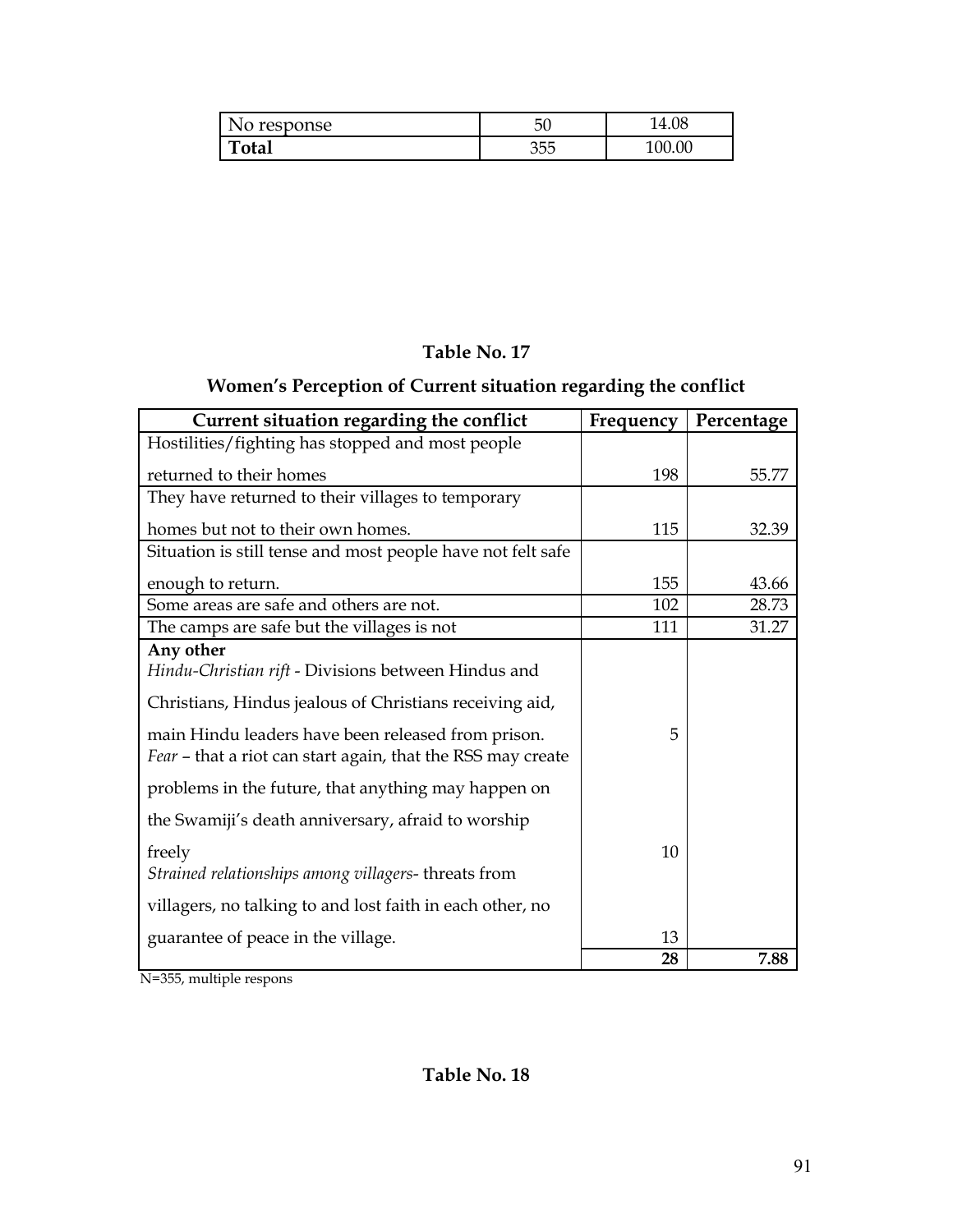# **Assisting Women to Cope With/ Fight/Get Justice During and Post the**

## **Conflict**

| <b>Agencies / Individuals Assisting Women</b> | During the<br>Conflict | <b>Post Conflict</b> |
|-----------------------------------------------|------------------------|----------------------|
| Law enforcement agents such as the            | 73                     | 73                   |
| police/courts of law/CRPF                     | 24.75%                 | 25.18%               |
|                                               | 10                     | 12                   |
| Panchayat Members                             | 3.39%                  | 4.14%                |
|                                               | 16                     | 26                   |
| In-laws/Relatives                             | 5.42%                  | 8.97%                |
|                                               | 73                     | 100                  |
| Pastors/Priests/Nuns                          | 5.42%                  | 34.48%               |
|                                               | 3                      | 8                    |
| Women networks                                | 1.02%                  | 2.76%                |
|                                               | 89                     | 111                  |
| <b>NGOs</b>                                   | 30.17%                 | 38.28%               |
|                                               | 3                      | $\mathbf{1}$         |
| Children's department                         | 1.02%                  | 0.34%                |
|                                               | 16                     | 6                    |
| Other Women in the village                    | 5.42%                  | 2.07%                |
|                                               | 18                     | 12                   |
| Men in the village                            | 6.10%                  | 4.14%                |
| Others                                        | 13                     |                      |
| During Conflict - BDO, Christian leader and   |                        |                      |
| lawyer, persons from other villages, from     |                        |                      |
| Mumbai Baptist Church and Bangalore,          | 13                     | 9                    |
| Harijans and Ward members,                    | 6.10%                  | 3.10%                |
| Post Conflict - Lawyer, BDO, Collector, G.    |                        |                      |
| Udaigiri hospital, Mother Teresa mission,     |                        |                      |
| Harijans, neighbour.                          |                        |                      |

\*Please note that for 'During the conflict' N= 295, multiple response as 34 people had not responded to question and for 26 women the question is not applicable

\*Please note that for 'Post Conflict' N= 290, multiple response as 34 people had not responded to the question and for 31 women the question is not applicable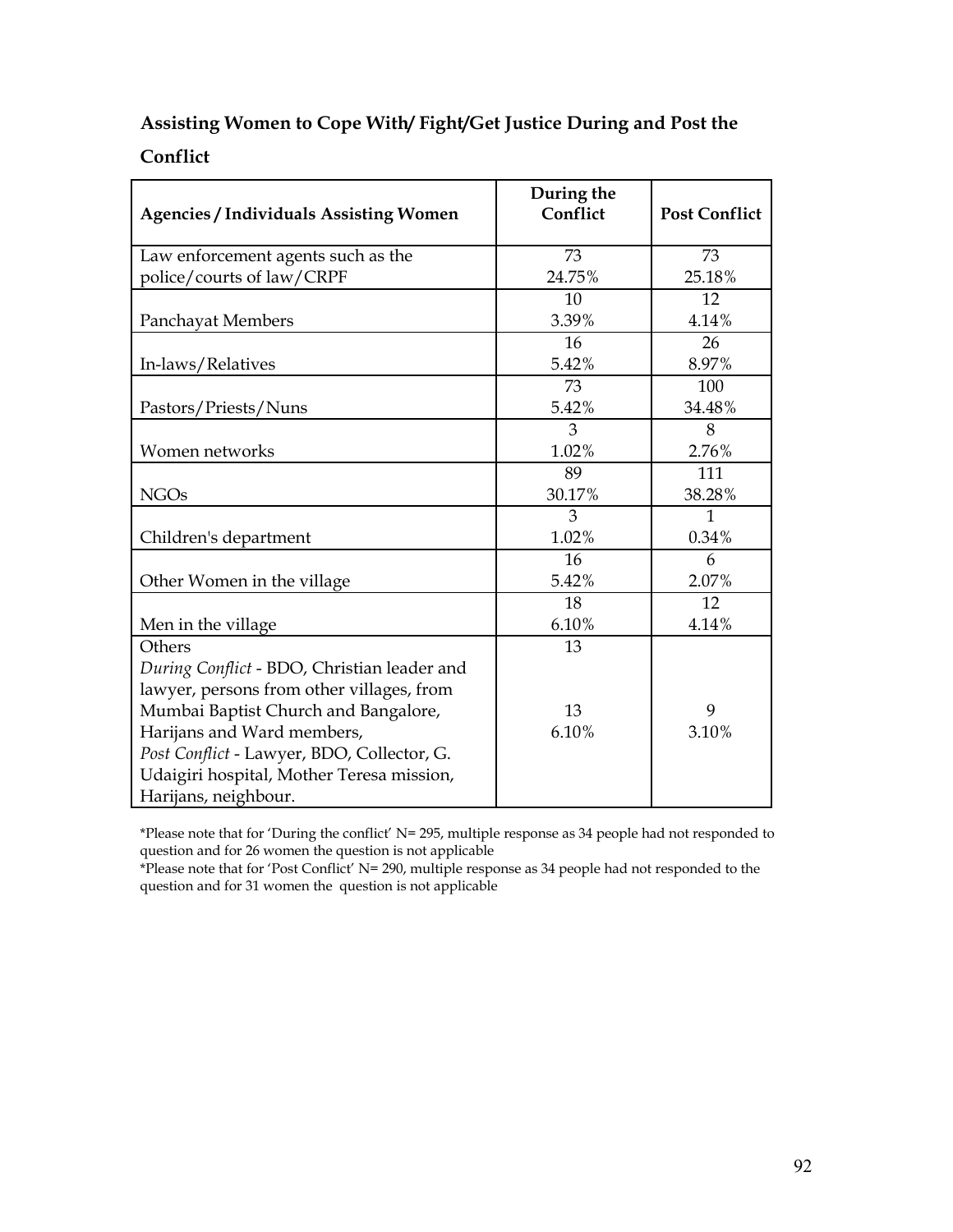# **Annexure 2-Case Studies**

#### *Case Study No.1:*

#### *Name of the Village: Maudikutti (Patamaha), Taluka: K. Nuagaum; Dist: Kandhmal.*

*My house was partially damaged, assets looted and paddy, water pump and cycle was burnt. My cattle were taken away. We were cultivating our own land but all this was Hindu retaliation.* 

*We know who attacked us- it was Hindus from our village. We had identified them and had gone to lodge a complaint but the police refused to take action. We had to go twice before the complaint was lodged but no one has been summoned yet.*

*On the day of the violence, we heard people shouting 'Jai Bajarangbali', 'Bharat Mata ki Jai' so we knew that it was Hindus mob. We fled to the forest where we stayed for three days. We were so shaken and scared that we spoke in whispers so no one could hear us. We had no food to eat so one night one villager went to the village at night, cooked*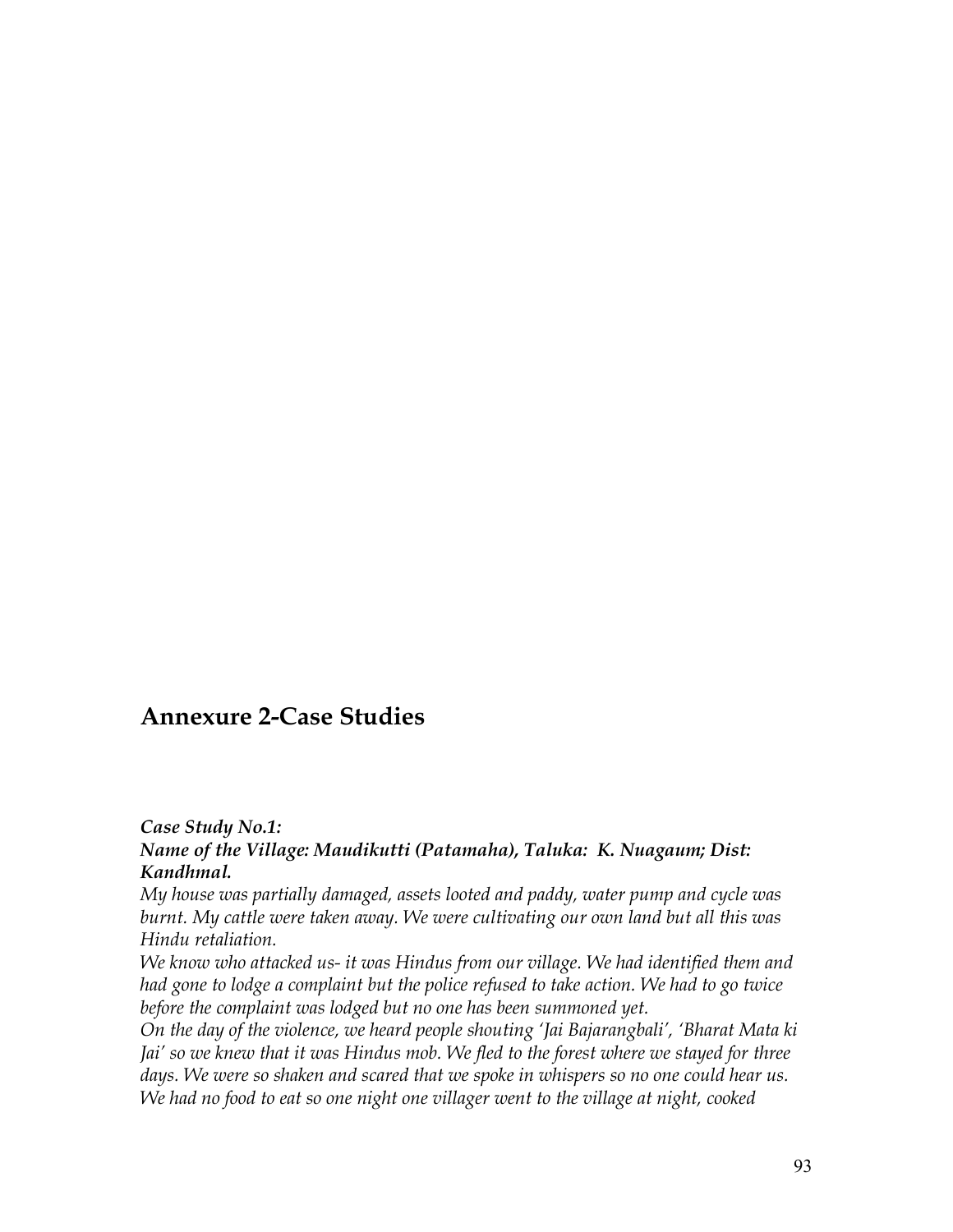*whatever rice he could find and came back to the forest. Since we had no plates, we took the rice in our hands and ate it.*

*We stayed in the relief camp for 3 months, where we were given the same food throughout. One of the villagers died of T.B. at the camp.*

*My family and the villagers live in constant fear. We are not able to think of the future, living one day at a time. The men are afraid to leave women alone in the village and go out to cities to work. We are angry at the perpetrators and the police who instead of protecting them stood and watched as our lives crumbled.*

#### *Case Study No. 2*

#### *Name of the Village: Badamaha, Taluka: Raikia; Dist: Kandhmal.*

*I have six children, out of which the eldest son has gone to Kerala, to work as a labourer. The violence snatched everything from us. Before that we lived quite comfortably with a steady source of income through farming on our own piece of land. We had cattle, farming tools and other essentials.*

*On the day of the violence, I along with the whole village, fled to forest upon hearing the news of Christians being killed and their houses being destroyed and burnt. We returned at night and spent the night in our houses. But the next morning, we were all worried and so along with the other villagers, I fled to the forest again taking some rice and cooked food with us.*

*Our houses were looted, destroyed and burned. We walked for two days sharing whatever food we had carried. The next day six gunmen (distant relation) came running after us and warned us to move from there. They told us that we would be killed if we were found near the village the next morning. So we immediately left for the Raikia camp where we stayed for nine months and then moved to Mundakia camp where we stayed for five months and then finally came back to our village where we started rebuilding our lives using the compensation money(Rs.30000/-, half damage).*

*I am still scared for my life and the lives of my family members. I do not go out alone and when night falls, I worry that something bad may happen.*

*I feel that the Hindus are doing this because they think we have (the Christians) killed their Swami. The Hindus tell us that Christianity is not an Indian religion and that we should all convert back to Hinduism.* 

*But it is also written in the Bible that Christians will have to suffer one day for Jesus and this violence is exactly that. It is God's wish and if he wishes for us to suffer we will, when it is time, happier days will come. We have accepted their fate and are waiting for God to bring them better days.*

*Also after the violence a lot of young boys from our village have gone to Kerala and got jobs as labourers. We women did not face any verbal abuses or threats (specifically directed towards them).* 

*We have a common well which is used by both Hindu and Christians. There have not been any problems related to us using water even after our return. Even shop keepers sell us things like before. We do face threats (convert or leave village) but no other violence. Since we have no source of income we are thinking of cultivating their land this year.*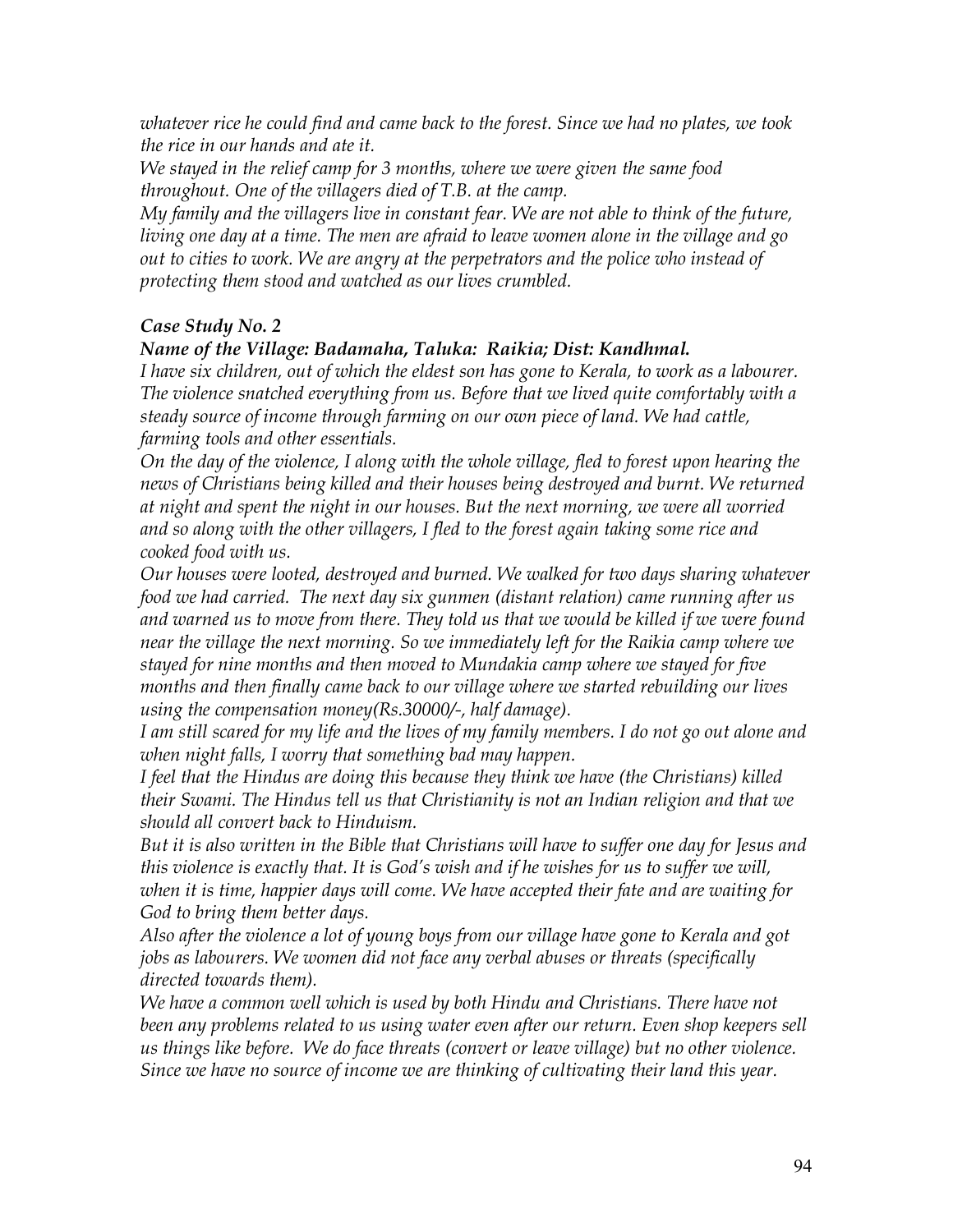## *Case Study: 3*

### *Name of the Village: Piserama, Taluka: Dadingia;Dist: Kandhmal*

*I faced many problems. Once during the period when we were at the relief camp, we to the tube well to bring water however the well was locked as by the Kuis who used the water of the tank well.*

*I also experienced a lot of anxiety when I was separated from my husband during the time when we were in the forest. Many people told me that he had been killed. But I did not believe that. I was also very hungry since I had not eaten for many days. So I returned home to cook some food. I then went back to the forest to look for my husband.* Later I went to the relief camp and there I found her husband.

*Life at the camp was tough because there were 5000 people staying with any facilities. In addition we were also scared about a possible bomb at their location as we had heard rumors of the same.* 

### *Case Study: 4*

#### *Name of the Village: Sindrigaon, Taluka: Balliguda;Dist: Kandhmal*

*I live along with my husband and mother and father in law. I have no children; I had earlier given birth to a still-born child.*

*My village is situated on the banks of river let which we have to cross in order to access health and other facilities. This is particularly a problem during time of sickness. Health services are available 5 Km away where the facilities are not satisfactory. Out place of worship was entirely damaged and so were our homes.*

*The conflict situation was a traumatic experience for me. My own husband was calling out to me and I refused to answer because I was full of fear that it could be someone from the other community.*

*During the time of conflict the Panchayat said that we would be protected and nothing would happen however the opposite was true.*

*There was an incident where an attempt was made to kill one of my neighbours (female, children). The person who attempted the murder was a person from the same village and another community. We was often threatened that if a men was seen he would be killed and the women in his family would be raped.* 

*The perpetrators include ST, SCs, blacksmith, milkman Rgnasis. I lost her business of selling dry fish etc. and my husband is no longer appointed as the ration seller at the GP because the Hindus refused to buy.*

### *Case Study: 5*

### *Name of the Village: Sindrigaon, Taluka: Balliguda; Dist: Kandhmal*

*I am a widow with two adult sons who are married; we live in the village situated on the bank of the river which becomes a problem to cross in cases of an emergency. We family have a bicycle.* 

*There was no violence against me or my family as we fled before the mob arrived. However I am filled with fear and anger because the perpetrators inflicted harm on others in my extended family. I feel more fear when the Hindus have meetings. I am hurt about*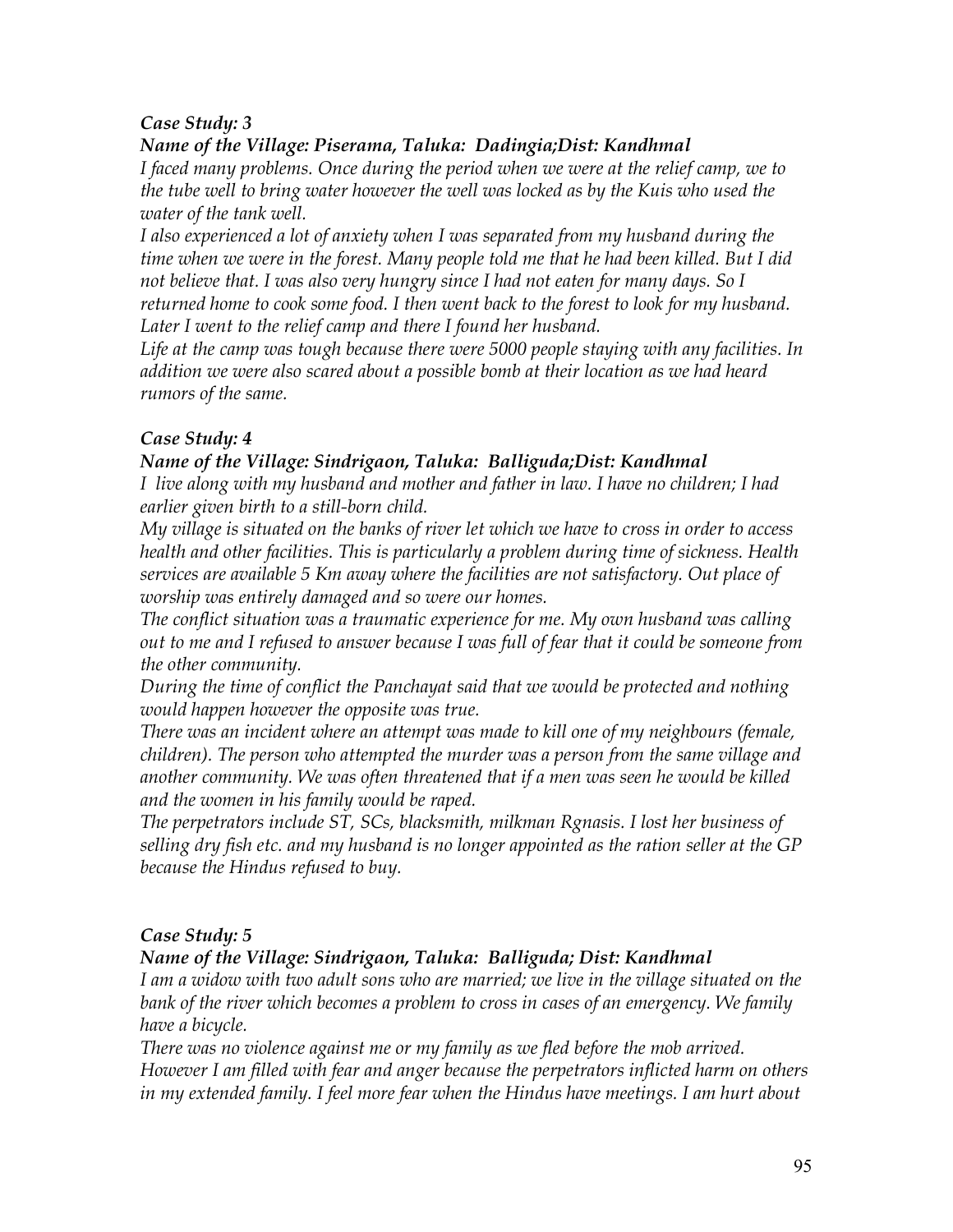*the fact that the once cordial relationships that existed in my village are now broken and everything feels uncomfortable. I am also angry with our neighbors who could have protected us but didn't. I fear that the violence may recur. We have also lost opportunities to earn a livelihood. But I am a determined Christian and I will not change my religion under any cost as I have been a Christian for many years.* 

#### *Case Study: 6*

#### *Name of the Village: Betikola, Taluka: G.Udaigiri;Dist: Kandhmal*

*After our house was destroyed, there was a meeting at which we were told "if you want to stay here become a Hindu. I said that we do not want anything but peace and we would not become Hindus.*

#### *Case Study: 7*

### *Name of the Village: Rudagya, Taluka: Tikabali; Dist Kandhmal*

*I am married to a Hindu man and so we were threatened. I was told I could not live in my husband's village which comprised of a majority of Hindu families. I was told to leave the village or I would be killed.*

#### *Case Study: 8*

#### *Name of the Village: petapanga, Taluka: Phiringya;Dist: Kandhmal I am a Hindu living in a village with a Hindu majority.*

*I was threatened by the perpetrators to be killed if I did not discontinue my association with Jana Vikas, a Christian organization. I was also forced to stop mingling and befriending Christians.* 

*I conformed to all these demands because I feared for my life. I did feel sorry for what was happening to my Christian friends and sometimes felt that it would have been better for me to give up my life rather than the friends. Even now my interaction with this particular Christian friend is limited. But I have restarted working with Jana Vikas. All the perpetrators were people belonging to my caste and area.*

### *Case Study: 9*

### *Name of the Village: Petapanga; Taluka: Tikabali; Dist: Kandhmal*

*After the riots, my family shifted to Bhuvaneswar. 25th August riots started in village. Eight people came to my village a midnight. We left and hid in garden. My house was located separately from other houses in the village. They burn all the furniture. I knew all the attackers personally by name. The attackers destroyed all the Catholic houses in my village before attacking my house. I went to inform Sarpanch and Ward Member (they are Hindus), they told me to go to Tikabali Relief Camp.*

*I am a Hindu but since we are economically better off, other Hindus were jealous of us and so they took this opportunity to destroy us.*

*Because of this tragedy, I was so depressed that I could not eat for four days. My grand daughters were with me. My husband was a farmer before riots. We have land records. We stayed for a week in the camp. From there we went to Bhuvaneshwar.*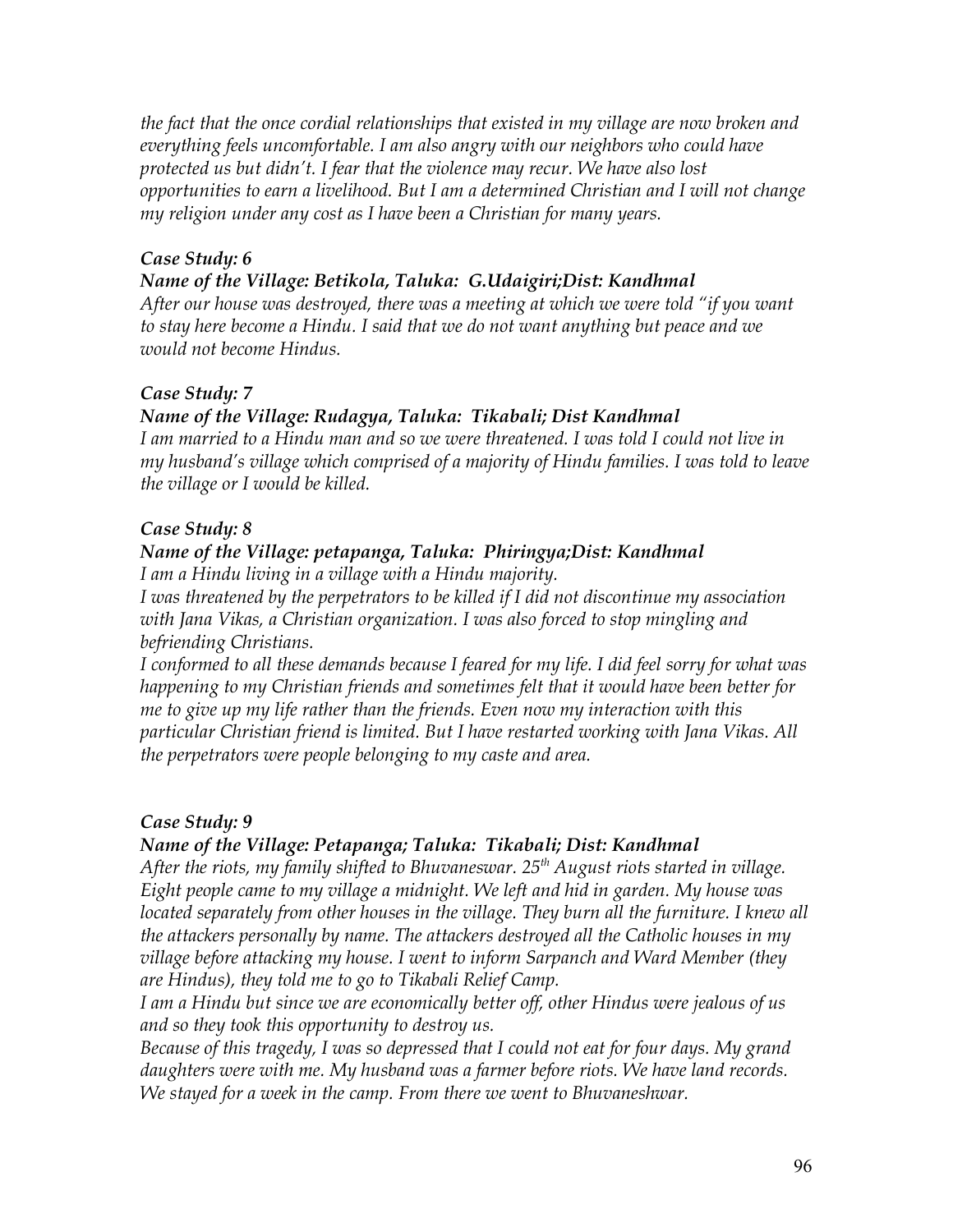*Now, I am staying on rent paying Rs.800/. We have a toilet and water in the house but no electricity in the house. Many of my relatives are Christians.* 

*Villagers are not allowing me to come back to the village, my daughters are supporting me. Thrice I went to my village and each time I was threatened. .*

*Culprits are not cultivating my land because if they cultivate, I can lodge a case against them, because it is on my name.*

*Ten Christian families shifted to Bhuvaneshwar after riots. I lodged FIR against, but no enquiry was conducted. We were given Rs. 10000/- though the Orissa Government sanctioned Rs.50000/- . The authorities told us to build a house then only will we get the remaining money. There are no chances of going back to the village, and if we build the house, we are sure to be displaced.* 

*We women are always thinking of future of our children. Previously some people from Kandamal district was staying there, so we found easy access to go and stay. Single women, widow or divorced women are in very bad condition. They are working as a slave in other houses.* 

*Though we have to buy everything, we get the feeling that we do not belong to this community. Language is a problem, I only know Kui not even Oriya. All we want is peace in life and support to lead a life with dignity.*

#### *Case Study: 10*

#### *Name of the Village: Letingia; Taluka: K.Nuagaum; Dist: Kandhmal The local Hindu and STs threaten us and tell us that they will re-instigate the riots.*

#### *Case Study: 11*

#### *Name of the Village: Muningia; Taluka: K.Nuagaum; Dist: Kandhmal*

*When we lived in the village, my younger daughter was studying. But now we are in Bhuvaneshwar and she is not studying.* 

*Our house was totally destroyed. Culprits were all together 30 families traveling by auto. We have T.V. and V.C.R. and other goods with us. They destroyed everything even broke the auto. We stayed in the forest for a whole day.* 

*From the forest we first went to Nuagaum camp. Culprits twisted my neck, when we were on our way from the jungle to the relief. They hit my sister -in-law when we are walking from the jungle to the camp. When we saw them, many ran away but I was not able to run away because of my old mother. The culprits only caught those who were not able to run. After one year my mother died because of the shock and trauma.*

*We were in the camp for one year and were threatened so we did not go back to the village but shifted to Bhuvaneshwar from the relief camp. We own land for cultivation in the village but cannot do anything about it.*

*I knew that a survey was going on, so I went to the village but the villagers did not allow me to add my name in survey.* 

*Now we are staying in rented house Rs.600/- per month. We have water, electricity and toilet in rented house.*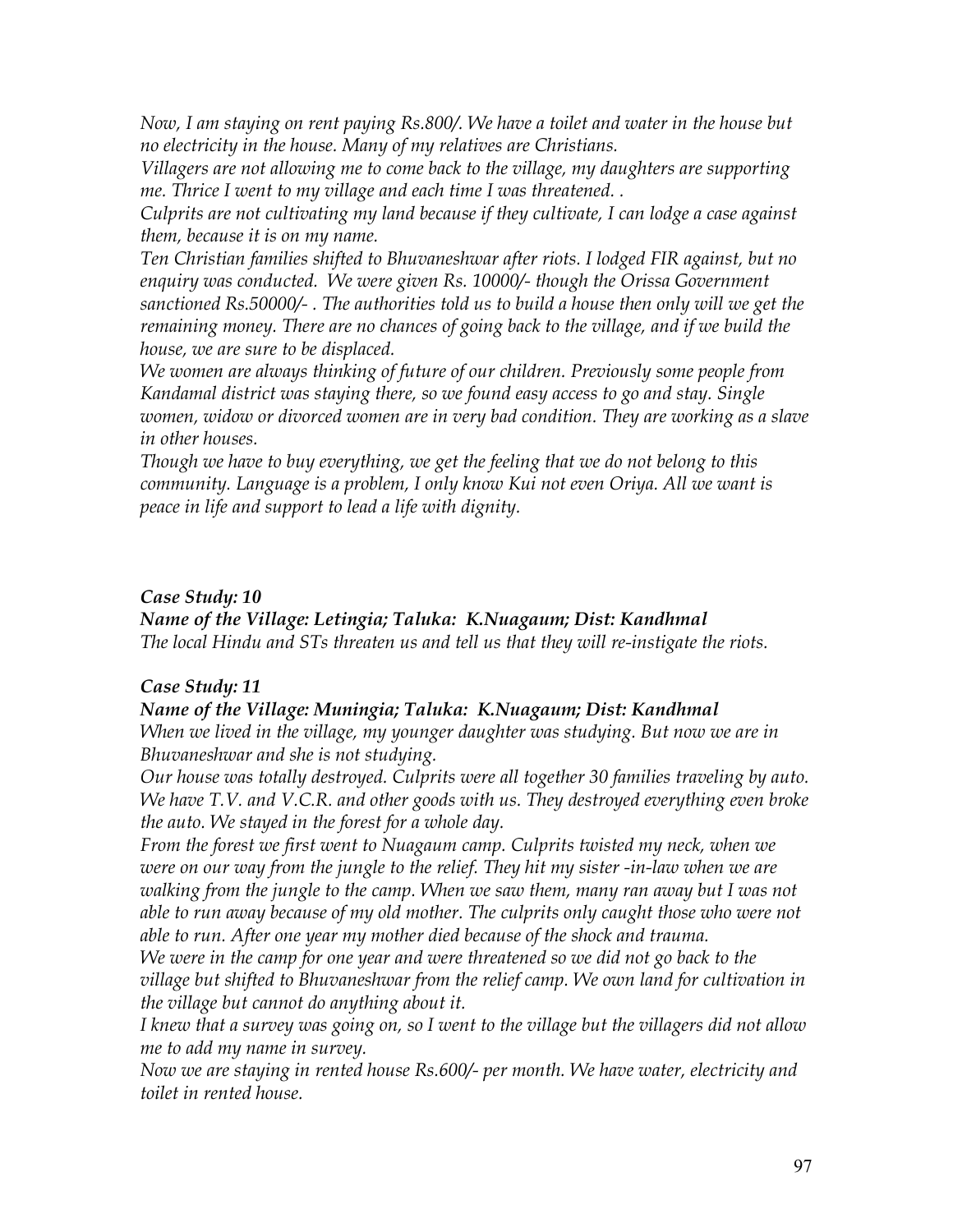*My elder daughter was raped, rapist was outsiders and villagers. She was engaged at that time and was married to the same person with whom she had been engaged. We did not get any compensation. My elder daughter who was raped is still suffering from chest pain. Doctor suggested operation which we are not able to do because of financial problem. I want to give priority to my daughter's treatment.* 

*No action was taken against those who have raped my daughter. She was not provided any treatment in the hospital, because we don't want people to know about it. My husband knows about it. We have made a complaint of the rape incident. We did not meet these people after the incident.*

*Government sanctions the compensation but say if you construct house then only we will get the money. Somebody should help me to dialogue with Government Authority. Because of threats, I was not able to build the house.*

*Twelve families from the village shifted to cities like Bhuvaneshwar, M.P. and Zarsugnda* 

*Before riots we were earning good labour and worked in our own land. Now we have no future. Sometimes we think we will take revenge. One day we will take revenge. We want to build one cottage in Bhuvaneshwar but we don't have money. I need support.*

#### *Case Study: 12*

#### *Name of the Village: Hatipada Sahi; Taluka: Raikia; Dist: Kandhmal*

*Before the riots started, we were in the house. The mob came and destroyed thirty five houses. They attacked our house first. There were more than 200 men in the mob. They were shouting slogans: 'Jai Shree Ram', 'Hindu Hindu Bhai Bhai'. First of all they pushed the door open. We had all run out and were behind the home, hiding in the bushes. The perpetrators collected all our precious things, made a pile of it, poured petrol on it and burn it. We watched all this, hidden in the bushes. We know all of them. They are from our own village. This incident took place at 11 p.m. While burning everything, they were calling us by our names- they wanted to kill us.*

*They destroyed another two houses of my neighbours. After that we went to forest. We were in the forest for 5 days. We kept changing our place of rest. We then learnt about the government relief camp so we went to Riakia camp. We were there for more than one year. We don't know exactly but there are chances of girls being trafficked, some agents had come to camp.*

*We lodged an FIR in Riakia police station. The police accepted the FIR and registered the case. They conducted an enquiry.* 

*From the camp, we went to a new school building allotted as a temporary shelter by the BDO.* 

*Compensation offered by Orissa Government is Rs. 50000/- to Rs.20000/- . We are not able to reconstruct the house because we are not able to prove that the plot of land is ours - we purchased it 40 years back from Khandahar. Sale Deed was there, we do not have the papers with us and they burnt it.*

*We produced two witnesses before the court. We had Government Lawyers. There are possibilities of getting justice. We gave witness against the Manoj Pradhan MLA, Dilu Mahanti (leader of riots) and other 26 members. They were planning to kill us, because*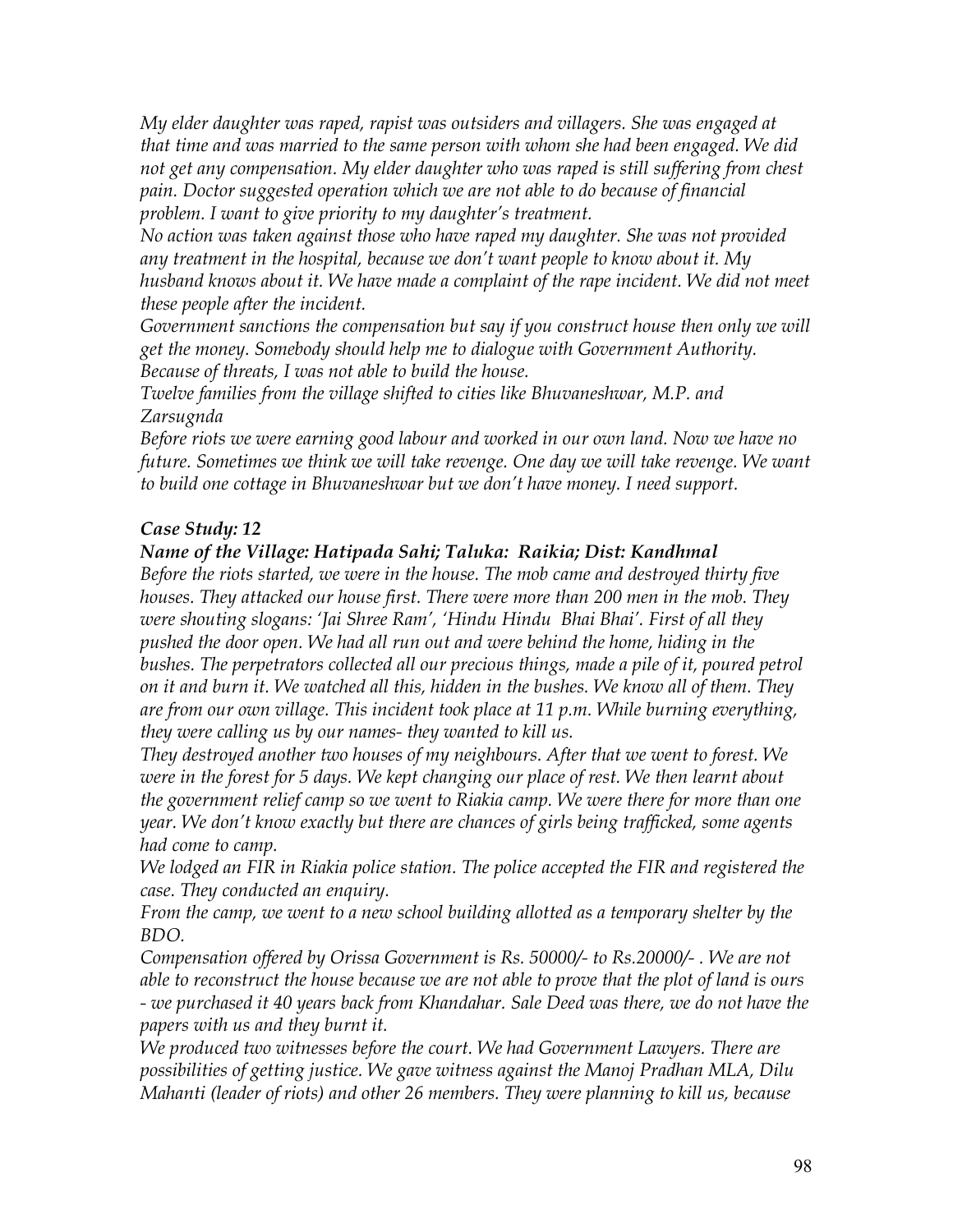*we have given witness against them. Outside the court they threated us. They demarked our land and put a long flag on it. They threatened to kills us and rape me and my daughter. They said all this to the chairman of Rakia block. The current tahasildar of Raikia favors and suggested that we not bear witness. But all of us in the family, each and every member want to give evidence against the culprits.* 

*We are staying in a rented house. Since they have threatened to kill us, we cannot go back to the village. They (the perpetrators) have said that they will kill us if we return. They say that even if they are put in jail, they will make sure that we are killed. All the violence has made my child depressed- she is behaving abnormal. We gave her psychiatric treatment. Fr. Divya is supporting us.*

*were families who were staying in the village; But even today, the rioters are conducting the meetings and so we cannot go back.* 

*55000 Christians were affected by the riots. I am President of Nari Mohal Mahalla Samiti – Rakia, all the S.T. and S.C. women are there. This organization was registered in 1982. We, women feel more depressed, they did not do anything to us but the threats are always with us.* 

## *Case Study: 13*

#### *Name of the Village: Muningia; Taluka: Tikabali; Dist: Kandhmal*

*Police Patil stayed in other village which is 5 Km away from this village and so could not help. Before riots our house was in a very good condition. Compensation of Rs.20000/- is not enough for us to rebuild the house.*

*We are Christians for the last seven years. Untouchablity and no development in life are the reasons for our converting to Christianity. All those who became Christians in our area did so seven years back.*

### *Case Study: 14*

#### *Name of the Village: Bapalomonti-B; Taluka: Tikabali; Dist: Kandhmal*

*My mother is Christian. I was living with my uncle and his family at Gadenegia. We were told to either go to camp or convert to Hinduism. My uncle refused and was not at home when the mob came. There were 25 people. They asked for my uncle. When they saw that he was not there, one of them bit my grandfather. They forced my grandparents to become Hindu. Then they saw me. They said 'we will take revenge for her uncle on her'. They lifted me and tied my mouth with a dupatta. One man had a sword and he told my grandparents that he would kill me if anyone shouted. They threw me under a tree, my lower back was fractured. Then they raped me. Four men… one after the other… for two hours… I became unconscious… they left me for dead…*

*I knew them- I used to call them uncle- Babula, Manoj, Ranga… four others came later and carried me back to my uncle's house. My grandparents died due to all the trauma. I tried to commit suicide many times. I am so depressed. My parents and brother, sister all love me so much, they are very unhappy when they see me like this. But when I go to the village, people asked me about the incident. I cannot forget it- I think of the way they raped me all the time. I feel I should not live.*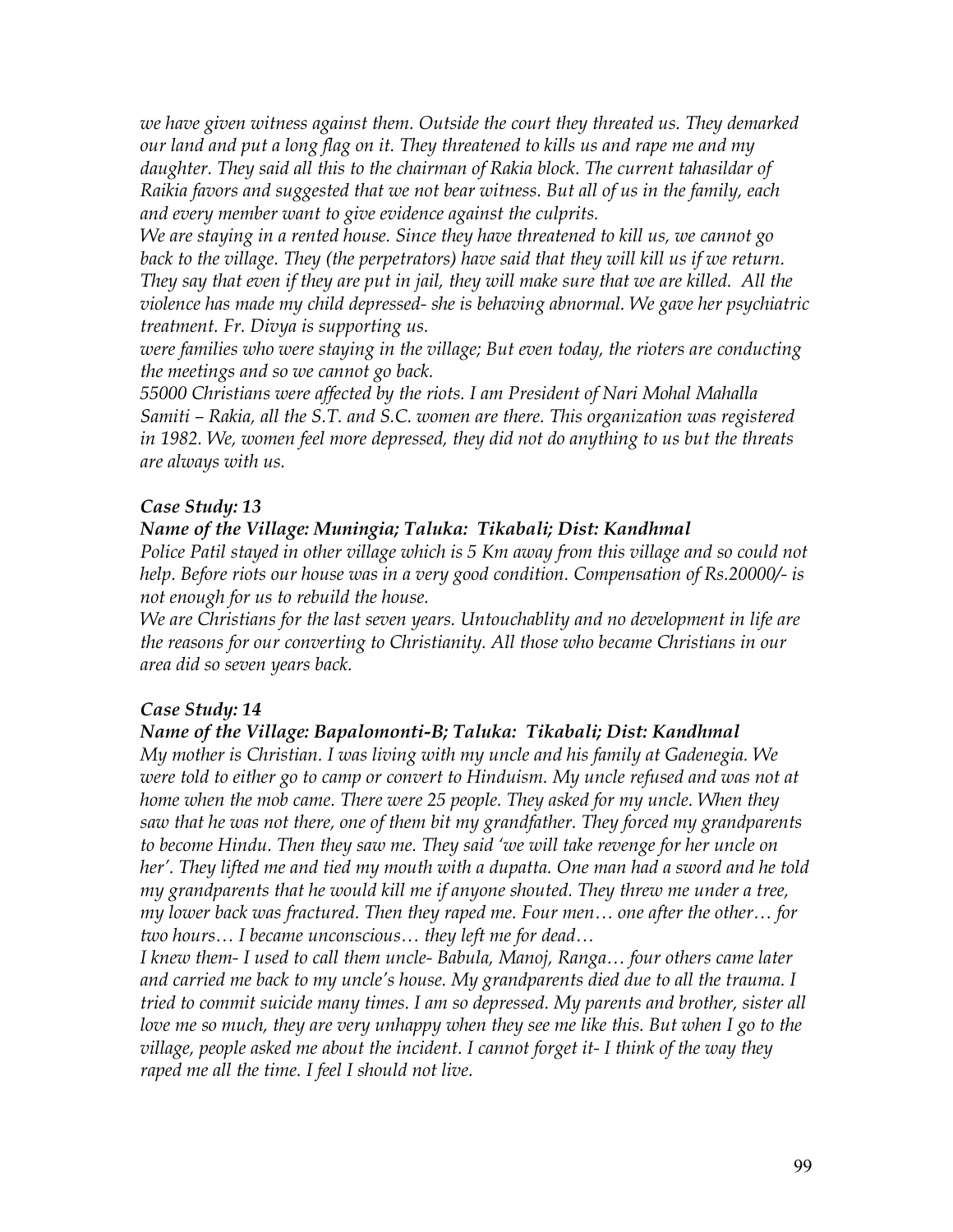#### *Case Study: 15*

*Name of the Village: Riabhanja; Taluka: Tikabali; Dist: Kandhmal*

*We migrated to Bhuvaneshwar. We are living in a rented house for which we pay Rs. 800 per month. They are six of us in the family- my husband, me, my son and his three children. My daughter in law died of kidney failure.* 

*During the violence my husband ran and climbed a tree. People came and threatened to cut down the tree telling him "we are cutting the tree, came down and convert into Hinduism". We refused- my husband was beaten. They pulled off my saree and threatened me (with rape). But we did not convert.* 

#### *Case Study: 16*

*Name of the Village: Tiangia(Budedipada); Taluka: G.Udaigiri; Dist: Kandhmal We all ran away to the forest on the 25th of August before the violence started. But by the 27th, the children were hungry and thirsty. So we came to the main road, hoping to get something for them. At that time the perpetrators were roaming around on the road and they saw us and caught all of us- my husband, two children and me. They took us to the nearby motho (temple). Then they tied up my husband's hand with rope. Then they twisted a cycle chain around his neck and dragged him, crawling to a field nearby. I ran behind them and so did my daughter. We hid in the forest and saw how they hit him with an axe and then tried to cut off his hands and legs. Then they stabbed him in the stomach with a knife. Then Manoj Pradhan took up the axe and cut my husband's neck. My daughter who is six now could not talk at all for many days after seeing all this. She was trembling and crying all the time because of the fear and shock.* 

*I gave a complaint about my husband to BOD and in Police station. Then all the Police force, collectors, BOD, SP, OS, Sub-Inspector came. But they did not take any action immediately because of the strike and fear of perpetrators. After four days, they went to the spot where he murdered and they found that where the body was buried. They dug up the body and took it for the postmortem. Later my husband's body was buried in the Raikia cemetery by one of the priests.* 

*I got a compensation of Rs Two Lakhs after two months. I deposited the money in the Raikia Youth Bank in the name of two daughters only to safe guard their future. Now for the past one month I have been in Rajiv Nagar. I don't want to return back to my village, because I am still a target. That village people will kill me. I want to go somewhere else to earn a livelihood for the sake of my children.*

### *Case Study: 17*

#### *Name of the Village: Budringia; Taluka: Raikia; Dist: Kandhmal*

*Before the violence, my husband Rasia Nayak had an accident by falling from his bike and injured both his hands and legs. Seeing that he had injuries, the villagers suspected him of being involved in the death of the swami and so they tried to search for him. But before they could come to our home, my brother came and gave us information that people were coming to kill him. So my husband ran away to the forest. After sometime the villagers came and asked for him, and I told them that he has gone for the medicine.*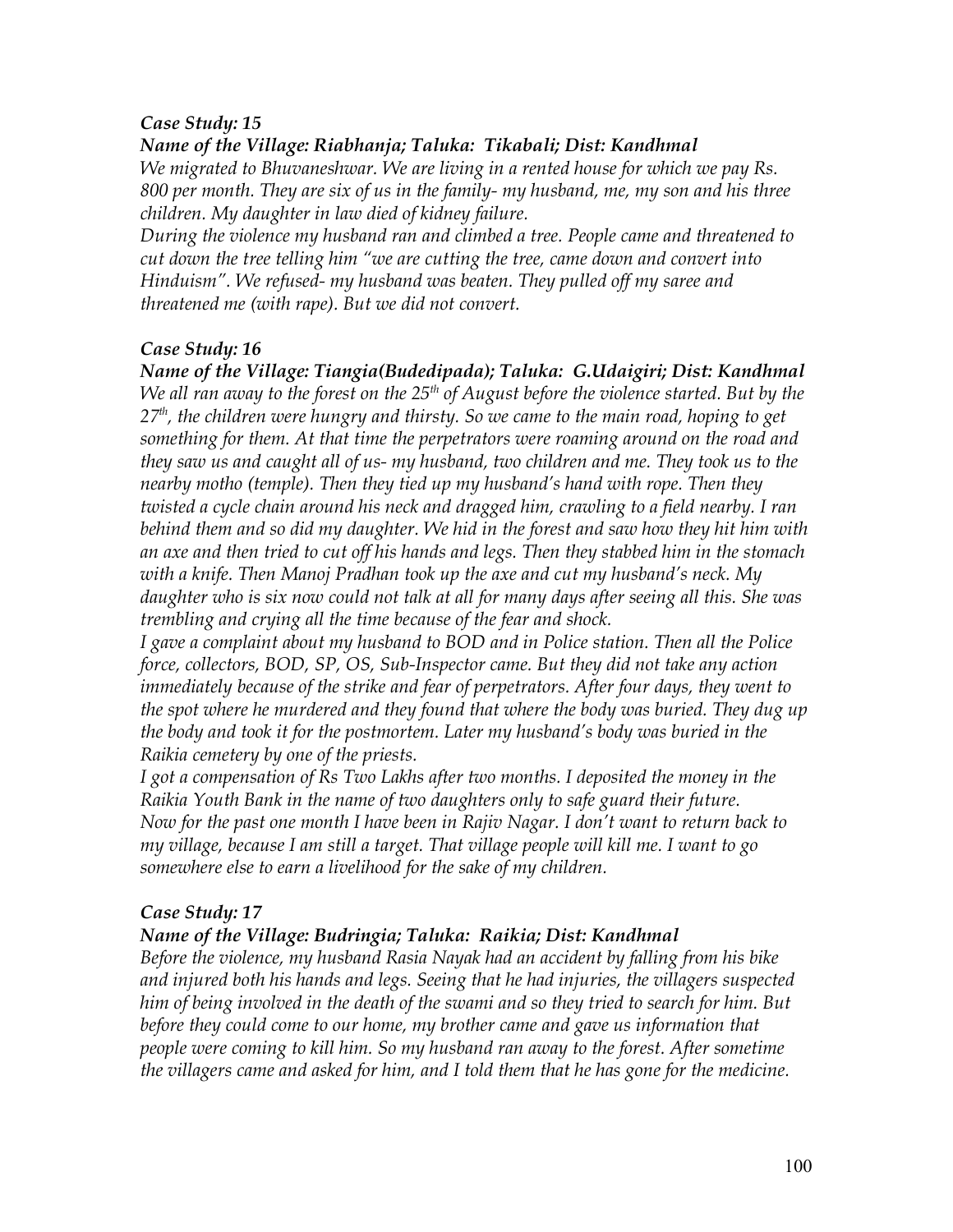*Later, all of us fled to the jungle because of the fear and to save their life. Then we went to the Relief Camp. Now we are in the Chandrashekharpur in Bhuvaneshwar.*

### *Case Study: 18*

*Name of the Village: Dimriguda; Taluka: Phiringya; Dist: Kandhmal Rioters thought that we were Christians so they destroyed our house.*

## *Case Study: 19*

### *Name of the Village: Kasinpadar; Taluka: Phiringya; Dist: Kandhmal*

*I was staying in Kasinpadar village from last one year, after her brother's death. I am helping my brother's wife and son. My house is in a nearby village where my husband and children stay. I often visit my home but most of the times I stay in my brother's house.*

## *Case Study: 20*

### *Name of the Village: Bakingia; Taluka: Raikia; Dist: Kandhmal*

*Here on 26th morning, the people came- their aim was to kill all the pastors and rape their women and girls. But a RSS who is good terms with pastor informed us before and so we fled to the forest for one night. Next day morning we went to village which is Christian dominated, called Gundhani, gar markia and stayed there for four days. After that we went to Raikia Camp.* 

*We informed the police from the jungle itself but police kept on saying we are coming, we are coming but took their time and did not help us.* 

## *Case Study: 21*

### *Name of the Village: Bakingia; Taluka: Raikia; Dist: Kandhmal*

*Before leaving for the jungle, I told the pastor (Samueed Nayak) to come to the jungle but he refused to go saying we will die, anyway. I left for the jungle. Later she heard pastor was be-headed. After I heard the news, I started getting headaches. I had no money, but some pastors helped us and took us to Cuttak for treatment.*

## *Case Study: 22*

### *Name of the Village: Dalabali; Taluka: Dadingia Beredakia; Dist: Kandhmal*

*I live with my husband and two children in Piserama. My daughter does not live with us as she is in a boarding school. We do not belong to Piserama -we were brought there by a pastor and his wife because they were ostracized in their village at Dalabali.*

*At Dalabali there were only four Christian families who were called by the majority and asked to convert, under pressure the other three families agreed while we did not agree, because of which we were ostracized even by the three Christian families. Our house was destroyed and we went to forest where one of our children felt sick. He had brain malaria therefore we had to go back home to prepare medicines to give the child (Ayurvedic medicines). Later my son recovered.*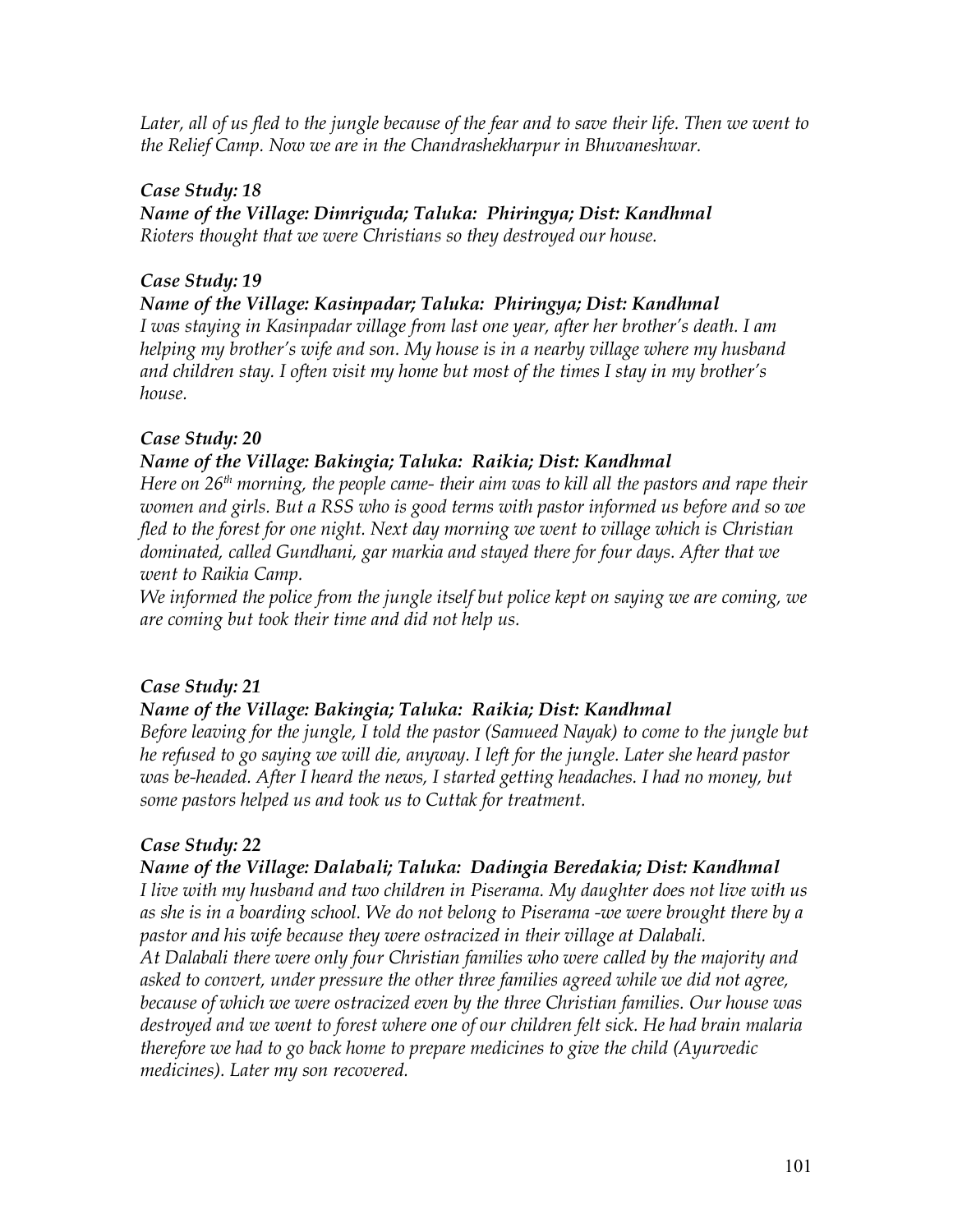*However after our stay at the Relief Camp we could not return to their village. We had to come to Piserama, here we feel secure, however the children(younger 2) were put in the neighborhood school but couldn't continues they were beaten by other children as they didn't belong to there. The eldest child (daughter was sent to boarding after a wel*l *known person identified her and approach me with the offer. However the teachers and the quality of education there is not up to the mark. The students are harassed by the Hindu teachers both male and female. The school through Government schools was run by Hindus.*

#### *Case Study: 23 Name of the Village: Pattamaha; Taluka: Balliguda/K.Nuagaum; Dist: Kandhmal*

*I am forty years old. Eleven perpetrators caught my husband and forced him to convert into Hindu. They told him: "Swamiji has died, so you also have to die'. If you want to live then you have to convert into Hindu otherwise you will die. To save himself he said yes, I will convert into Hindu. Then they left him and somehow he came back to our family.*

#### *Case Study: 24*

#### *Name of the Village: Tatamaha; Taluka: Raikia; Dist: Kandhmal*

*I am sixty year woman and I lost her husband. Before this violence my husband was fit. But when violence and conflict took place we left our house and ran away to the jungle. When we went to jungle, it was raining and so we suffered a lot more. We stayed in the jungle for three days in wet clothes with only water to drink. My husband saw the incidents of violence and so was deeply disturbed and afraid. The rains also affected him badly and he got fever. We somehow managed to reach Raikia Camp but the facilities in the camp were not good. There were a lot of sanitation problems- these affected my husband's health and he became serious. So I got him admitted in a hospital. After hospitalization doctor gave him a list of medicines, but I did not have money. The people in the relief camp wrote a letter to the BDO, got the money and brought medicines. My hushand was in the hospital for one week. Still he was not ok. He did not like being in the hospital and used to force me to take him out from there. I told him, "You still have fever, after going from hospital you won't get medical facilities". But he insisted so I took him away the hospital and went to "Masedikia" relief camp. In camp he was taking medicines, which was given by the sister (in orders). He was happy to stay with all of us. But medicines couldn't affect positively and finally after two weeks he died in that camp.*

#### *Case Study: 25 Name of the Village: Tatamaha; Taluka: Raikia; Dist: Kandhmal*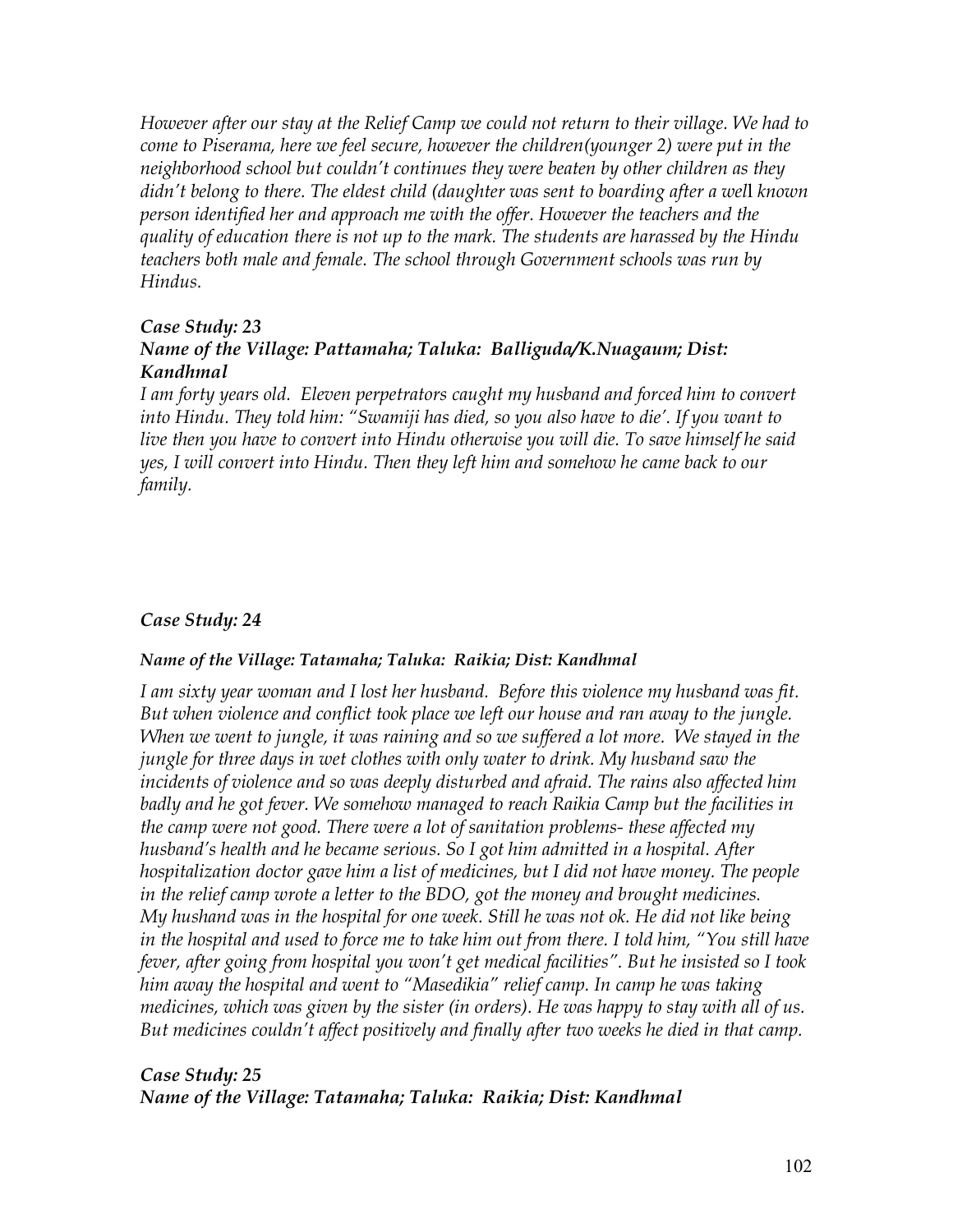*I am a sixty year woman and I lost my husband during violence.* 

*On the day of violence every one ran towards the forest to save their life. But we did not go to jungle. We hide ourselves in the turmeric farm. I have three daughters who are married and are staying with their husband. Only my husband and I were staying in this house. We spent 2 to 3 days in the turmeric farm, drinking only water and eating only 'chana' and 'biscuits'. My husband saw many violent incidents – people being killed, houses being burnt and other things. Because of this, he was afraid and mentally disturb. He got fever and diarrhoea. When other villagers found that both of them did not come to the camp, they came back to village to meet us. I went with them to the camp to meet others and when we returned we saw that my husband was dead. He did not live for more than fifteen days after the violence started.* 

#### *Case Study: 26*

*Name of the Village: Tatamaha; Taluka: Raikia; Dist: Kandhmal*

*I am forty year old and I lost both my father-in-law and mother-in-law during violence. At the time of the riot everyone ran away in the forest. We also ran away in the forest and stayed for 3 day. There were seven of us, including my mother –in- law and father – in-law, both of who were more than sixty years old. It was raining heavily. We had only the clothes that we were wearing. My in-laws found it all very difficult. The stress, the running around to save our lives, the rain and not having sufficient food made them ill. After three days in the jungle, we reached the camp at Raikia. My mother –in –law was very ill. I wanted to get her admitted in a hospital. After being in the camp for one month, we were able to admit her in the hospital with the help of the BDO who provided free medicines and vehicle. But she died three days later, in the hospital. My father –in – law became seriously ill after hearing about her death. We could not take him to a hospital because we had no money. He too died after one month. We lost both my in-laws because of the mental trauma and sickness due to the violence.*

### *Case Study: 27*

#### *Name of the Village: Musumaha; Taluka: G.Udaigiri; Dist: Kandhmal*

*When riots took place, I was six months pregnant and in that condition , I ran away to the forest and stayed there 3 to 4 days. By God's grace some villagers came from "shirki"* and provided some food to us. We used this and finally reached 'G.Udaygiri camp'. *After four months in the camp, I delivered a child in the hospital with the help of the Aganwadi workers who were voluntarily working in the camp. Everything was well and I came back to the camp with a healthy child.* 

*But there was not enough food, there were sanitation problems and the place did not have a good environment. We have a lot of rituals beliefs and taboos related to child birth but none of these were followed or practiced in the camp. The main reason of this was the fact that the camps were overcrowded. And no one really neglected me or my baby. Today, we are both well and surviving despite limited food.* 

#### *Case Study: 28*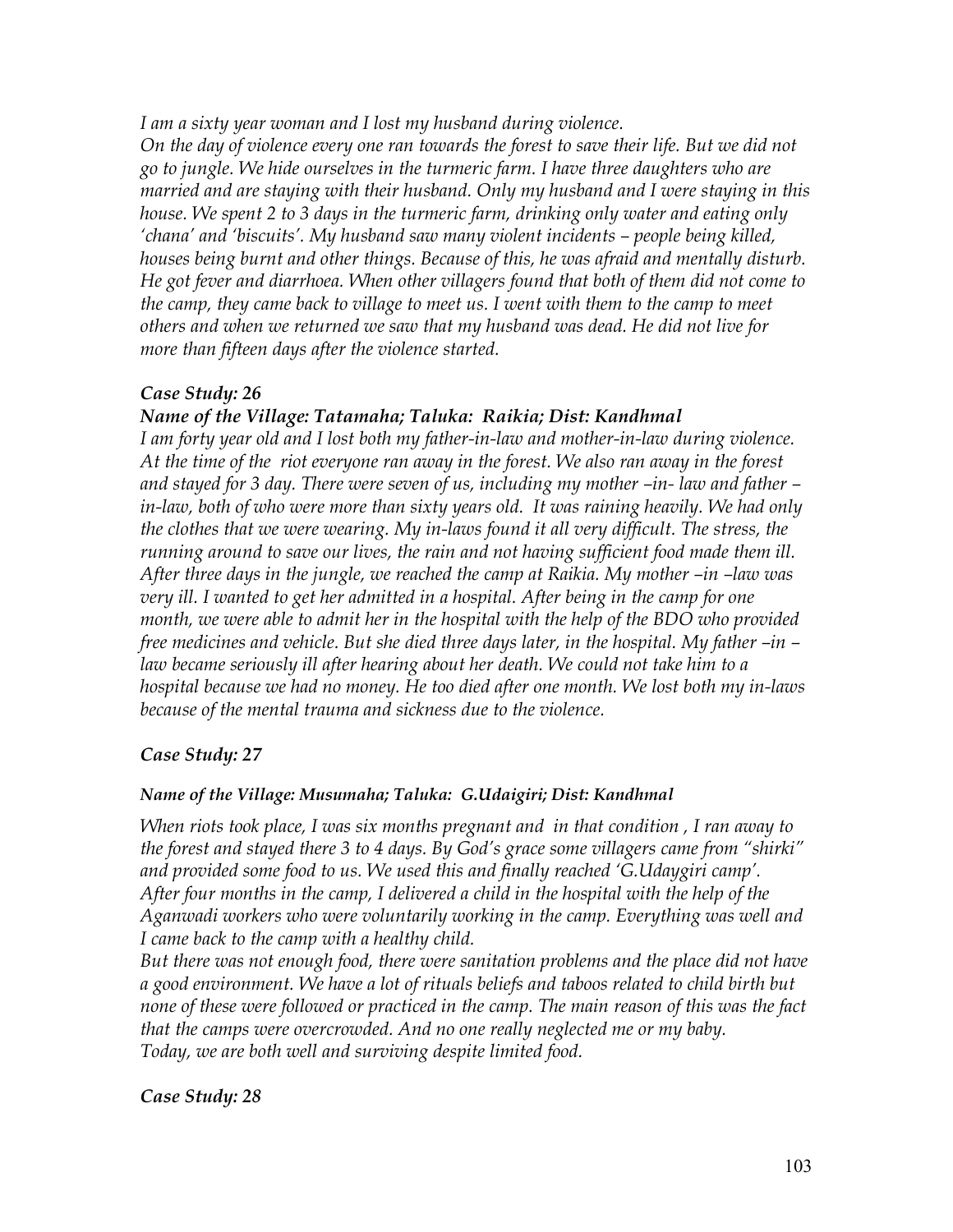#### *Name of the Village: Musumaha; Taluka: G.Udaigiri; Dist: Kandhmal*

*I am a forty five year woman who lost my mother –in-law at the time of violence. At the time of the violence, my mother in law's age was over 70 years. She was not able to walk. So when the mob came, we had to leave her and run to the forest. The perpetrators found my aged mother in law and stuffed her mouth with 'chivda' in an attempt to choke her to death. They left her in that condition and went away. When we returned after three or four hours, we saw that she was in a lot of pain but was still alive. We helped remove the 'chivda' from her mouth and stayed with her for some time. But soon we got afraid and reluctantly left her alone and went back to the forest. I later learnt that all the injuries and trauma she faced caused her death. She died alone…* 

#### *Case Study: 29*

#### *Name of the Village: Rudagyaa; Taluka: G.Udaigiri/B-Tikabali; Dist: Kandhmal I am a sixty year woman and I lost my husband in the riots.*

*My husband was about 70 years old at the time of the violence. We ran away in the jungle and it was raining. We spent 3 to 4 days in the forest in wet clothes as we had no dry clothes. We were prepared food only one day; the remaining days, we only had water to drink. My husband who had witnessed violent incidences was mentally disturbed and stressed. He was full of fear and thought we were going to die. He was also worried that we had lost everything that we had worked for and was anxious about how we would manage financially once we returned to our village.* 

*He became sick when we reached the relief camp and had terrible diarrhoea. We could not take him to the hospital immediately because of a lack of transport facilities. It took many hours to get a vehicle and take him to the hospital. In the hospital the situation was the same, he was unable to come out from trauma and slowly became worse. Finally after 15 days he died in the hospital.*

### *Case Study: 30*

#### *Name of the Village: Rudagya; Taluka: G.Udaygiri/B-Tikabali; Dist: Kandhmal I am a seventy year woman. I was beaten by perpetrators during the violence. At the time of the conflict, I was at my daughter's house. I heard that my village had been attacked and wanted to come back to see how my husband was. But my daughter refused to let me leave. After four or five days, I came to know that my husband was safe he in the relief camp. I wanted to go to my village and to know the condition of my house, and see if anything remains. So I went alone.*

*When I entered the village, I heard the sound of a bell and then some men and tried to kill me. One of the perpetrators slapped me and another one wanted to attack me. But then a CRPF member came and saved me. He took me to the camp and told me not to go alone anywhere next time.* 

#### *Case Study: 31 Name of the Village:Talatamtingia Biraguda; Taluka: Phiringya Dist: Kandhmal*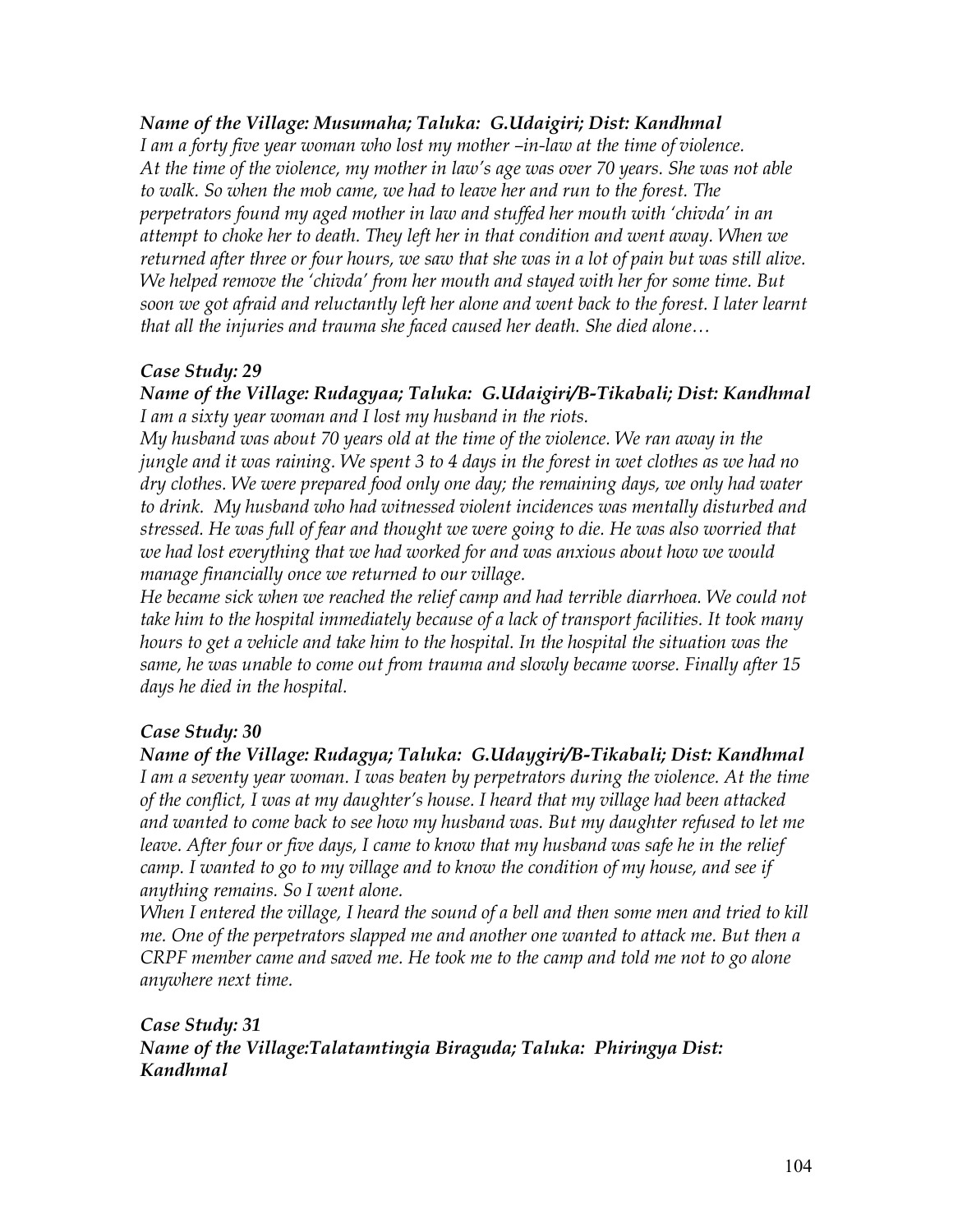*We were in the jungle for three to four days. Then the police told us about the relief camps so we went there. We stayed there for three months with more than 4000 people. The culprits were shouting slogans like "Hindu Hindu Bhai Bhai, Christain ko maar do". They pushed and hit my old mother in law. We lost property worth 1.5 lakhs. We received many threats. One person from the neighbouring village told us, "if you are Christians, do not stay here. Better you leave."*

## *Case Study: 32*

#### *Name of the Village: Karndagada;; Taluka: Phiringya; Dist: Kandhmal*

*I lost my husband during the violence. He was the pastor and so was targeted. He was caught and killed on his way to Bhuvaneshwar. He was killed in Gandhi Market. I have to bear all the expenses for my son and myself. I sell wood and dry mango seeds – this is my only source of income. I earn Rs.20/-per Kg. of dry mangoes. I know of another woman who lost her husband. He was killed by two drunken men during the violence. He was attacked while he was running towards the forest. But today, we have to bear all our expenses. We have not received any compensation from the Government and have been deprived of our rights. We are in a sad state.*

#### *Case Study: 33*

#### *Name of the Village: Nandgiri; Taluka:G. Udaigiri; Dist: Kandhmal*

*One of the women in our village was mentally affected by the trauma of the violence. Now, she has lost her senses.*

### *Case Study: 34*

#### *Name of the Village: Nandgiri; Taluka: G.Udaigiri; Dist: Kandhmal*

*I lost my brother in this violence. When the village was attacked, five people were killed, one of whom was my brother.* 

*They murdered my brother in front of our aged mother. The police refused to take any action for five days and we had to keep his body at home all those days. My mother has not recovered from the pain of seeing her son killed in front of her eyes. I wish justice will be given to us some day.*

### *Case Study: 35*

### *Name of the Village: Hatipada(Lingaon Panchayat); Taluka: G. Udaigiri ; Dist: Kandhmal*

*In our village, there were only three Christian families. We were not aware that we were going to be attacked. We heard 500 people shouting slogan "Jai Shree Ram" etc. After hearing this, we ran to the forest.* 

*The attackers killed our animals. They killed our lambs and spread their blood around our houses. We all lived in the market square – our houses were not located in remote areas and yet no one helped us. We had a lot of problems as my husband injured his leg.*

### *Case Study: 36*

*Name of the Village: Dadingia(Puninago); Taluka: Raikia ; Dist: Kandhmal*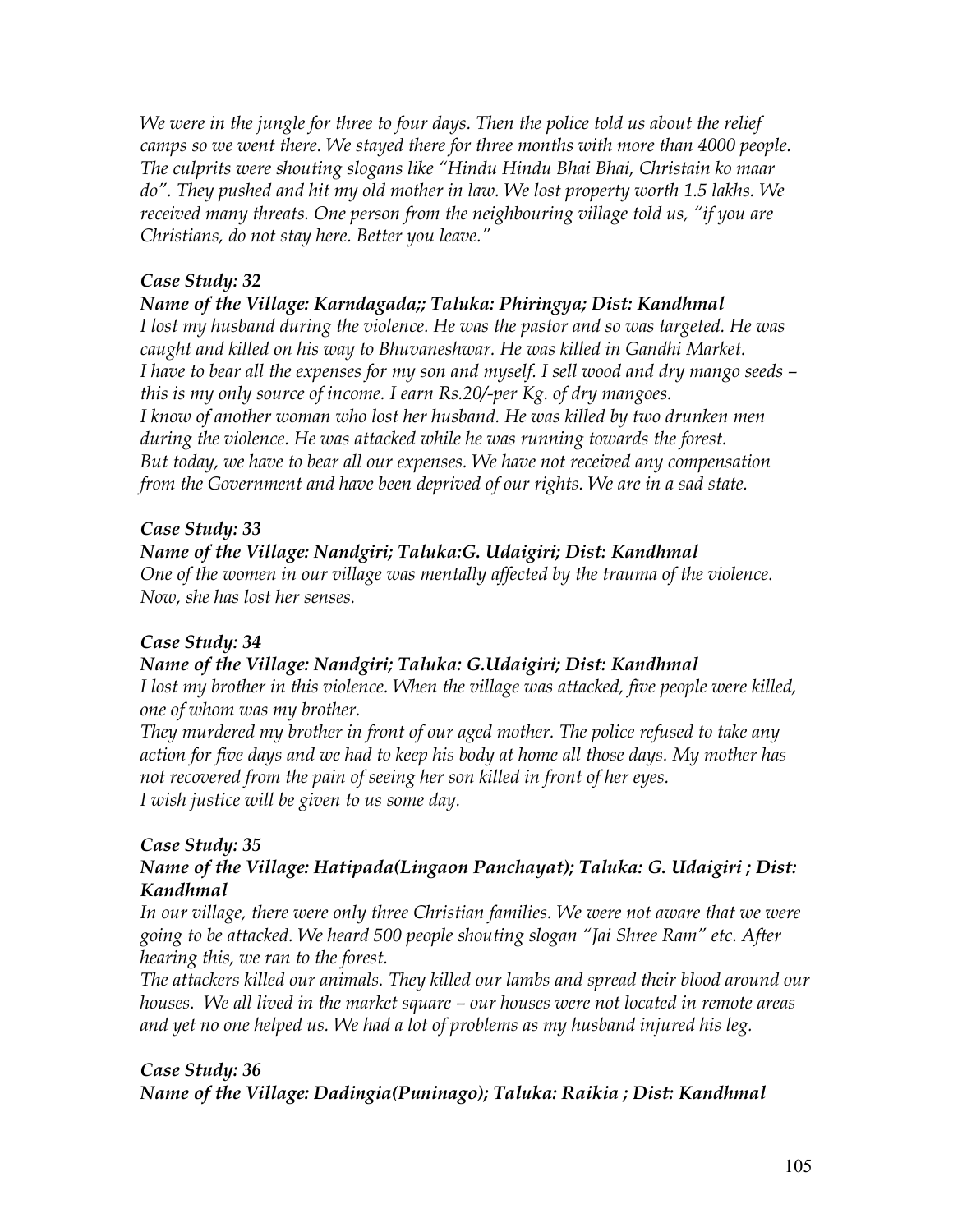*I am an OBC- dalit Christian. The men in our families are not allowed to cultivate the land. The Hindus are in a majority (SC's & ST's -Hindu) in our area and they threaten us.* 

*There was a lady in our village who had delivered her child on Aug.28, 2008. She fled with her new born to the forest. She suffered a lot and bore a lot of pain. She lived there for four days. There was nothing, no food, no water, no shelter. She was extremely scared of her life for her child. The neighbours helped her during the attack.* 

### *Case Study: 37*

### *Name of the Village: Sindrigaon; Taluka: Balliguda ; Dist: Kandhmal*

*One of the male members of our house is a pastor and he was attacked. We faced many experiences that were threatening to life. But we do not want to talk about the violence* 

## *Case Study: 39*

#### *Name of the Village: Bagadi; Taluka: K.Nuagaum; Dist: Kandhmal*

*I am an 80 years old widow and I live with my youngest son. We live near the main road. Before the violence, we lived on the other side of the river that passes behind our current home.*

*When the mob came to broke into my house, I was alone. They told me to leave so that they could break it up. But I refused. They then poured kerosene on me and threatened to burn me alive if I did not leave. So I left. But I still feel as sad, depressed, upset and traumatized as I did two years back. I am sad that my home is no more. I have lost everything that I had worked for.*

### *Case Study: 40*

### *Name of the Village: Gunjibadi; Taluka: K.Nuagaum; Dist: Kandhmal*

*I am a 42 years SC Christian. My grand daughter was born while her family was at relief camp.* 

*My husband passed away few days before violence. When the violence started, we (my family and I) escaped to the jungle where we stayed for two days without proper food, water and security. My daughter –in-law was pregnant but we did not have the money to take her to a place where she could avail medical help. When daughter -in-law experienced labour pains; she was taken to the health centre from the camp where she delivered a healthy baby girl. However the camp had no provision for hot or warm water, the needs of the new mother such as nutritious food, supplements etc. I have not received any compensation as I am not on Government list.*

*Case Study: 41 Name of the Village: Bagadi; Taluka: K.Nuagaumn; Dist: Kandhmal I am 33 years old and am a BPL category ration card holder.*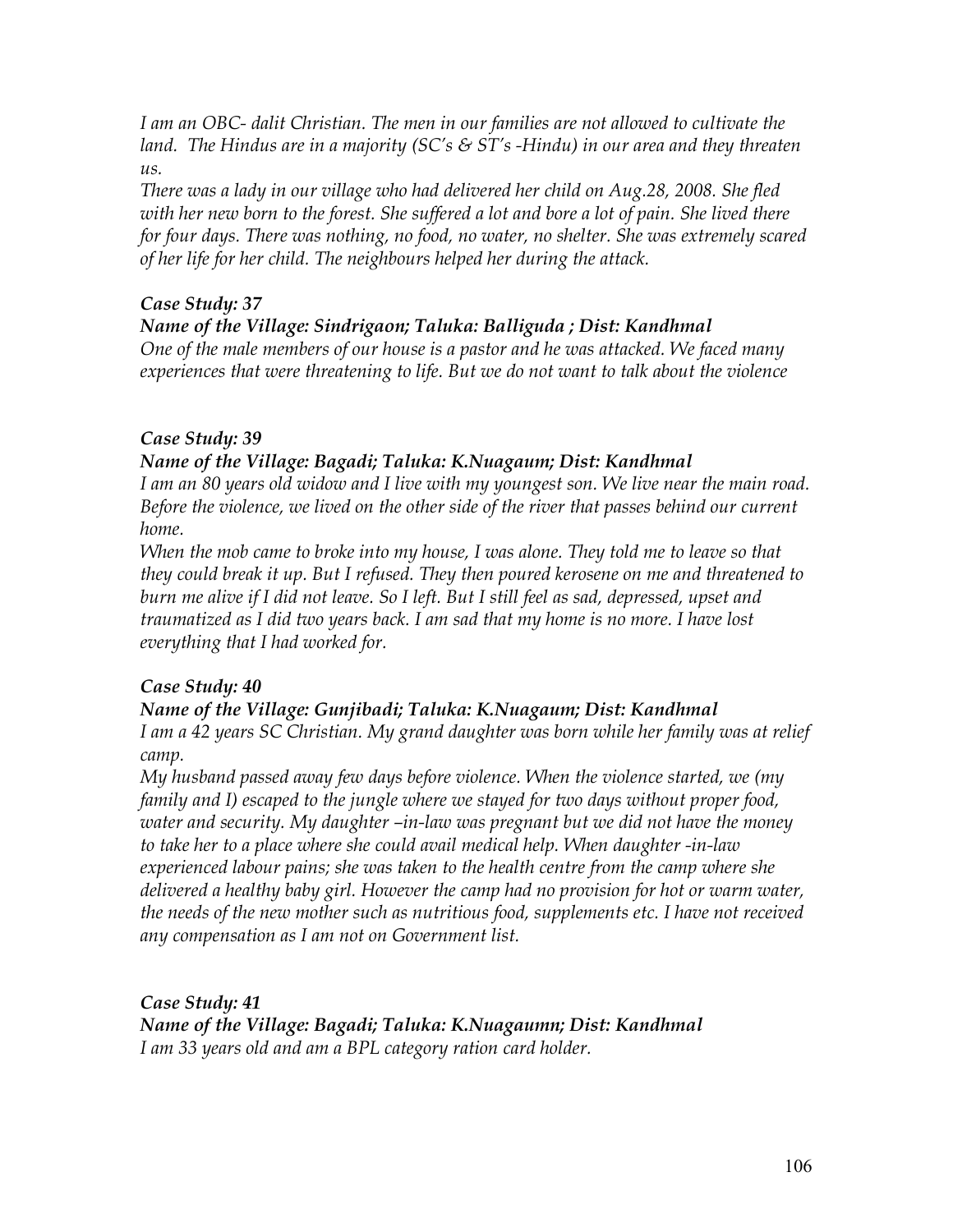*Before the riots we could farm on common land. Now the Hindus of the village don't let us farm. The children from our village can't go to school during the rains as the school is on the other side of the river.*

*My daughter aged 18, who is married and lives in Balliguda, was molested and threatened rape. The incident took place soon after the violence when she had gone to collect the rice at the Public Distribution System. We lodged a complaint with the police, giving details about perpetrators but no one was arrested. The FIR was at Sarangota Police Station*

*At the time of the violence, we moved to the forest. It was raining. There was not enough food. After spending a few days in the forest, we went to the Camp. Bad food in the camp led to diarrhea among many people.*

*Even today we are threatened – we should either leave this home or become a Hindu.* 

### *Case Study: 42*

### *Name of the Village: Pirigada; Taluka: K.Nuagaum; Dist: Kandhmal*

*I am a 32 SC Christian who used to reside in Dharampur but am now based in Pirigoda. My home is a make shift tent and my husband has moved to Bhuvaneshwar after the violence. In Dharampur there were only five Christian families and hence the perpetrators came with axes and sticks etc. and told us to reconvert. All of us agreed but once the mob left, we all ran away to the city.* 

*The Christians in the village were told to eat cow dung and urine to purify them. I refused but one person agreed to do so. Earlier one of my family members was working for Hindu families. But now Hindus don't employ us.*

*I feel that the people attacked me because I am the leader of a project at a local NGO. The compensation money for the home has not come through, as I was not on the Government list of beneficiaries/victims. Hence even when non government agencies come, they do not reach this place as we are not on any list.* 

### *Case Study: 43*

### *Name of the Village: Borakia; Taluka: Balliguda; Dist: Kandhmal*

*I am a 47 year old woman whose son was illegally detained and taken away from home during the violence. He was blamed for causing the violence. During the time, we (my family and I) went to police station asking them to release him but Police did not listen. We also have two young daughters and we have been approached by the people to send our daughter to Bhuvaneshwar and Cuttak. All those who ask us are usually middle aged men, but we never send our girls.*

### *Case Study: 44*

### *Name of the Village: Borakia; Taluka: Balliguda; Dist: Kandhmal*

*I am a 55 year old woman. In my village, the violence was in the form of homes of Christians being destroyed. We people however ran away to the forest when the mob*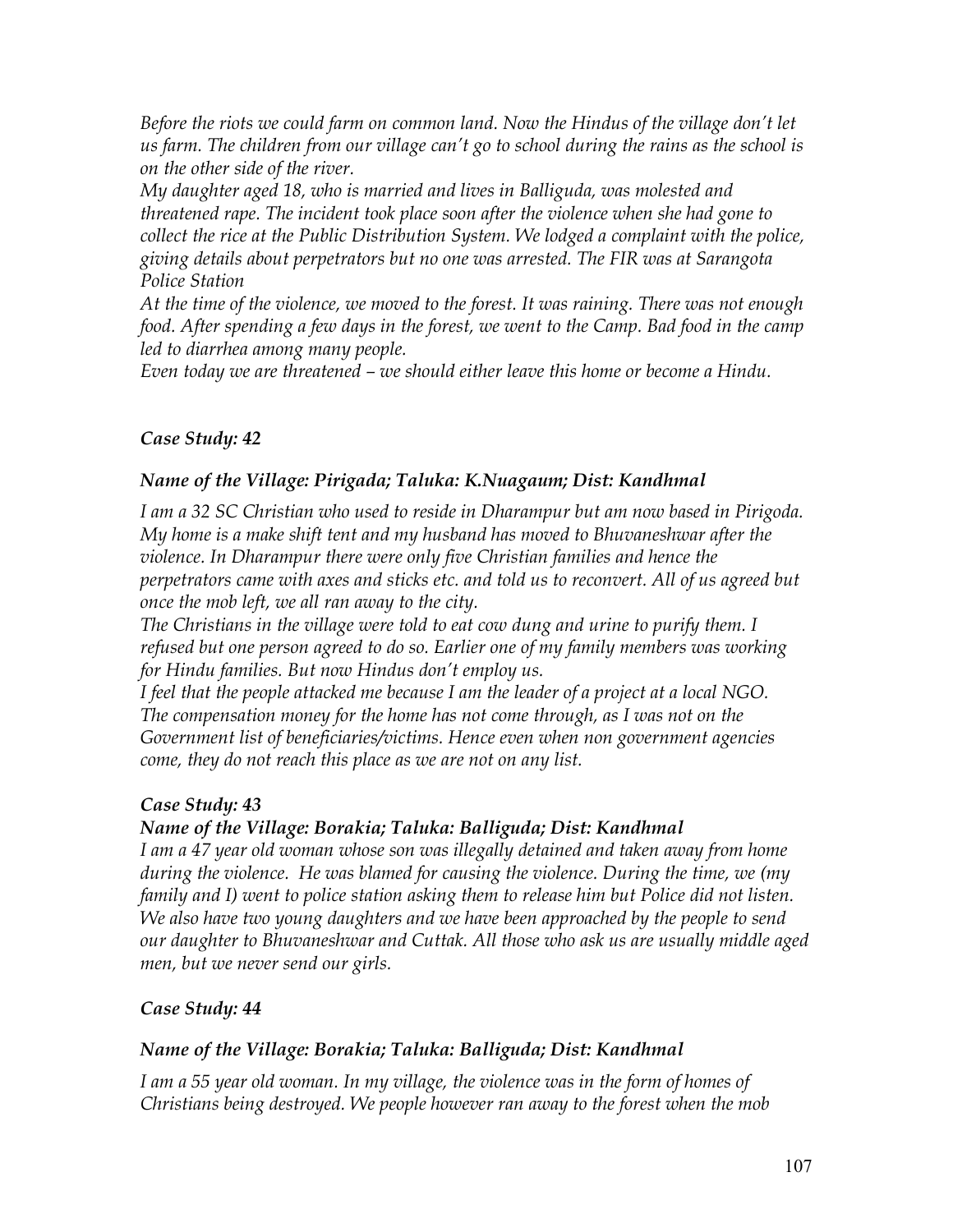*came as they came with drums and we heard the drums beating before we saw the mob. All of us then went to camp from the forest, where the living facilities were not proper, men and women were kept separate which was difficult for married couples. There was no proper water supply. Even a woman who delivered at the camp was given supplement only for two days and then same food as the others.*

*I am still afraid. The people in my village say that in the next five years (there will be more violence till) only Hindus or Christians are left.*

### *Case Study: 45*

#### *Name of the Village: Raikola; Taluka: G. Udaigiri; Dist: Kandhmal*

*I am an 18 years old girl. When the violence started I was in Std.10th, but had to leave my education because of the violence as the higher school is 3 Km. away and I need to pass the Hindu Colony to reach the school. In school we were threatened and teased so I quit the school and took six months course in Bible study. I have a younger sister who is 16 years old.* 

*There is an old Hindu man in my village who tells us not to "come in front of his eyes". He keeps commenting on how we girls roam around so stylishly even after all the violence.* 

*I knew that something would happen because we had heard of violence in other places as well. I saw my own classmates in the mob.* 

*In the camp there was no place for girls to change. No place to sleep as 10-15 families were allotted one tent. Husband and wives used to have issues because people slept so close to each other that their bodies were touching each other. This was the case for the first two months until people moved away to cities.*

*The CRPF men used to tease girls and there was a problem of clothing, some people brought old clothes but they were not in good condition. And there were no*

*undergarments, most of the clothes and kits were for women and younger children. There were not too many available for young girls like me.*

*We were not used to wearing sarees and we were given only sarees by the Government. Many CRPF personnel in the camp would give false promises of marriage to girls, get them pregnant, forced abortions etc. and left later.* 

*I am now waiting to finish my education and that is what my sister also wishes to do. It would be good if someone could help us with that.* 

#### *Case Study: 46*

#### *Name of the Village: Raikola; Taluka: G. Udaigiri; Dist: Kandhmal*

*I was two months pregnant when the violence broke out. When the mob came to my village, I had two small children (a three year old daughter and a seven year old son) as well as two older women, one who was unable to walk and one who was unable to see properly living with me. I first ran with the children to the forest and then came back for the older women. I was alone- my husband was in Kerala. I hid in the bushes and watched the mob set my home on fire. When they left, I tried to put out the fire. But I was all alone and could not save my home. My husband returned and we stayed in Udaigiri*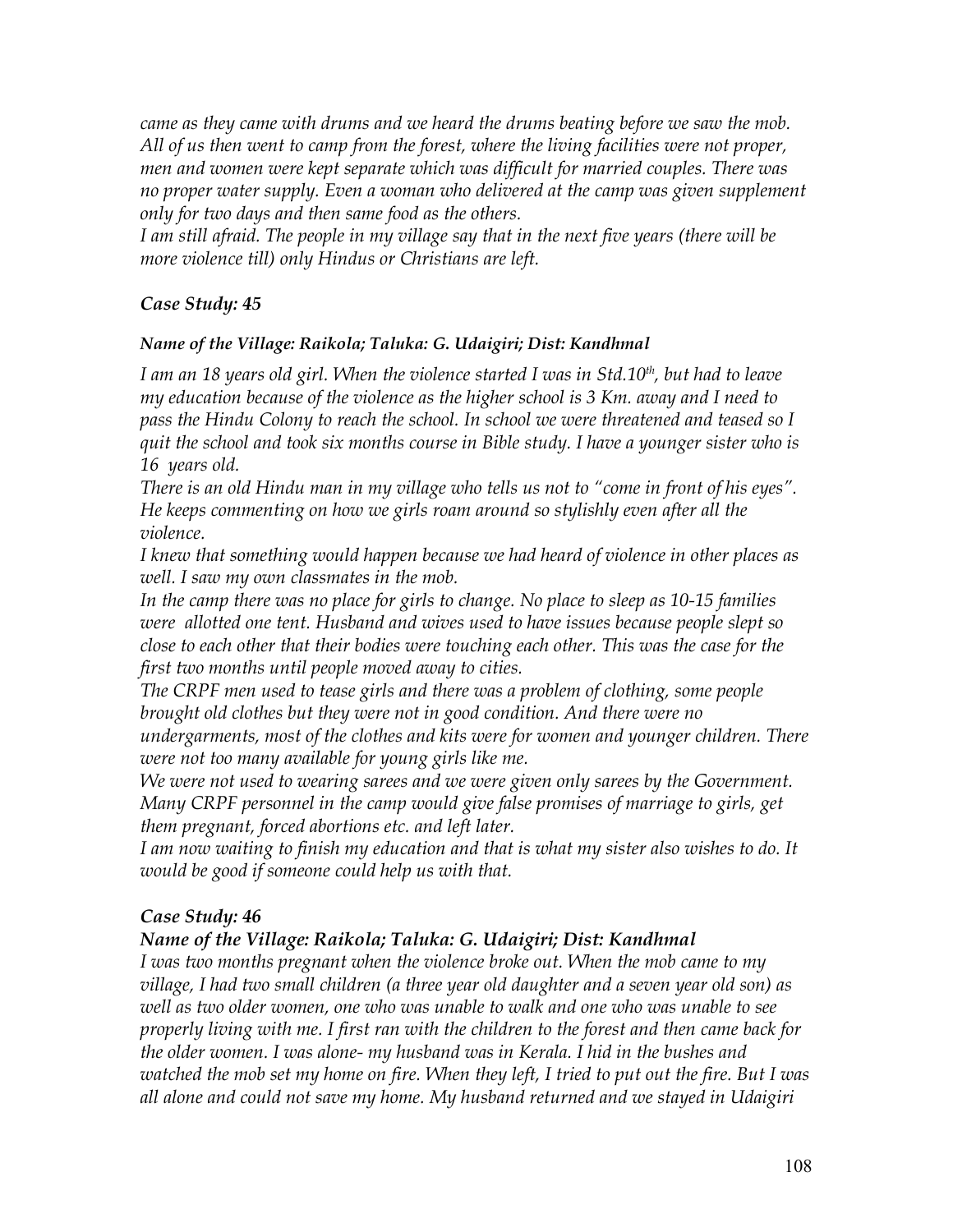*camp for six months. Then in smaller camps for eight months. My baby was born in the camp. The Hindus did not allow us Christians to walk outside. There was no special food for pregnant woman like me; some nuns gave eggs bread, biscuits to everyone for 3 days. When I came back, I did not have any money. I went to a shop and ordered all that I needed. When the shopkeeper turned away, I took as much provision as I could and ran away. Without paying because I did not have any money.*

# *Case Study: 47*

### *Name of the Village: Padasahi; Taluka: Raikia; Dist: Kandhmal*

*When the violence started we all went home because we thought that we would be safe there. But when the mob tried to enter the house, we hid in the bathroom. The mob ransacked the house and then set fire to it. When the mob the left, the rest of us got out but before the youngest (10 years old) could escape a blast took place (possibly a cylinder) and she got badly burnt. Since there was a curfew we took her to the jungle where we stayed for 2 days. We had to cover her mouth with cloth to keep her from crying and to muffle the sounds of pain. Finally, her burns made her smell very bad and so we took her to the PHC. Later with the help of an individual from a Christian organization we took her to Bangalore for treatment. She has now recovered fully physically and studies in class 7th .*

## *Case Study: 48*

### *Name of the Village: Masedikia; Taluka: Raikia; Dist: Kandhmal*

*I am a 29 year old, Christian SC woman. My husband works with an NGO, and we belong to a middle class family. The biggest difficulty I faced dealt with the loss of status, and all my worldly belongings. I was not a direct victim of the violence but my aunt was who was 55 years old was raped and murdered by five young boys in the village of Gudrikia Chanchedi. This has affected me deeply.*

*When the violence started, my family went to the jungle, it was raining and I had only one set of clothes. I would wear wet undergarment one day and dry them one day. I had to shut my mouth by stuffing my kerchief into it to prevent my cries for being heard by all.*

*We then went to Raikia camp where there were around 5000 families. There was not enough water, which was especially an issue during the women's menstrual cycle. There were 7 to 8 families in one room with no means of separation of space between them (such as curtains etc.). Women found it hard to adjust as changing clothes and other habits are harder to perform in front of people as compared to men. I used to cry a lot, and had no one to talk too. My husband was to tell her to keep faith what has gone will come back tenfold.*

*After leaving the camp, we moved to Bhuvaneshwar for twelve months but now we are back in our village. Our home is half constructed. I want my children to have a safe future. But the fear is not gone. I still cry in fear when I hear from other Hindu villagers that there are secret meetings of Hindu villagers. They say that the next time they will*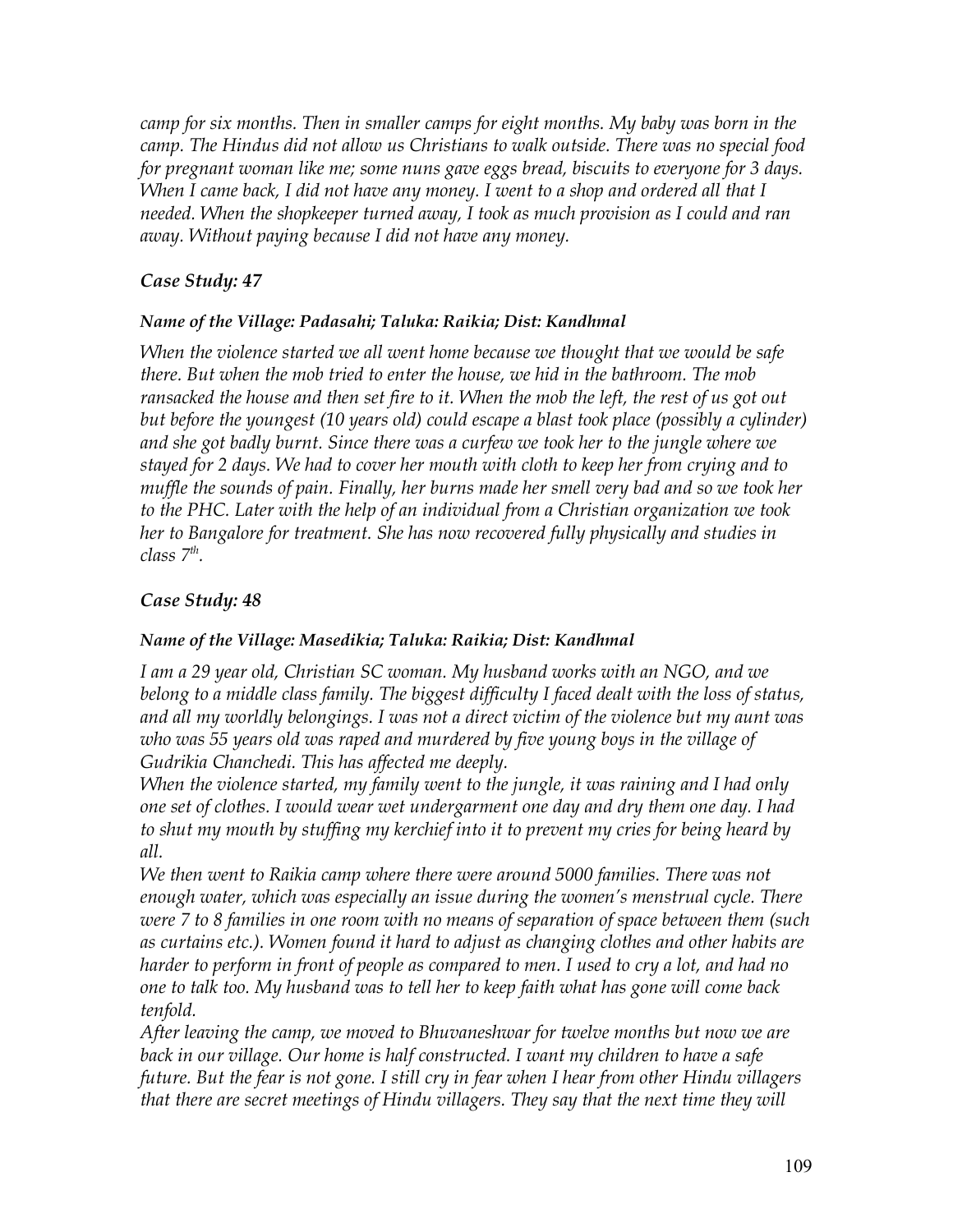*kill the people. They won't go about breaking or destroying the homes of Christians but they will kill the men and then go after the women or use women as a bait to kill their husbands.* 

# *Case Study: 49*

## *Name of the Village: Pirigada; Taluka: K.Nuangaum; Dist: Kandhmal*

*I am a 23 years old single mother with two children; a three year old girl and a two year old buy. I live in a temporary make shift house with my father and two children. I am a daily labourer. My husband has remarried and I was at my father's village when the violence took place.*

*There were five Christian families in their village Dharampur. The Hindus asked all of us to reconvert. They came with sticks and axes and threatened me with rape, so I initially agree to convert but once the mob left I ran away to the camp with my children. In the camp there wasn't enough water or good food or even space to live.* 

*My problem now is bringing up my children. I am single mother. Earlier I used to work for Hindus but now they did not employ us. And even if a Hindus family wants me to work for them, how can I work there? What if something happens? I feel too scared to go work in Hindu houses now. My grandfather's land is in Dharampura but I cannot use it and it is being used by others.*

# *Case Study: 50*

# *Name of the Village: Borikia; Taluka: Balliguda; Dist: Kandhmal*

*We fled to the forest when we heard about the violence. We stayed in the forest for four to five days and then went to the camp. We had difficulties in the camp because we did not have enough clothes or soap. There was only one well and all of us women had to share the water. Our clothes were burnt in the fire and so we had to use the clothes that we found lying around. We had no money.* 

# *Case Study: 51*

# *Name of the Village: Letingia; Taluka: K.Nuagaum; Dist: Kandhmal*

*I was selected as a counselor member of Church and there were rumors that I helped plan the murder of Lakhanand. One man from Shakhigerda threatened me; he tries to follow me whenever I am alone. I have not made any police complaint because I am afraid that they may resort to violence again. Then people will feel that they face violence because of me.* 

### *Case Study: 52*

# *Name of the Village: Mandasoru; Taluka: Riakia; Dist: Kandhmal*

*Even today when we see riots and the people who caused the riots, we feel scared. They are in our village. Even today they threaten us that they will kill us and break our house. We have registered a complaint against them, but the government takes action against them very slowly.*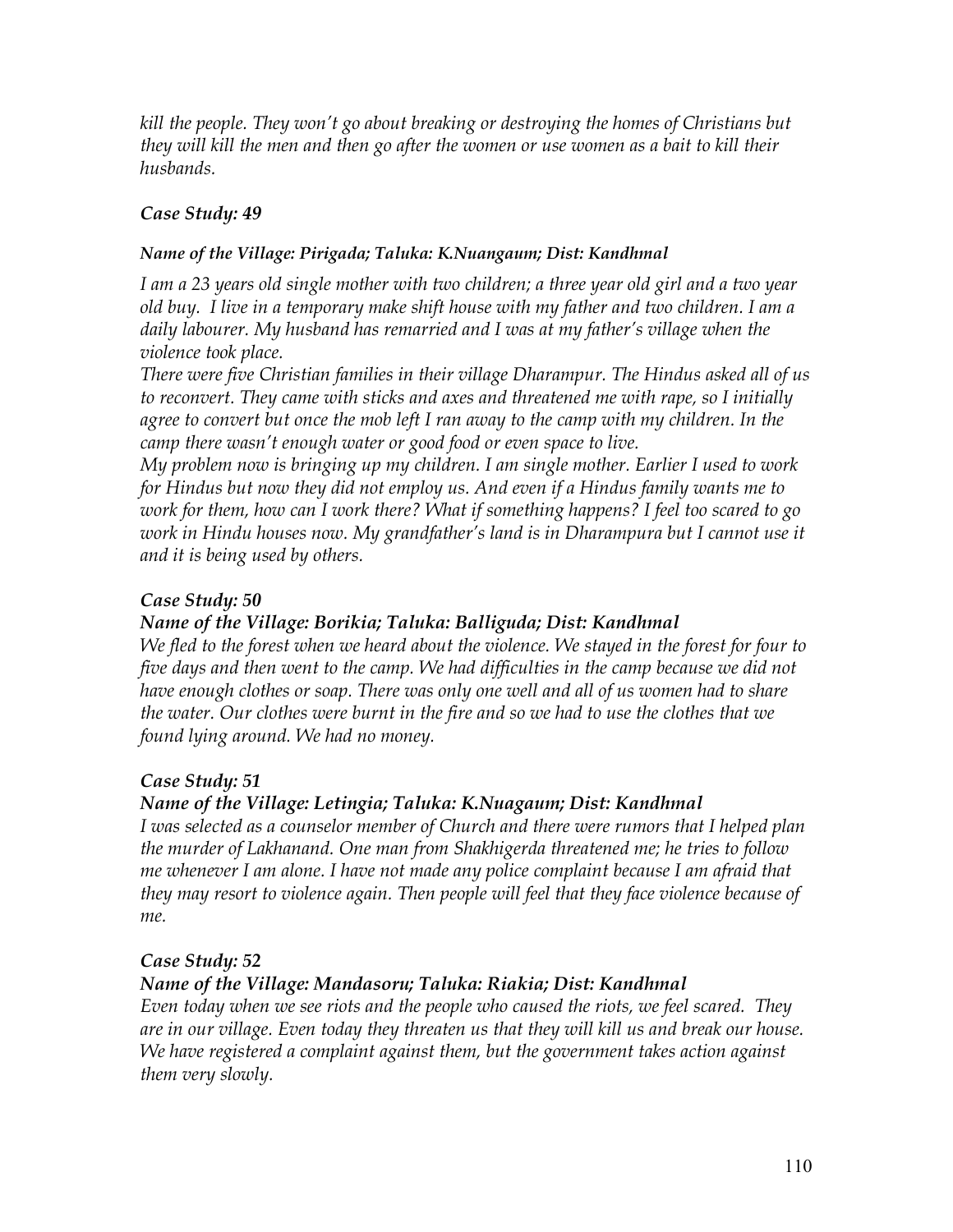*None of the ST perpetrators are arrested. We do not have faith in the Government; we do not think that we will get justice. All this can happen with us again any time. One lady was attacked by weapons. One girl was raped and they put petrol on her and then burnt her. She is still in hospital. One Catholic institution in Barampur ispaying for her treatment.*

# *Case Study: 53*

## *Name of the Village: Barakhama; Taluka: Balliguda; Dist: Kandhmal*

*All the things disappeared from our house. Government did not give us another ration card. They (the perpetrators) were burning everything. I was shouting for help. I was crying. They threatened me and told me leave the place. R.S.S., B.J.P., Bajarang Dal and other Hindu people were with them.*

*Even after so many days we have not able to do any farming. They are saying that this land belongs to them. They are farming in our land. We have registered a complaint that people have encroached upon our land at Baliguda. The case is going on but no action has been taken by the court and police.*

# *Case Study: 54*

## *Name of the Village: Letingia; Taluka: K.Nuagaum; Dist: Kandhmal*

*My husband was hiding under the turmeric tree. From there he listened to everything that the perpetrators were saying. They were planning to catch us and kill us.. They have taken all the valuables, all our documents and also all the things from our shop.*

### *Case Study: 55*

# *Name of the Village: Barakhama; Taluka: Balliguda; Dist: Kandhmal*

*During the time of the violence, the rioters put the some poison in the well which was used by all the Christians families. So we could not use the water from it. Now also we are unable to use that well. A hand pump has been provided by the government to the people after the riots, so we are using the hand pump to get the water.*

### *Case Study: 56*

# *Name of the Village: Barakhama; Taluka: Balliguda; Dist: Kandhmal*

*After the violence, one of my daughters went to Indore with some of other girls in the village. I am not aware what exactly she did in Indore- it was some kind of training and my daughter returned home in March 2010 after completing the training.*

### *Case Study: 57*

# *Name of the Village: Kanjamendi; Taluka: Nuagaum; Dist: Kandhmal*

*In the relief camp where I stayed, there was one case when one of the pregnant mothers gave a birth to a child in the relief camp. But there was no proper medical facilities available and there was also non-availability of proper food. So the child died after few days.* 

### *Case Study: 58*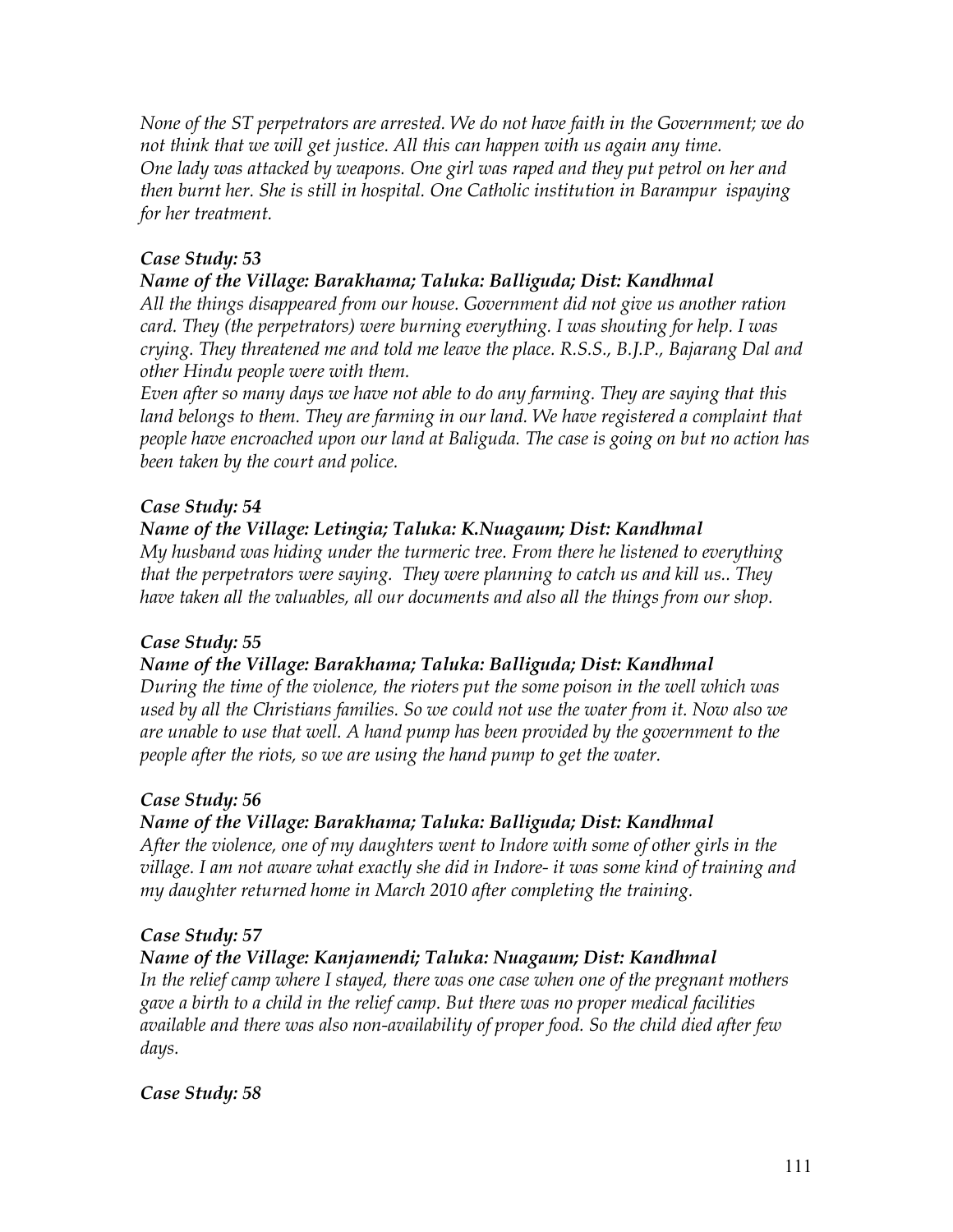## *Name of the Village: Petapanga(Korubali); Taluka: Raikia; Dist: Kandhmal*

*The rioters forced me to become Hindu by threatening me with death. So out of fear I converted into Hinduism. But after some time I started going to church and praying and have become Christian.* 

### *Case Study: 59*

#### *Name of the Village: Damba; Taluka: Raikia; Dist: Kandhmal*

*My son-in-law was killed during the violence in the Guntingia village (Tikabali). My daughter has six children (4 girls and 2 boys). She is staying in a rented house at G.Udaygiri. She works as a daily labourer and earns her living.*

### *Case Study: 60*

### *Name of the Village: Pinglangia; Taluka: Tikabali; Dist: Kandhmal*

*My brother-in-law was working in Mumbai. When he came to know about the riots he immediately returned to the village. After two days he went to the relief camp to get rice. There was one river that he had to cross. The river was in spate due to the rains and they were unable to cross it. So my brother –in –law and his friend decided to stay overnight in the village. Once the others in the village got to know about the presence of these two men, they held a meeting and threw the two of them out of the house where they had lodged. They tied ropes around the necks of my brother-in-law and his friend and dragged them to the river. They killed them using swords and threw their bloodied bodies into the river. The family in whose house my brother –in –law stayed left for Bhuvaneshwar immediately. They also refused to act as witness of the crime.* 

### *Case Study: 61*

### *Name of the Village: Gunjibadi; Taluka: K.Nuagaum; Dist: Kandhmal*

*We faced a lot of problems in the camps. There was a bomb blast in the camp. Later, the police found a live bomb from the camp. There was no water and we women could not clean ourselves during menstruation due to this. There was no private place for changing clothes. There were also no toilet facilities for women. Women had to take bath together. One lady delivered her child under the tree but child died. Many misunderstanding and fights took place between husband and wife because there was no separate place allotted to women and men.*

### *Case Study: 62*

### *Name of the Village: Letingia; Taluka: K.Nuagaum, Dist: Kandhmal*

*During the violence in our village, a group of Hindus attempted to rape a Christian woman but one man from the Hindu group rescued her and also provided her shelter. There was a bomb blast in the camp. The police found a live bomb in our camp.*

## *Case Study: 63 Name of the Village: Mandasoru; Taluka: Raikia; Dist: Kandhmal*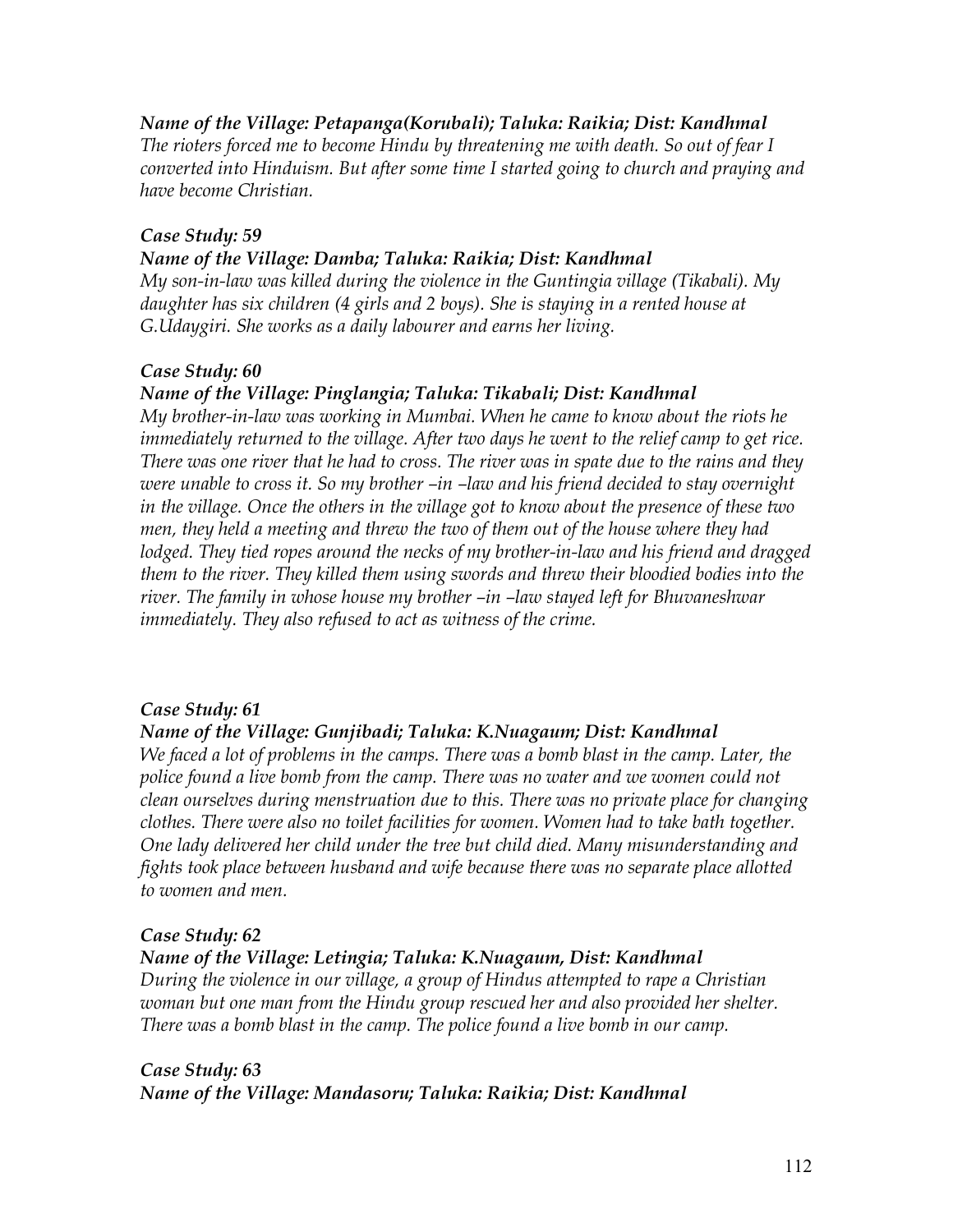*We had been living there for several years as it was our ancestral land/property. We were driven out from that place. The culprits are not allowing us to live in our ancestral place. We cannot complain to the police. The villagers told the Tahsildar and B. D. O that it was their responsibility to make sure that we got a proper place to stay. They would not allow us to stay there.* 

## *Case Study: 64*

## *Name of the Village: Raikiya; Taluka: Raikia; Dist: Kandhmal*

*We feel that these attacks were completely wrong. We would not oppose them (the perpetrators) because they have lots of power. We think that this attack was planned or targeted, not an accident – they aimed not only at beating us but at robbing us too.* 

# *Case Study: 65*

## *Name of the Village: Pinglangia; Taluka: Raikia; Dist: Kandhmal*

*In our village, nearly 75 people were arrested by police. But when they were set free, they indulged in a lot of violence. They did not even allow our women to go pluck mangoes. When we women went to pluck the mangoes without listening to them, they abused us verbally.*

## *Case Study: 66*

## *Name of the Village: Mallickapada; Taluka: Tikabali; Dist: Kandhmal*

*Before the violence Hindus had a meeting with all the Christians families (total 240 families present in the village) and told us to convert in to Hinduism. We refused and hence we were attacked. Men from many families (around 125) are working outside in places like Kerala and Bhuvaneshwar and hence many women stay alone in the village.*

# *Case Study: 67*

# *Name of the Village: Petapanga; Taluka: Raikia; Dist: Kandhmal*

*My eldest brother was returning to his village to collect his children. He was stopped by some people who asked him if he was a Christian. When he said yes, they killed him. When we got his body, we found 27 stab wounds on it, all made by different weapons. There were also burns on his body. We learnt that they stabbed him and then dragged his body around before trying to burn it. No postmortem was done.*

### *Case Study: 68*

# *Name of the Village: Barakhama; Taluka: Balliguda; Dist: Kandhmal*

*I was at home and the mob came suddenly, without any warning. Many had arms and weapons, swords, guns, axes, dagger, sickle, Kerosene and petrol. I was unable to even try to protect myself. They threw away my children and beat my children, niece and beat me also. My husband was out, could not come to village as he could have been beaten. I was beaten- struck at 5 different places on head. I was senseless for 2 days and in a hospital in Phulbani. Fifteen days after I returned home, my stomach perforated. There was pus inside the stomach but we could not go to the hospital as a bus strike had been*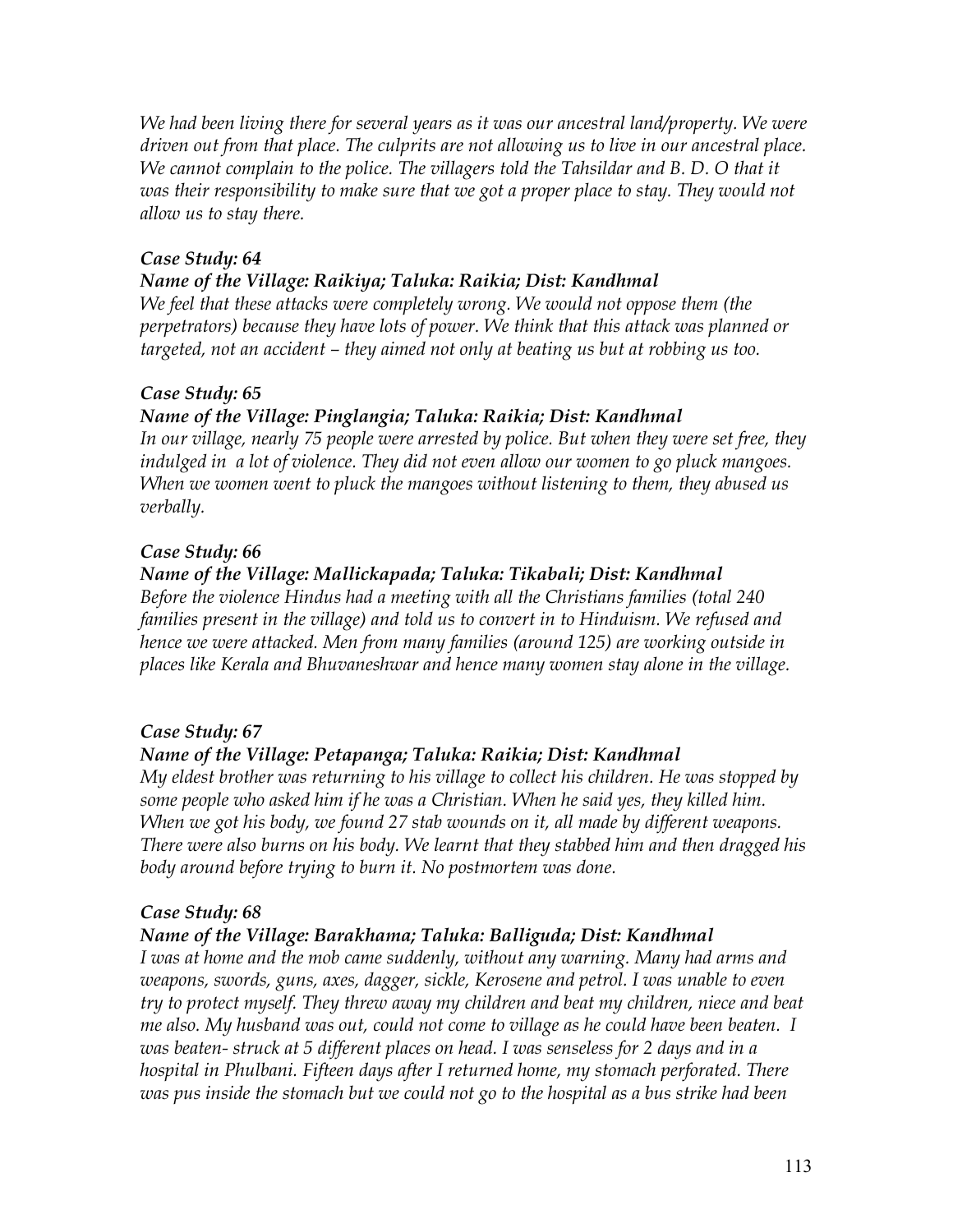*organized by Hindu fundamentalist. When we finally got to the hospital, I was admitted for two or three days. Each day 2 liters of pus was drained from my stomach.* 

## *Case Study: 69*

# *Name of the Village: Barakhama; Taluka: Balliguda; Dist: Kandhmal*

*When the violence started, all the women ran towards the forest. I could not run as I was pregnant. Also I had two children with me. Her children did not get any food in the forest so I gave them leaves of trees to eat. There was another pregnant woman with me. At the time of running she was suffering from a lot of pain. And she delivered a child in the forest but that new born baby could not be saved.* 

*At the time of violence there were no camps. After spending some time in the forests, I went to a relief camp. I stayed there for one month. It was winter but I had to sleep on the ground, even though I was pregnant as the camp did not have enough blankets. Later, I was examined by the doctor and admitted in the medical camp and there I delivered a boy. There was no facility of a lady doctor. No nutritious food. Despite all this, we are alive.*

# *Case Study: 70*

## *Name of the Village: Brakhama; Taluka: Balliguda; Dist: Kandhmal*

*During the violence, the police arrested my husband – they gave no reasons, just arrested him. They shot my son when he was trying to run away to save his life. He was running away and still they shot him. I was a labourer before the riots- now I am unable to get any work. Another boy aged about 22 was also killed during the riots.* 

# *Case Study:71*

### *Name of the Village: Barakhama; Taluka: Balliguda; Dist: Kandhmal*

*We were in the forest for a few days without any food or water. There were no shops open where we could get any food and anyway we had no money. I had two children with me. My daughter was eight months pregnant. All the ladies in the forest helped us a lot. Later a very short spotted snake bit my daughter. We had to take her to the Baliguda hospital.*

# *Case Study: 72*

# *Name of the Village: Mandasoru; Taluka: Raikia; Dist: Kandhmal*

*During the violence, the perpetrators came to our village and asked my brother to reconvert to Hinduism. Then they gave him an axe and told him to cause damage to the Church. Somehow, my brother managed to escape from them without doing anything to the Church. A similar thing happen with me, they asked me to destroy the church and abused me because I was working in the convent. I told them, "You kill me but I will not do what you desire." After that we all fled to the forest.*

# *Case Study: 73 Name of the Village: Breka; Taluka: Tikabali; Dist: Kandhmal*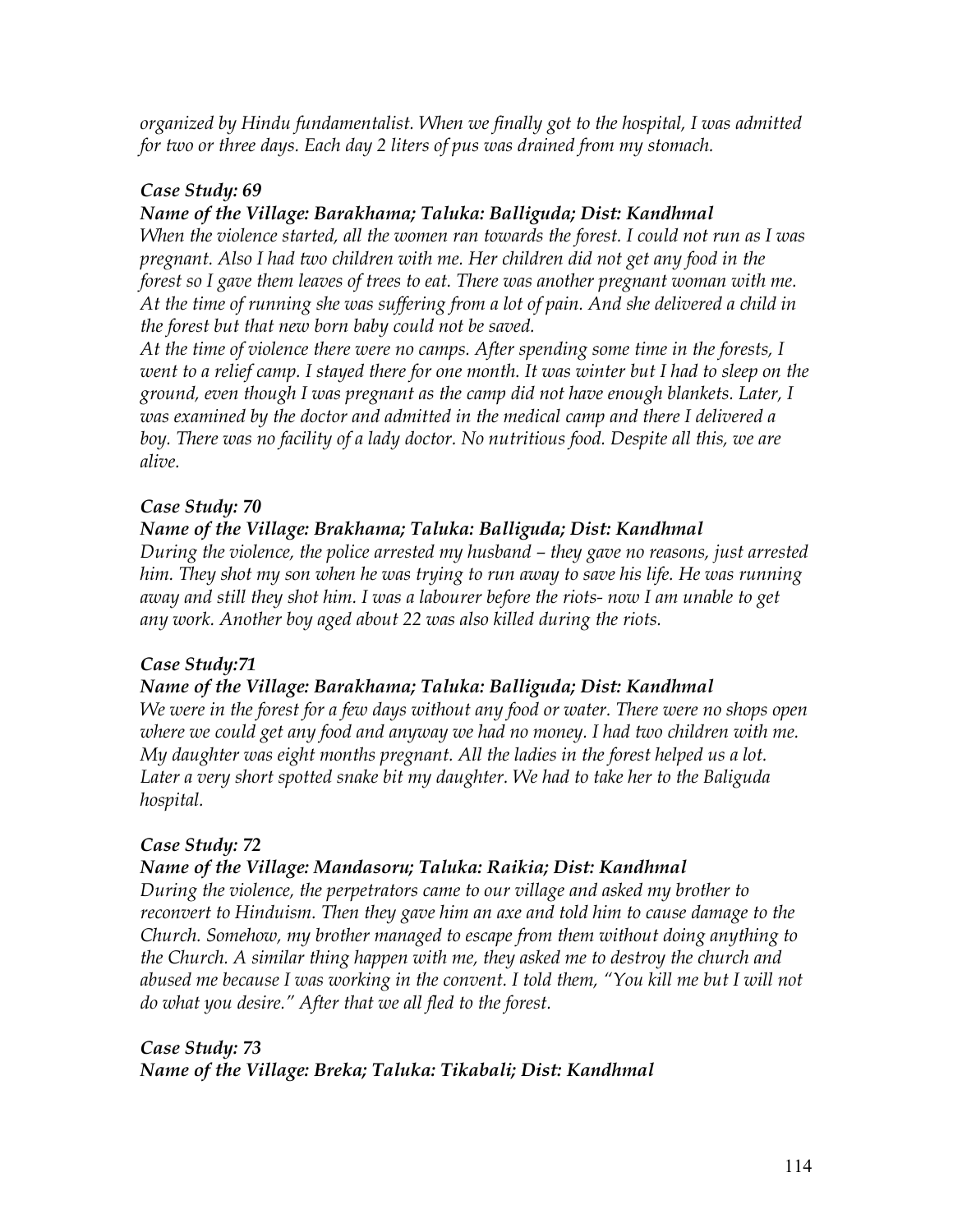*My husband, the pastor went to the church for prayer on Saturday, 23rd August 2008. The perpetrators caught him on his way back from the church. They hacked his body and burnt in the jungle. We could not go to the jungle to bring his body. I was so scared to go there; I was not sure what I would find. Finally, when we went there, we only found his spectacles, shirt and some belongings. But we did not get his body. And when we were in the jungle, they robbed my house and burnt it down. All this affected me and my daughter very badly. And in the relief camp, she got into a relationship and is now a mother. But she has not got married. This pains me a lot.*

## *Case Study: 74*

## *Name of the Village: Katingia(Chancheddi G.P.); Taluka: K.Nuagaum; Dist Kandhmal*

*The rest of the family ran to the jungle. But I remained at home because my old father-inlaw was 72 years. When the attackers came, I locked the door from outside and hid in the turmeric field nearby and started praying for the safety of my father-in-law. There were 400 – 500 people in the mob, all shouting slogans like 'Jai Bajarang Bali' and 'Lakahnand Swami Amar Rahein'. They attacked our church first and then came to our house. I saw them break the lock and enter the house. They brought my father-in-law out of his room and laid him on the bed and kept the wooden door on him and lit the fire using a wooden rod. But the fire spread very slowly; hence he did not get burnt. The attackers left him to burn to death. When they left, we (other family members and I) immediately removed the burning wooden rod and door. But we were unable to get any food or medical help for two days. Later with the help of Rapid Action Force vehicles, we took my father –in - law to a missionary medical hospital. This trauma affected him very badly and after 20 days in hospital he died*

*In our scriptures we are taught that we will suffer for doing right and for being just but if we keep praying in Jesus' name, we will get heaven.*

### *Case Study: 75*

### *Name of the Village: Rudagya; Taluka: Tikabali; Dist: Kandhmal*

*We all fled to the forest before the violence started but we would come back to the village at around 6 a.m. to let our cattle out to graze and then go back to the forest. So the attackers came in the morning when we were attending to our cattle and so were spread out in the village. Since we were not together we could not help each other. Around 10 people and one woman were injured. A 45 years old from Sonjuguda was killed. Since he was a drunkard they called him to a lonely place and killed him. One woman from Sonjuguda village of Bandaguda G.P.(Tikabali) was cut into pieces when still alive. She died due to this. This was terrible.* 

### *Case Study: 76*